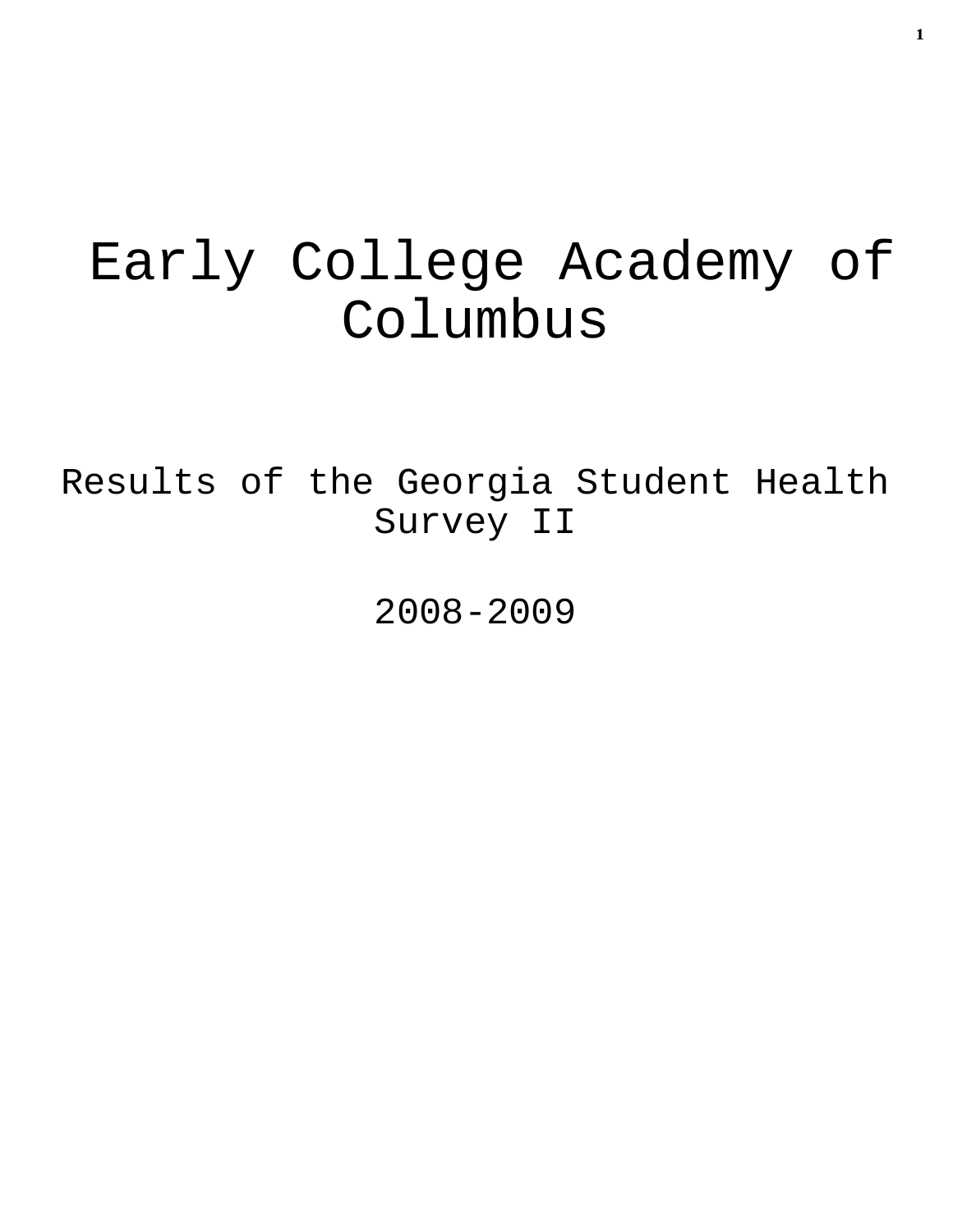### *Demographics* **2**

|                          | Grade |    |
|--------------------------|-------|----|
| <b>Grade   Frequency</b> |       |    |
|                          | 10    | 49 |

| Frequency      | <b>Table of Gender by Grade</b> |              |              |
|----------------|---------------------------------|--------------|--------------|
| <b>Col Pct</b> |                                 | Grade(Grade) |              |
|                | Gender(Gender)                  | <b>10</b>    | <b>Total</b> |
|                | <b>Female</b>                   | 31<br>63.27  | 31           |
|                | <b>Male</b>                     | 18<br>36.73  | 18           |
|                | <b>Total</b>                    | 49           | 49           |

| Frequency      | <b>Table of Ethnicity by Grade</b> |              |              |
|----------------|------------------------------------|--------------|--------------|
| <b>Col Pct</b> |                                    | Grade(Grade) |              |
|                | <b>Ethnicity</b> (Ethnicity)       | <b>10</b>    | <b>Total</b> |
|                | <b>Black</b>                       | 41<br>83.67  | 41           |
|                | <b>White</b>                       | 2.04         | 1            |
|                | <b>Asian</b>                       | 2.04         | 1            |
|                | <b>Other</b>                       | 6<br>12.24   | 6            |
|                | <b>Total</b>                       | 49           | 49           |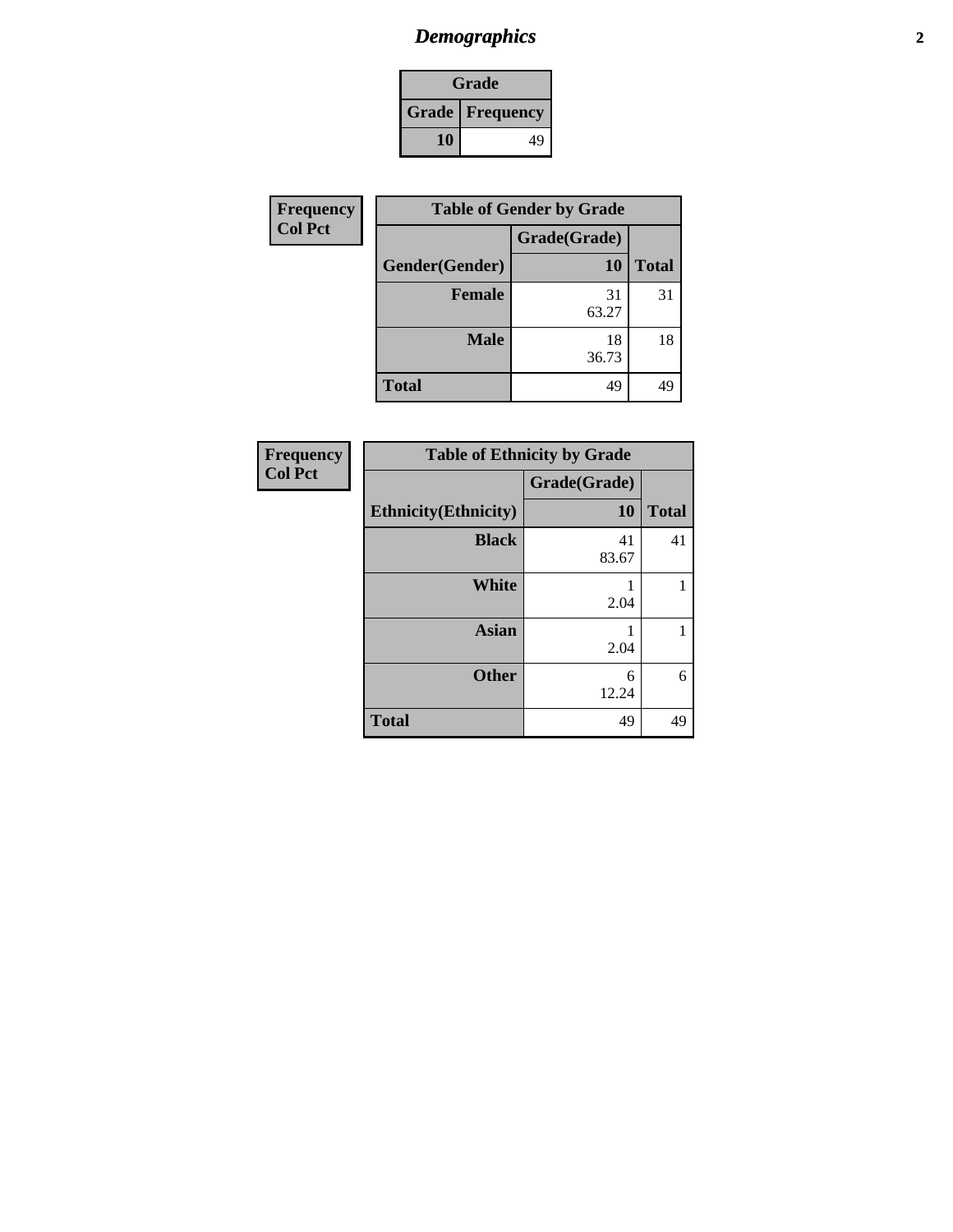### *Title IV, Part A, Schedule A* **3** *Goal 1: Ensure that all schools are drug-free Baseline Data: Year 2008-2009 Prevalence of Drug Use*

| <b>Frequency</b> |                                          | <b>Table of AlcoholAlt by Grade</b> |              |
|------------------|------------------------------------------|-------------------------------------|--------------|
| <b>Col Pct</b>   | AlcoholAlt(Alcohol<br>use, past 30 days) | Grade(Grade)<br>10                  | <b>Total</b> |
|                  | Yes                                      | 6<br>12.24                          | 6            |
|                  | N <sub>0</sub>                           | 43<br>87.76                         | 43           |
|                  | <b>Total</b>                             | 49                                  | 49           |

| Frequency<br><b>Col Pct</b> | <b>Table of TobaccoAny by Grade</b>      |                    |              |
|-----------------------------|------------------------------------------|--------------------|--------------|
|                             | TobaccoAny(Tobacco<br>use, past 30 days) | Grade(Grade)<br>10 | <b>Total</b> |
|                             | Yes                                      | 2<br>4.08          | 2            |
|                             | N <sub>0</sub>                           | 47<br>95.92        | 47           |
|                             | <b>Total</b>                             | 49                 | 49           |

| Frequency      | <b>Table of MarijuanaAlt by Grade</b> |                        |              |
|----------------|---------------------------------------|------------------------|--------------|
| <b>Col Pct</b> | MarijuanaAlt(Marijuana                | Grade(Grade)           |              |
|                | use, past 30 days)                    | 10                     | <b>Total</b> |
|                | Yes                                   | $\overline{2}$<br>4.08 |              |
|                | N <sub>0</sub>                        | 47<br>95.92            | 47           |
|                | <b>Total</b>                          | 49                     | 49           |

| Frequency      | <b>Table of OtherDrugAny by Grade</b>  |                        |                |
|----------------|----------------------------------------|------------------------|----------------|
| <b>Col Pct</b> | <b>OtherDrugAny(Other</b><br>drug use, | Grade(Grade)           |                |
|                | past 30 days)                          | <b>10</b>              | <b>Total</b>   |
|                | Yes                                    | $\mathfrak{D}$<br>4.08 | $\overline{2}$ |
|                | N <sub>0</sub>                         | 47<br>95.92            | 47             |
|                | <b>Total</b>                           | 49                     | 49             |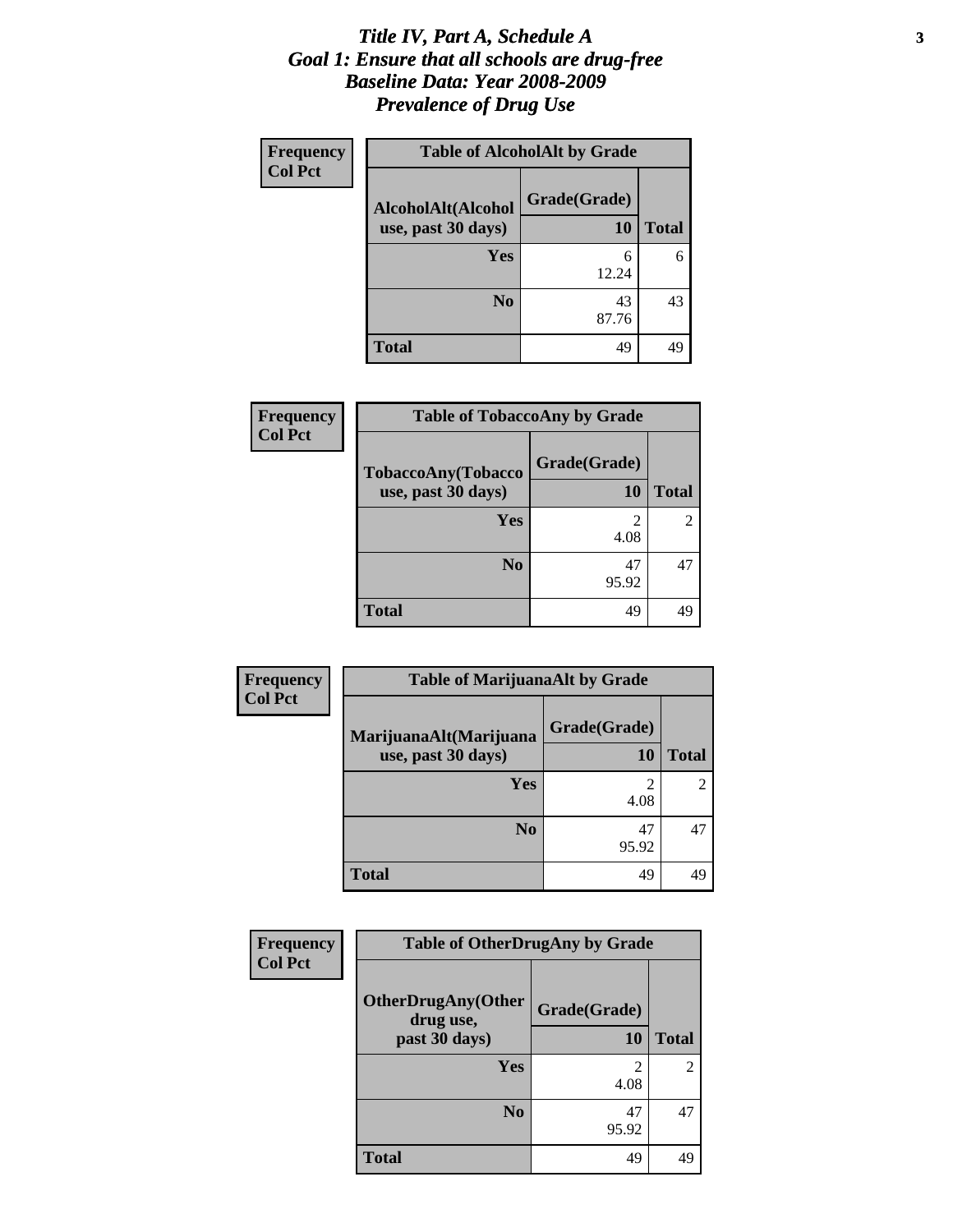### *Average Age of Onset of Use* **4** *Results for "Average Age of Onset of Use" questions exclude students who said they did not use that substance*

| <b>Variable</b>     | Label                                                              | <b>Mean</b> |
|---------------------|--------------------------------------------------------------------|-------------|
| Alcoholinit2        | I started using alcohol when I was                                 | 12.81       |
| Cigarettesinit2     | I started smoking tobacco when I was                               | 14.00       |
| Smokelessinit2      | I started chewing tobacco when I was                               |             |
| Marijuanainit2      | I started using marijuana when I was                               | 14.00       |
| Cocaineinit2        | I started using cocaine when I was                                 |             |
| Inhalantsinit2      | I started using inhalants when I was                               |             |
| Steroidsinit2       | I started using steroids when I was                                | 14.00       |
| Ecstasyinit2        | I started using ecstasy when I was                                 |             |
| Methinit2           | I started using methamphetamines when I was                        |             |
| Hallucinogensinit2  | I started using hallucinogens when I was                           |             |
| Prescription in it2 | I started using prescription drugs not prescribed to me when I was | 11.20       |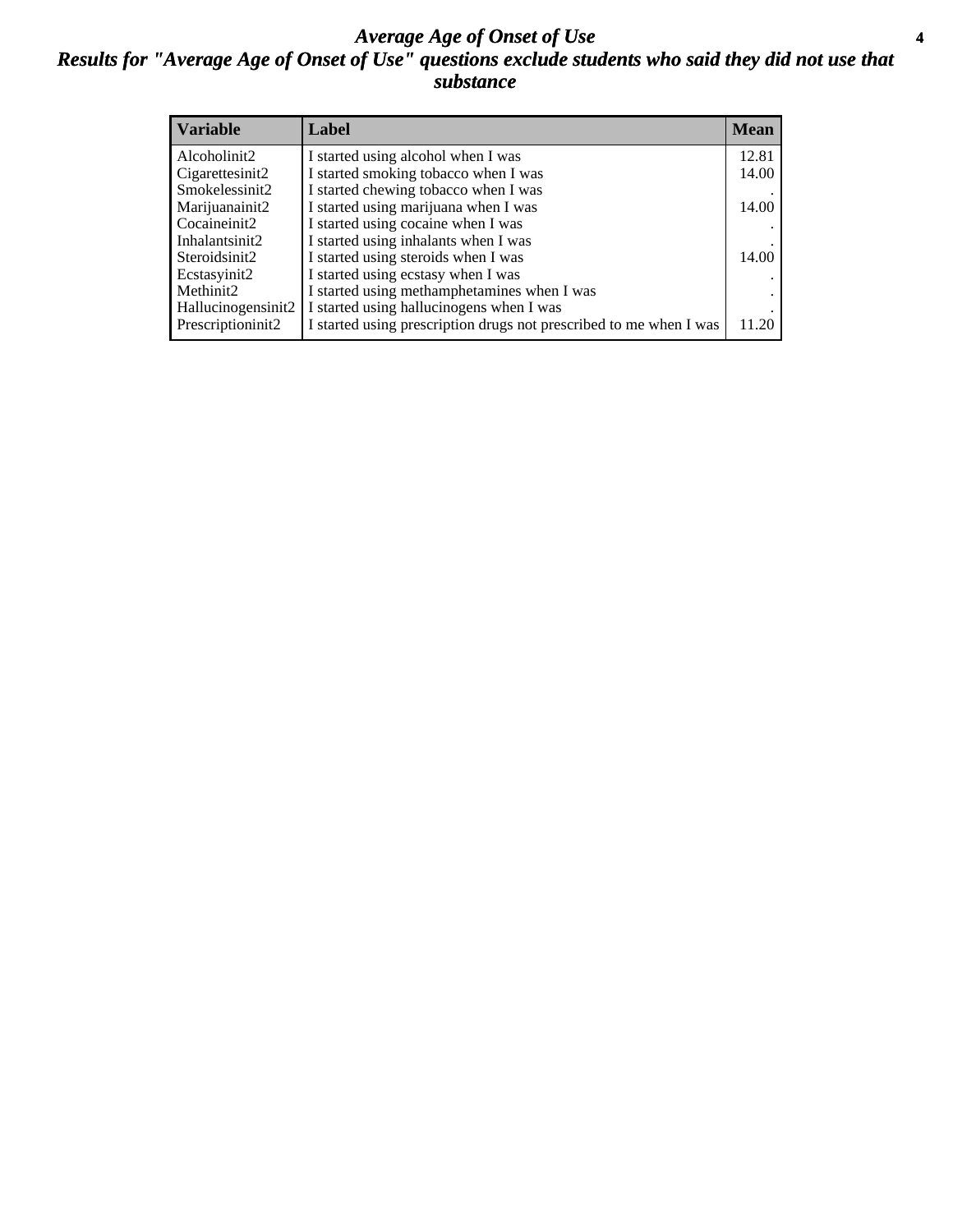# *Perception of Health Risk* **5**

| Frequency      | <b>Table of Alcoholharmdich by Grade</b> |              |              |
|----------------|------------------------------------------|--------------|--------------|
| <b>Col Pct</b> | Alcoholharmdich(I<br>think alcohol is    | Grade(Grade) |              |
|                | harmful)                                 | 10           | <b>Total</b> |
|                | Yes                                      | 41           | 41           |
|                |                                          | 83.67        |              |
|                | N <sub>0</sub>                           | 8<br>16.33   | 8            |
|                | <b>Total</b>                             | 49           | 49           |

| <b>Frequency</b> | <b>Table of Tobaccoharmdich by Grade</b>          |                    |              |
|------------------|---------------------------------------------------|--------------------|--------------|
| <b>Col Pct</b>   | Tobaccoharmdich(I<br>think tobacco is<br>harmful) | Grade(Grade)<br>10 | <b>Total</b> |
|                  | <b>Yes</b>                                        | 48<br>97.96        | 48           |
|                  | N <sub>0</sub>                                    | 2.04               |              |
|                  | <b>Total</b>                                      | 49                 | 49           |

| Frequency      | <b>Table of Marijuanaharmdich by Grade</b> |              |              |
|----------------|--------------------------------------------|--------------|--------------|
| <b>Col Pct</b> | Marijuanaharmdich(I<br>think marijuana is  | Grade(Grade) |              |
|                | harmful)                                   | 10           | <b>Total</b> |
|                | Yes                                        | 39<br>79.59  | 39           |
|                | N <sub>0</sub>                             | 10<br>20.41  | 10           |
|                | <b>Total</b>                               | 49           | 49           |

| <b>Frequency</b> | <b>Table of Otherdrugharmdich by Grade</b>   |              |              |
|------------------|----------------------------------------------|--------------|--------------|
| <b>Col Pct</b>   | Otherdrugharmdich(I<br>think other drugs are | Grade(Grade) |              |
|                  | harmful)                                     | 10           | <b>Total</b> |
|                  | <b>Yes</b>                                   | 48           | 48           |
|                  |                                              | 97.96        |              |
|                  | N <sub>0</sub>                               | 2.04         |              |
|                  | <b>Total</b>                                 | 49           | 49           |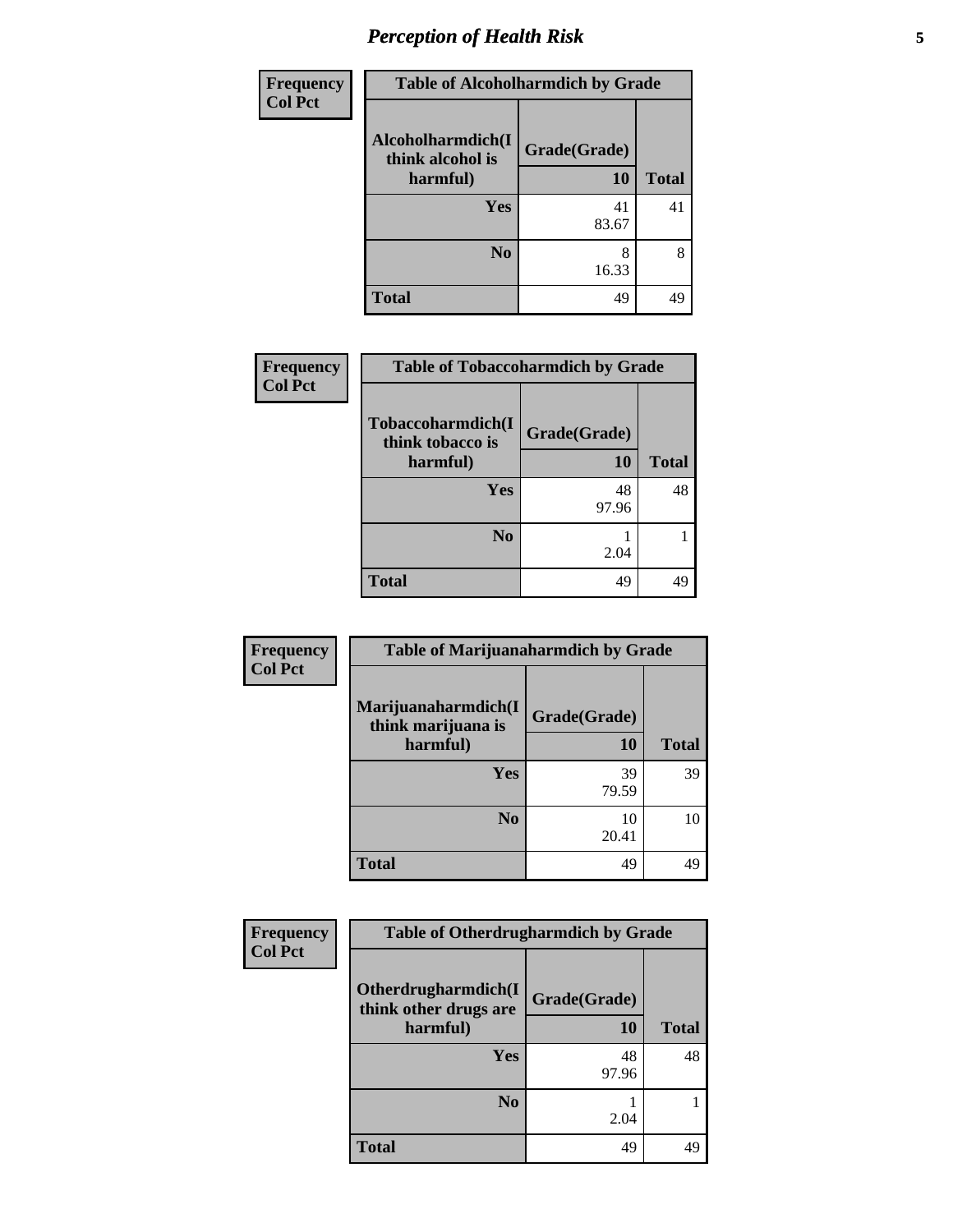## *Social Disapproval* **6**

| <b>Frequency</b> | <b>Table of Alcoholpeerdich by Grade</b>                    |              |              |  |
|------------------|-------------------------------------------------------------|--------------|--------------|--|
| <b>Col Pct</b>   | Alcoholpeerdich(My<br>friends would<br>disapprove if I used | Grade(Grade) |              |  |
|                  | alcohol)                                                    | 10           | <b>Total</b> |  |
|                  | Yes                                                         | 29<br>59.18  | 29           |  |
|                  | N <sub>0</sub>                                              | 20<br>40.82  | 20           |  |
|                  | <b>Total</b>                                                | 49           | 49           |  |

| Frequency      | <b>Table of Tobaccopeerdich by Grade</b>                                        |                    |              |
|----------------|---------------------------------------------------------------------------------|--------------------|--------------|
| <b>Col Pct</b> | <b>Tobaccopeerdich</b> (My<br>friends would<br>disapprove if I used<br>tobacco) | Grade(Grade)<br>10 | <b>Total</b> |
|                |                                                                                 |                    |              |
|                | Yes                                                                             | 37<br>75.51        | 37           |
|                | N <sub>0</sub>                                                                  | 12<br>24.49        | 12           |
|                | <b>Total</b>                                                                    | 49                 | 49           |

| Frequency      | <b>Table of Marijuanapeerdich by Grade</b>                    |             |              |
|----------------|---------------------------------------------------------------|-------------|--------------|
| <b>Col Pct</b> | Marijuanapeerdich(My<br>friends would<br>disapprove if I used |             |              |
|                | marijuana)                                                    | <b>10</b>   | <b>Total</b> |
|                | <b>Yes</b>                                                    | 33<br>67.35 | 33           |
|                | N <sub>0</sub>                                                | 16<br>32.65 | 16           |
|                | <b>Total</b>                                                  | 49          | 49           |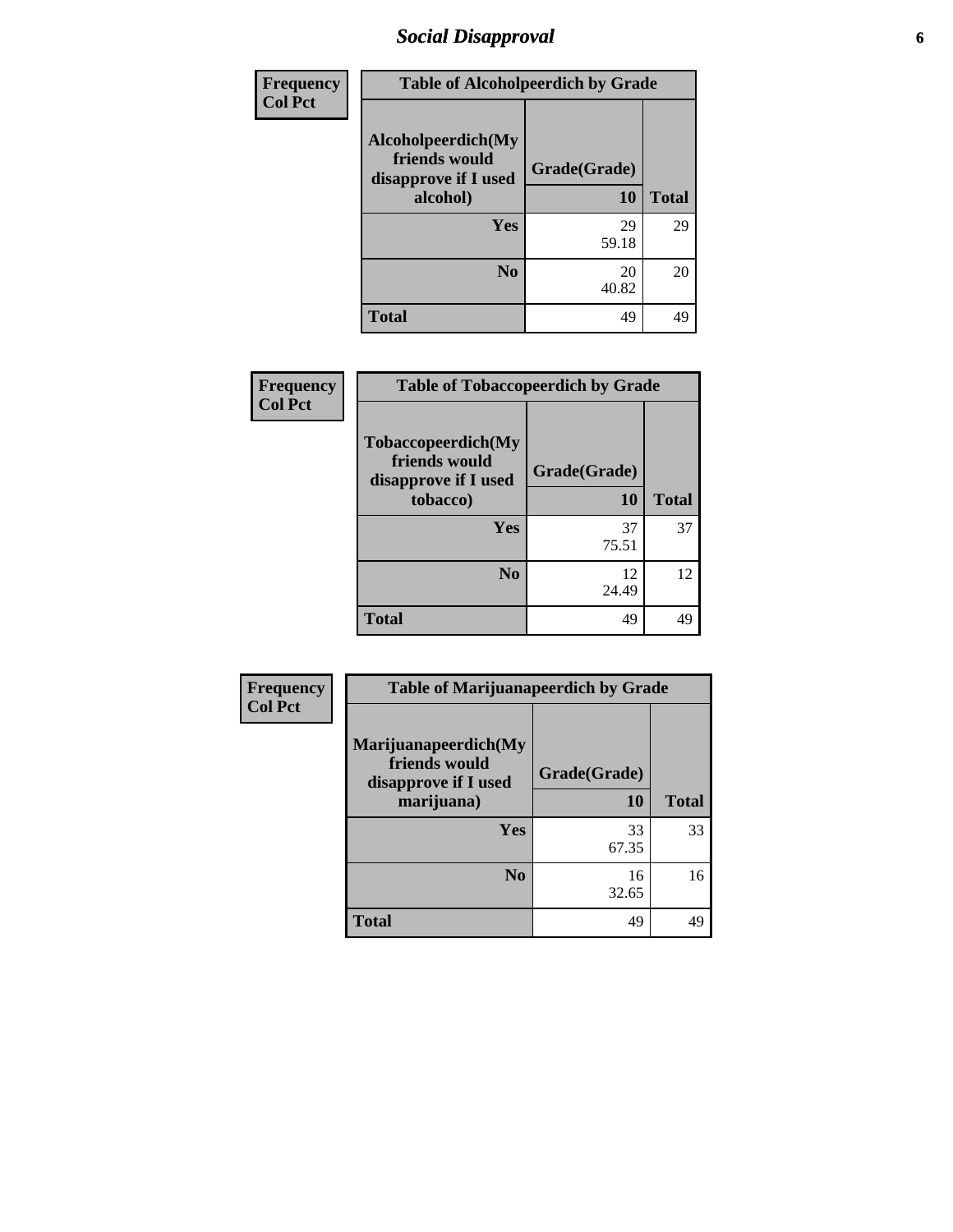## *Social Disapproval* **7**

| <b>Frequency</b> | <b>Table of Otherdrugpeerdich by Grade</b>                                    |                    |              |  |
|------------------|-------------------------------------------------------------------------------|--------------------|--------------|--|
| <b>Col Pct</b>   | Otherdrugpeerdich(My<br>friends would<br>disapprove if I used<br>other drugs) | Grade(Grade)<br>10 | <b>Total</b> |  |
|                  | <b>Yes</b>                                                                    | 41<br>83.67        | 41           |  |
|                  | N <sub>o</sub>                                                                | 8<br>16.33         | 8            |  |
|                  | <b>Total</b>                                                                  | 49                 | 49           |  |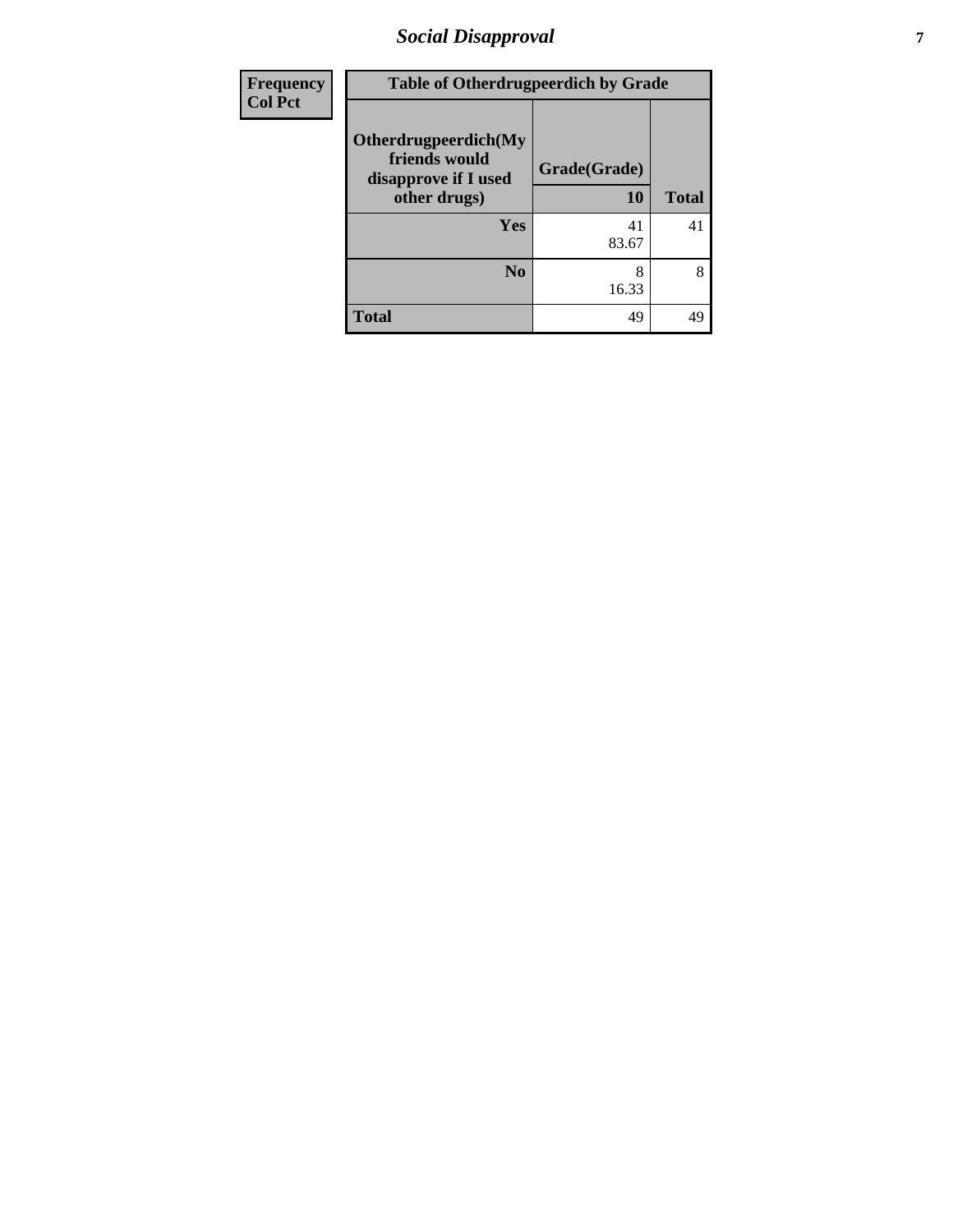### Title IV, Part A, Schedule A **8** *Goal 2: To help ensure that all schools are safe and disciplined Baseline Data: Year 2008-2009 Student Involvement in Gang Activity*

| Frequency      | <b>Table of Gangself by Grade</b>                                                                 |                    |              |
|----------------|---------------------------------------------------------------------------------------------------|--------------------|--------------|
| <b>Col Pct</b> | Gangself(I<br>have<br>participated<br>in illegal<br>gang<br>activities in<br>the past 30<br>days) | Grade(Grade)<br>10 | <b>Total</b> |
|                | Yes                                                                                               | 1<br>2.04          | 1            |
|                | N <sub>0</sub>                                                                                    | 48<br>97.96        | 48           |
|                | <b>Total</b>                                                                                      | 49                 | 49           |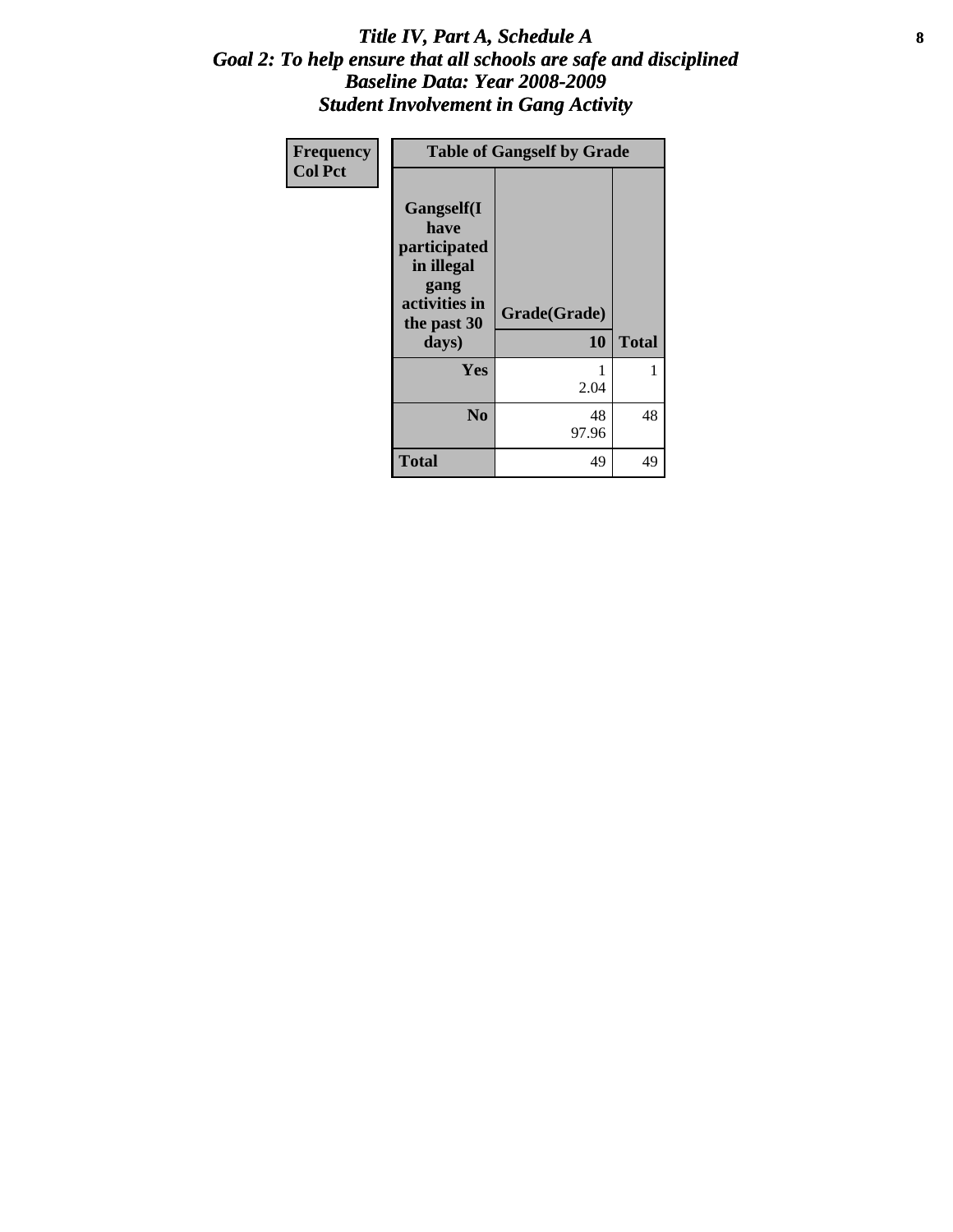# *Student Perception of School Safety* **9**

| <b>Frequency</b><br>Row Pct |
|-----------------------------|
|                             |

| <b>Table of Grade by Safeschool</b> |                                                        |             |                                   |                                    |              |
|-------------------------------------|--------------------------------------------------------|-------------|-----------------------------------|------------------------------------|--------------|
|                                     | Safeschool (School is a place at which I feel<br>safe) |             |                                   |                                    |              |
| Grade(Grade)                        | <b>Strongly</b><br>Agree                               | Agree       | Somewhat   Somewhat  <br>Disagree | <b>Strongly</b><br><b>Disagree</b> | <b>Total</b> |
| 10                                  | 12.24                                                  | 23<br>46.94 | 12<br>24.49                       | 8<br>16.33                         | 49           |
| <b>Total</b>                        | 6                                                      | 23          | 12                                | 8                                  | 49           |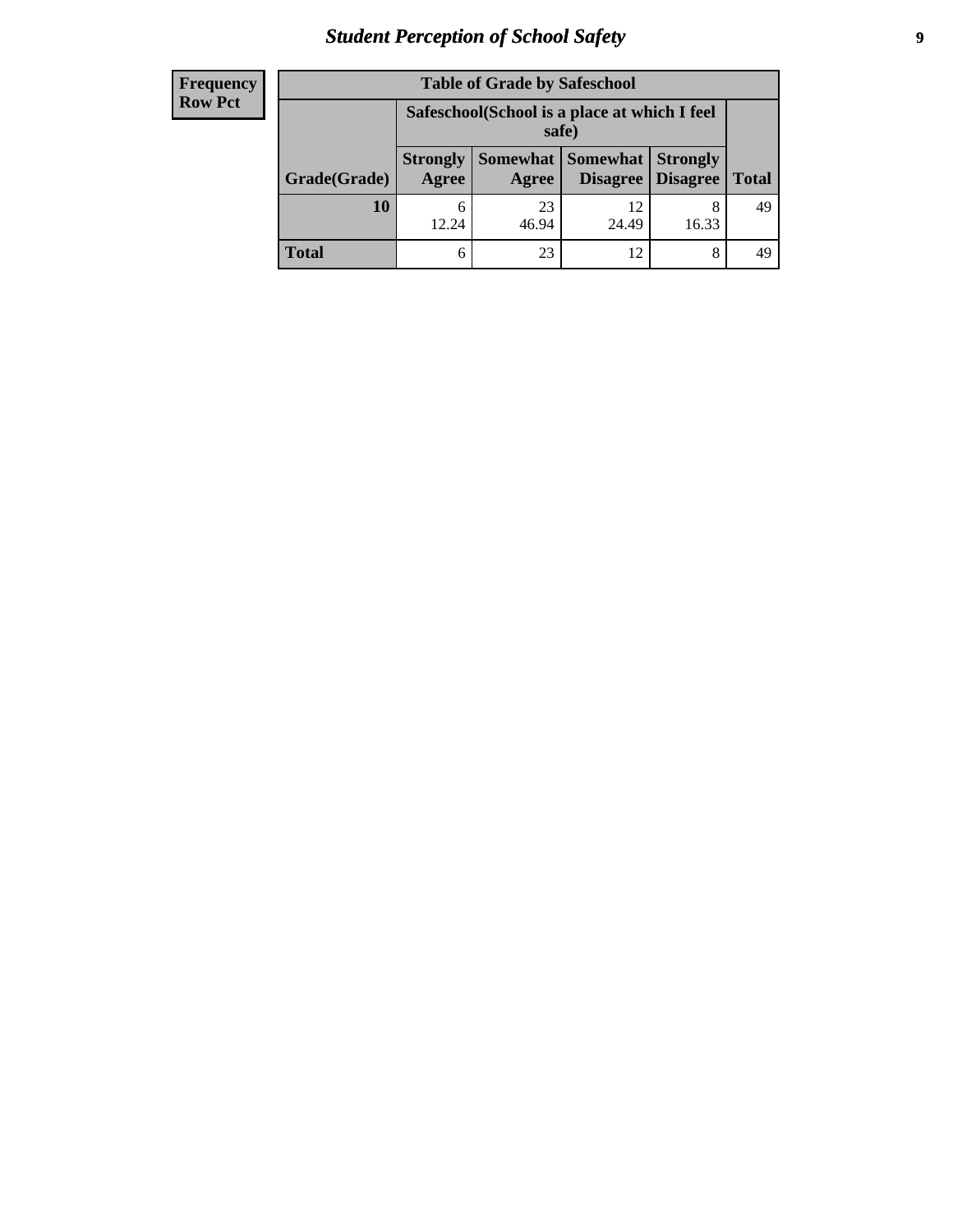### *Students Who Have Been Bullied* **10**

| <b>Frequency</b> | <b>Table of Grade by Bullied</b> |                                                                                     |                               |                   |              |
|------------------|----------------------------------|-------------------------------------------------------------------------------------|-------------------------------|-------------------|--------------|
| <b>Row Pct</b>   |                                  | <b>Bullied</b> (I have<br>been bullied by<br>other students in<br>the past 30 days) |                               |                   |              |
|                  | Grade(Grade)                     | $\bf{0}$<br><b>Days</b>                                                             | <b>10</b><br>to<br>19<br>days | All<br>30<br>days | <b>Total</b> |
|                  | 10                               | 47<br>95.92                                                                         | 2.04                          | 2.04              | 49           |
|                  | <b>Total</b>                     | 47                                                                                  | 1                             | 1                 | 49           |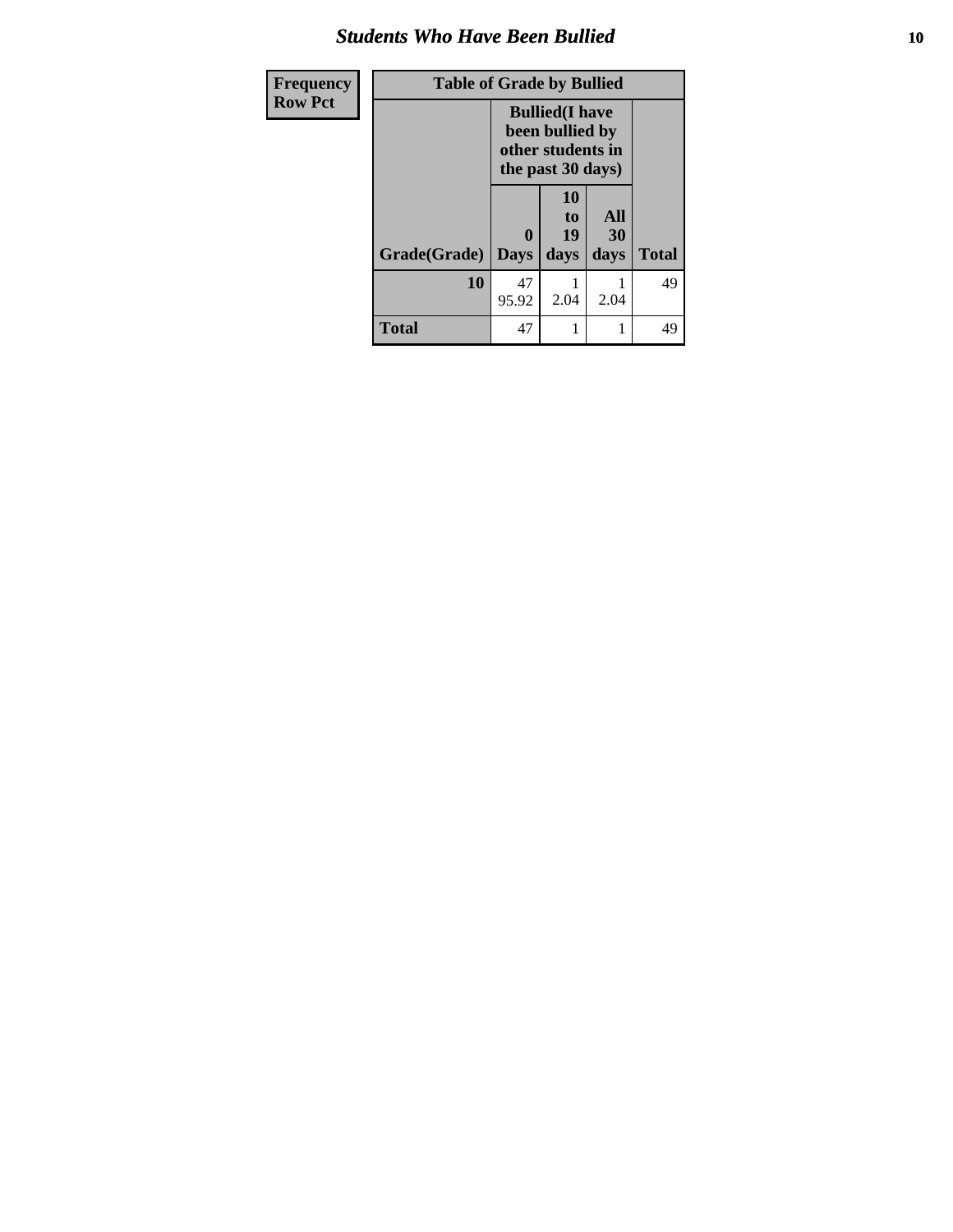### *School Climate* **11**

| Frequency      | <b>Table of SchoolClimate1 by Grade</b> |                    |              |  |
|----------------|-----------------------------------------|--------------------|--------------|--|
| <b>Col Pct</b> | SchoolClimate1(I<br>like school)        | Grade(Grade)<br>10 | <b>Total</b> |  |
|                | <b>Strongly Agree</b>                   | 6<br>12.24         | 6            |  |
|                | <b>Somewhat Agree</b>                   | 33<br>67.35        | 33           |  |
|                | <b>Somewhat Disagree</b>                | 4<br>8.16          | 4            |  |
|                | <b>Strongly Disagree</b>                | 6<br>12.24         | 6            |  |
|                | <b>Total</b>                            | 49                 | 49           |  |

| <b>Table of SchoolClimate2 by Grade</b>           |                    |               |  |
|---------------------------------------------------|--------------------|---------------|--|
| SchoolClimate2(I<br>feel successful at<br>school) | Grade(Grade)<br>10 | <b>Total</b>  |  |
| <b>Strongly Agree</b>                             | 8<br>16.33         | 8             |  |
| <b>Somewhat Agree</b>                             | 34<br>69.39        | 34            |  |
| <b>Somewhat Disagree</b>                          | 5<br>10.20         | 5             |  |
| <b>Strongly Disagree</b>                          | 2<br>4.08          | $\mathcal{L}$ |  |
| <b>Total</b>                                      | 49                 | 49            |  |

| Frequency      | <b>Table of SchoolClimate3 by Grade</b>                               |                    |              |
|----------------|-----------------------------------------------------------------------|--------------------|--------------|
| <b>Col Pct</b> | SchoolClimate3(My<br>school has high<br>standards for<br>achievement) | Grade(Grade)<br>10 | <b>Total</b> |
|                | <b>Strongly Agree</b>                                                 | 15<br>30.61        | 15           |
|                | <b>Somewhat Agree</b>                                                 | 21<br>42.86        | 21           |
|                | <b>Somewhat Disagree</b>                                              | 9<br>18.37         | 9            |
|                | <b>Strongly Disagree</b>                                              | 4<br>8.16          | 4            |
|                | Total                                                                 | 49                 | 49           |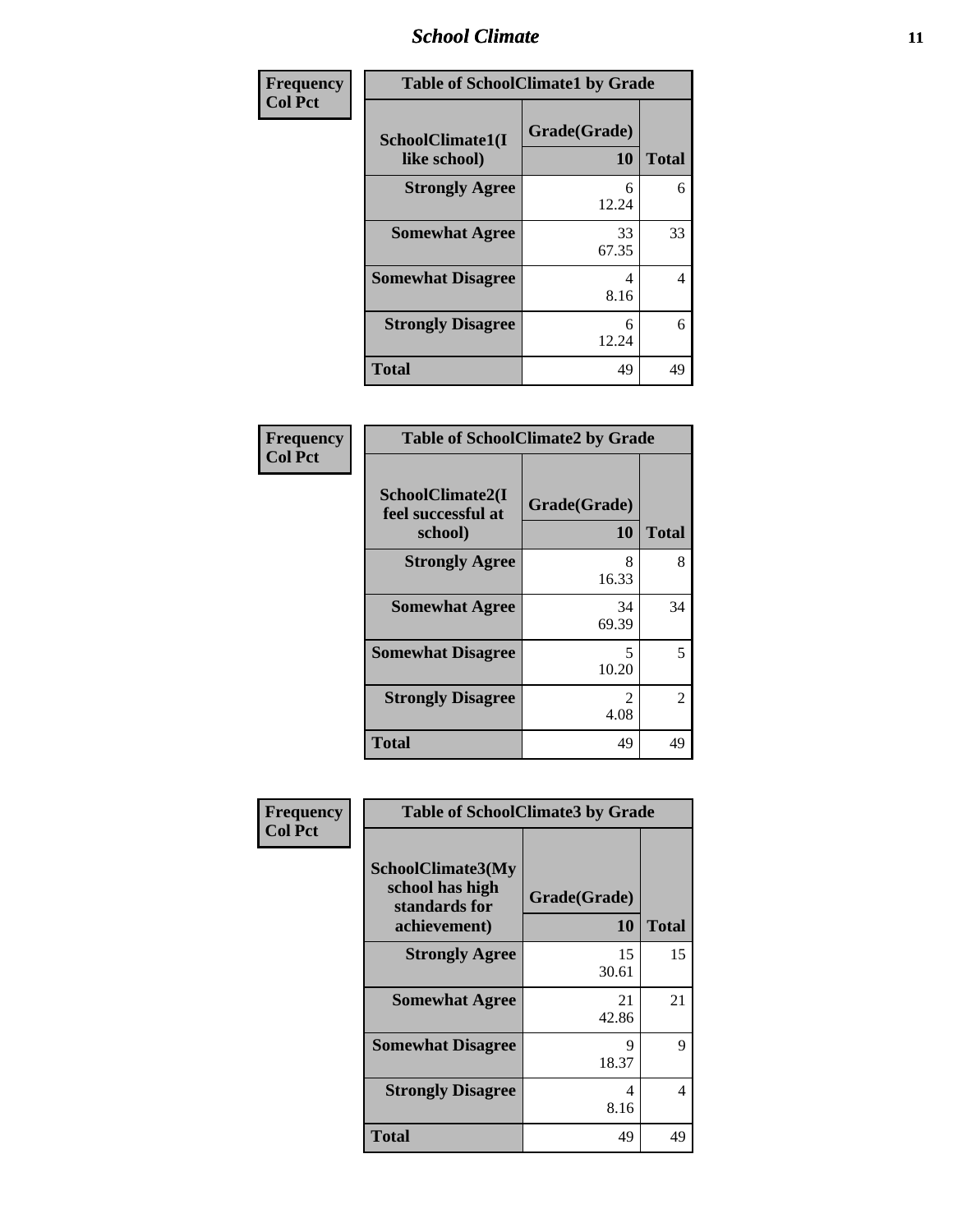### *School Climate* **12**

| Frequency      | <b>Table of SchoolClimate4 by Grade</b>                              |                    |              |  |
|----------------|----------------------------------------------------------------------|--------------------|--------------|--|
| <b>Col Pct</b> | <b>SchoolClimate4(My</b><br>school sets clear<br>rules for behavior) | Grade(Grade)<br>10 | <b>Total</b> |  |
|                | <b>Strongly Agree</b>                                                | 18<br>36.73        | 18           |  |
|                | <b>Somewhat Agree</b>                                                | 18<br>36.73        | 18           |  |
|                | <b>Somewhat Disagree</b>                                             | 5<br>10.20         | 5            |  |
|                | <b>Strongly Disagree</b>                                             | 8<br>16.33         | 8            |  |
|                | <b>Total</b>                                                         | 49                 | 49           |  |

| <b>Table of SchoolClimate5 by Grade</b>                              |                    |              |
|----------------------------------------------------------------------|--------------------|--------------|
| SchoolClimate5(I<br>know what to do in<br>an emergency at<br>school) | Grade(Grade)<br>10 | <b>Total</b> |
| <b>Strongly Agree</b>                                                | 22<br>44.90        | 22           |
| <b>Somewhat Agree</b>                                                | 18<br>36.73        | 18           |
| <b>Somewhat Disagree</b>                                             | 14.29              | 7            |
| <b>Strongly Disagree</b>                                             | 2<br>4.08          | 2            |
| <b>Total</b>                                                         | 49                 | 49           |

| Frequency      | <b>Table of SchoolClimate6 by Grade</b>                  |                    |              |
|----------------|----------------------------------------------------------|--------------------|--------------|
| <b>Col Pct</b> | <b>SchoolClimate6(Teachers</b><br>treat me with respect) | Grade(Grade)<br>10 | <b>Total</b> |
|                | <b>Strongly Agree</b>                                    | 16<br>32.65        | 16           |
|                | <b>Somewhat Agree</b>                                    | 16<br>32.65        | 16           |
|                | <b>Somewhat Disagree</b>                                 | 11<br>22.45        | 11           |
|                | <b>Strongly Disagree</b>                                 | 6<br>12.24         | 6            |
|                | <b>Total</b>                                             | 49                 | 49           |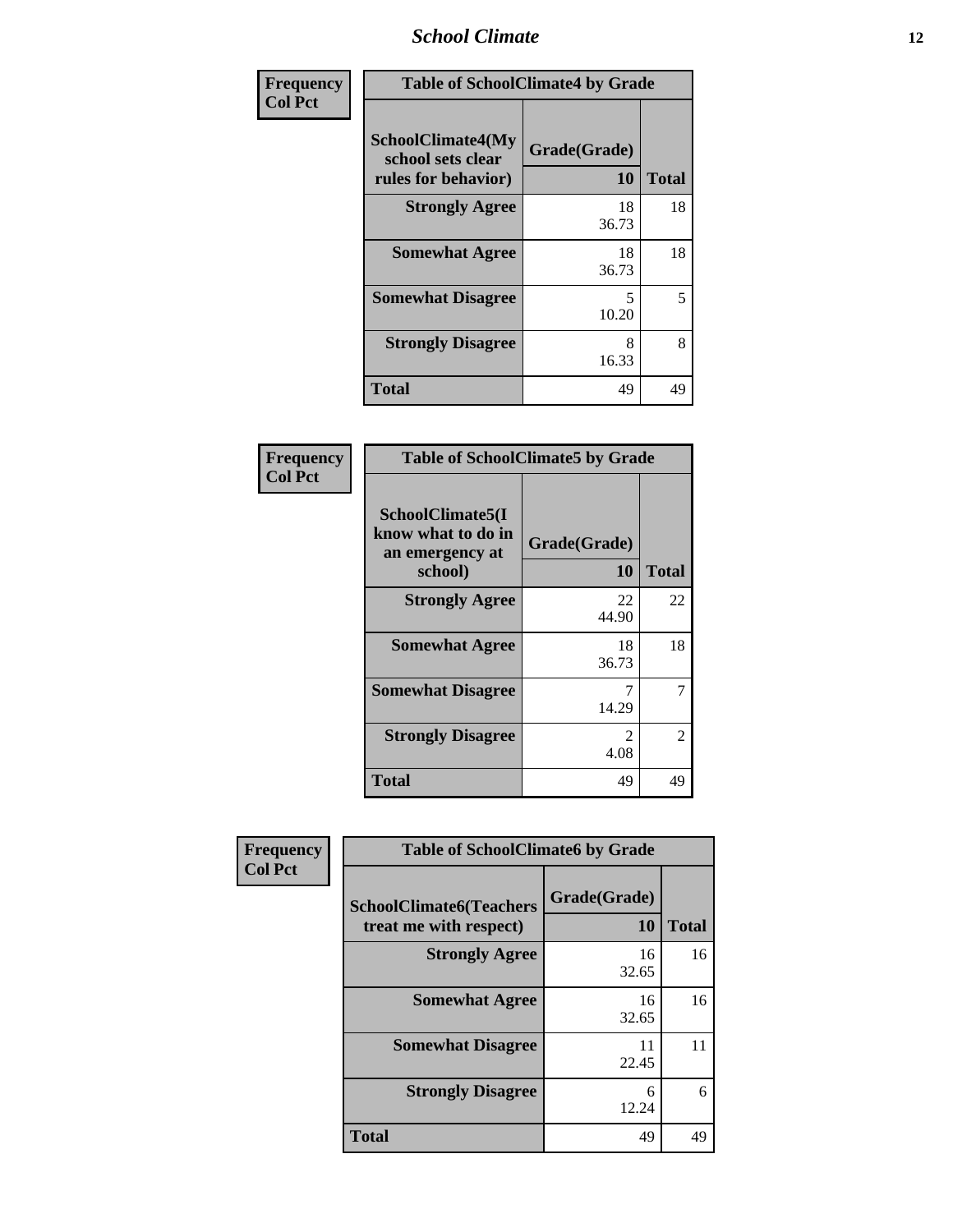*School Climate* **13**

| <b>Frequency</b> | <b>Table of SchoolClimate7 by Grade</b>                                       |                           |              |
|------------------|-------------------------------------------------------------------------------|---------------------------|--------------|
| <b>Col Pct</b>   | <b>SchoolClimate7(Behaviors</b><br>in my class allow the<br>teacher to teach) | Grade(Grade)<br><b>10</b> | <b>Total</b> |
|                  | <b>Strongly Agree</b>                                                         | 7<br>14.29                |              |
|                  | <b>Somewhat Agree</b>                                                         | 29<br>59.18               | 29           |
|                  | <b>Somewhat Disagree</b>                                                      | 8<br>16.33                | 8            |
|                  | <b>Strongly Disagree</b>                                                      | 5<br>10.20                | 5            |
|                  | <b>Total</b>                                                                  | 49                        | 49           |

| Frequency      | <b>Table of SchoolClimate8 by Grade</b>                                              |                    |              |
|----------------|--------------------------------------------------------------------------------------|--------------------|--------------|
| <b>Col Pct</b> | <b>SchoolClimate8(Students</b><br>are frequently<br>recognized for good<br>behavior) | Grade(Grade)<br>10 | <b>Total</b> |
|                | <b>Strongly Agree</b>                                                                | 7<br>14.29         | 7            |
|                | <b>Somewhat Agree</b>                                                                | 23<br>46.94        | 23           |
|                | <b>Somewhat Disagree</b>                                                             | 11<br>22.45        | 11           |
|                | <b>Strongly Disagree</b>                                                             | 8<br>16.33         | 8            |
|                | Total                                                                                | 49                 | 49           |

| Frequency<br><b>Col Pct</b> | <b>Table of SchoolClimate9 by Grade</b>                                           |                    |              |
|-----------------------------|-----------------------------------------------------------------------------------|--------------------|--------------|
|                             | SchoolClimate9(School<br>counselor would be<br>helpful if I needed<br>assistance) | Grade(Grade)<br>10 | <b>Total</b> |
|                             | <b>Strongly Agree</b>                                                             | 27<br>55.10        | 27           |
|                             | <b>Somewhat Agree</b>                                                             | 15<br>30.61        | 15           |
|                             | <b>Somewhat Disagree</b>                                                          | 6<br>12.24         | 6            |
|                             | <b>Strongly Disagree</b>                                                          | 2.04               |              |
|                             | Total                                                                             | 49                 | 49           |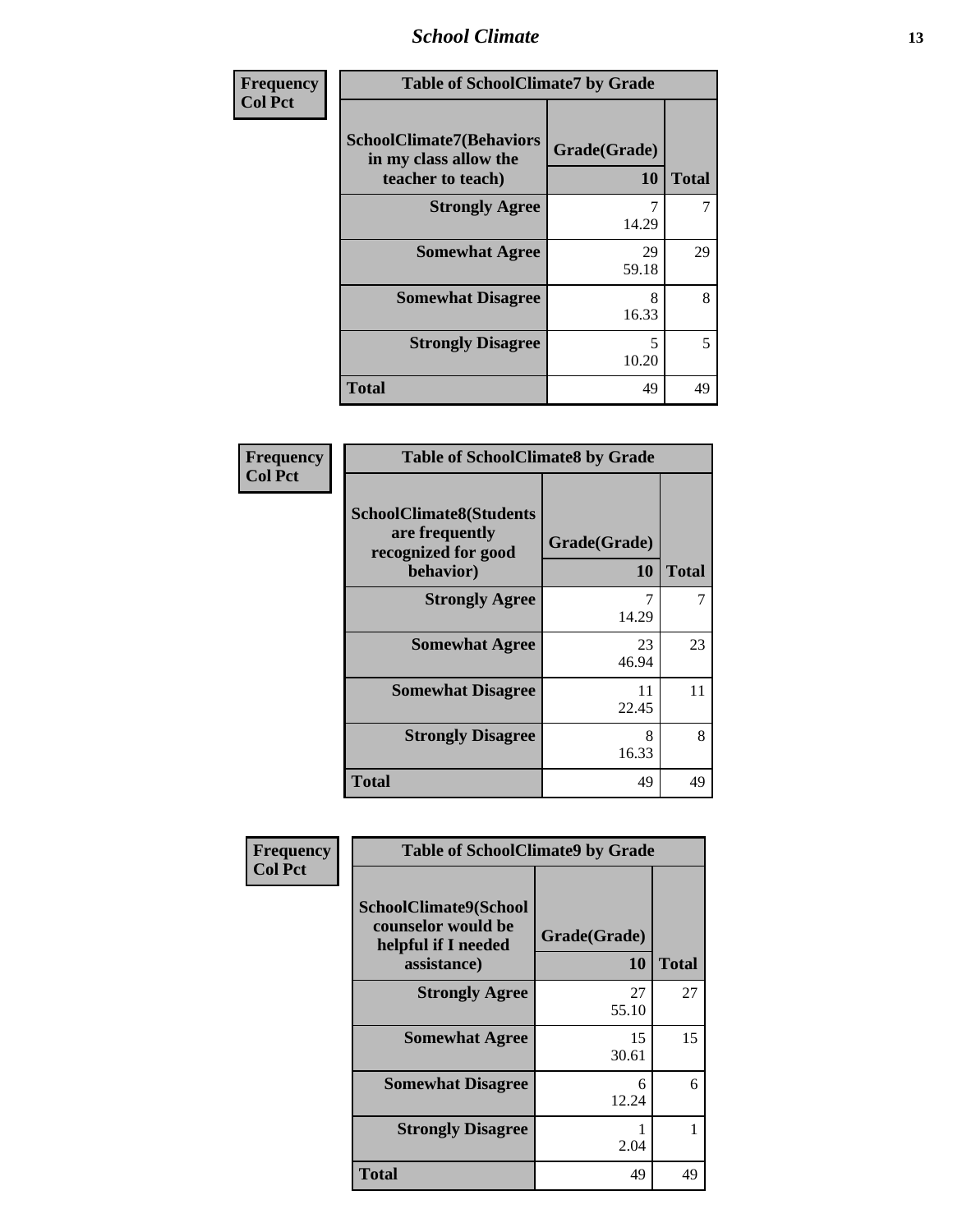## *Reasons for Dropping Out* **14**

| Frequency      | <b>Table of Dropoutreason by Grade</b>                                   |                    |              |
|----------------|--------------------------------------------------------------------------|--------------------|--------------|
| <b>Col Pct</b> | Dropoutreason(If<br>I dropped out the<br>reason would<br>most likely be) | Grade(Grade)<br>10 | <b>Total</b> |
|                | <b>Won't Drop out</b>                                                    | 22<br>44.90        | 22           |
|                | <b>Bored</b>                                                             | 7<br>14.29         | 7            |
|                | <b>Family Reasons</b>                                                    | 6<br>12.24         | 6            |
|                | Other                                                                    | 14<br>28.57        | 14           |
|                | Total                                                                    | 49                 | 49           |

| Frequency      | <b>Table of Dropout by Grade</b>                                       |                    |              |
|----------------|------------------------------------------------------------------------|--------------------|--------------|
| <b>Col Pct</b> | Dropout(I<br>have<br>thought<br>about<br>dropping<br>out of<br>school) | Grade(Grade)<br>10 | <b>Total</b> |
|                | <b>Yes</b>                                                             | 19<br>38.78        | 19           |
|                | N <sub>0</sub>                                                         | 30<br>61.22        | 30           |
|                | <b>Total</b>                                                           | 49                 | 49           |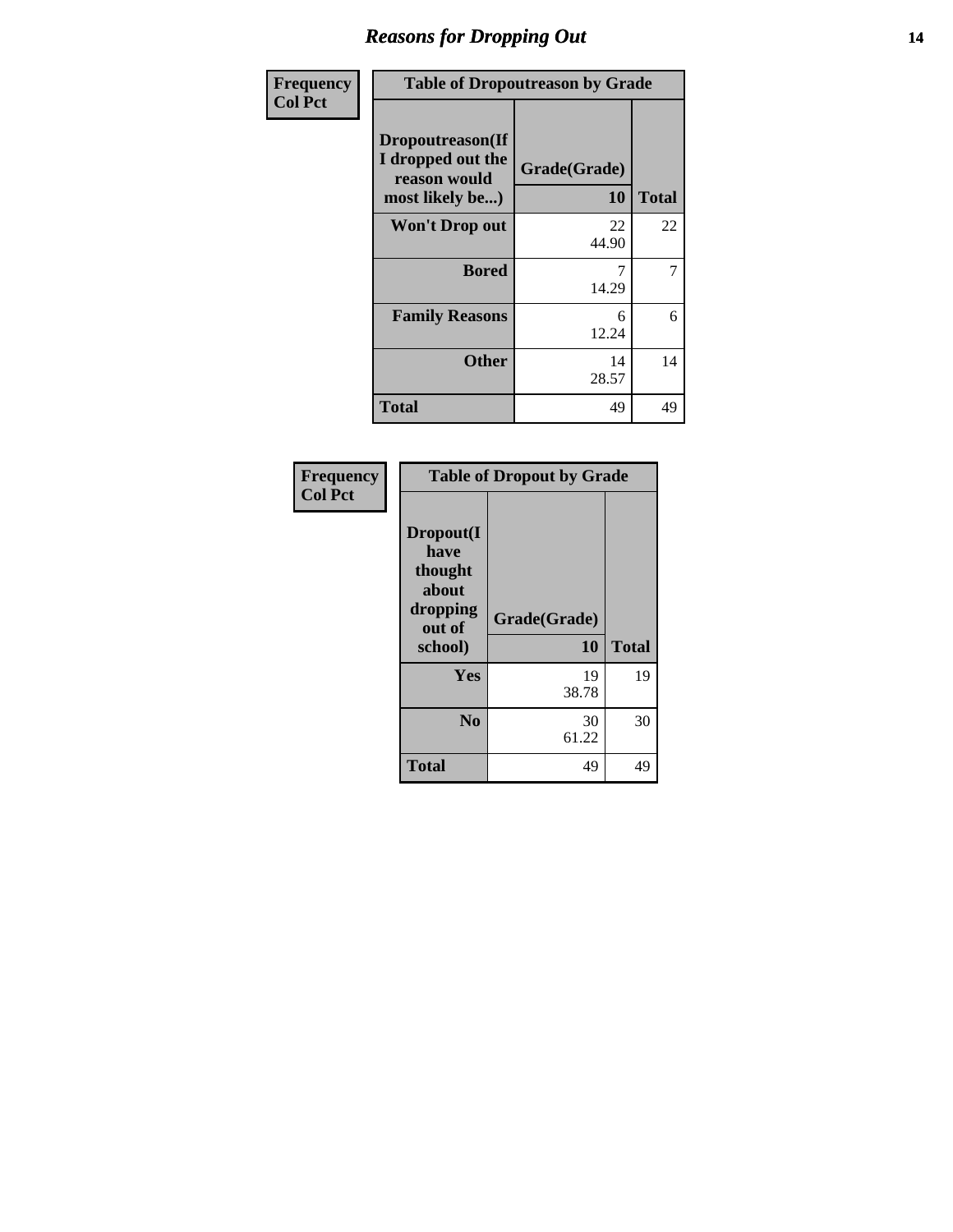## *School Safety* **15**

| Frequency      |                                                                                          | <b>Table of Gangself by Grade</b> |              |
|----------------|------------------------------------------------------------------------------------------|-----------------------------------|--------------|
| <b>Col Pct</b> | Gangself(I<br>have<br>participated<br>in illegal<br>gang<br>activities in<br>the past 30 | Grade(Grade)                      |              |
|                | days)                                                                                    | 10                                | <b>Total</b> |
|                | Yes                                                                                      | 2.04                              |              |
|                | N <sub>0</sub>                                                                           | 48<br>97.96                       | 48           |
|                | <b>Total</b>                                                                             | 49                                | 49           |

| Frequency<br><b>Col Pct</b> |                                                                                                                                | <b>Table of Gangpeers by Grade</b> |              |
|-----------------------------|--------------------------------------------------------------------------------------------------------------------------------|------------------------------------|--------------|
|                             | <b>Gangpeers</b> (I<br>have friends<br>who have<br>participated<br>in illegal<br>gang<br>activities in<br>the past 30<br>days) | Grade(Grade)<br>10                 | <b>Total</b> |
|                             |                                                                                                                                |                                    |              |
|                             | Yes                                                                                                                            | 10<br>20.41                        | 10           |
|                             | N <sub>0</sub>                                                                                                                 | 39<br>79.59                        | 39           |
|                             | Total                                                                                                                          | 49                                 | 49           |

| Frequency      | <b>Table of Pickedon by Grade</b>                                   |              |              |
|----------------|---------------------------------------------------------------------|--------------|--------------|
| <b>Col Pct</b> | <b>Pickedon</b> (I have<br>been picked on or<br>teased at school in | Grade(Grade) |              |
|                | the past 30 days)                                                   | 10           | <b>Total</b> |
|                | <b>Strongly Agree</b>                                               | 6<br>12.24   |              |
|                | <b>Somewhat Agree</b>                                               | 8<br>16.33   |              |
|                | <b>Somewhat Disagree</b>                                            | 4.08         |              |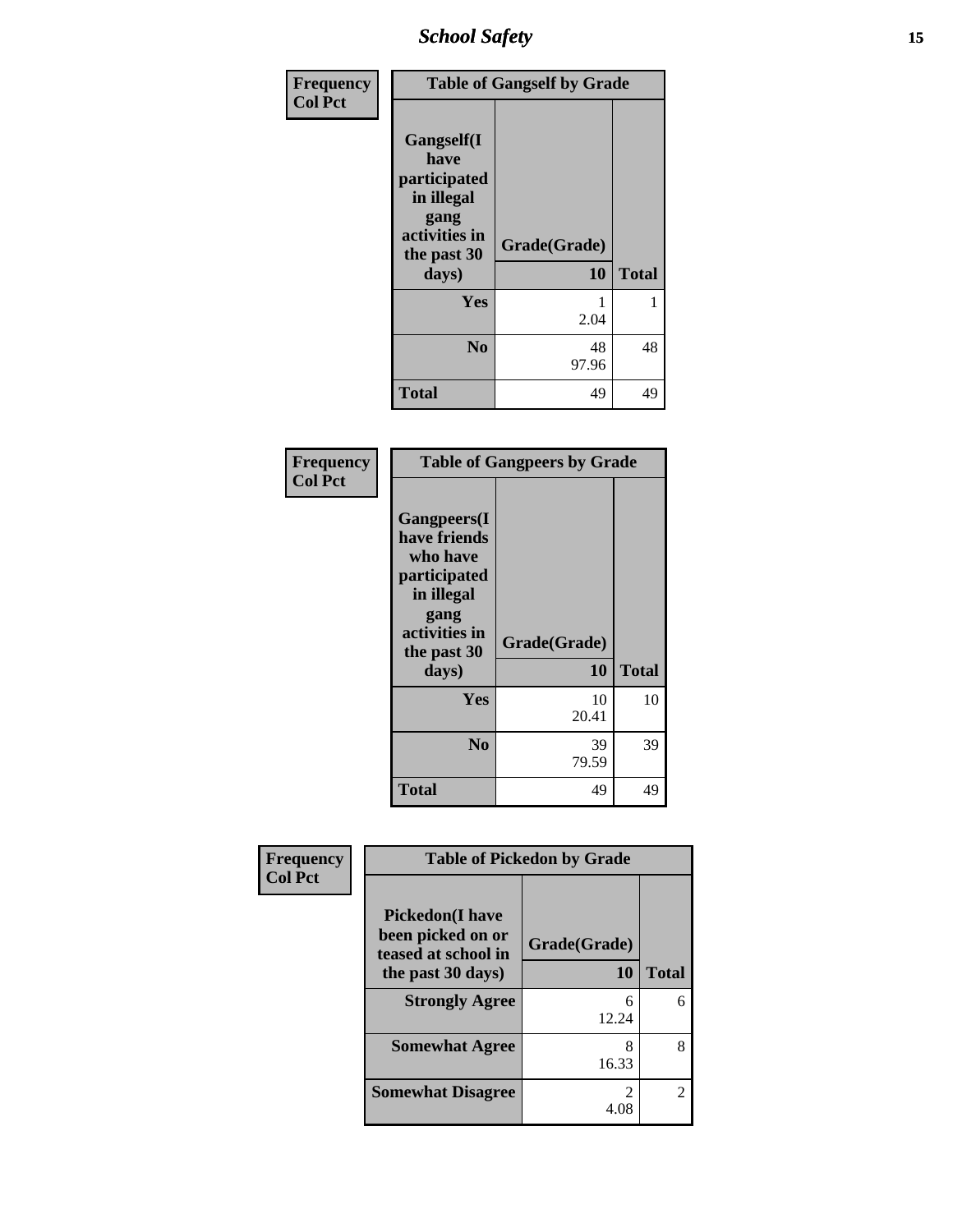*School Safety* **16**

| <b>Frequency</b> | <b>Table of Pickedon by Grade</b>                                                       |                    |              |
|------------------|-----------------------------------------------------------------------------------------|--------------------|--------------|
| <b>Col Pct</b>   | <b>Pickedon(I have</b><br>been picked on or<br>teased at school in<br>the past 30 days) | Grade(Grade)<br>10 | <b>Total</b> |
|                  | <b>Strongly Disagree</b>                                                                | 33<br>67.35        | 33           |
|                  | <b>Total</b>                                                                            | 49                 | 49           |

| Frequency      | <b>Table of Safeschool by Grade</b>                      |                           |              |
|----------------|----------------------------------------------------------|---------------------------|--------------|
| <b>Col Pct</b> | Safeschool(School<br>is a place at which I<br>feel safe) | Grade(Grade)<br><b>10</b> | <b>Total</b> |
|                | <b>Strongly Agree</b>                                    | 6<br>12.24                | 6            |
|                | <b>Somewhat Agree</b>                                    | 23<br>46.94               | 23           |
|                | <b>Somewhat Disagree</b>                                 | 12<br>24.49               | 12           |
|                | <b>Strongly Disagree</b>                                 | 8<br>16.33                | 8            |
|                | <b>Total</b>                                             | 49                        | 49           |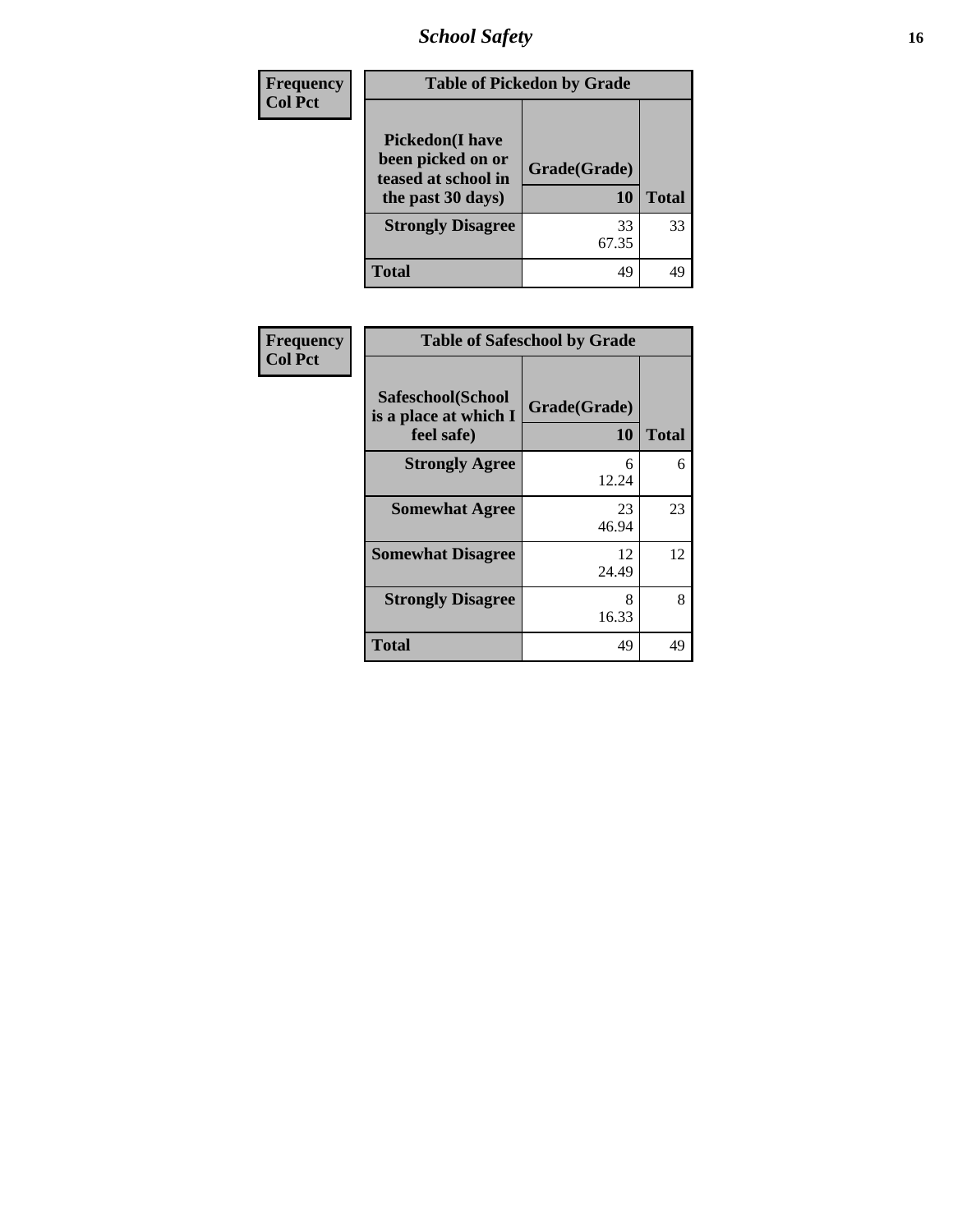*School Safety* **17**

| <b>Frequency</b> | <b>Table of Grade by Bullied</b> |                                                                                     |                               |                   |              |
|------------------|----------------------------------|-------------------------------------------------------------------------------------|-------------------------------|-------------------|--------------|
| <b>Row Pct</b>   |                                  | <b>Bullied</b> (I have<br>been bullied by<br>other students in<br>the past 30 days) |                               |                   |              |
|                  | Grade(Grade)                     | 0<br><b>Days</b>                                                                    | <b>10</b><br>to<br>19<br>days | All<br>30<br>days | <b>Total</b> |
|                  | 10                               | 47<br>95.92                                                                         | 2.04                          | 2.04              | 49           |
|                  | <b>Total</b>                     | 47                                                                                  |                               |                   | 49           |

| Frequency<br><b>Row Pct</b> | <b>Table of Grade by Bulliedothers</b> |                         |                                       | <b>Bulliedothers</b> (I bullied<br>others in the past 30 |                        |              |
|-----------------------------|----------------------------------------|-------------------------|---------------------------------------|----------------------------------------------------------|------------------------|--------------|
|                             | Grade(Grade)                           | $\bf{0}$<br><b>Days</b> | days)<br>3 <sub>to</sub><br>5<br>days | 20<br>to<br>29<br>days                                   | All<br>30<br>days      | <b>Total</b> |
|                             | 10                                     | 45<br>91.84             | 2.04                                  | 2.04                                                     | $\mathfrak{D}$<br>4.08 | 49           |
|                             | <b>Total</b>                           | 45                      |                                       |                                                          | 2                      | 49           |

| Frequency      | <b>Table of Grade by Weaponschool</b> |                                                             |                       |              |
|----------------|---------------------------------------|-------------------------------------------------------------|-----------------------|--------------|
| <b>Row Pct</b> |                                       | <b>Weaponschool</b> (I<br>to school in the<br>past 30 days) | brought a weapon      |              |
|                | Grade(Grade)                          | 0 Days                                                      | <b>All 30</b><br>days | <b>Total</b> |
|                | 10                                    | 48<br>97.96                                                 | 2.04                  | 49           |
|                | <b>Total</b>                          | 48                                                          |                       | 49           |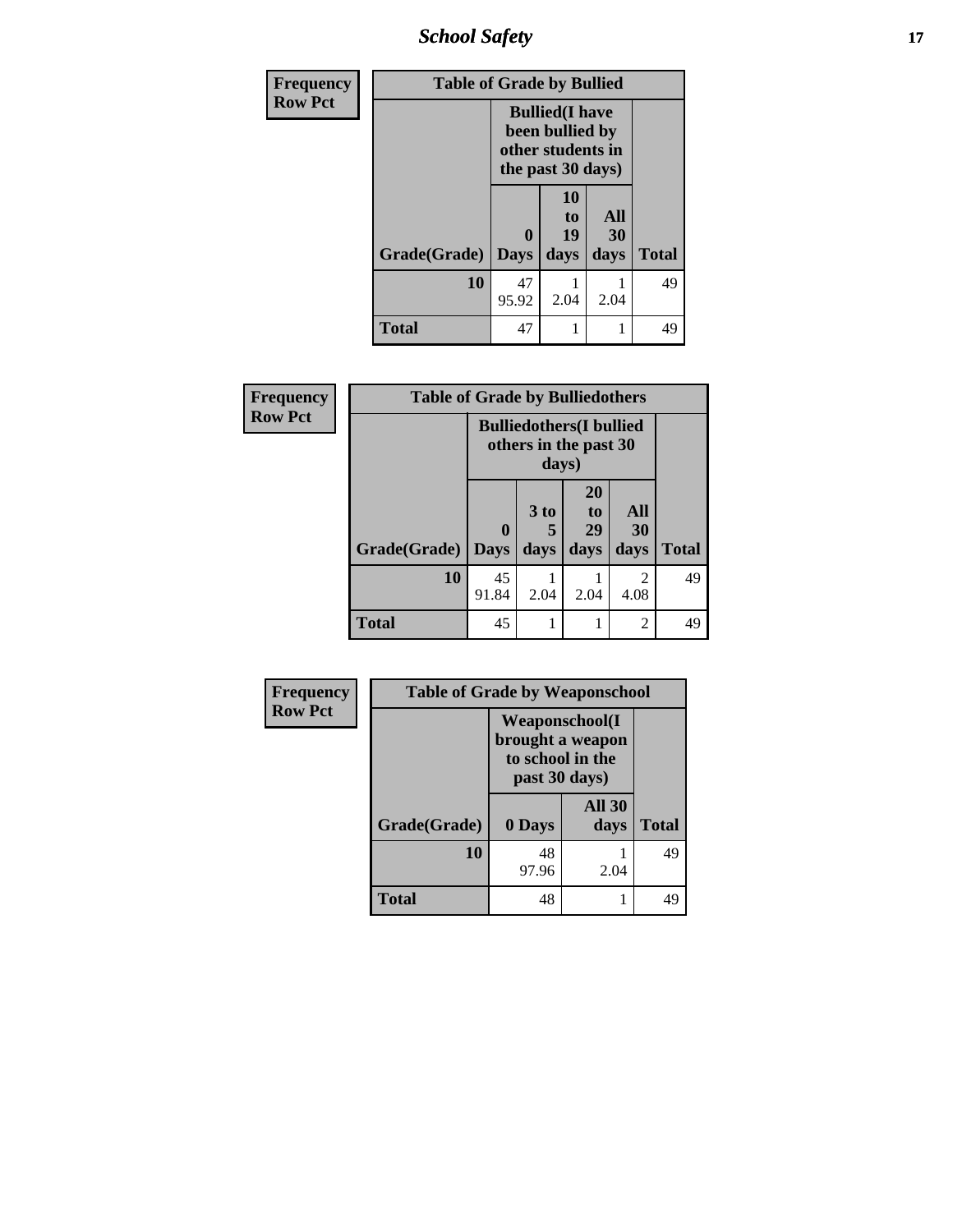*School Safety* **18**

| <b>Frequency</b> | <b>Table of Grade by Absentunsafe</b> |                                                                                           |                |              |
|------------------|---------------------------------------|-------------------------------------------------------------------------------------------|----------------|--------------|
| <b>Row Pct</b>   |                                       | Absentunsafe(I)<br>have missed<br>school because I<br>felt unsafe in the<br>past 30 days) |                |              |
|                  | Grade(Grade)                          | 0 Days                                                                                    | 1 or 2<br>days | <b>Total</b> |
|                  | 10                                    | 48<br>97.96                                                                               | 2.04           | 49           |
|                  | <b>Total</b>                          | 48                                                                                        |                | 49           |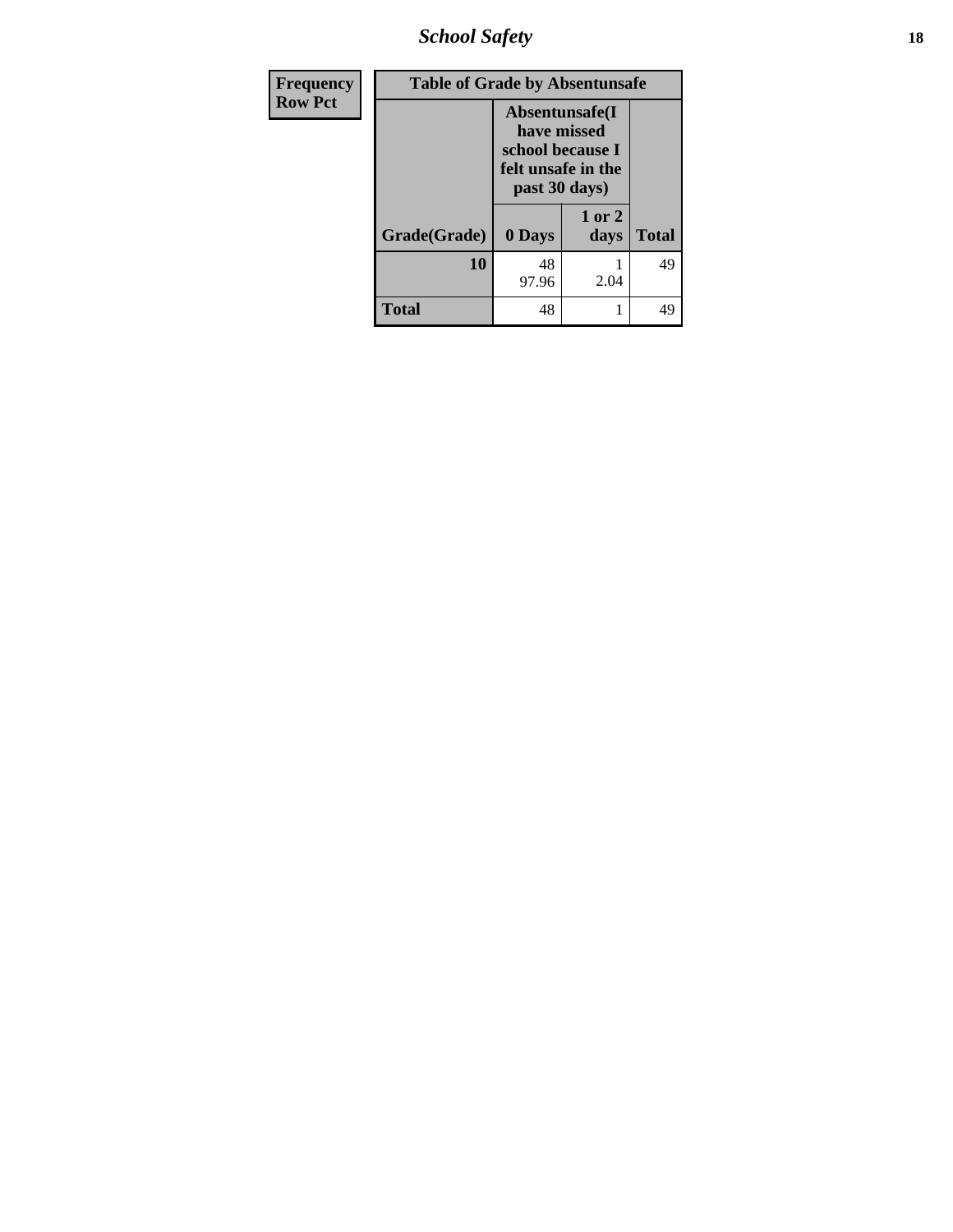# *Drug Use During Last 30 Days* **19**

| <b>Frequency</b> | <b>Table of Grade by Alcohol</b> |                                       |               |                  |                        |              |
|------------------|----------------------------------|---------------------------------------|---------------|------------------|------------------------|--------------|
| <b>Row Pct</b>   |                                  | Alcohol(Alcohol use,<br>past 30 days) |               |                  |                        |              |
|                  | Grade(Grade)                     | Did<br>not<br>use                     | $1-2$<br>days | $ 10-19$<br>days | <b>Every</b><br>day    | <b>Total</b> |
|                  | 10                               | 43<br>87.76                           | 2.04          | 3<br>6.12        | $\mathfrak{D}$<br>4.08 | 49           |
|                  | Total                            | 43                                    |               | 3                | $\overline{2}$         | 49           |

| <b>Frequency</b> | <b>Table of Grade by Cigarettes</b> |                                                             |               |              |  |
|------------------|-------------------------------------|-------------------------------------------------------------|---------------|--------------|--|
| <b>Row Pct</b>   |                                     | <b>Cigarettes</b> (Smoking<br>tobacco use,<br>past 30 days) |               |              |  |
|                  | Grade(Grade)                        | Did not<br><b>use</b>                                       | 10-19<br>days | <b>Total</b> |  |
|                  | 10                                  | 47<br>95.92                                                 | 2<br>4.08     | 49           |  |
|                  | Total                               | 47                                                          | 2             |              |  |

| <b>Frequency</b> | <b>Table of Grade by Smokeless</b> |                                                            |              |  |
|------------------|------------------------------------|------------------------------------------------------------|--------------|--|
| <b>Row Pct</b>   |                                    | <b>Smokeless</b> (Chewing<br>tobacco use,<br>past 30 days) |              |  |
|                  | Grade(Grade)                       | Did not use                                                | <b>Total</b> |  |
|                  | 10                                 | 49<br>100.00                                               | 49           |  |
|                  | <b>Total</b>                       | 49                                                         | 49           |  |

| Frequency      | <b>Table of Grade by Marijuana</b> |                                            |                 |                 |              |
|----------------|------------------------------------|--------------------------------------------|-----------------|-----------------|--------------|
| <b>Row Pct</b> |                                    | Marijuana (Marijuana<br>use, past 30 days) |                 |                 |              |
|                | Grade(Grade)                       | Did<br>not use                             | $3 - 5$<br>days | $10-19$<br>days | <b>Total</b> |
|                | 10                                 | 47<br>95.92                                | 2.04            | 2.04            | 49           |
|                | <b>Total</b>                       | 47                                         |                 |                 | 49           |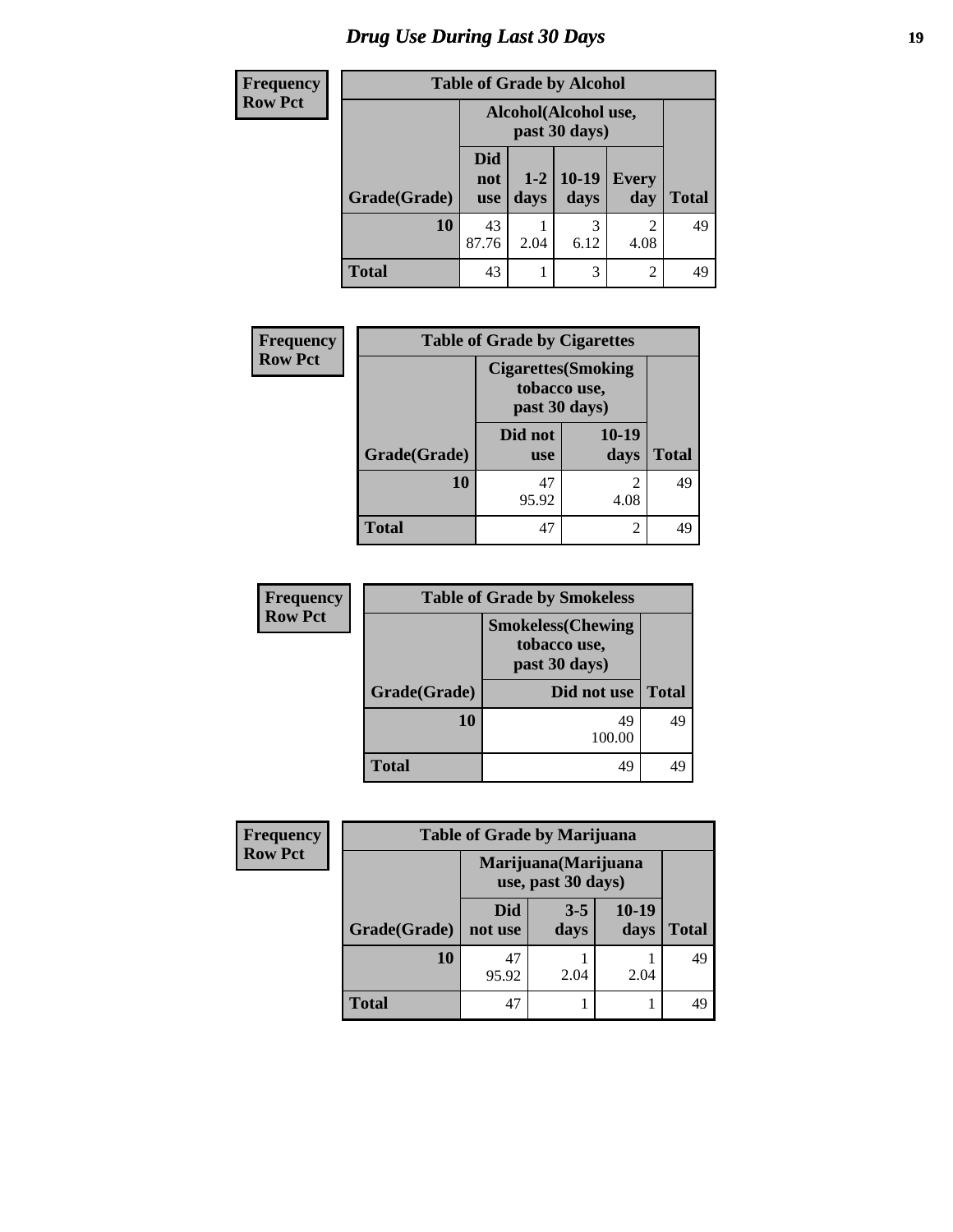| <b>Frequency</b> | <b>Table of Grade by Cocaine</b> |                                                  |              |  |
|------------------|----------------------------------|--------------------------------------------------|--------------|--|
| <b>Row Pct</b>   |                                  | <b>Cocaine</b> (Cocaine<br>use,<br>past 30 days) |              |  |
|                  | Grade(Grade)                     | Did not use                                      | <b>Total</b> |  |
|                  | 10                               | 49<br>100.00                                     | 49           |  |
|                  | <b>Total</b>                     | 49                                               | 49           |  |

| <b>Frequency</b> | <b>Table of Grade by Inhalants</b> |                                                  |              |  |
|------------------|------------------------------------|--------------------------------------------------|--------------|--|
| <b>Row Pct</b>   |                                    | <b>Inhalants</b> (Inhalant<br>use, past 30 days) |              |  |
|                  | Grade(Grade)                       | Did not use                                      | <b>Total</b> |  |
|                  | 10                                 | 49<br>100.00                                     | 49           |  |
|                  | <b>Total</b>                       | 49                                               | 4G           |  |

| <b>Frequency</b> | <b>Table of Grade by Steroids</b> |                                                   |              |  |
|------------------|-----------------------------------|---------------------------------------------------|--------------|--|
| <b>Row Pct</b>   |                                   | <b>Steroids</b> (Steroid<br>use,<br>past 30 days) |              |  |
|                  | Grade(Grade)                      | Did not use                                       | <b>Total</b> |  |
|                  | 10                                | 49<br>100.00                                      | 49           |  |
|                  | Total                             | 49                                                | 49           |  |

| <b>Frequency</b> | <b>Table of Grade by Ecstasy</b> |                                                  |              |  |
|------------------|----------------------------------|--------------------------------------------------|--------------|--|
| <b>Row Pct</b>   |                                  | <b>Ecstasy</b> (Ecstasy<br>use,<br>past 30 days) |              |  |
|                  | Grade(Grade)                     | Did not use                                      | <b>Total</b> |  |
|                  | 10                               | 49<br>100.00                                     | 49           |  |
|                  | <b>Total</b>                     | 49                                               | 49           |  |

| <b>Frequency</b> |              | <b>Table of Grade by Meth</b>                      |              |
|------------------|--------------|----------------------------------------------------|--------------|
| <b>Row Pct</b>   |              | <b>Meth</b> (Methamphetamine<br>use, past 30 days) |              |
|                  | Grade(Grade) | Did not use                                        | <b>Total</b> |
|                  | 10           | 49<br>100.00                                       | 49           |
|                  | <b>Total</b> | 49                                                 |              |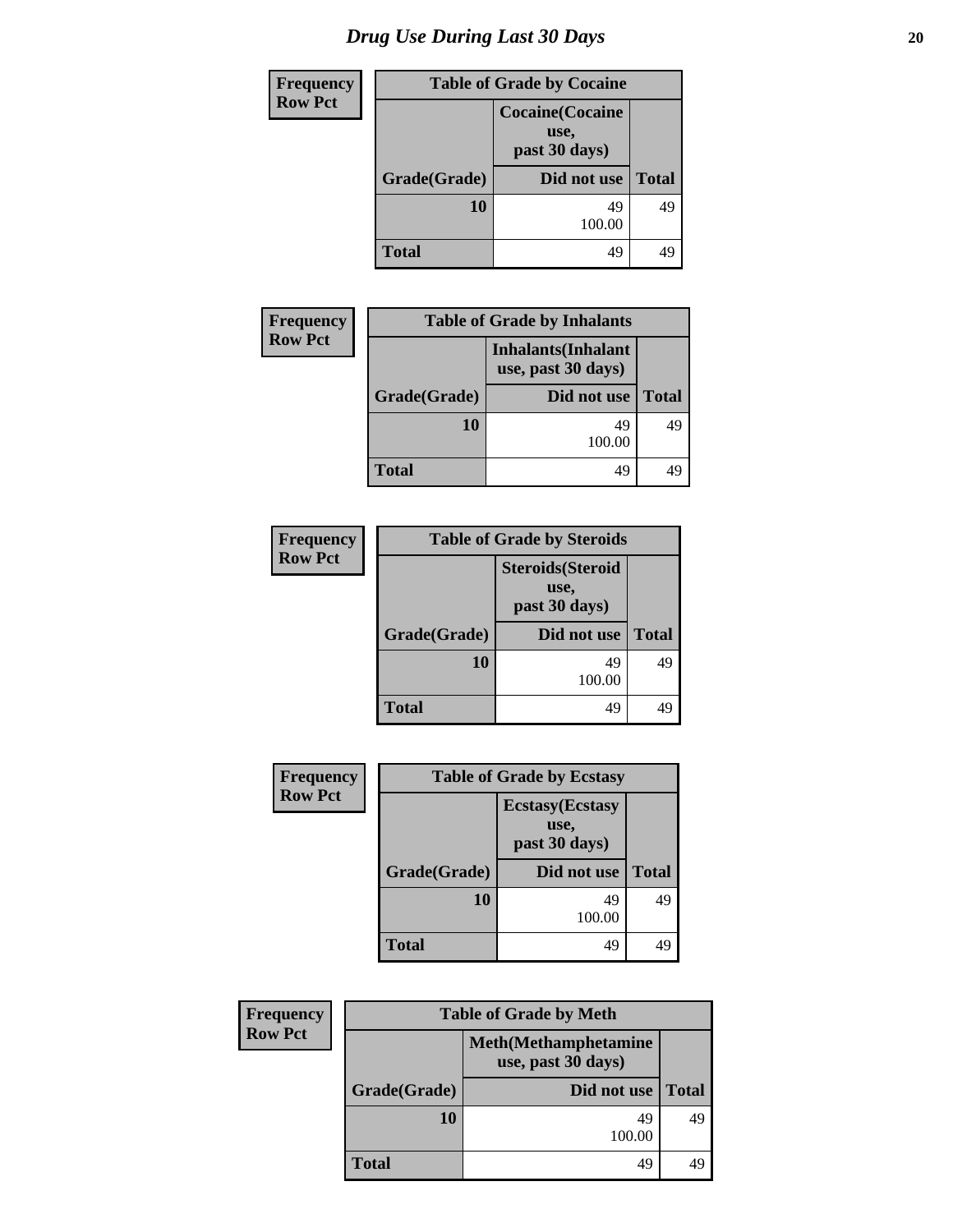# *Drug Use During Last 30 Days* **21**

| Frequency      |                                                   | <b>Table of Grade by Hallucinogens</b> |              |
|----------------|---------------------------------------------------|----------------------------------------|--------------|
| <b>Row Pct</b> | Hallucinogens (Hallucinogen<br>use, past 30 days) |                                        |              |
|                | Grade(Grade)                                      | Did not use                            | <b>Total</b> |
|                | 10                                                | 49<br>100.00                           | 49           |
|                | <b>Total</b>                                      | 49                                     |              |

| <b>Frequency</b> | <b>Table of Grade by Prescription</b> |                                                                                   |            |               |       |
|------------------|---------------------------------------|-----------------------------------------------------------------------------------|------------|---------------|-------|
| <b>Row Pct</b>   |                                       | <b>Prescription</b> (Prescription<br>drugs not prescribed to me,<br>past 30 days) |            |               |       |
|                  | Grade(Grade)                          | Did not<br><b>use</b>                                                             | $3-5$ days | 10-19<br>days | Total |
|                  | 10                                    | 47<br>95.92                                                                       | 2.04       | 2.04          | 49    |
|                  | <b>Total</b>                          | 47                                                                                |            |               | 49    |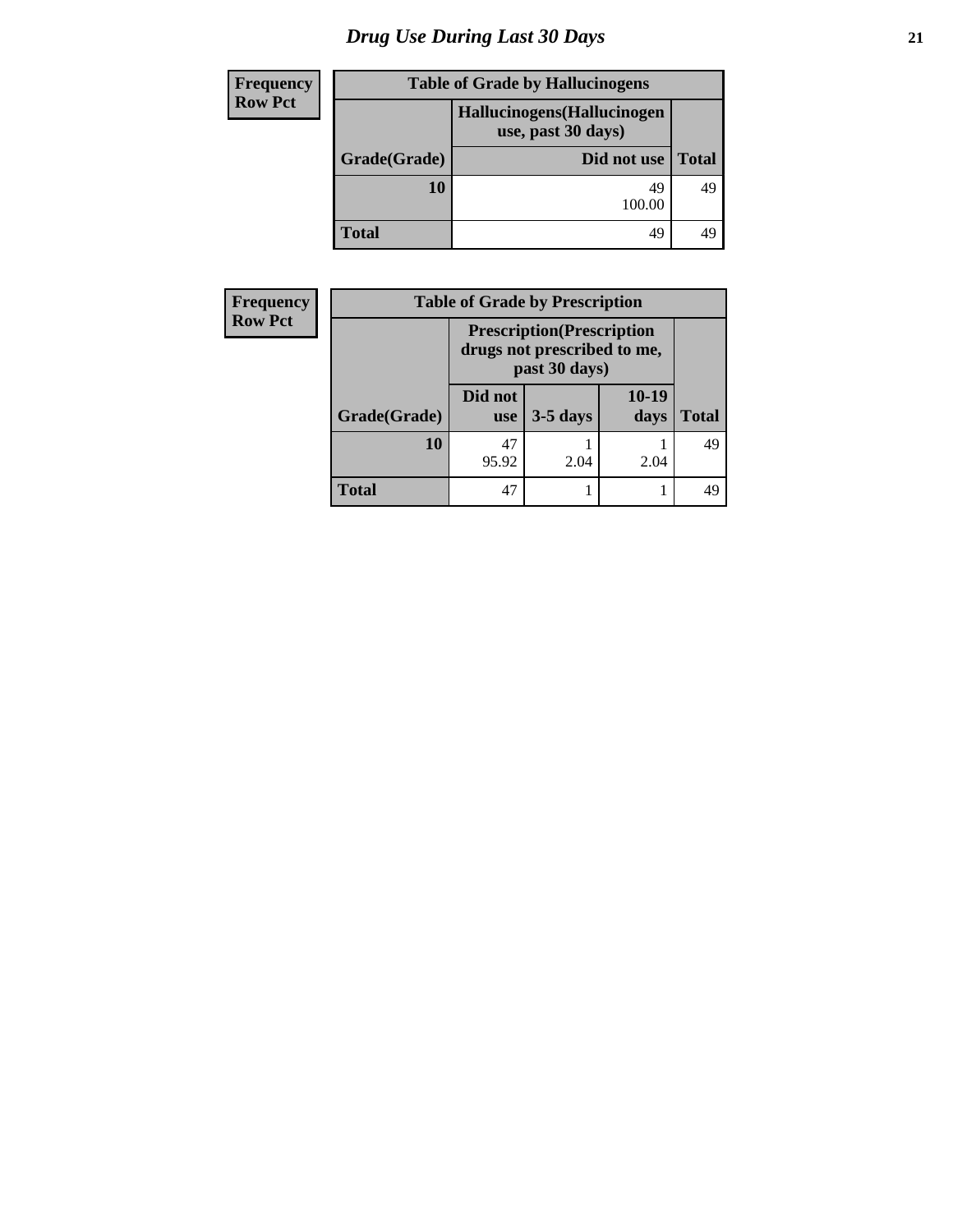| Frequency      | <b>Table of Alcoholease by Grade</b>              |                    |              |
|----------------|---------------------------------------------------|--------------------|--------------|
| <b>Col Pct</b> | <b>Alcoholease</b> (It is<br>easy to get alcohol) | Grade(Grade)<br>10 | <b>Total</b> |
|                | <b>Strongly Agree</b>                             | 14<br>28.57        | 14           |
|                | <b>Somewhat Agree</b>                             | 18<br>36.73        | 18           |
|                | <b>Somewhat Disagree</b>                          | 9<br>18.37         | 9            |
|                | <b>Strongly Disagree</b>                          | 8<br>16.33         | 8            |
|                | <b>Total</b>                                      | 49                 | 49           |

| <b>Table of Cigarettesease by Grade</b>                 |                    |              |  |
|---------------------------------------------------------|--------------------|--------------|--|
| Cigarettesease(It is<br>easy to get smoking<br>tobacco) | Grade(Grade)<br>10 | <b>Total</b> |  |
| <b>Strongly Agree</b>                                   | 10<br>20.41        | 10           |  |
| <b>Somewhat Agree</b>                                   | 16<br>32.65        | 16           |  |
| <b>Somewhat Disagree</b>                                | 9<br>18.37         | 9            |  |
| <b>Strongly Disagree</b>                                | 14<br>28.57        | 14           |  |
| <b>Total</b>                                            | 49                 | 49           |  |

| Frequency      | <b>Table of Smokelessease by Grade</b>                         |                    |              |
|----------------|----------------------------------------------------------------|--------------------|--------------|
| <b>Col Pct</b> | <b>Smokelessease</b> (It is<br>easy to get chewing<br>tobacco) | Grade(Grade)<br>10 | <b>Total</b> |
|                | <b>Strongly Agree</b>                                          | 6<br>12.24         | 6            |
|                | <b>Somewhat Agree</b>                                          | 8<br>16.33         | 8            |
|                | <b>Somewhat Disagree</b>                                       | 6<br>12.24         | 6            |
|                | <b>Strongly Disagree</b>                                       | 29<br>59.18        | 29           |
|                | <b>Total</b>                                                   | 49                 | 49           |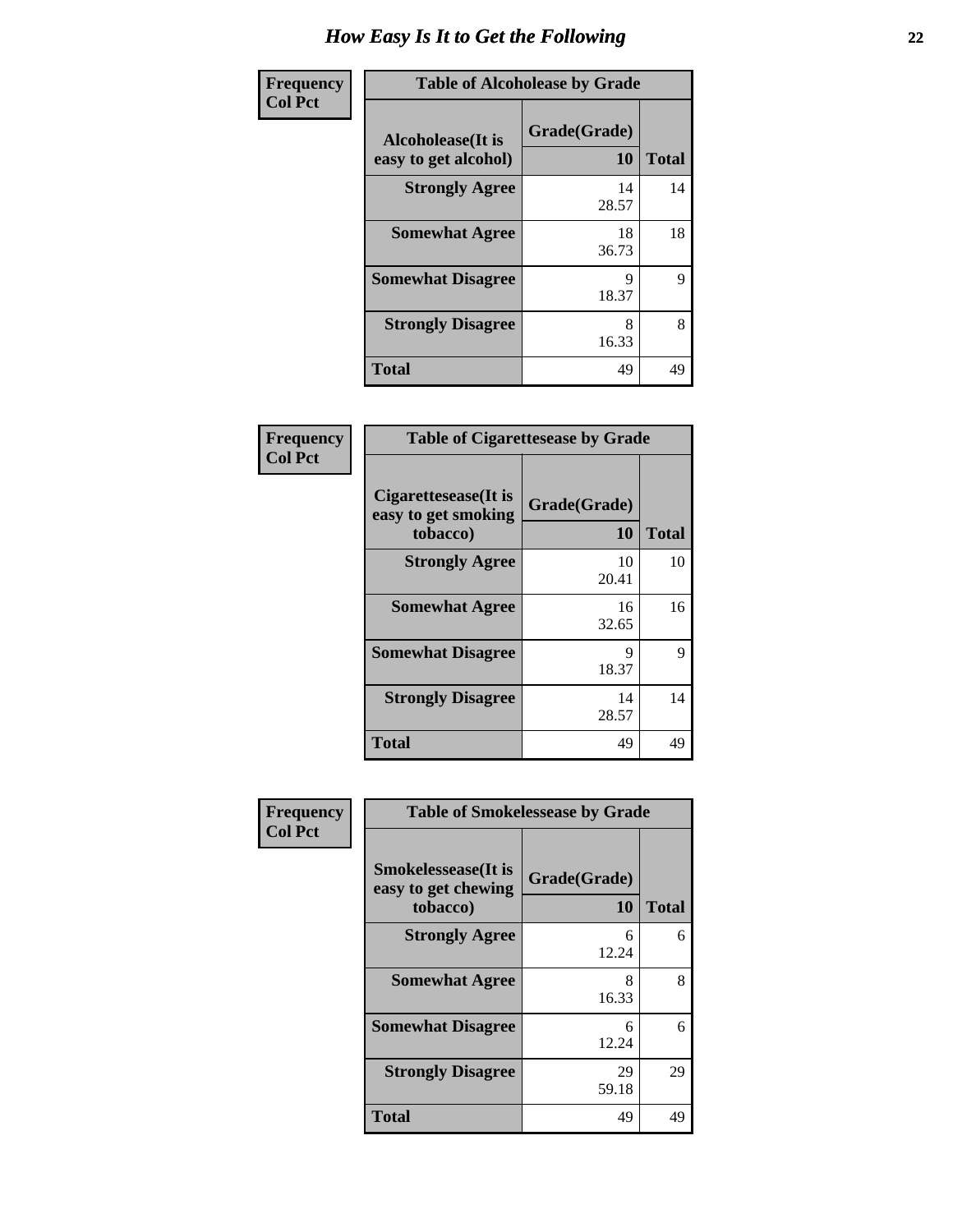| Frequency      | <b>Table of Marijuanaease by Grade</b>            |                           |              |
|----------------|---------------------------------------------------|---------------------------|--------------|
| <b>Col Pct</b> | Marijuanaease (It is<br>easy to get<br>marijuana) | Grade(Grade)<br><b>10</b> | <b>Total</b> |
|                | <b>Strongly Agree</b>                             | 12<br>24.49               | 12           |
|                | <b>Somewhat Agree</b>                             | 11<br>22.45               | 11           |
|                | <b>Somewhat Disagree</b>                          | 9<br>18.37                | 9            |
|                | <b>Strongly Disagree</b>                          | 17<br>34.69               | 17           |
|                | <b>Total</b>                                      | 49                        | 49           |

| <b>Table of Cocaineease by Grade</b> |              |              |  |
|--------------------------------------|--------------|--------------|--|
| <b>Cocaineease</b> (It is            | Grade(Grade) |              |  |
| easy to get cocaine)                 | 10           | <b>Total</b> |  |
| <b>Strongly Agree</b>                | 6<br>12.24   | 6            |  |
| <b>Somewhat Agree</b>                | 14.29        |              |  |
| <b>Somewhat Disagree</b>             | 8<br>16.33   | 8            |  |
| <b>Strongly Disagree</b>             | 28<br>57.14  | 28           |  |
| <b>Total</b>                         | 49           | 49           |  |

| <b>Frequency</b><br><b>Col Pct</b> | <b>Table of Inhalantsease by Grade</b>           |                    |              |
|------------------------------------|--------------------------------------------------|--------------------|--------------|
|                                    | Inhalantsease(It is<br>easy to get<br>inhalants) | Grade(Grade)<br>10 | <b>Total</b> |
|                                    | <b>Strongly Agree</b>                            | 12<br>24.49        | 12           |
|                                    | <b>Somewhat Agree</b>                            | 10<br>20.41        | 10           |
|                                    | <b>Somewhat Disagree</b>                         | 3<br>6.12          | 3            |
|                                    | <b>Strongly Disagree</b>                         | 24<br>48.98        | 24           |
|                                    | <b>Total</b>                                     | 49                 | 49           |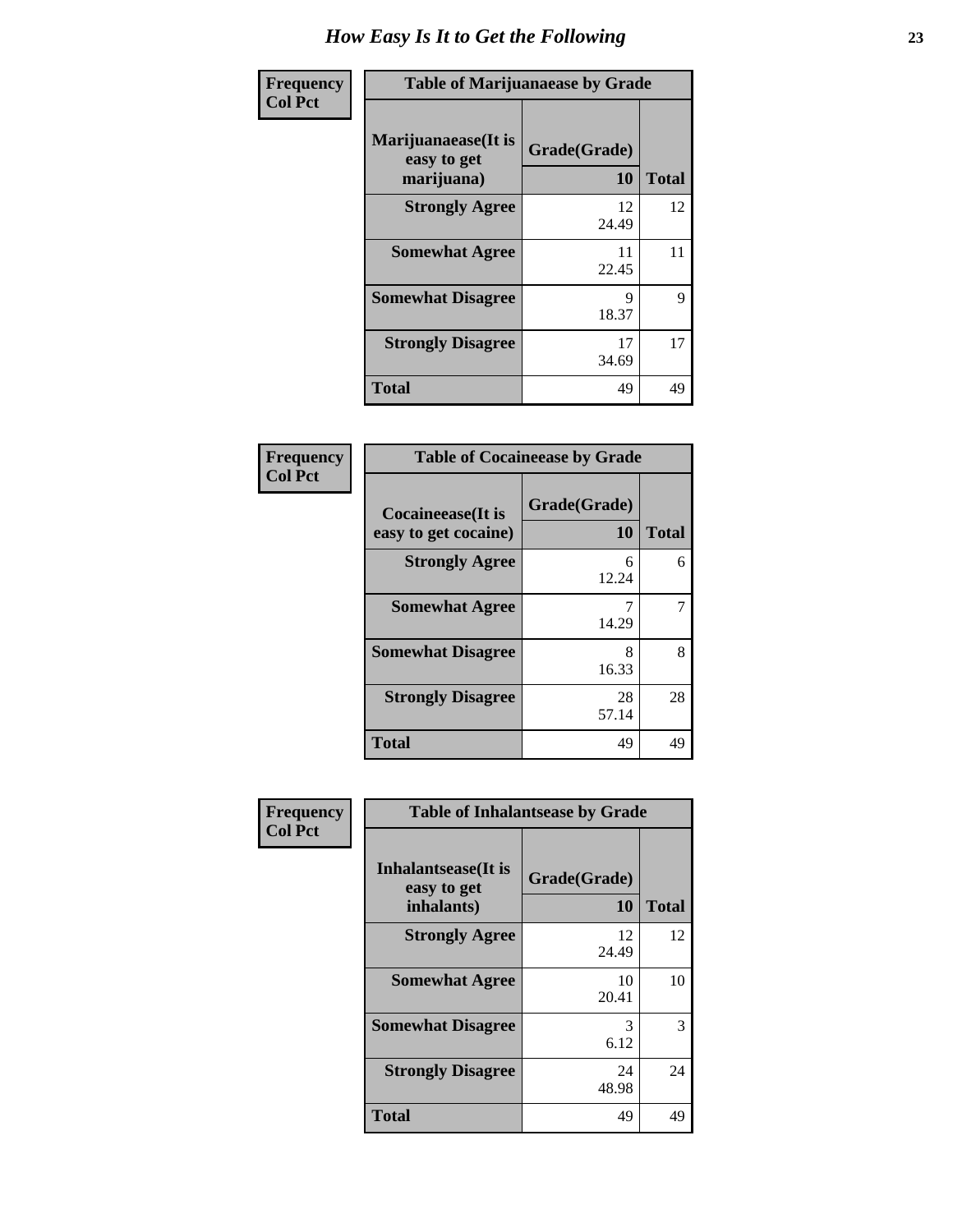| Frequency      | <b>Table of Steroidsease by Grade</b>               |                    |              |
|----------------|-----------------------------------------------------|--------------------|--------------|
| <b>Col Pct</b> | <b>Steroidsease</b> (It is<br>easy to get steroids) | Grade(Grade)<br>10 | <b>Total</b> |
|                | <b>Strongly Agree</b>                               | 5<br>10.20         | 5            |
|                | <b>Somewhat Agree</b>                               | 4<br>8.16          | 4            |
|                | <b>Somewhat Disagree</b>                            | 6<br>12.24         | 6            |
|                | <b>Strongly Disagree</b>                            | 34<br>69.39        | 34           |
|                | <b>Total</b>                                        | 49                 | 49           |

| Frequency<br>Col Pct |
|----------------------|
|                      |

| <b>Table of Ecstasyease by Grade</b> |              |              |
|--------------------------------------|--------------|--------------|
| <b>Ecstasyease</b> (It is            | Grade(Grade) |              |
| easy to get ecstasy)                 | 10           | <b>Total</b> |
| <b>Strongly Agree</b>                | 6<br>12.24   | 6            |
| <b>Somewhat Agree</b>                | 14.29        |              |
| <b>Somewhat Disagree</b>             | 6<br>12.24   | 6            |
| <b>Strongly Disagree</b>             | 30<br>61.22  | 30           |
| <b>Total</b>                         | 49           | 49           |

| <b>Frequency</b> |  |
|------------------|--|
| <b>Col Pct</b>   |  |

| <b>Table of Methease by Grade</b>                          |                    |              |  |  |  |
|------------------------------------------------------------|--------------------|--------------|--|--|--|
| <b>Methease</b> (It is easy<br>to get<br>methamphetamines) | Grade(Grade)<br>10 | <b>Total</b> |  |  |  |
| <b>Strongly Agree</b>                                      | 4<br>8.16          |              |  |  |  |
| <b>Somewhat Agree</b>                                      | 10.20              | 5            |  |  |  |
| <b>Somewhat Disagree</b>                                   | 14.29              |              |  |  |  |
| <b>Strongly Disagree</b>                                   | 33<br>67.35        | 33           |  |  |  |
| <b>Total</b>                                               | 49                 | 49           |  |  |  |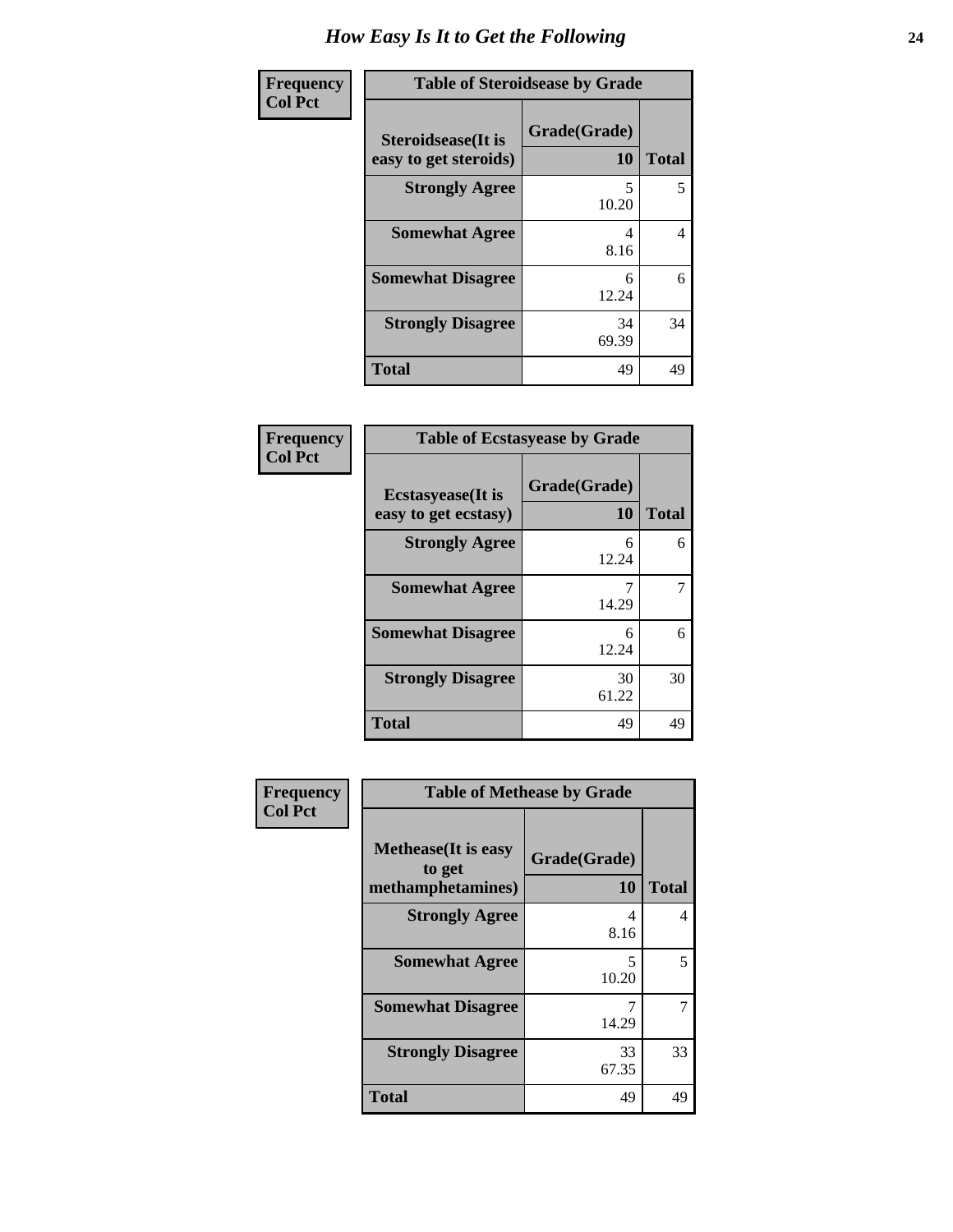| Frequency      | <b>Table of Hallucinogensease by Grade</b>               |                    |              |  |
|----------------|----------------------------------------------------------|--------------------|--------------|--|
| <b>Col Pct</b> | Hallucinogensease(It<br>is easy to get<br>hallucinogens) | Grade(Grade)<br>10 | <b>Total</b> |  |
|                | <b>Strongly Agree</b>                                    | 5<br>10.20         | 5            |  |
|                | <b>Somewhat Agree</b>                                    | 5<br>10.20         | 5            |  |
|                | <b>Somewhat Disagree</b>                                 | 6<br>12.24         | 6            |  |
|                | <b>Strongly Disagree</b>                                 | 33<br>67.35        | 33           |  |
|                | <b>Total</b>                                             | 49                 | 49           |  |

| <b>Table of Prescriptionease by Grade</b>                                                |              |              |  |  |  |
|------------------------------------------------------------------------------------------|--------------|--------------|--|--|--|
| <b>Prescriptionease</b> (It<br>is easy to get<br>prescription drugs<br>not prescribed to | Grade(Grade) |              |  |  |  |
| me)                                                                                      | 10           | <b>Total</b> |  |  |  |
| <b>Strongly Agree</b>                                                                    | 16<br>32.65  | 16           |  |  |  |
| <b>Somewhat Agree</b>                                                                    | 11<br>22.45  | 11           |  |  |  |
| <b>Somewhat Disagree</b>                                                                 | 5<br>10.20   | 5            |  |  |  |
| <b>Strongly Disagree</b>                                                                 | 17<br>34.69  | 17           |  |  |  |
| <b>Total</b>                                                                             | 49           | 49           |  |  |  |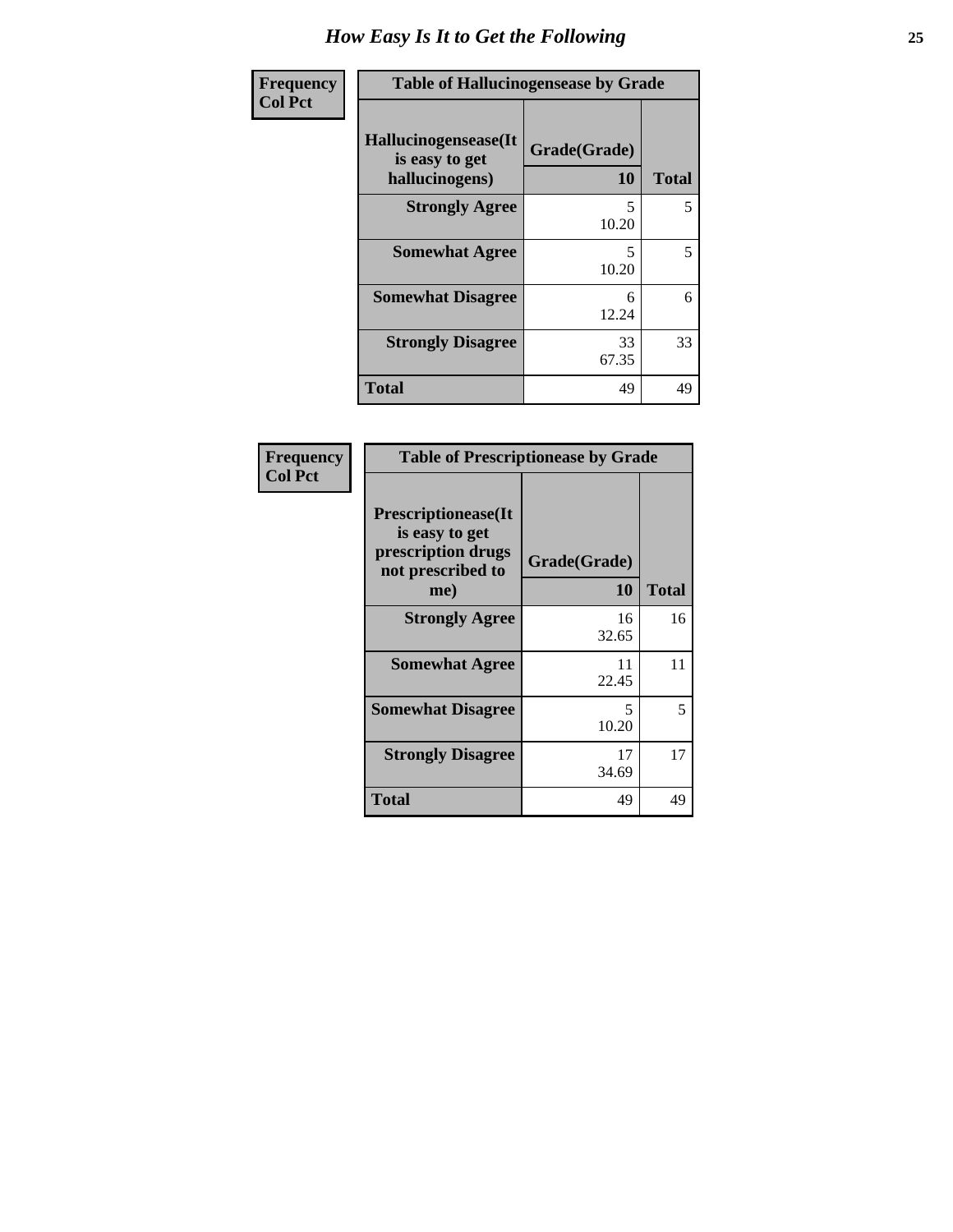### *Age at Onset of Use* **26** *Results for "Age at Onset of Use" questions exclude students who said they did not use that substance*

| <b>Frequency</b><br>Row Pct |
|-----------------------------|
|                             |

| <b>Table of Grade by Alcoholinit</b> |                                                     |                         |      |            |            |            |      |              |
|--------------------------------------|-----------------------------------------------------|-------------------------|------|------------|------------|------------|------|--------------|
|                                      | Alcoholinit (I started using alcohol when I<br>was) |                         |      |            |            |            |      |              |
| Grade(Grade)                         | 8 or<br>vounger                                     | 10                      | 12   | 13         | 14         | 15         | 16   | <b>Total</b> |
| 10                                   | $\mathfrak{D}$<br>12.50                             | $\overline{2}$<br>12.50 | 6.25 | 3<br>18.75 | 3<br>18.75 | 4<br>25.00 | 6.25 | 16           |
| <b>Total</b>                         | $\overline{2}$                                      | $\overline{2}$          |      | 3          | 3          | 4          |      | 16           |
| Frequency Missing $=$ 33             |                                                     |                         |      |            |            |            |      |              |

| Frequency      | <b>Table of Grade by Cigarettesinit</b>    |                                                               |                         |       |              |  |
|----------------|--------------------------------------------|---------------------------------------------------------------|-------------------------|-------|--------------|--|
| <b>Row Pct</b> |                                            | Cigarettesinit(I<br>started smoking<br>tobacco when I<br>was) |                         |       |              |  |
|                | Grade(Grade)                               | 13                                                            | 14                      | 15    | <b>Total</b> |  |
|                | 10                                         | 25.00                                                         | $\mathfrak{D}$<br>50.00 | 25.00 |              |  |
|                | <b>Total</b>                               |                                                               | 2                       |       |              |  |
|                | <b>Frequency Missing <math>= 45</math></b> |                                                               |                         |       |              |  |

#### *For Grade \* Smokelessinit all data are missing since all the levels of variable Smokelessinit are missing.*

| <b>Frequency</b> | <b>Table of Grade by Marijuanainit</b> |                                                              |                         |       |              |
|------------------|----------------------------------------|--------------------------------------------------------------|-------------------------|-------|--------------|
| <b>Row Pct</b>   |                                        | Marijuanainit(I<br>started using<br>marijuana when I<br>was) |                         |       |              |
|                  | Grade(Grade)                           | 13                                                           | 14                      | 15    | <b>Total</b> |
|                  | 10                                     | 25.00                                                        | $\mathfrak{D}$<br>50.00 | 25.00 |              |
|                  | <b>Total</b>                           |                                                              | 2                       |       |              |
|                  |                                        | <b>Frequency Missing = 45</b>                                |                         |       |              |

*For Grade \* Cocaineinit all data are missing since all the levels of variable Cocaineinit are missing.*

*For Grade \* Inhalantsinit all data are missing since all the levels of variable Inhalantsinit are missing.*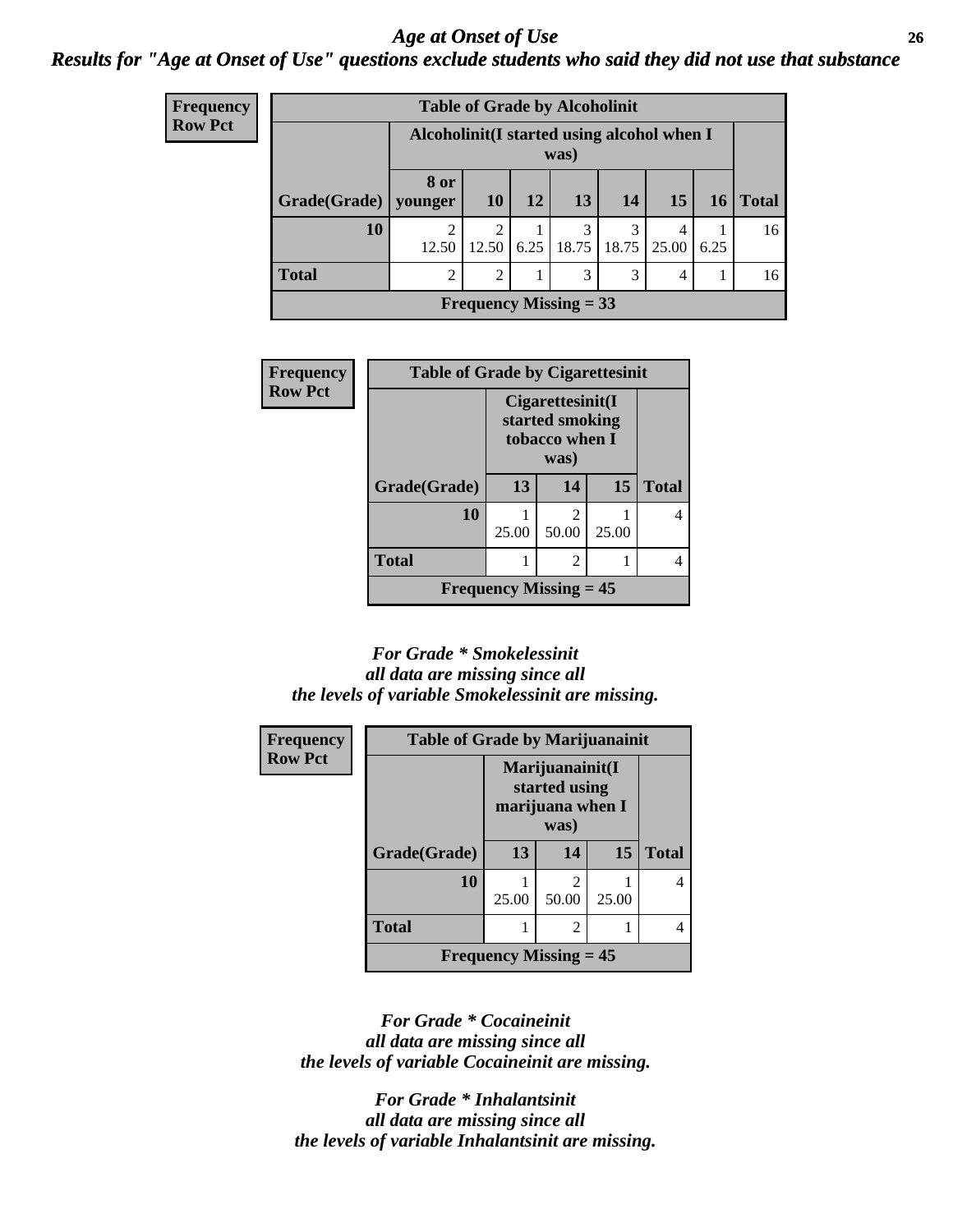### *Age at Onset of Use* **27**

*Results for "Age at Onset of Use" questions exclude students who said they did not use that substance*

| <b>Frequency</b> | <b>Table of Grade by Steroidsinit</b> |                                                            |              |  |  |
|------------------|---------------------------------------|------------------------------------------------------------|--------------|--|--|
| <b>Row Pct</b>   |                                       | Steroidsinit(I<br>started using<br>steroids<br>when I was) |              |  |  |
|                  | Grade(Grade)                          | 14                                                         | <b>Total</b> |  |  |
|                  | 10                                    | 100.00                                                     |              |  |  |
|                  | <b>Total</b>                          |                                                            |              |  |  |
|                  |                                       | <b>Frequency Missing = 48</b>                              |              |  |  |

*For Grade \* Ecstasyinit all data are missing since all the levels of variable Ecstasyinit are missing.*

*For Grade \* Methinit all data are missing since all the levels of variable Methinit are missing.*

*For Grade \* Hallucinogensinit all data are missing since all the levels of variable Hallucinogensinit are missing.*

| <b>Frequency</b> | <b>Table of Grade by Prescriptioninit</b>                                                            |                 |                         |           |       |                          |
|------------------|------------------------------------------------------------------------------------------------------|-----------------|-------------------------|-----------|-------|--------------------------|
| <b>Row Pct</b>   | <b>Prescriptioninit(I started</b><br>using prescription drugs<br>not prescribed to me when<br>I was) |                 |                         |           |       |                          |
|                  | Grade(Grade)                                                                                         | 8 or<br>vounger | 11                      | <b>12</b> | 14    | <b>Total</b>             |
|                  | 10                                                                                                   | 20.00           | $\mathfrak{D}$<br>40.00 | 20.00     | 20.00 |                          |
|                  | <b>Total</b>                                                                                         |                 | $\overline{c}$          |           |       | $\overline{\phantom{0}}$ |
|                  | Frequency Missing $= 44$                                                                             |                 |                         |           |       |                          |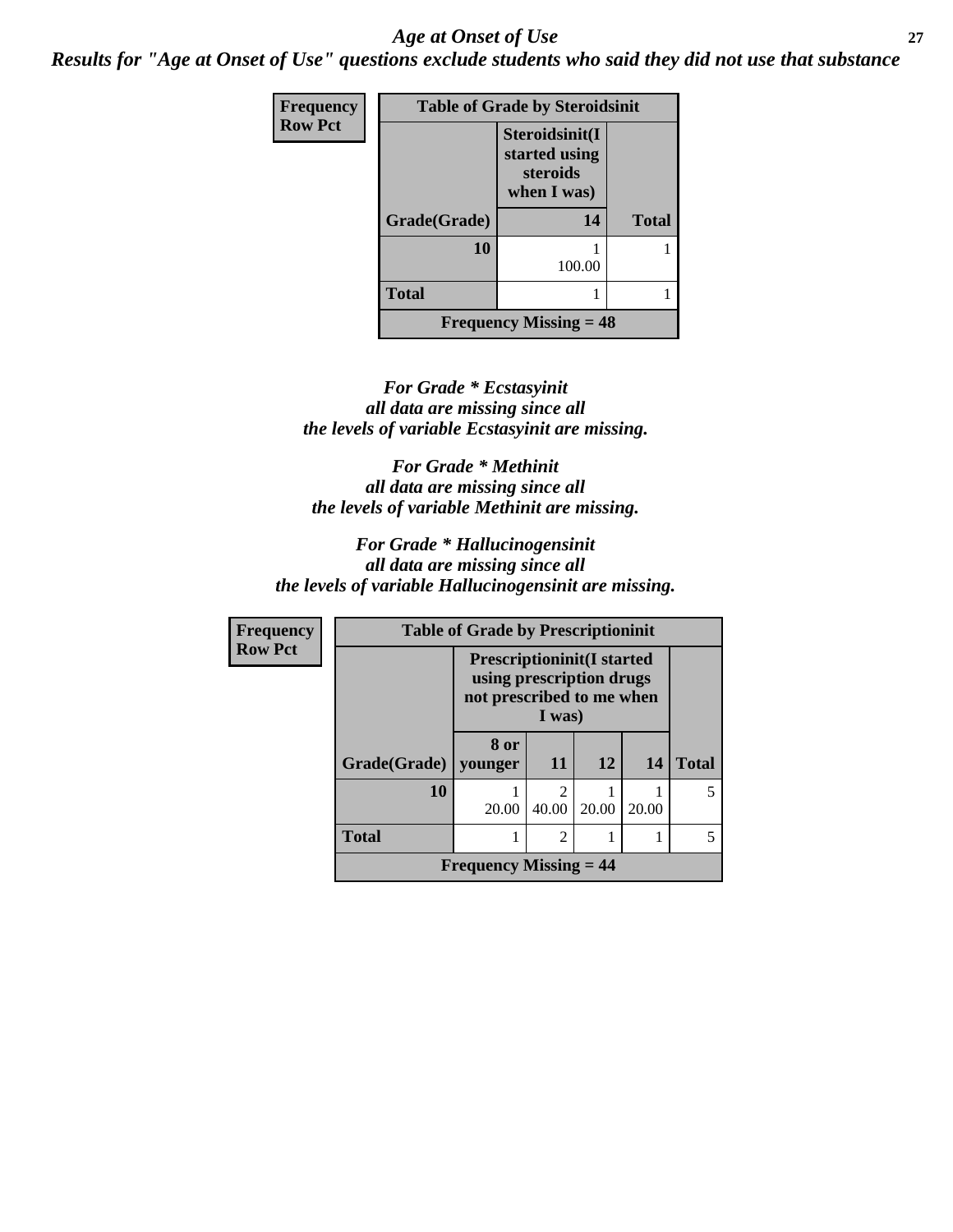| Frequency      | <b>Table of Alcoholharm by Grade</b>          |                    |              |  |  |
|----------------|-----------------------------------------------|--------------------|--------------|--|--|
| <b>Col Pct</b> | Alcoholharm(I<br>think alcohol is<br>harmful) | Grade(Grade)<br>10 | <b>Total</b> |  |  |
|                | <b>Strongly Agree</b>                         | 31<br>63.27        | 31           |  |  |
|                | <b>Somewhat Agree</b>                         | 10<br>20.41        | 10           |  |  |
|                | <b>Somewhat Disagree</b>                      | 4<br>8.16          | 4            |  |  |
|                | <b>Strongly Disagree</b>                      | 4<br>8.16          | 4            |  |  |
|                | <b>Total</b>                                  | 49                 | 49           |  |  |

| <b>Table of Cigarettesharm by Grade</b>                     |                    |              |  |  |  |
|-------------------------------------------------------------|--------------------|--------------|--|--|--|
| Cigarettesharm(I<br>think smoking<br>tobacco is<br>harmful) | Grade(Grade)<br>10 | <b>Total</b> |  |  |  |
| <b>Strongly Agree</b>                                       | 38<br>77.55        | 38           |  |  |  |
| <b>Somewhat Agree</b>                                       | 8<br>16.33         | 8            |  |  |  |
| <b>Strongly Disagree</b>                                    | 3<br>6.12          | 3            |  |  |  |
| <b>Total</b>                                                | 49                 | 49           |  |  |  |

| <b>Table of Smokelessharm by Grade</b> |
|----------------------------------------|
|                                        |
| <b>Total</b>                           |
| 41                                     |
| 6                                      |
| 2                                      |
| 49                                     |
|                                        |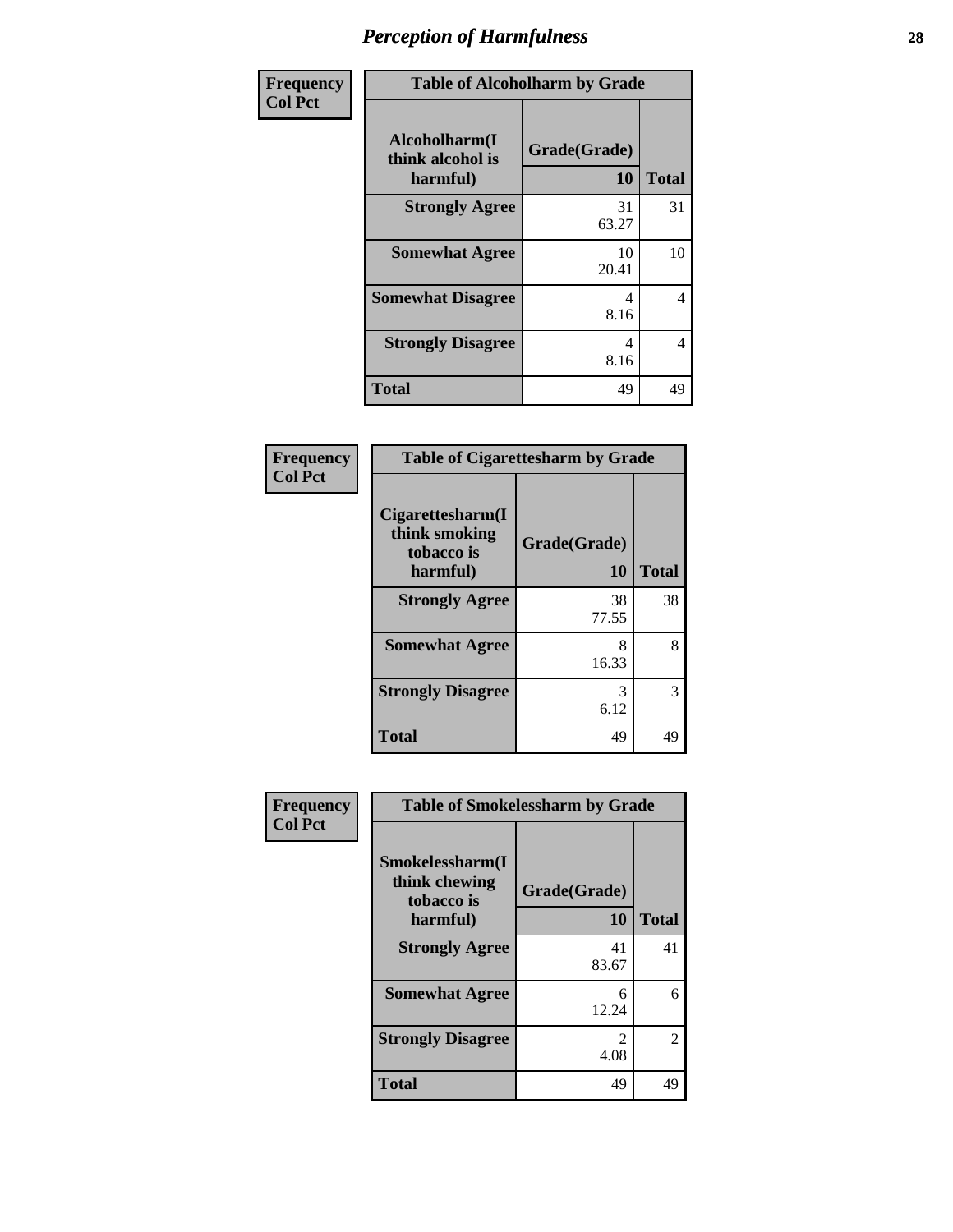| Frequency      | <b>Table of Marijuanaharm by Grade</b>            |                           |              |
|----------------|---------------------------------------------------|---------------------------|--------------|
| <b>Col Pct</b> | Marijuanaharm(I<br>think marijuana is<br>harmful) | Grade(Grade)<br><b>10</b> | <b>Total</b> |
|                | <b>Strongly Agree</b>                             | 35<br>71.43               | 35           |
|                | <b>Somewhat Agree</b>                             | 4<br>8.16                 | 4            |
|                | <b>Somewhat Disagree</b>                          | 4<br>8.16                 | 4            |
|                | <b>Strongly Disagree</b>                          | 6<br>12.24                | 6            |
|                | <b>Total</b>                                      | 49                        | 49           |

| <b>Table of Cocaineharm by Grade</b>          |                    |              |  |
|-----------------------------------------------|--------------------|--------------|--|
| Cocaineharm(I<br>think cocaine is<br>harmful) | Grade(Grade)<br>10 | <b>Total</b> |  |
| <b>Strongly Agree</b>                         | 47<br>95.92        | 47           |  |
| <b>Somewhat Agree</b>                         | 2.04               |              |  |
| <b>Strongly Disagree</b>                      | 2.04               |              |  |
| <b>Total</b>                                  | 49                 | 49           |  |

| Frequency      | <b>Table of Inhalantsharm by Grade</b>              |                    |              |
|----------------|-----------------------------------------------------|--------------------|--------------|
| <b>Col Pct</b> | Inhalantsharm(I)<br>think inhalants are<br>harmful) | Grade(Grade)<br>10 | <b>Total</b> |
|                | <b>Strongly Agree</b>                               | 45<br>91.84        | 45           |
|                | <b>Somewhat Agree</b>                               | 2<br>4.08          | 2            |
|                | <b>Somewhat Disagree</b>                            | 2.04               | 1            |
|                | <b>Strongly Disagree</b>                            | 2.04               | 1            |
|                | <b>Total</b>                                        | 49                 | 49           |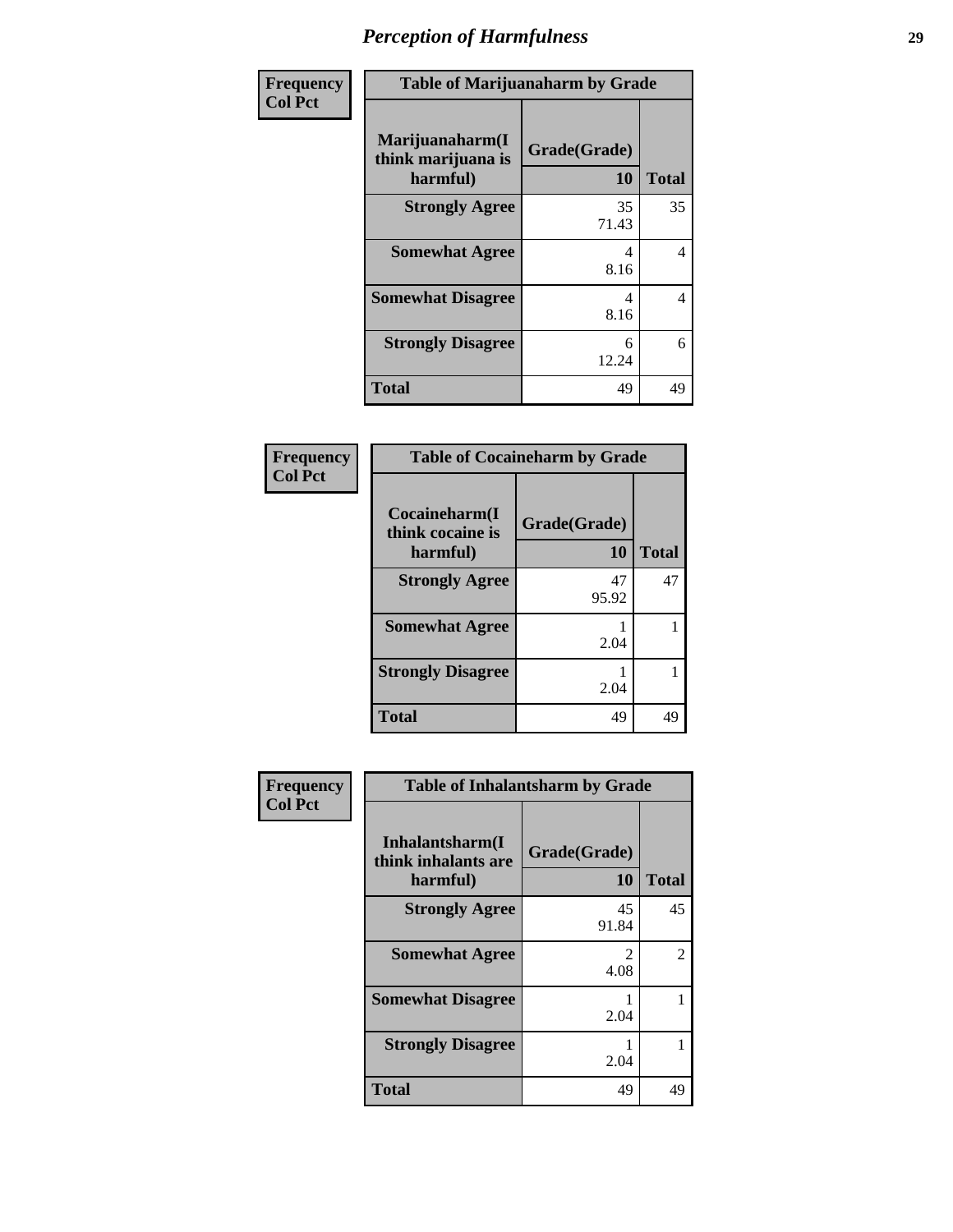| Frequency      | <b>Table of Steroidsharm by Grade</b>            |                        |              |
|----------------|--------------------------------------------------|------------------------|--------------|
| <b>Col Pct</b> | Steroidsharm(I<br>think steroids are<br>harmful) | Grade(Grade)<br>10     | <b>Total</b> |
|                | <b>Strongly Agree</b>                            | 42<br>85.71            | 42           |
|                | <b>Somewhat Agree</b>                            | 4<br>8.16              | 4            |
|                | <b>Somewhat Disagree</b>                         | $\mathfrak{D}$<br>4.08 | 2            |
|                | <b>Strongly Disagree</b>                         | 2.04                   | 1            |
|                | <b>Total</b>                                     | 49                     | 49           |

| <b>Table of Ecstasyharm by Grade</b>          |                    |              |  |
|-----------------------------------------------|--------------------|--------------|--|
| Ecstasyharm(I<br>think ecstasy is<br>harmful) | Grade(Grade)<br>10 | <b>Total</b> |  |
| <b>Strongly Agree</b>                         | 43<br>87.76        | 43           |  |
| <b>Somewhat Agree</b>                         | 4<br>8.16          | 4            |  |
| <b>Somewhat Disagree</b>                      | 1<br>2.04          | 1            |  |
| <b>Strongly Disagree</b>                      | 2.04               |              |  |
| Total                                         | 49                 | 49           |  |

| Frequency      | <b>Table of Methharm by Grade</b>                            |                    |              |
|----------------|--------------------------------------------------------------|--------------------|--------------|
| <b>Col Pct</b> | <b>Methharm</b> (I think<br>methamphetamines<br>are harmful) | Grade(Grade)<br>10 | <b>Total</b> |
|                | <b>Strongly Agree</b>                                        | 46<br>93.88        | 46           |
|                | <b>Somewhat Disagree</b>                                     | 2<br>4.08          | 2            |
|                | <b>Strongly Disagree</b>                                     | 2.04               |              |
|                | <b>Total</b>                                                 | 49                 | 49           |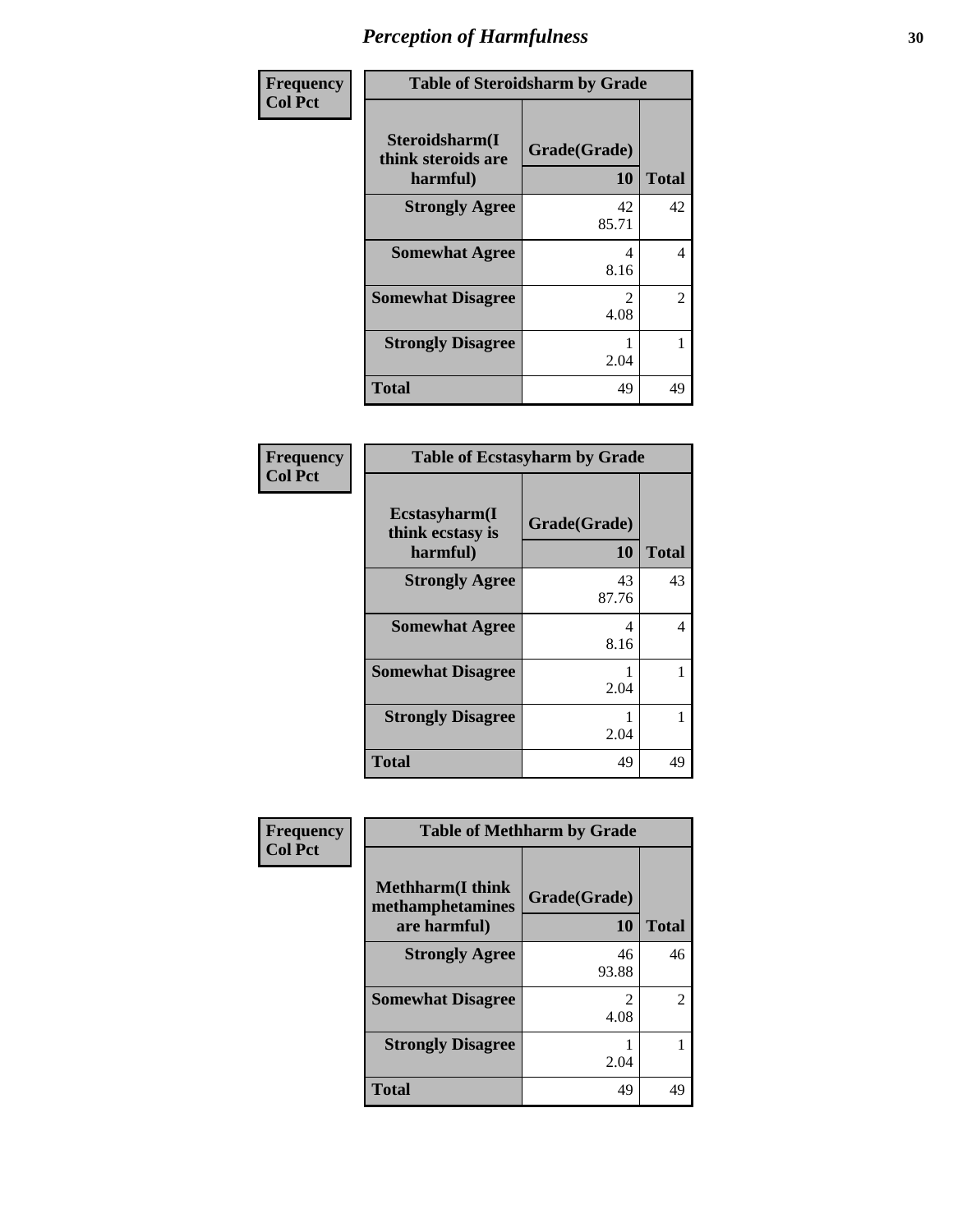| Frequency      | <b>Table of Hallucinogensharm by Grade</b> |              |              |
|----------------|--------------------------------------------|--------------|--------------|
| <b>Col Pct</b> | Hallucinogensharm(I<br>think hallucinogens | Grade(Grade) |              |
|                | are harmful)                               | 10           | <b>Total</b> |
|                | <b>Strongly Agree</b>                      | 47<br>95.92  | 47           |
|                | <b>Strongly Disagree</b>                   | 4.08         | 2            |
|                | <b>Total</b>                               | 49           | 49           |

| Frequency      | <b>Table of Prescriptionharm by Grade</b>                                                 |                    |                |
|----------------|-------------------------------------------------------------------------------------------|--------------------|----------------|
| <b>Col Pct</b> | Prescriptionharm(I<br>think prescription<br>drugs not<br>prescribed to me<br>are harmful) | Grade(Grade)<br>10 | <b>Total</b>   |
|                | <b>Strongly Agree</b>                                                                     | 35<br>71.43        | 35             |
|                | <b>Somewhat Agree</b>                                                                     | 4<br>8.16          | $\overline{4}$ |
|                | <b>Somewhat Disagree</b>                                                                  | 6<br>12.24         | 6              |
|                | <b>Strongly Disagree</b>                                                                  | 4<br>8.16          | $\overline{4}$ |
|                | <b>Total</b>                                                                              | 49                 | 49             |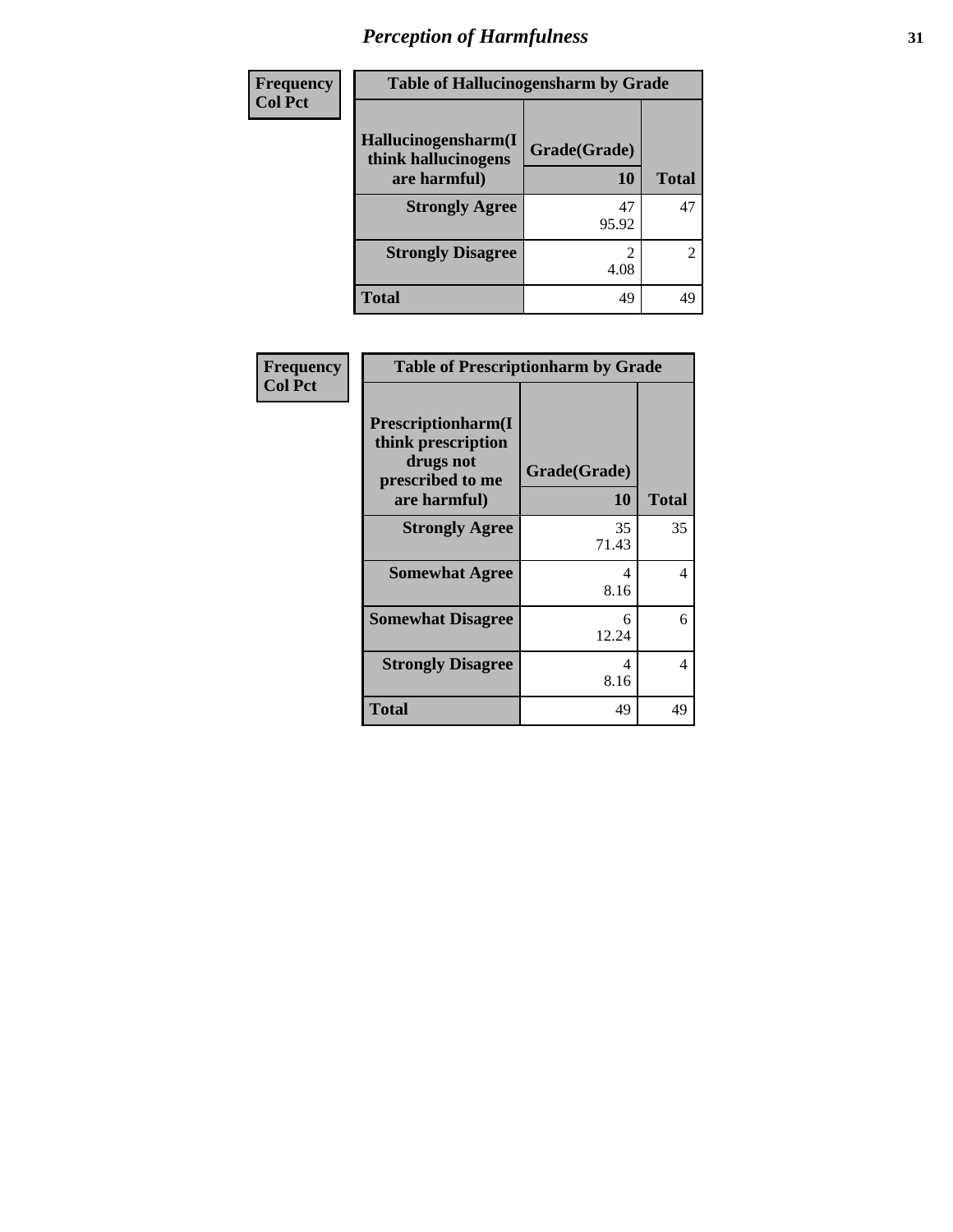## *Disapproval by Adults* **32**

| Frequency      |                                                                       | <b>Table of Alcoholadult by Grade</b> |              |
|----------------|-----------------------------------------------------------------------|---------------------------------------|--------------|
| <b>Col Pct</b> | <b>Alcoholadult</b> (Adults<br>would disapprove if<br>I used alcohol) | Grade(Grade)<br>10                    | <b>Total</b> |
|                | <b>Strongly Agree</b>                                                 | 26<br>53.06                           | 26           |
|                | <b>Somewhat Agree</b>                                                 | 13<br>26.53                           | 13           |
|                | <b>Somewhat Disagree</b>                                              | 14.29                                 | 7            |
|                | <b>Strongly Disagree</b>                                              | 3<br>6.12                             | 3            |
|                | <b>Total</b>                                                          | 49                                    | 49           |

| Frequency      |
|----------------|
| <b>Col Pct</b> |

| <b>Table of Tobaccoadult by Grade</b>                                 |                    |              |  |
|-----------------------------------------------------------------------|--------------------|--------------|--|
| <b>Tobaccoadult</b> (Adults<br>would disapprove if<br>I used tobacco) | Grade(Grade)<br>10 | <b>Total</b> |  |
| <b>Strongly Agree</b>                                                 | 37<br>75.51        | 37           |  |
| <b>Somewhat Agree</b>                                                 | 4<br>8.16          | 4            |  |
| <b>Somewhat Disagree</b>                                              | 5<br>10.20         | 5            |  |
| <b>Strongly Disagree</b>                                              | 3<br>6.12          | 3            |  |
| Total                                                                 | 49                 | 49           |  |

| Frequency      | <b>Table of Marijuanaadult by Grade</b>                           |                    |              |
|----------------|-------------------------------------------------------------------|--------------------|--------------|
| <b>Col Pct</b> | Marijuanaadult(Adults<br>would disapprove if I<br>used marijuana) | Grade(Grade)<br>10 | <b>Total</b> |
|                | <b>Strongly Agree</b>                                             | 37<br>75.51        | 37           |
|                | <b>Somewhat Agree</b>                                             | 6<br>12.24         | 6            |
|                | <b>Somewhat Disagree</b>                                          | 3<br>6.12          | 3            |
|                | <b>Strongly Disagree</b>                                          | 3<br>6.12          | 3            |
|                | <b>Total</b>                                                      | 49                 | 49           |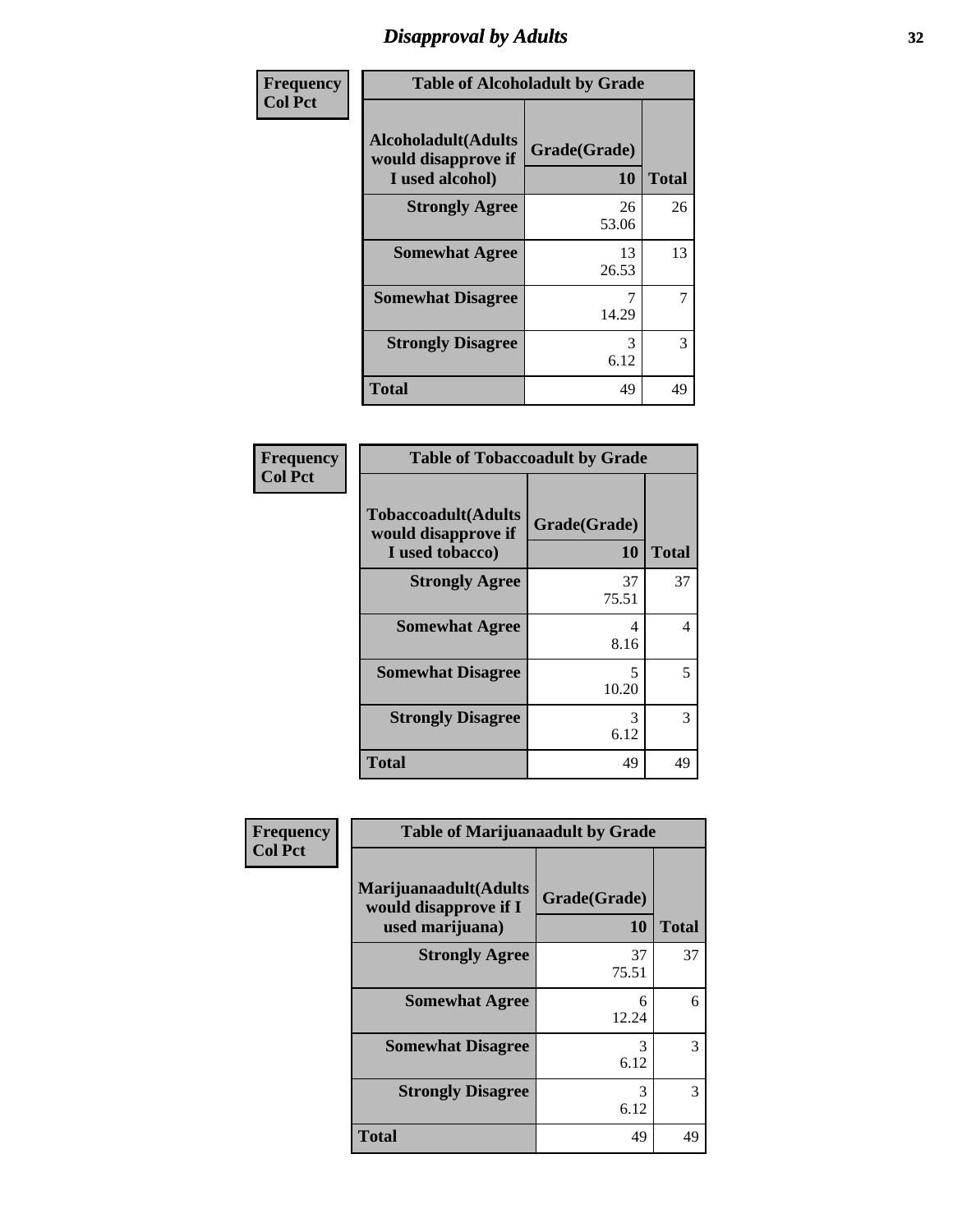# *Disapproval by Adults* **33**

| Frequency      | <b>Table of Otherdrugadult by Grade</b>                                     |                    |              |
|----------------|-----------------------------------------------------------------------------|--------------------|--------------|
| <b>Col Pct</b> | <b>Otherdrugadult</b> (Adults<br>would disapprove if I<br>used other drugs) | Grade(Grade)<br>10 | <b>Total</b> |
|                | <b>Strongly Agree</b>                                                       | 42<br>85.71        | 42           |
|                | <b>Somewhat Agree</b>                                                       | 2.04               |              |
|                | <b>Somewhat Disagree</b>                                                    | 2<br>4.08          | 2            |
|                | <b>Strongly Disagree</b>                                                    | 4<br>8.16          | 4            |
|                | <b>Total</b>                                                                | 49                 | 49           |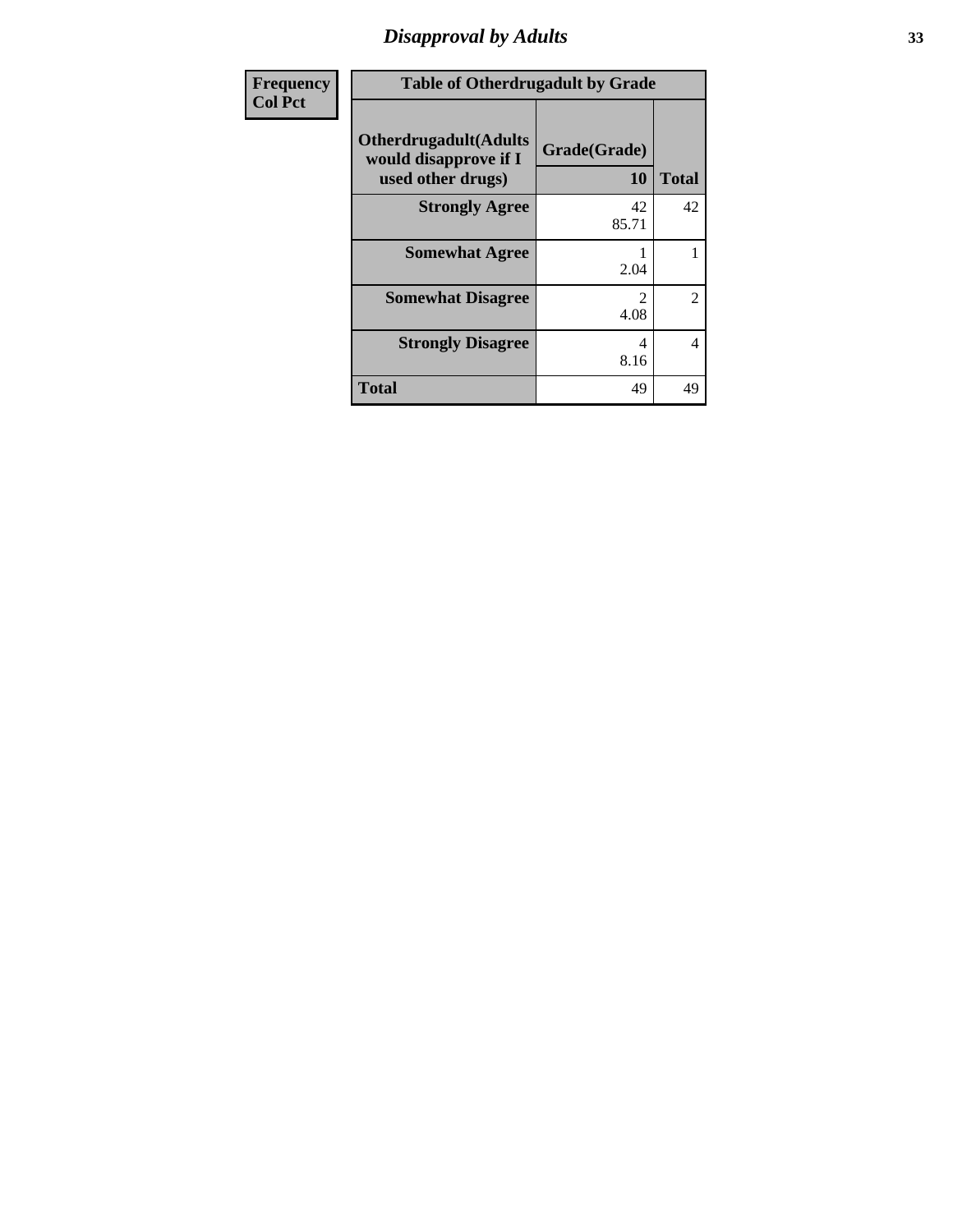## *Disapproval by Peers* **34**

| Frequency      | <b>Table of Alcoholpeer by Grade</b>                                |                    |              |
|----------------|---------------------------------------------------------------------|--------------------|--------------|
| <b>Col Pct</b> | Alcoholpeer(My<br>friends would<br>disapprove if I used<br>alcohol) | Grade(Grade)<br>10 | <b>Total</b> |
|                | <b>Strongly Agree</b>                                               | 21<br>42.86        | 21           |
|                | <b>Somewhat Agree</b>                                               | 8<br>16.33         | 8            |
|                | <b>Somewhat Disagree</b>                                            | 11<br>22.45        | 11           |
|                | <b>Strongly Disagree</b>                                            | Q<br>18.37         | 9            |
|                | <b>Total</b>                                                        | 49                 | 49           |

|         | <b>Frequency</b> |
|---------|------------------|
| Col Pct |                  |

| <b>Table of Tobaccopeer by Grade</b>                                |                    |              |
|---------------------------------------------------------------------|--------------------|--------------|
| Tobaccopeer(My<br>friends would<br>disapprove if I used<br>tobacco) | Grade(Grade)<br>10 | <b>Total</b> |
| <b>Strongly Agree</b>                                               | 32<br>65.31        | 32           |
| <b>Somewhat Agree</b>                                               | 5.<br>10.20        | 5            |
| <b>Somewhat Disagree</b>                                            | 6<br>12.24         | 6            |
| <b>Strongly Disagree</b>                                            | 6<br>12.24         | 6            |
| Total                                                               | 49                 | 49           |

| Frequency      | <b>Table of Marijuanapeer by Grade</b>                    |              |              |
|----------------|-----------------------------------------------------------|--------------|--------------|
| <b>Col Pct</b> | Marijuanapeer(My<br>friends would<br>disapprove if I used | Grade(Grade) |              |
|                | marijuana)                                                | 10           | <b>Total</b> |
|                | <b>Strongly Agree</b>                                     | 26<br>53.06  | 26           |
|                | <b>Somewhat Agree</b>                                     | 14.29        |              |
|                | <b>Somewhat Disagree</b>                                  | 14.29        |              |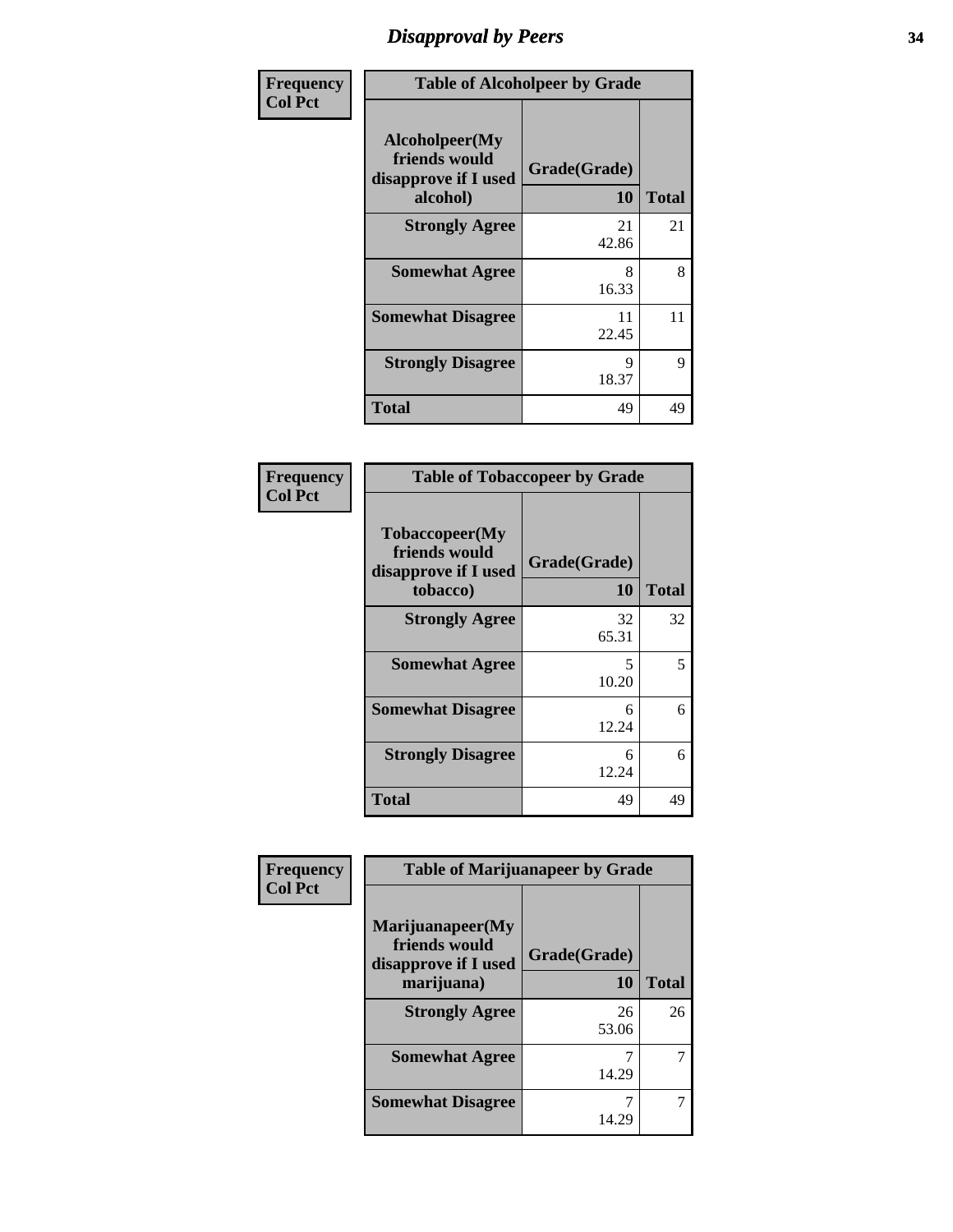# *Disapproval by Peers* **35**

| Frequency<br><b>Col Pct</b> | <b>Table of Marijuanapeer by Grade</b>                                  |                    |              |
|-----------------------------|-------------------------------------------------------------------------|--------------------|--------------|
|                             | Marijuanapeer(My<br>friends would<br>disapprove if I used<br>marijuana) | Grade(Grade)<br>10 | <b>Total</b> |
|                             | <b>Strongly Disagree</b>                                                | 18.37              | q            |
|                             | <b>Total</b>                                                            | 49                 | 49           |

| Frequency<br><b>Col Pct</b> | <b>Table of Otherdrugpeer by Grade</b>                                    |                    |              |
|-----------------------------|---------------------------------------------------------------------------|--------------------|--------------|
|                             | Otherdrugpeer(My<br>friends would<br>disapprove if I used<br>other drugs) | Grade(Grade)<br>10 | <b>Total</b> |
|                             | <b>Strongly Agree</b>                                                     | 35<br>71.43        | 35           |
|                             | <b>Somewhat Agree</b>                                                     | 6<br>12.24         | 6            |
|                             | <b>Somewhat Disagree</b>                                                  | 3<br>6.12          | 3            |
|                             | <b>Strongly Disagree</b>                                                  | 5<br>10.20         | 5            |
|                             | Total                                                                     | 49                 | 49           |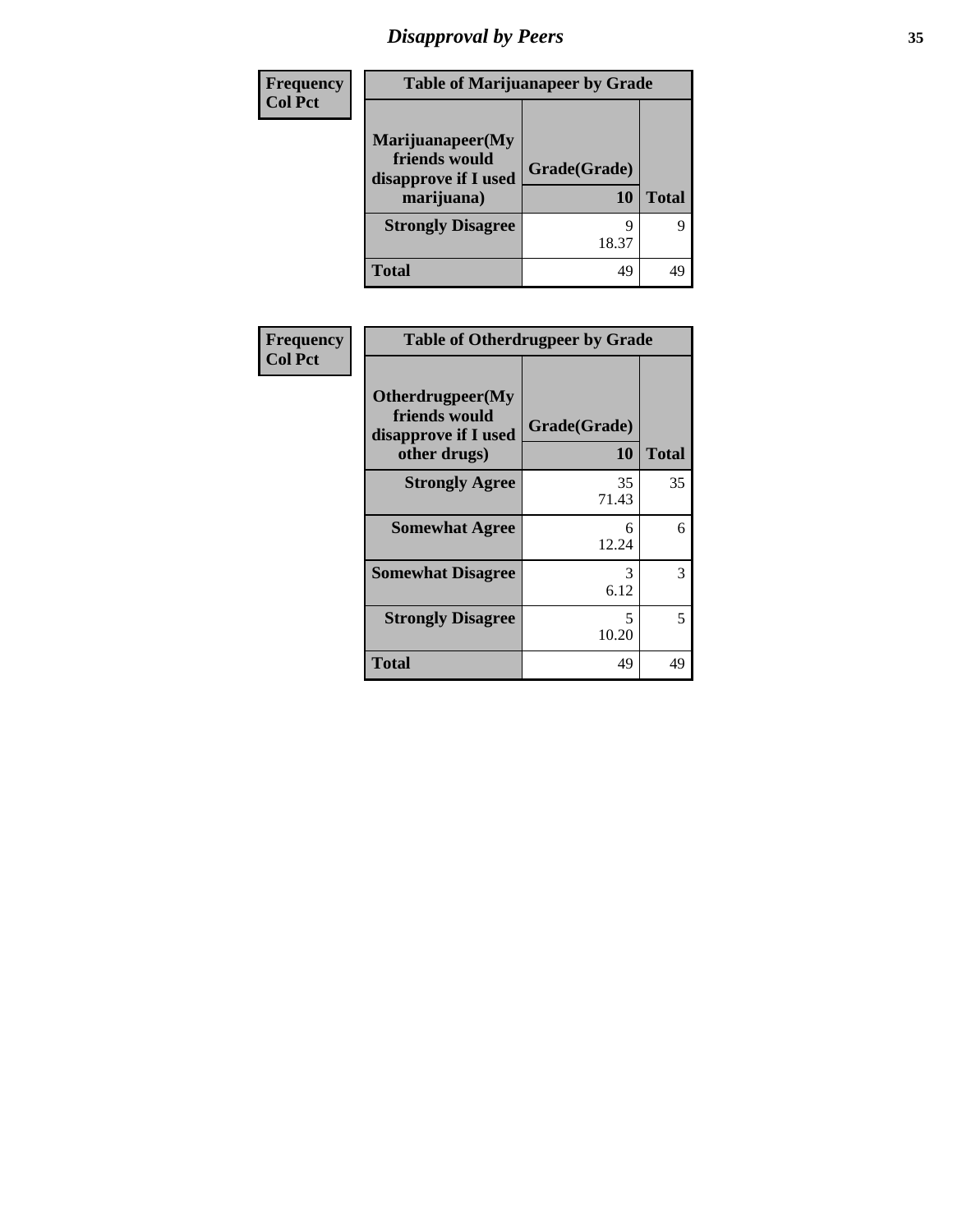#### *Where do My Friends Use - Percentage of Students who selected the following responses.Students could select more than 1 response so the percentage for each substance will not add up to 100%.* **36**

| <b>Frequency</b> | <b>Table of Alcohollocation1 by Grade</b> |              |              |
|------------------|-------------------------------------------|--------------|--------------|
| <b>Col Pct</b>   | <b>Alcohollocation1(Places</b>            | Grade(Grade) |              |
|                  | <b>Friends Use Alcohol)</b>               | 10           | <b>Total</b> |
|                  |                                           | 18<br>36.73  | 18           |
|                  | Do Not Use                                | 31<br>63.27  | 31           |
|                  | <b>Total</b>                              | 49           | 49           |

| Frequency      | <b>Table of Alcohollocation2 by Grade</b>                     |                           |              |
|----------------|---------------------------------------------------------------|---------------------------|--------------|
| <b>Col Pct</b> | <b>Alcohollocation2(Places</b><br><b>Friends Use Alcohol)</b> | Grade(Grade)<br><b>10</b> | <b>Total</b> |
|                |                                                               | 33<br>67.35               | 33           |
|                | Home                                                          | 16<br>32.65               | 16           |
|                | <b>Total</b>                                                  | 49                        | 49           |

| Frequency      | <b>Table of Alcohollocation 3 by Grade</b>                    |                    |              |
|----------------|---------------------------------------------------------------|--------------------|--------------|
| <b>Col Pct</b> | <b>Alcohollocation3(Places</b><br><b>Friends Use Alcohol)</b> | Grade(Grade)<br>10 | <b>Total</b> |
|                |                                                               | 48<br>97.96        | 48           |
|                | <b>School</b>                                                 | 2.04               |              |
|                | <b>Total</b>                                                  | 49                 | 49           |

| Frequency      | <b>Table of Alcohollocation4 by Grade</b>                     |                    |              |
|----------------|---------------------------------------------------------------|--------------------|--------------|
| <b>Col Pct</b> | <b>Alcohollocation4(Places</b><br><b>Friends Use Alcohol)</b> | Grade(Grade)<br>10 | <b>Total</b> |
|                |                                                               | 44<br>89.80        | 44           |
|                | Car                                                           | 10.20              | 5            |
|                | <b>Total</b>                                                  | 49                 | 49           |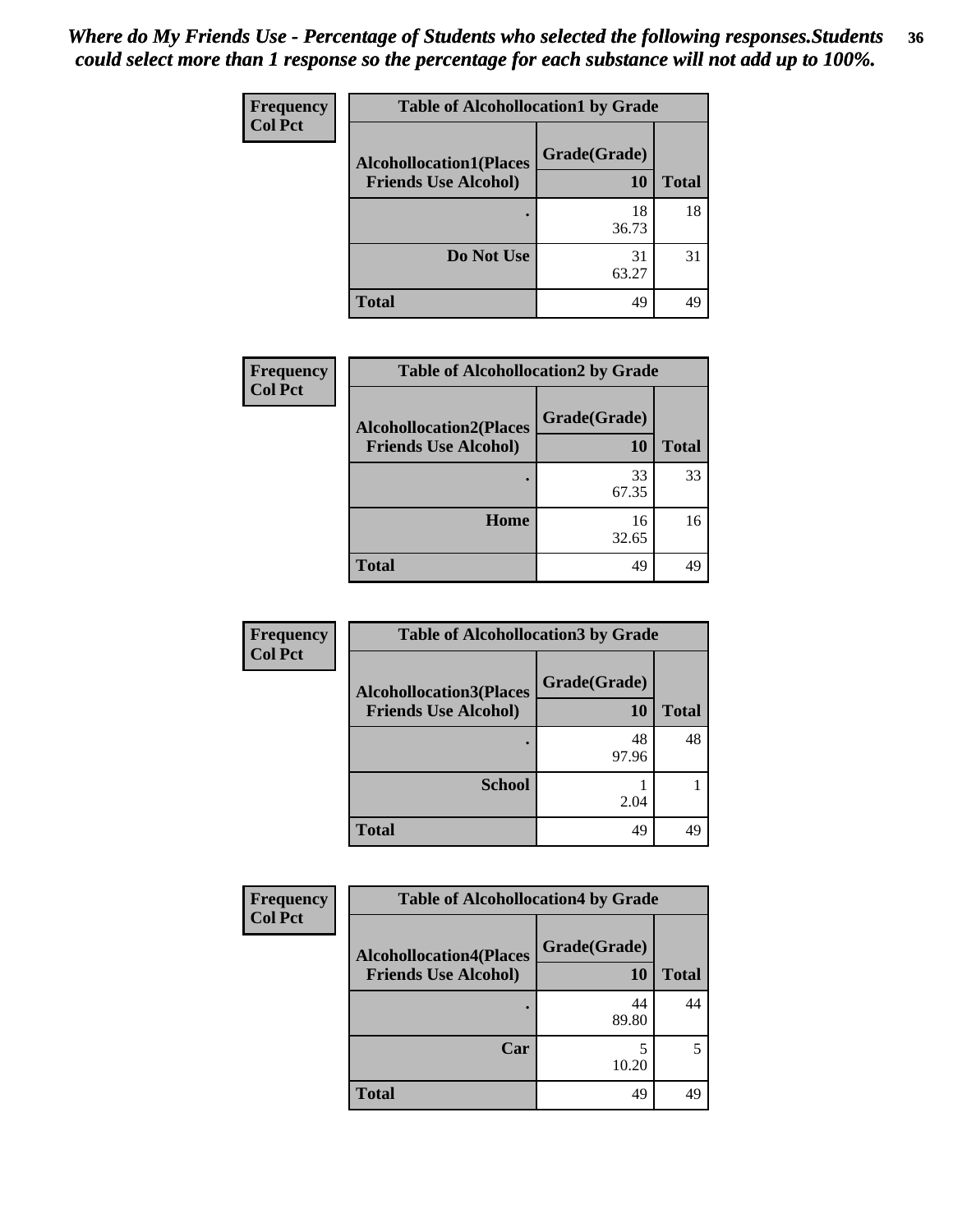| Frequency      | <b>Table of Alcohollocation5 by Grade</b> |              |              |
|----------------|-------------------------------------------|--------------|--------------|
| <b>Col Pct</b> | <b>Alcohollocation5(Places</b>            | Grade(Grade) |              |
|                | <b>Friends Use Alcohol)</b>               | 10           | <b>Total</b> |
|                |                                           | 34<br>69.39  | 34           |
|                | <b>Friend's House</b>                     | 15<br>30.61  | 15           |
|                | <b>Total</b>                              | 49           | 49           |

| <b>Frequency</b> | <b>Table of Alcohollocation6 by Grade</b>                     |                    |              |
|------------------|---------------------------------------------------------------|--------------------|--------------|
| <b>Col Pct</b>   | <b>Alcohollocation6(Places</b><br><b>Friends Use Alcohol)</b> | Grade(Grade)<br>10 | <b>Total</b> |
|                  |                                                               | 41<br>83.67        | 41           |
|                  | <b>Other</b>                                                  | 16.33              | 8            |
|                  | <b>Total</b>                                                  | 49                 | 49           |

| <b>Frequency</b> | <b>Table of Tobaccolocation1 by Grade</b>                     |                    |              |
|------------------|---------------------------------------------------------------|--------------------|--------------|
| <b>Col Pct</b>   | <b>Tobaccolocation1(Places</b><br><b>Friends Use Tobacco)</b> | Grade(Grade)<br>10 | <b>Total</b> |
|                  |                                                               | 8<br>16.33         |              |
|                  | Do Not Use                                                    | 41<br>83.67        |              |
|                  | <b>Total</b>                                                  | 49                 |              |

| <b>Frequency</b> | <b>Table of Tobaccolocation2 by Grade</b>                     |                    |              |
|------------------|---------------------------------------------------------------|--------------------|--------------|
| <b>Col Pct</b>   | <b>Tobaccolocation2(Places</b><br><b>Friends Use Tobacco)</b> | Grade(Grade)<br>10 | <b>Total</b> |
|                  |                                                               | 44<br>89.80        | 44           |
|                  | <b>Home</b>                                                   | 10.20              |              |
|                  | <b>Total</b>                                                  | 49                 | 49           |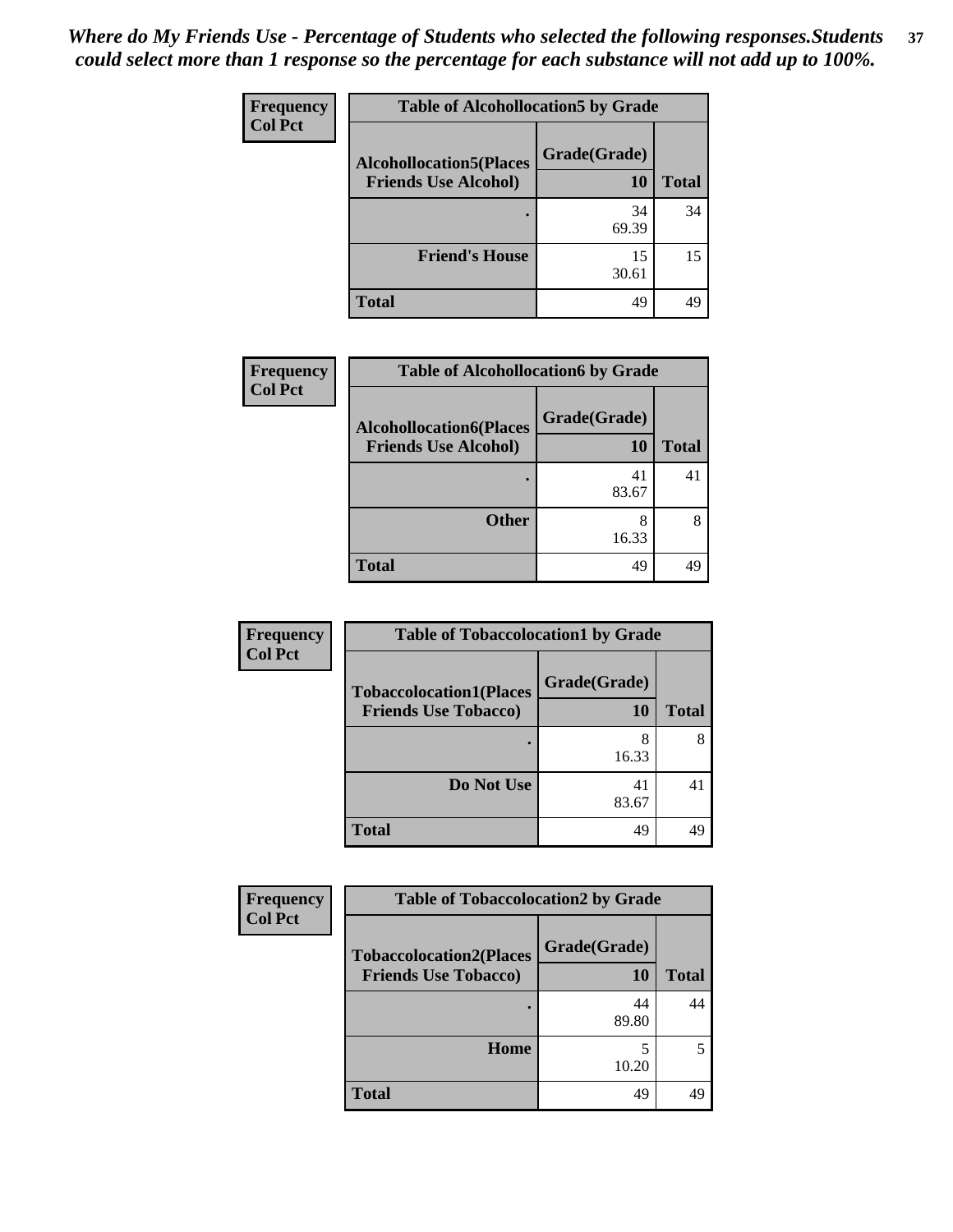| <b>Frequency</b> | <b>Table of Tobaccolocation3 by Grade</b> |              |              |
|------------------|-------------------------------------------|--------------|--------------|
| <b>Col Pct</b>   | <b>Tobaccolocation3(Places</b>            | Grade(Grade) |              |
|                  | <b>Friends Use Tobacco)</b>               | 10           | <b>Total</b> |
|                  |                                           | 49<br>100.00 | 49           |
|                  | <b>Total</b>                              | 49           | 49           |

| Frequency      | <b>Table of Tobaccolocation4 by Grade</b>                     |                    |              |
|----------------|---------------------------------------------------------------|--------------------|--------------|
| <b>Col Pct</b> | <b>Tobaccolocation4(Places</b><br><b>Friends Use Tobacco)</b> | Grade(Grade)<br>10 | <b>Total</b> |
|                |                                                               | 48<br>97.96        | 48           |
|                | Car                                                           | 2.04               |              |
|                | <b>Total</b>                                                  | 49                 | 49           |

| <b>Frequency</b> | <b>Table of Tobaccolocation5 by Grade</b> |              |              |
|------------------|-------------------------------------------|--------------|--------------|
| <b>Col Pct</b>   | <b>Tobaccolocation5(Places</b>            | Grade(Grade) |              |
|                  | <b>Friends Use Tobacco)</b>               | 10           | <b>Total</b> |
|                  |                                           | 46<br>93.88  | 46           |
|                  | <b>Friend's House</b>                     | 3<br>6.12    |              |
|                  | Total                                     | 49           | 49           |

| <b>Frequency</b> | <b>Table of Tobaccolocation6 by Grade</b>                     |                    |              |
|------------------|---------------------------------------------------------------|--------------------|--------------|
| <b>Col Pct</b>   | <b>Tobaccolocation6(Places</b><br><b>Friends Use Tobacco)</b> | Grade(Grade)<br>10 | <b>Total</b> |
|                  |                                                               | 43<br>87.76        | 43           |
|                  | <b>Other</b>                                                  | 6<br>12.24         |              |
|                  | <b>Total</b>                                                  | 49                 | 49           |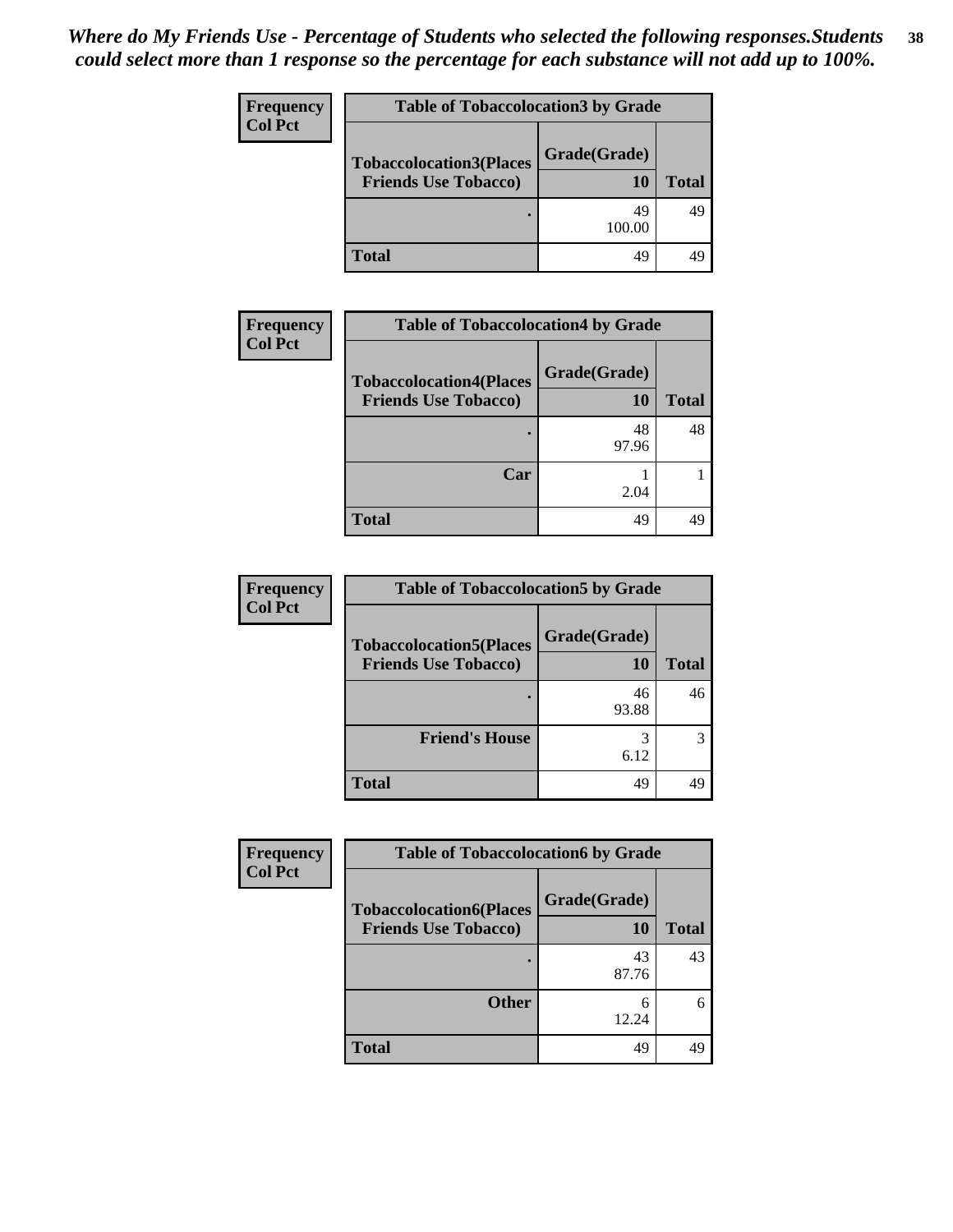| <b>Frequency</b> | <b>Table of Marijuanalocation1 by Grade</b> |              |              |
|------------------|---------------------------------------------|--------------|--------------|
| <b>Col Pct</b>   | <b>Marijuanalocation1(Places</b>            | Grade(Grade) |              |
|                  | <b>Friends Use Marijuana</b> )              | 10           | <b>Total</b> |
|                  |                                             | 12<br>24.49  | 12           |
|                  | Do Not Use                                  | 37<br>75.51  | 37           |
|                  | <b>Total</b>                                | 49           | 49           |

| Frequency      | <b>Table of Marijuanalocation2 by Grade</b>                        |                    |              |
|----------------|--------------------------------------------------------------------|--------------------|--------------|
| <b>Col Pct</b> | <b>Marijuanalocation2(Places</b><br><b>Friends Use Marijuana</b> ) | Grade(Grade)<br>10 | <b>Total</b> |
|                |                                                                    | 40<br>81.63        | 40           |
|                | Home                                                               | q<br>18.37         | Q            |
|                | <b>Total</b>                                                       | 49                 | 49           |

 $\overline{\phantom{a}}$ 

| <b>Frequency</b> | <b>Table of Marijuanalocation3 by Grade</b> |              |              |
|------------------|---------------------------------------------|--------------|--------------|
| <b>Col Pct</b>   | <b>Marijuanalocation3(Places</b>            | Grade(Grade) |              |
|                  | <b>Friends Use Marijuana</b> )              | 10           | <b>Total</b> |
|                  |                                             | 49<br>100.00 | 49           |
|                  | <b>Total</b>                                | 49           |              |

| Frequency      | <b>Table of Marijuanalocation4 by Grade</b>                        |                    |              |
|----------------|--------------------------------------------------------------------|--------------------|--------------|
| <b>Col Pct</b> | <b>Marijuanalocation4(Places</b><br><b>Friends Use Marijuana</b> ) | Grade(Grade)<br>10 | <b>Total</b> |
|                |                                                                    | 46<br>93.88        | 46           |
|                | Car                                                                | 3<br>6.12          |              |
|                | <b>Total</b>                                                       | 49                 | 49           |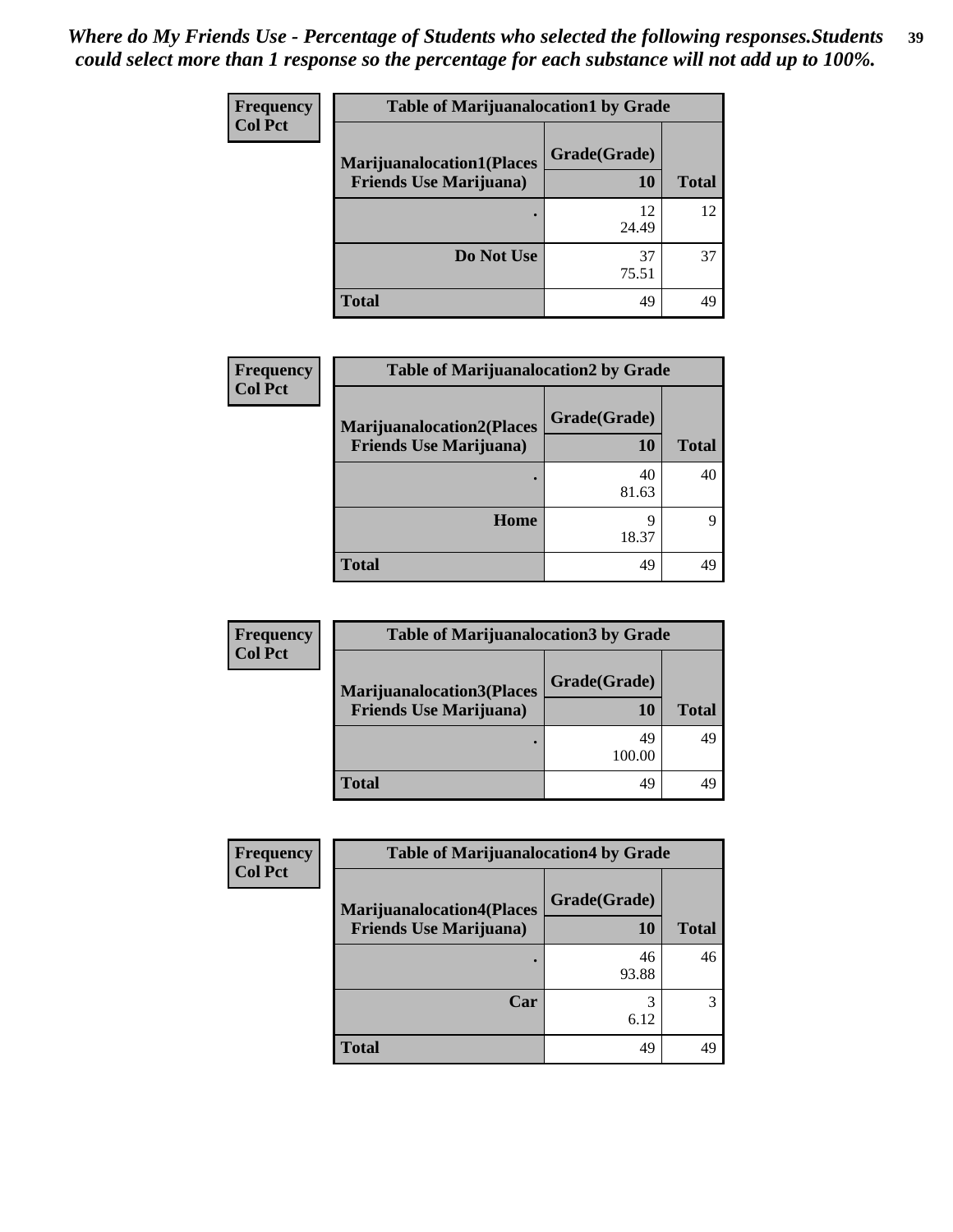| <b>Frequency</b> | <b>Table of Marijuanalocation5 by Grade</b> |              |              |
|------------------|---------------------------------------------|--------------|--------------|
| <b>Col Pct</b>   | <b>Marijuanalocation5(Places</b>            | Grade(Grade) |              |
|                  | <b>Friends Use Marijuana</b> )              | 10           | <b>Total</b> |
|                  |                                             | 41<br>83.67  | 41           |
|                  | <b>Friend's House</b>                       | 16.33        | 8            |
|                  | <b>Total</b>                                | 49           | 49           |

| <b>Frequency</b> | <b>Table of Marijuanalocation6 by Grade</b>                        |                    |              |
|------------------|--------------------------------------------------------------------|--------------------|--------------|
| <b>Col Pct</b>   | <b>Marijuanalocation6(Places</b><br><b>Friends Use Marijuana</b> ) | Grade(Grade)<br>10 | <b>Total</b> |
|                  |                                                                    | 38<br>77.55        | 38           |
|                  | <b>Other</b>                                                       | 22.45              |              |
|                  | <b>Total</b>                                                       | 49                 | 49           |

| Frequency      | <b>Table of Otherdruglocation1 by Grade</b>                                    |                    |              |
|----------------|--------------------------------------------------------------------------------|--------------------|--------------|
| <b>Col Pct</b> | <b>Otherdruglocation1(Places</b><br><b>Friends Use Other Illegal</b><br>Drugs) | Grade(Grade)<br>10 | <b>Total</b> |
|                |                                                                                | 10.20              | 5            |
|                | Do Not Use                                                                     | 44<br>89.80        | 44           |
|                | <b>Total</b>                                                                   | 49                 | 49           |

| <b>Frequency</b> | <b>Table of Otherdruglocation2 by Grade</b>                                    |                    |              |
|------------------|--------------------------------------------------------------------------------|--------------------|--------------|
| <b>Col Pct</b>   | <b>Otherdruglocation2(Places</b><br><b>Friends Use Other Illegal</b><br>Drugs) | Grade(Grade)<br>10 | <b>Total</b> |
|                  |                                                                                | 46<br>93.88        | 46           |
|                  | Home                                                                           | 6.12               | 3            |
|                  | <b>Total</b>                                                                   | 49                 | 49           |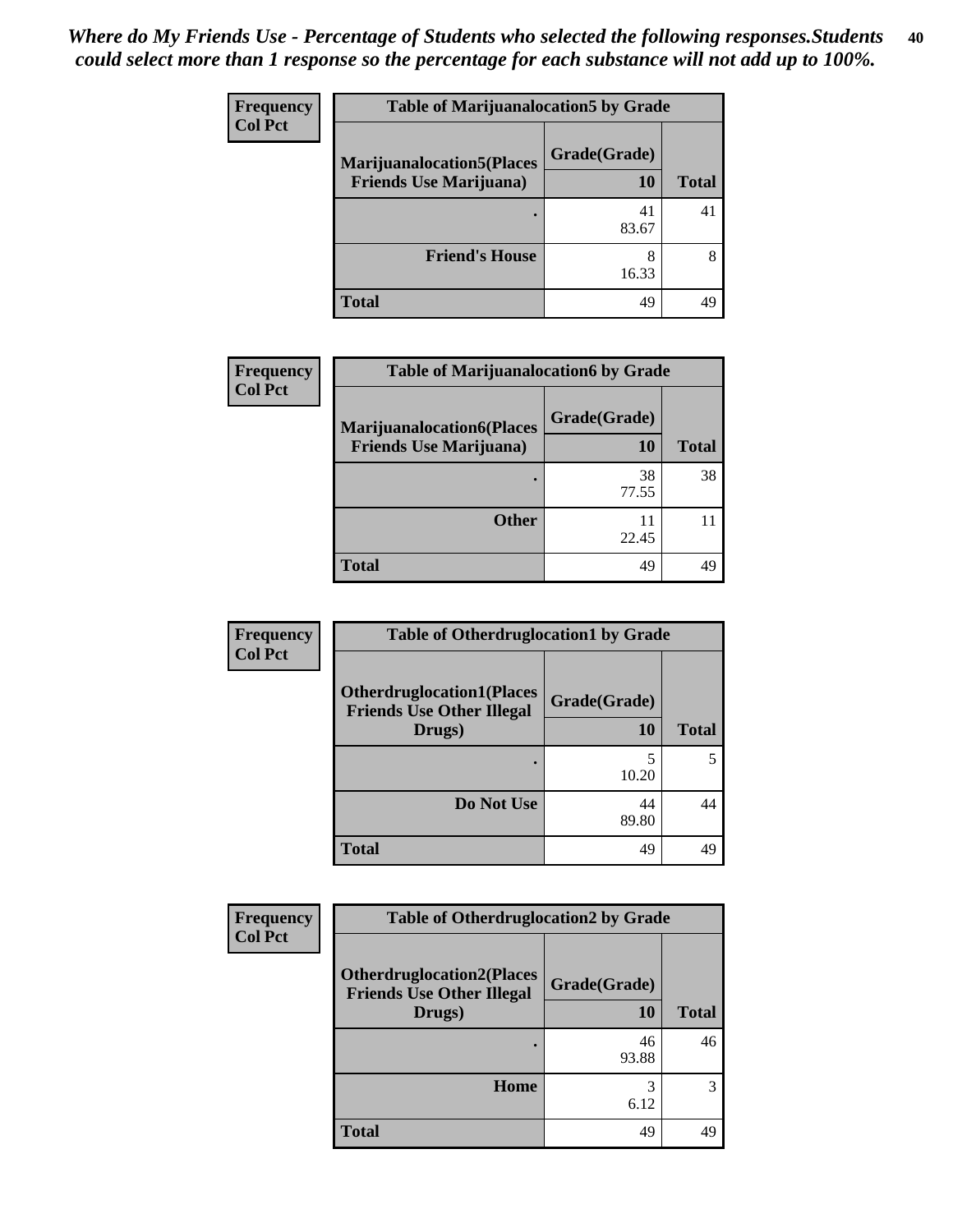| <b>Frequency</b> | <b>Table of Otherdruglocation 3 by Grade</b> |              |              |
|------------------|----------------------------------------------|--------------|--------------|
| <b>Col Pct</b>   | <b>Otherdruglocation3(Places</b>             | Grade(Grade) |              |
|                  | <b>Friends Use Other Illegal</b><br>Drugs)   | 10           | <b>Total</b> |
|                  |                                              | 49<br>100.00 | 49           |
|                  | Total                                        | 49           | 49           |

| <b>Frequency</b> | <b>Table of Otherdruglocation4 by Grade</b>                                    |                    |              |
|------------------|--------------------------------------------------------------------------------|--------------------|--------------|
| <b>Col Pct</b>   | <b>Otherdruglocation4(Places</b><br><b>Friends Use Other Illegal</b><br>Drugs) | Grade(Grade)<br>10 | <b>Total</b> |
|                  |                                                                                | 48<br>97.96        | 48           |
|                  | Car                                                                            | 2.04               |              |
|                  | <b>Total</b>                                                                   | 49                 | 49           |

| Frequency<br><b>Col Pct</b> | <b>Table of Otherdruglocation5 by Grade</b>                          |              |              |
|-----------------------------|----------------------------------------------------------------------|--------------|--------------|
|                             | <b>Otherdruglocation5(Places</b><br><b>Friends Use Other Illegal</b> | Grade(Grade) |              |
|                             | Drugs)                                                               | 10           | <b>Total</b> |
|                             |                                                                      | 46<br>93.88  | 46           |
|                             | <b>Friend's House</b>                                                | 6.12         | 3            |
|                             | <b>Total</b>                                                         | 49           | 49           |

| <b>Frequency</b> | <b>Table of Otherdruglocation6 by Grade</b>                                    |                           |              |
|------------------|--------------------------------------------------------------------------------|---------------------------|--------------|
| <b>Col Pct</b>   | <b>Otherdruglocation6(Places</b><br><b>Friends Use Other Illegal</b><br>Drugs) | Grade(Grade)<br><b>10</b> | <b>Total</b> |
|                  |                                                                                | 46<br>93.88               | 46           |
|                  | <b>Other</b>                                                                   | 3<br>6.12                 | 3            |
|                  | <b>Total</b>                                                                   | 49                        | 49           |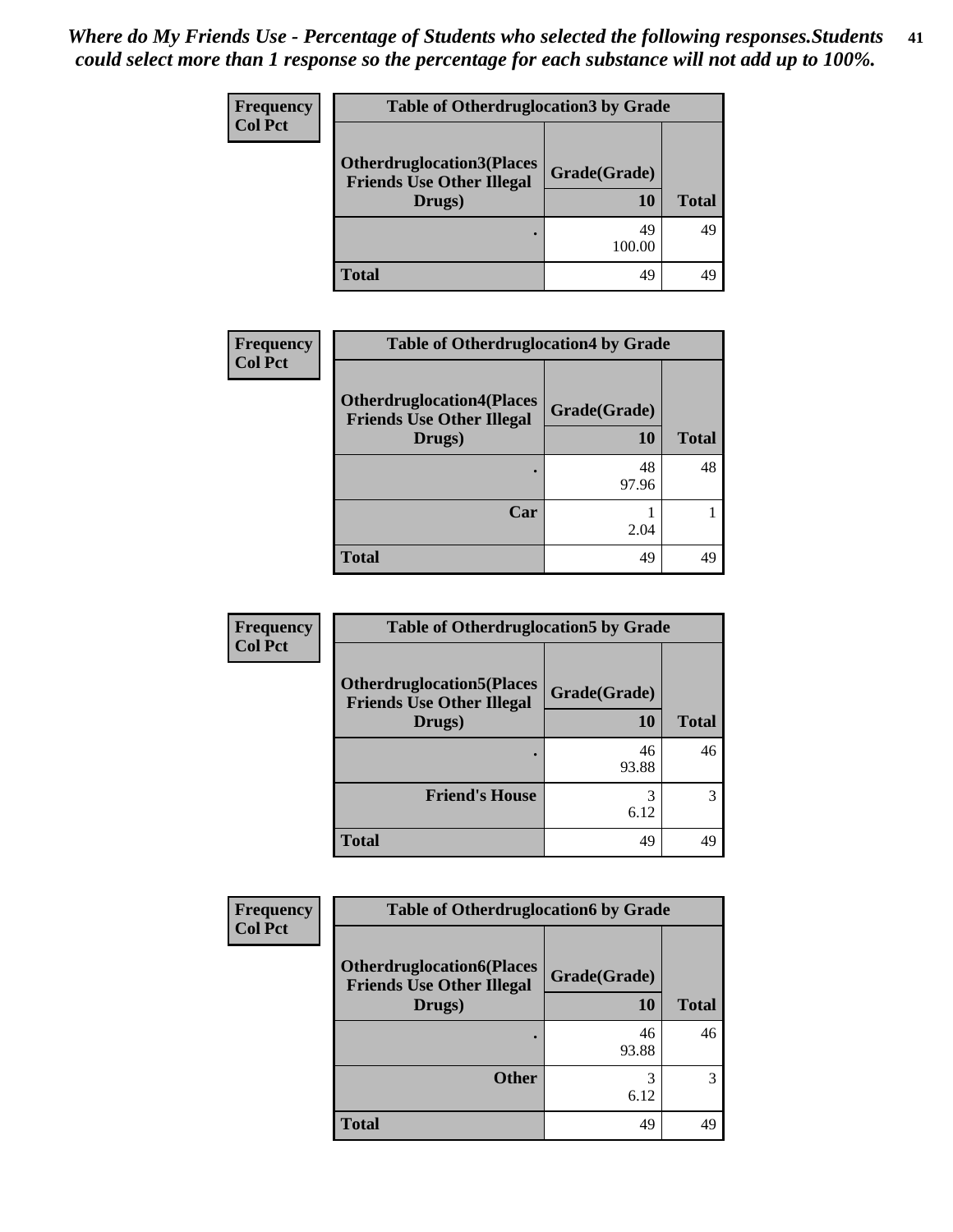| <b>Frequency</b> | <b>Table of Alcoholtime1 by Grade</b>           |              |              |
|------------------|-------------------------------------------------|--------------|--------------|
| <b>Col Pct</b>   | <b>Alcoholtime1(Times</b><br><b>Friends Use</b> | Grade(Grade) |              |
|                  | Alcohol)                                        | 10           | <b>Total</b> |
|                  |                                                 | 18           | 18           |
|                  |                                                 | 36.73        |              |
|                  | Do Not Use                                      | 31           | 31           |
|                  |                                                 | 63.27        |              |
|                  | <b>Total</b>                                    | 49           | 49           |

| <b>Frequency</b> | <b>Table of Alcoholtime2 by Grade</b>                       |                    |              |
|------------------|-------------------------------------------------------------|--------------------|--------------|
| <b>Col Pct</b>   | <b>Alcoholtime2(Times</b><br><b>Friends Use</b><br>Alcohol) | Grade(Grade)<br>10 | <b>Total</b> |
|                  |                                                             | 49<br>100.00       | 49           |
|                  | <b>Total</b>                                                | 49                 | 49           |

| <b>Frequency</b> | <b>Table of Alcoholtime3 by Grade</b>                       |                    |              |
|------------------|-------------------------------------------------------------|--------------------|--------------|
| <b>Col Pct</b>   | <b>Alcoholtime3(Times</b><br><b>Friends Use</b><br>Alcohol) | Grade(Grade)<br>10 | <b>Total</b> |
|                  |                                                             | 49<br>100.00       | 49           |
|                  | <b>Total</b>                                                | 49                 | 49           |

| Frequency      | <b>Table of Alcoholtime4 by Grade</b>                    |                    |              |
|----------------|----------------------------------------------------------|--------------------|--------------|
| <b>Col Pct</b> | <b>Alcoholtime4(Times</b><br><b>Friends Use Alcohol)</b> | Grade(Grade)<br>10 | <b>Total</b> |
|                |                                                          | 48<br>97.96        | 48           |
|                | <b>On Way Home From School</b>                           | 2.04               |              |
|                | <b>Total</b>                                             | 49                 | 49           |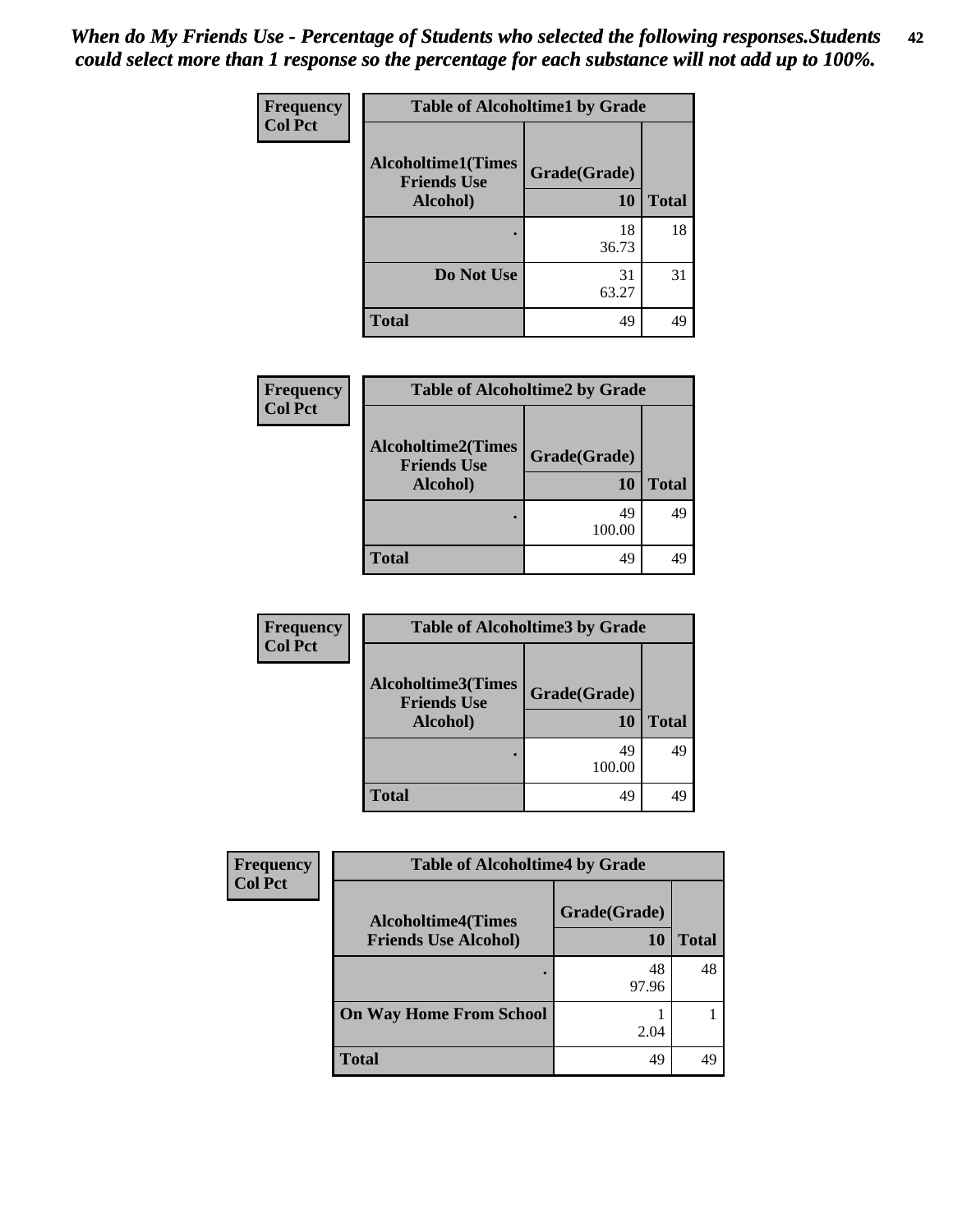| Frequency      | <b>Table of Alcoholtime5 by Grade</b>           |              |              |
|----------------|-------------------------------------------------|--------------|--------------|
| <b>Col Pct</b> | <b>Alcoholtime5(Times</b><br><b>Friends Use</b> | Grade(Grade) |              |
|                | Alcohol)                                        | 10           | <b>Total</b> |
|                |                                                 | 39<br>79.59  | 39           |
|                | <b>Weeknights</b>                               | 10<br>20.41  | 10           |
|                | <b>Total</b>                                    | 49           | 49           |

| Frequency      | <b>Table of Alcoholtime6 by Grade</b>           |              |              |
|----------------|-------------------------------------------------|--------------|--------------|
| <b>Col Pct</b> | <b>Alcoholtime6(Times</b><br><b>Friends Use</b> | Grade(Grade) |              |
|                | Alcohol)                                        | <b>10</b>    | <b>Total</b> |
|                |                                                 | 29<br>59.18  | 29           |
|                | Weekends                                        | 20<br>40.82  | 20           |
|                | <b>Total</b>                                    | 49           | 49           |

| Frequency      | <b>Table of Tobaccotime1 by Grade</b>           |              |              |
|----------------|-------------------------------------------------|--------------|--------------|
| <b>Col Pct</b> | <b>Tobaccotime1(Times</b><br><b>Friends Use</b> | Grade(Grade) |              |
|                | <b>Tobacco</b> )                                | <b>10</b>    | <b>Total</b> |
|                |                                                 | 4            | 4            |
|                |                                                 | 8.16         |              |
|                | Do Not Use                                      | 45<br>91.84  | 45           |
|                | <b>Total</b>                                    | 49           | 49           |

| Frequency      | <b>Table of Tobaccotime2 by Grade</b>           |              |              |
|----------------|-------------------------------------------------|--------------|--------------|
| <b>Col Pct</b> | <b>Tobaccotime2(Times</b><br><b>Friends Use</b> | Grade(Grade) |              |
|                | <b>Tobacco</b> )                                | 10           | <b>Total</b> |
|                |                                                 | 48<br>97.96  | 48           |
|                | <b>On Way to School</b>                         | 2.04         |              |
|                | <b>Total</b>                                    | 49           | 49           |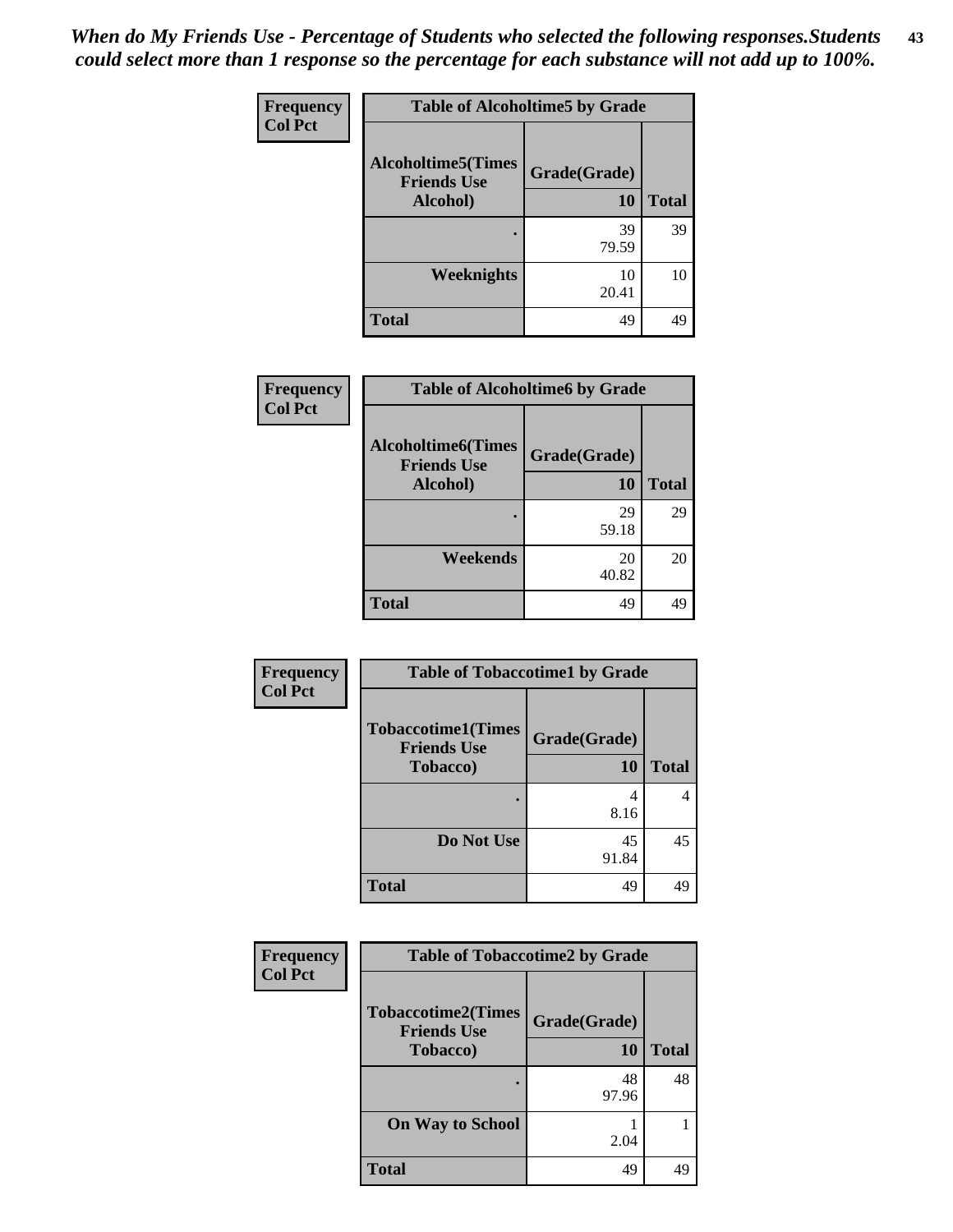| <b>Frequency</b> | <b>Table of Tobaccotime3 by Grade</b> |              |              |
|------------------|---------------------------------------|--------------|--------------|
| <b>Col Pct</b>   | <b>Tobaccotime3(Times</b>             |              |              |
|                  | <b>Friends Use</b>                    | Grade(Grade) |              |
|                  | <b>Tobacco</b> )                      | 10           | <b>Total</b> |
|                  | ٠                                     | 49           | 49           |
|                  |                                       | 100.00       |              |
|                  | Total                                 | 49           | 49           |

| Frequency      | <b>Table of Tobaccotime4 by Grade</b>                    |                    |       |  |
|----------------|----------------------------------------------------------|--------------------|-------|--|
| <b>Col Pct</b> | <b>Tobaccotime4(Times</b><br><b>Friends Use Tobacco)</b> | Grade(Grade)<br>10 | Total |  |
|                |                                                          | 48<br>97.96        | 48    |  |
|                | <b>On Way Home From School</b>                           | 2.04               |       |  |
|                | <b>Total</b>                                             | 49                 | 49    |  |

| <b>Frequency</b> | <b>Table of Tobaccotime5 by Grade</b>                               |                    |              |
|------------------|---------------------------------------------------------------------|--------------------|--------------|
| <b>Col Pct</b>   | <b>Tobaccotime5(Times</b><br><b>Friends Use</b><br><b>Tobacco</b> ) | Grade(Grade)<br>10 | <b>Total</b> |
|                  | ٠                                                                   | 46<br>93.88        | 46           |
|                  | Weeknights                                                          | 3<br>6.12          | 3            |
|                  | <b>Total</b>                                                        | 49                 | 49           |

| Frequency      | <b>Table of Tobaccotime6 by Grade</b>           |              |              |
|----------------|-------------------------------------------------|--------------|--------------|
| <b>Col Pct</b> | <b>Tobaccotime6(Times</b><br><b>Friends Use</b> | Grade(Grade) |              |
|                | <b>Tobacco</b> )                                | 10           | <b>Total</b> |
|                |                                                 | 45<br>91.84  | 45           |
|                | Weekends                                        | 4<br>8.16    | 4            |
|                | <b>Total</b>                                    | 49           | 49           |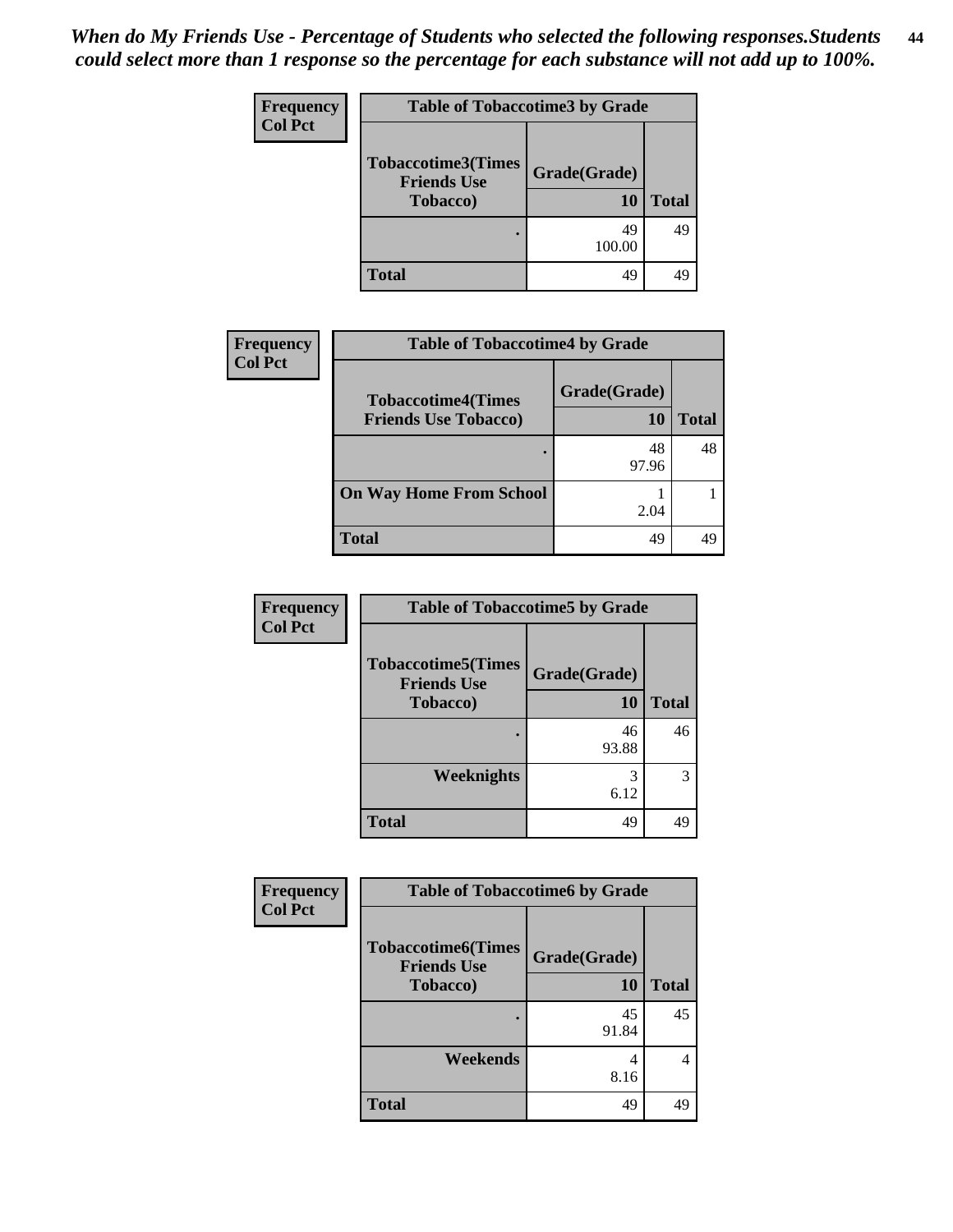| Frequency      | <b>Table of Marijuanatime1 by Grade</b>           |              |              |
|----------------|---------------------------------------------------|--------------|--------------|
| <b>Col Pct</b> | <b>Marijuanatime1(Times</b><br><b>Friends Use</b> | Grade(Grade) |              |
|                | Marijuana)                                        | <b>10</b>    | <b>Total</b> |
|                |                                                   | 9<br>18.37   | 9            |
|                | Do Not Use                                        | 40<br>81.63  | 40           |
|                | <b>Total</b>                                      | 49           | 49           |

| Frequency      | <b>Table of Marijuanatime2 by Grade</b>            |              |              |
|----------------|----------------------------------------------------|--------------|--------------|
| <b>Col Pct</b> | <b>Marijuanatime2</b> (Times<br><b>Friends Use</b> | Grade(Grade) |              |
|                | Marijuana)                                         | 10           | <b>Total</b> |
|                |                                                    | 48<br>97.96  | 48           |
|                | <b>On Way to School</b>                            | 2.04         |              |
|                | <b>Total</b>                                       | 49           |              |

| Frequency      | <b>Table of Marijuanatime3 by Grade</b>    |              |              |
|----------------|--------------------------------------------|--------------|--------------|
| <b>Col Pct</b> | Marijuanatime3(Times<br><b>Friends Use</b> | Grade(Grade) |              |
|                | Marijuana)                                 | 10           | <b>Total</b> |
|                |                                            | 48<br>97.96  | 48           |
|                | <b>During School</b>                       | 2.04         |              |
|                | <b>Total</b>                               | 49           | 49           |

| <b>Frequency</b> | <b>Table of Marijuanatime4 by Grade</b>                        |                    |       |
|------------------|----------------------------------------------------------------|--------------------|-------|
| <b>Col Pct</b>   | <b>Marijuanatime4</b> (Times<br><b>Friends Use Marijuana</b> ) | Grade(Grade)<br>10 | Total |
|                  |                                                                | 48<br>97.96        | 48    |
|                  | <b>On Way Home From School</b>                                 | 2.04               |       |
|                  | <b>Total</b>                                                   | 49                 | 49    |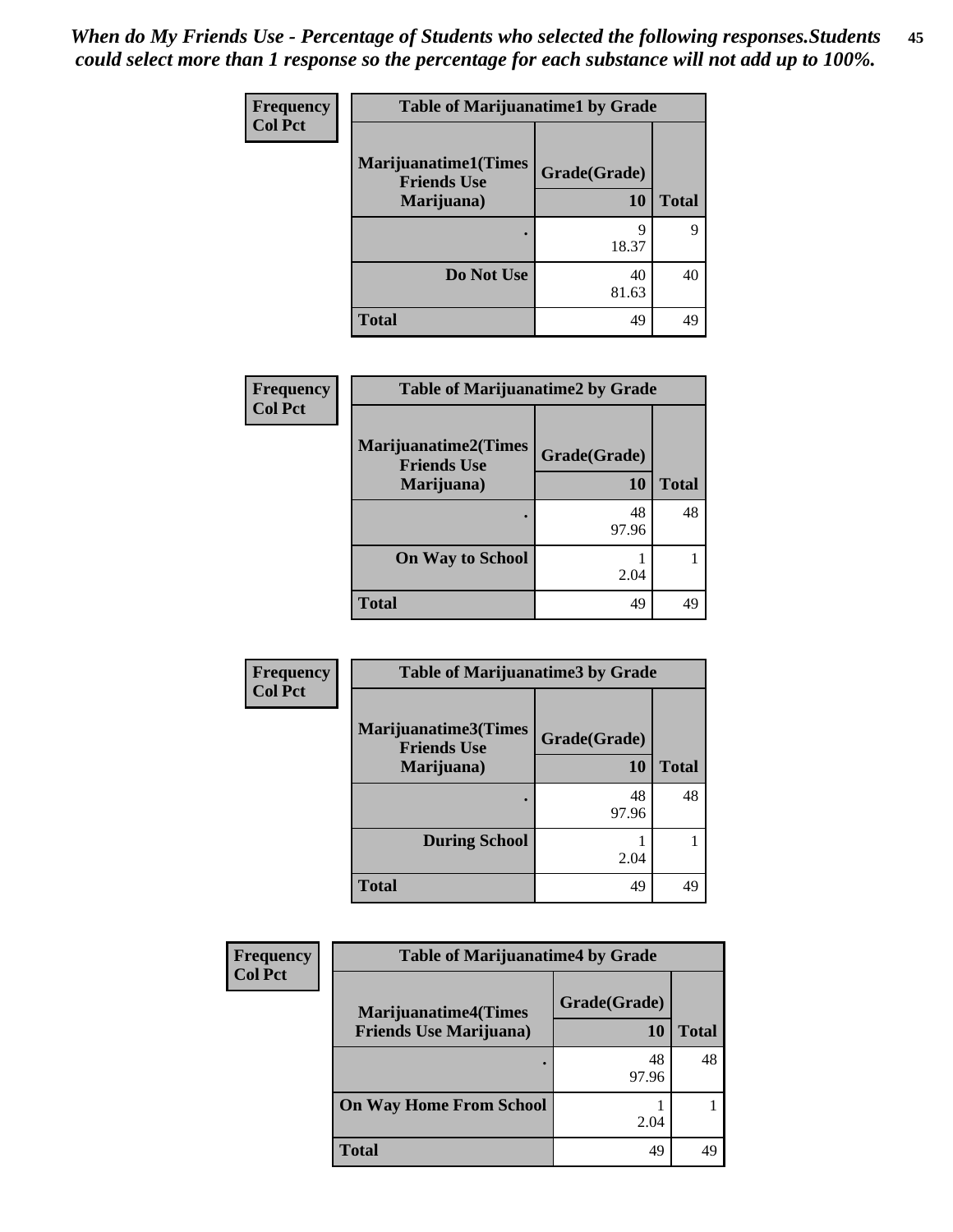| <b>Frequency</b> | <b>Table of Marijuanatime5 by Grade</b>                          |                    |              |
|------------------|------------------------------------------------------------------|--------------------|--------------|
| <b>Col Pct</b>   | <b>Marijuanatime5</b> (Times<br><b>Friends Use</b><br>Marijuana) | Grade(Grade)<br>10 | <b>Total</b> |
|                  |                                                                  | 42<br>85.71        | 42           |
|                  | Weeknights                                                       | 14.29              |              |
|                  | Total                                                            | 49                 | 49           |

| <b>Frequency</b> | <b>Table of Marijuanatime6 by Grade</b>                          |                           |              |
|------------------|------------------------------------------------------------------|---------------------------|--------------|
| <b>Col Pct</b>   | <b>Marijuanatime6</b> (Times<br><b>Friends Use</b><br>Marijuana) | Grade(Grade)<br><b>10</b> | <b>Total</b> |
|                  |                                                                  | 38<br>77.55               | 38           |
|                  | Weekends                                                         | 11<br>22.45               | 11           |
|                  | <b>Total</b>                                                     | 49                        | 49           |

| Frequency      | <b>Table of Otherdrugtime1 by Grade</b>                 |              |              |
|----------------|---------------------------------------------------------|--------------|--------------|
| <b>Col Pct</b> | <b>Otherdrugtime1(Times</b><br><b>Friends Use Other</b> | Grade(Grade) |              |
|                | <b>Illegal Drugs</b> )                                  | 10           | <b>Total</b> |
|                |                                                         | 4<br>8.16    | 4            |
|                | Do Not Use                                              | 45<br>91.84  | 45           |
|                | <b>Total</b>                                            | 49           | 49           |

| <b>Frequency</b> | <b>Table of Otherdrugtime2 by Grade</b>                 |              |              |
|------------------|---------------------------------------------------------|--------------|--------------|
| <b>Col Pct</b>   | <b>Otherdrugtime2(Times</b><br><b>Friends Use Other</b> | Grade(Grade) |              |
|                  | <b>Illegal Drugs</b> )                                  | 10           | <b>Total</b> |
|                  |                                                         | 49<br>100.00 | 49           |
|                  | <b>Total</b>                                            | 49           | 49           |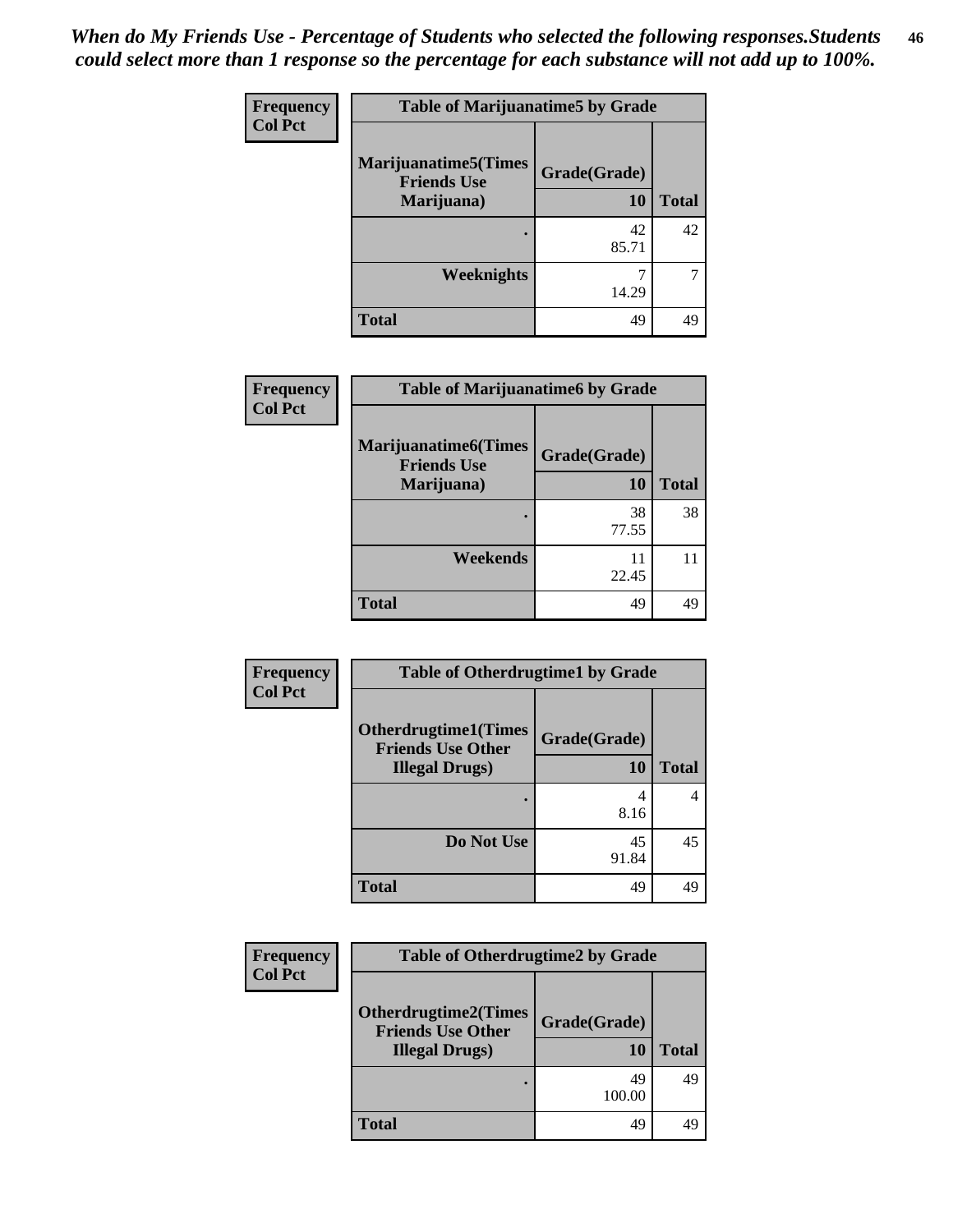| Frequency      |                                                                                   | <b>Table of Otherdrugtime3 by Grade</b> |              |
|----------------|-----------------------------------------------------------------------------------|-----------------------------------------|--------------|
| <b>Col Pct</b> | <b>Otherdrugtime3(Times</b><br><b>Friends Use Other</b><br><b>Illegal Drugs</b> ) | Grade(Grade)<br>10                      | <b>Total</b> |
|                |                                                                                   | 49<br>100.00                            | 49           |
|                | <b>Total</b>                                                                      | 49                                      | 49           |

| <b>Frequency</b> | <b>Table of Otherdrugtime4 by Grade</b>                                   |                    |              |
|------------------|---------------------------------------------------------------------------|--------------------|--------------|
| <b>Col Pct</b>   | <b>Otherdrugtime4(Times</b><br><b>Friends Use Other Illegal</b><br>Drugs) | Grade(Grade)<br>10 | <b>Total</b> |
|                  |                                                                           | 48<br>97.96        | 48           |
|                  | <b>On Way Home From School</b>                                            | 2.04               |              |
|                  | <b>Total</b>                                                              | 49                 | 49           |

| Frequency      | <b>Table of Otherdrugtime5 by Grade</b>                  |                        |                             |
|----------------|----------------------------------------------------------|------------------------|-----------------------------|
| <b>Col Pct</b> | <b>Otherdrugtime5</b> (Times<br><b>Friends Use Other</b> | Grade(Grade)           |                             |
|                | <b>Illegal Drugs</b> )                                   | 10                     | <b>Total</b>                |
|                |                                                          | 47<br>95.92            | 47                          |
|                | <b>Weeknights</b>                                        | $\mathfrak{D}$<br>4.08 | $\mathcal{D}_{\mathcal{L}}$ |
|                | <b>Total</b>                                             | 49                     | 49                          |

| <b>Frequency</b> | <b>Table of Otherdrugtime6 by Grade</b>                                            |                           |              |
|------------------|------------------------------------------------------------------------------------|---------------------------|--------------|
| <b>Col Pct</b>   | <b>Otherdrugtime6</b> (Times<br><b>Friends Use Other</b><br><b>Illegal Drugs</b> ) | Grade(Grade)<br><b>10</b> | <b>Total</b> |
|                  |                                                                                    | 45<br>91.84               | 45           |
|                  | Weekends                                                                           | 4<br>8.16                 | 4            |
|                  | <b>Total</b>                                                                       | 49                        | 49           |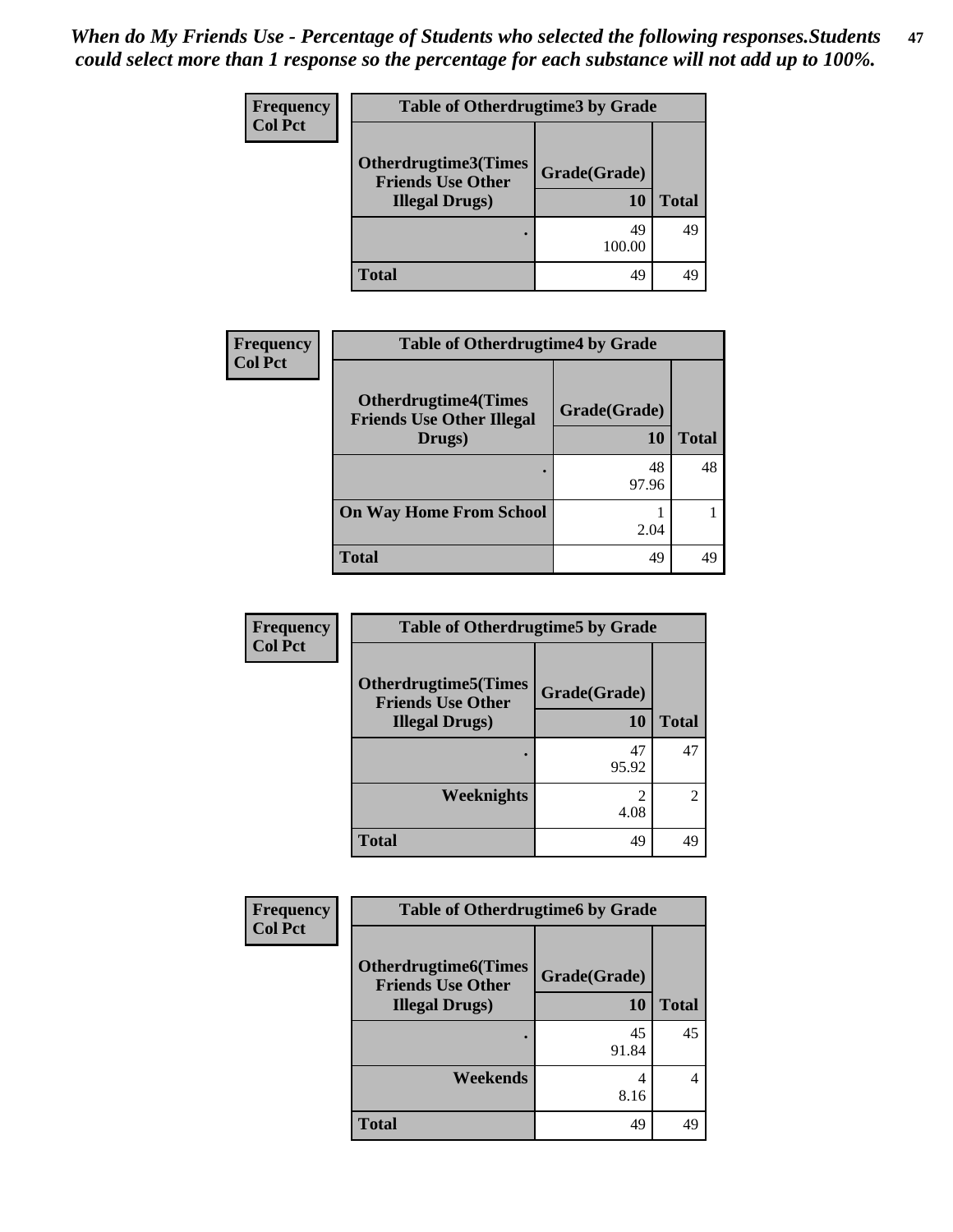| Frequency      | <b>Table of Educationalcohol by Grade</b>                                                                                     |                    |              |
|----------------|-------------------------------------------------------------------------------------------------------------------------------|--------------------|--------------|
| <b>Col Pct</b> | Educationalcohol(I<br>have been taught<br>about alcohol,<br>tobacco,<br>and other drugs<br>within the last<br>year at school) | Grade(Grade)<br>10 | <b>Total</b> |
|                | <b>Yes</b>                                                                                                                    | 36<br>73.47        | 36           |
|                | N <sub>0</sub>                                                                                                                | 13<br>26.53        | 13           |
|                | <b>Total</b>                                                                                                                  | 49                 | 49           |

| Frequency      | <b>Table of Eversmoked by Grade</b> |              |              |
|----------------|-------------------------------------|--------------|--------------|
| <b>Col Pct</b> | Eversmoked(I<br>have smoked         | Grade(Grade) |              |
|                | a cigarette)                        | 10           | <b>Total</b> |
|                | Yes                                 |              |              |
|                |                                     | 14.29        |              |
|                | N <sub>0</sub>                      | 42           | 42           |
|                |                                     | 85.71        |              |
|                | <b>Total</b>                        | 49           | 49           |

| Frequency      | <b>Table of Drovedrinking by Grade</b>                                                                              |                    |              |
|----------------|---------------------------------------------------------------------------------------------------------------------|--------------------|--------------|
| <b>Col Pct</b> | Drovedrinking(In<br>the past 30 days I<br>have driven a car<br>or other vehicle<br>while I was<br>drinking alcohol) | Grade(Grade)<br>10 | <b>Total</b> |
|                | <b>Yes</b>                                                                                                          | 2.04               |              |
|                | N <sub>0</sub>                                                                                                      | 48<br>97.96        | 48           |
|                | <b>Total</b>                                                                                                        | 49                 | 49           |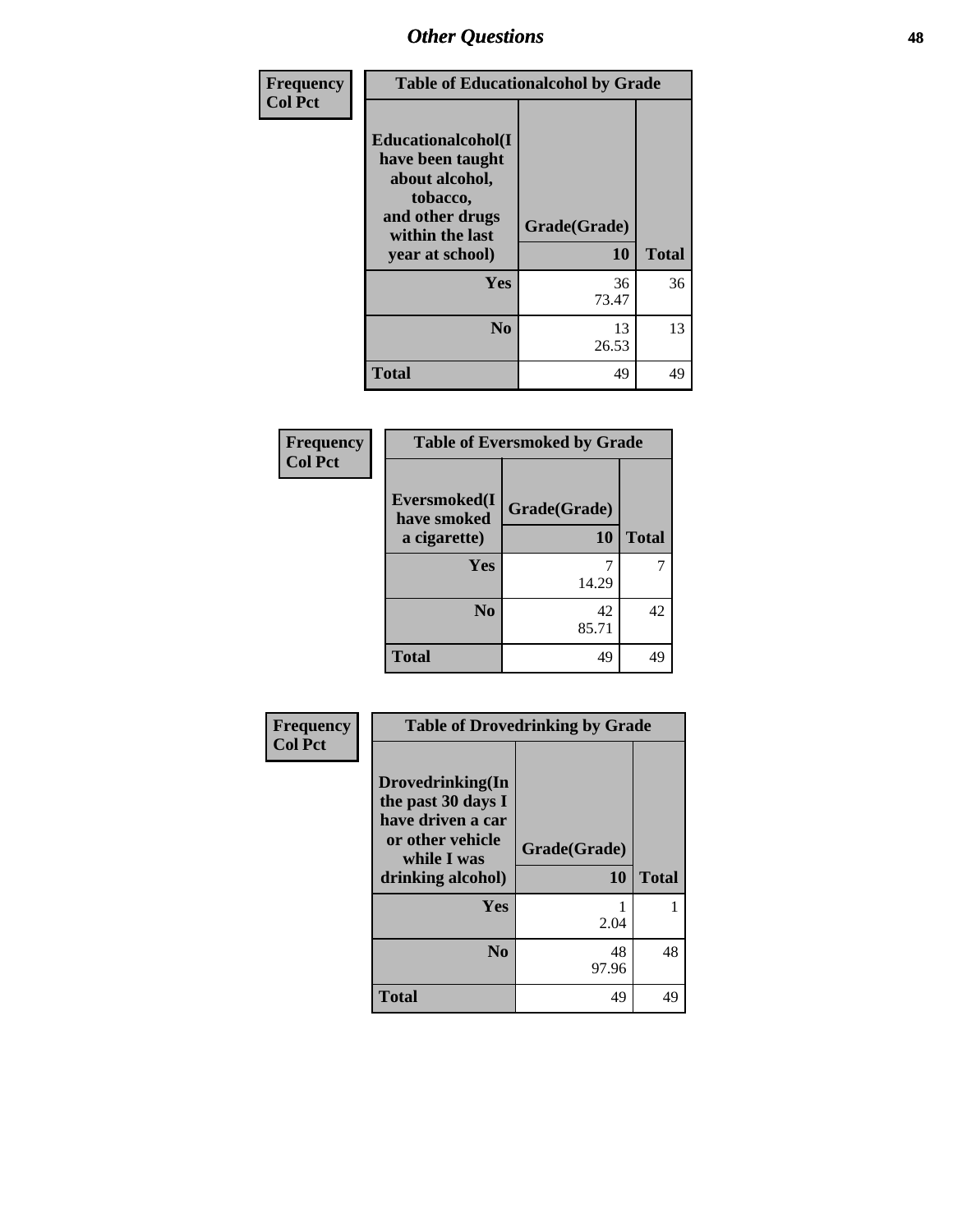| Frequency      | <b>Table of Rodedrinking by Grade</b>                                                                                  |                    |              |
|----------------|------------------------------------------------------------------------------------------------------------------------|--------------------|--------------|
| <b>Col Pct</b> | Rodedrinking(In<br>the past 30 days<br>I have ridden in<br>a car with a<br>driver who had<br>been drinking<br>alcohol) | Grade(Grade)<br>10 | <b>Total</b> |
|                | <b>Yes</b>                                                                                                             | 5<br>10.20         | 5            |
|                | N <sub>0</sub>                                                                                                         | 44<br>89.80        | 44           |
|                | <b>Total</b>                                                                                                           | 49                 | 49           |

### **Frequency Col Pct**

| <b>Table of Drugsschool by Grade</b>                                                                                      |              |              |  |  |  |
|---------------------------------------------------------------------------------------------------------------------------|--------------|--------------|--|--|--|
| <b>Drugsschool</b> (During<br>the past 12 months,<br>I have been offered,<br>sold,<br>or given illegal<br>drugs on school | Grade(Grade) |              |  |  |  |
|                                                                                                                           |              |              |  |  |  |
| property)                                                                                                                 | 10           | <b>Total</b> |  |  |  |
| Yes                                                                                                                       |              |              |  |  |  |
|                                                                                                                           | 14.29        |              |  |  |  |
| N <sub>0</sub>                                                                                                            | 42           | 42           |  |  |  |
|                                                                                                                           | 85.71        |              |  |  |  |

| Frequency      | <b>Table of Helpbullied by Grade</b>                                   |                        |               |  |  |  |
|----------------|------------------------------------------------------------------------|------------------------|---------------|--|--|--|
| <b>Col Pct</b> | $Helpb$ ullied $(I$<br>would help<br>someone who was<br>being bullied) | Grade(Grade)<br>10     | <b>Total</b>  |  |  |  |
|                | <b>Strongly Agree</b>                                                  | 21<br>42.86            | 21            |  |  |  |
|                | <b>Somewhat Agree</b>                                                  | 19<br>38.78            | 19            |  |  |  |
|                | <b>Somewhat Disagree</b>                                               | 7<br>14.29             | 7             |  |  |  |
|                | <b>Strongly Disagree</b>                                               | $\mathfrak{D}$<br>4.08 | $\mathcal{L}$ |  |  |  |
|                | <b>Total</b>                                                           | 49                     | 49            |  |  |  |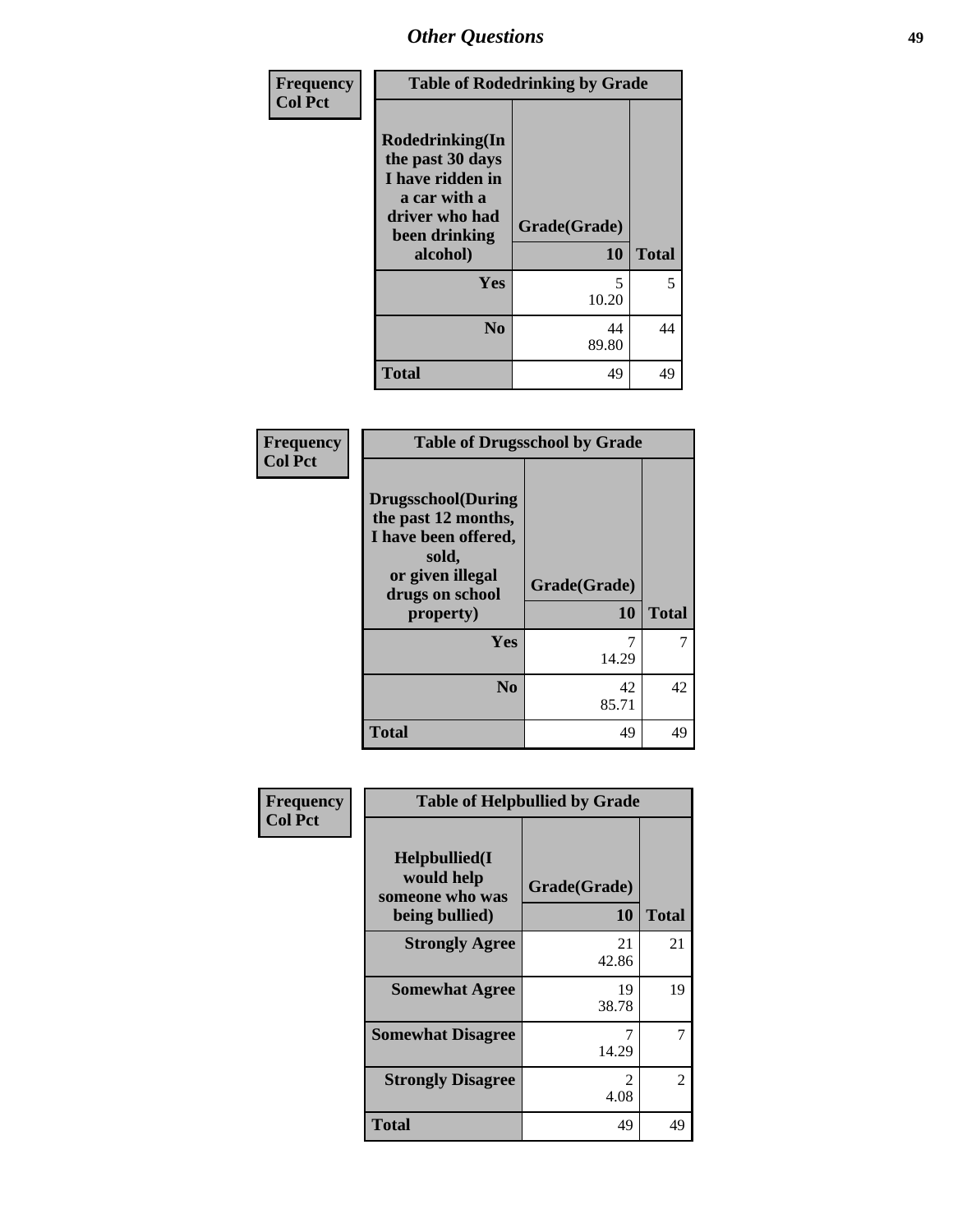*Other Questions* **50**

| <b>Frequency</b> | <b>Table of Grade by Bingedrinking</b> |                                                                                                                          |                      |             |              |
|------------------|----------------------------------------|--------------------------------------------------------------------------------------------------------------------------|----------------------|-------------|--------------|
| <b>Row Pct</b>   |                                        | <b>Bingedrinking</b> (I<br>have drunk five or<br>more drinks of<br>alcohol at one<br>sitting during the<br>last 30 days) |                      |             |              |
|                  |                                        |                                                                                                                          | 3 <sub>to</sub><br>5 | 20 to<br>29 |              |
|                  | Grade(Grade)                           | <b>Days</b>                                                                                                              | days                 | days        | <b>Total</b> |
|                  | 10                                     | 47<br>95.92                                                                                                              | 2.04                 | 2.04        | 49           |
|                  | <b>Total</b>                           | 47                                                                                                                       |                      |             | 49           |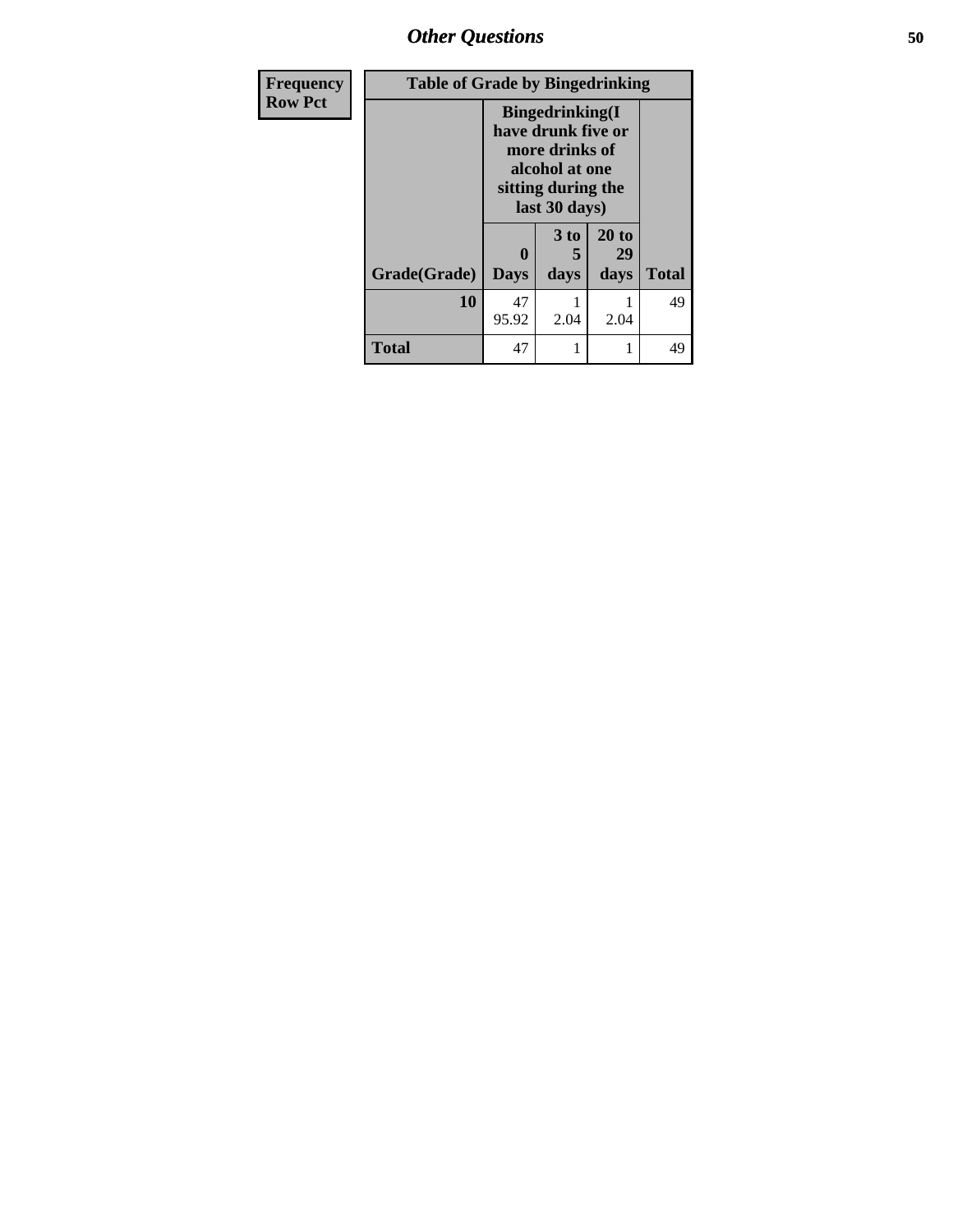## *Nutrition* **51**

## **Frequency Row Pct**

| <b>Table of Grade by Dairy</b> |                                                                 |             |                                        |                                    |              |  |
|--------------------------------|-----------------------------------------------------------------|-------------|----------------------------------------|------------------------------------|--------------|--|
|                                | Dairy (I eat at least 3 servings of dairy<br>products each day) |             |                                        |                                    |              |  |
| Grade(Grade)                   | <b>Strongly</b><br>Agree                                        | Agree       | <b>Somewhat   Somewhat</b><br>Disagree | <b>Strongly</b><br><b>Disagree</b> | <b>Total</b> |  |
| 10                             | 11<br>22.45                                                     | 19<br>38.78 | 10<br>20.41                            | Q<br>18.37                         | 49           |  |
| Total                          | 11                                                              | 19          | 10                                     | Q                                  |              |  |

## **Frequency Row Pct**

| $\mathbf{y}$ | <b>Table of Grade by Fruitveg</b>                                        |                          |             |                   |                                             |              |
|--------------|--------------------------------------------------------------------------|--------------------------|-------------|-------------------|---------------------------------------------|--------------|
|              | Fruitveg(I eat at least 5 servings of fruits<br>and vegetables each day) |                          |             |                   |                                             |              |
|              | Grade(Grade)                                                             | <b>Strongly</b><br>Agree | Agree       | Somewhat Somewhat | <b>Strongly</b><br><b>Disagree</b> Disagree | <b>Total</b> |
|              | 10                                                                       | 2<br>4.08                | 17<br>34.69 | 34.69             | 13<br>26.53                                 | 49           |
|              | Total                                                                    | 2                        | 17          |                   | 13                                          |              |

### **Frequency Row Pct**

| <b>y</b> | <b>Table of Grade by Cafeteriahealthy</b> |                          |                                                                       |             |                                        |              |
|----------|-------------------------------------------|--------------------------|-----------------------------------------------------------------------|-------------|----------------------------------------|--------------|
|          |                                           |                          | Cafeteriahealthy (School meals in my<br>school cafeteria are healthy) |             |                                        |              |
|          | Grade(Grade)                              | <b>Strongly</b><br>Agree | Somewhat  <br>Agree                                                   | Somewhat    | <b>Strongly</b><br>Disagree   Disagree | <b>Total</b> |
|          | 10                                        | 4<br>8.16                | 16<br>32.65                                                           | 15<br>30.61 | 14<br>28.57                            | 49           |
|          | Total                                     | 4                        | 16                                                                    | 15          | 14                                     | 49           |

### **Frequency Row Pct**

| <b>Table of Grade by Cafeterianutrition</b>                                               |                          |                     |                 |                                        |              |
|-------------------------------------------------------------------------------------------|--------------------------|---------------------|-----------------|----------------------------------------|--------------|
| <b>Cafeterianutrition</b> (Facts about nutrition<br>are available in my school cafeteria) |                          |                     |                 |                                        |              |
| Grade(Grade)                                                                              | <b>Strongly</b><br>Agree | Somewhat  <br>Agree | <b>Somewhat</b> | <b>Strongly</b><br>Disagree   Disagree | <b>Total</b> |
| 10                                                                                        | 12<br>24.49              | 14<br>28.57         | 11<br>22.45     | 12<br>24.49                            | 49           |
| <b>Total</b>                                                                              | 12                       | 14                  | 11              | 12.                                    | 49           |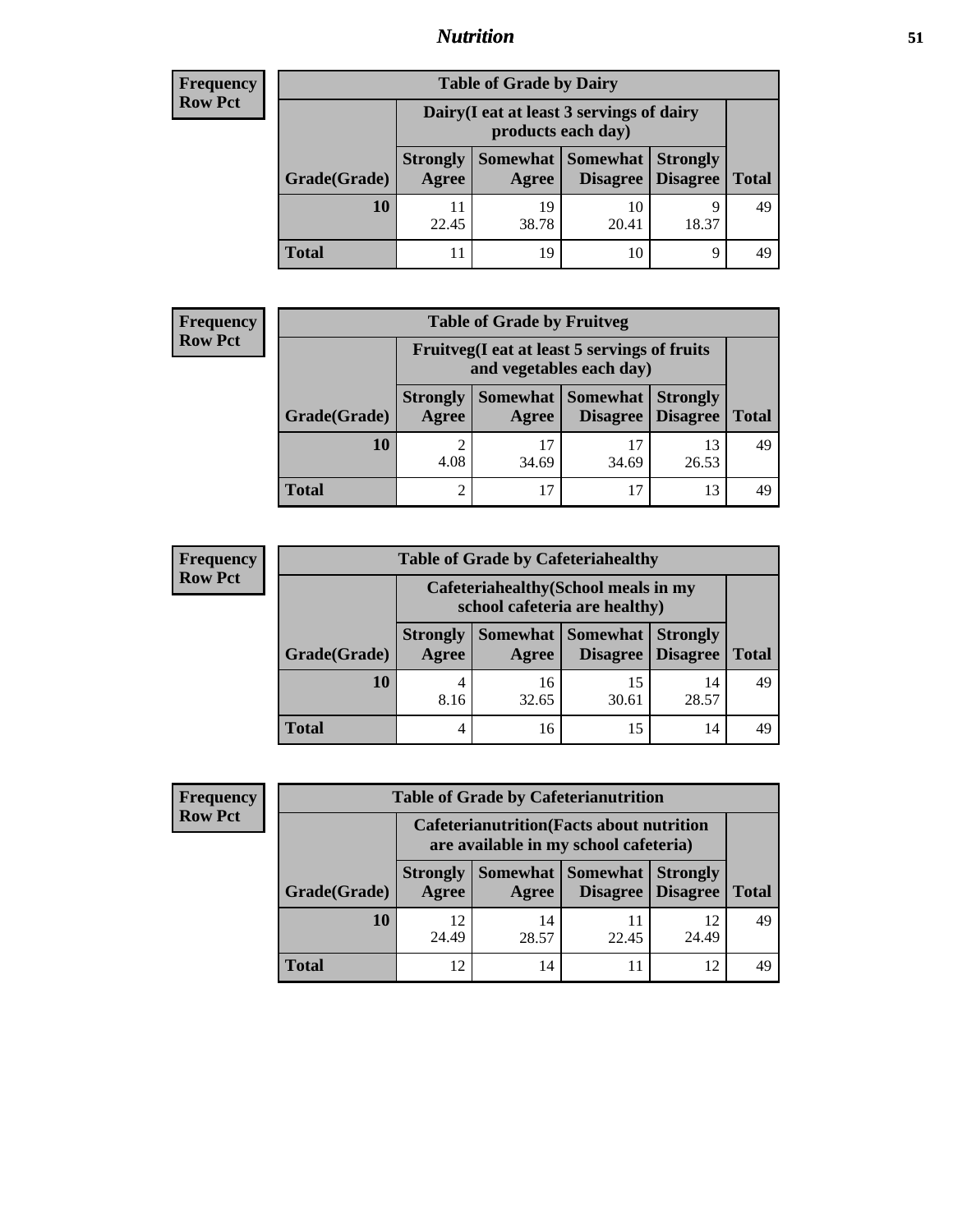## *Nutrition* **52**

## **Frequency Row Pct**

| <b>Table of Grade by Schoollunch</b> |                          |                                                                 |                     |                                        |              |
|--------------------------------------|--------------------------|-----------------------------------------------------------------|---------------------|----------------------------------------|--------------|
|                                      |                          | Schoollunch(I eat school lunch three or<br>more times per week) |                     |                                        |              |
| Grade(Grade)                         | <b>Strongly</b><br>Agree | Agree                                                           | Somewhat   Somewhat | <b>Strongly</b><br>Disagree   Disagree | <b>Total</b> |
| 10                                   | 28<br>57.14              | 16.33                                                           | ി<br>4.08           | 22.45                                  | 49           |
| <b>Total</b>                         | 28                       |                                                                 | $\overline{c}$      |                                        |              |

## **Frequency Row Pct**

٠. п

| $c_{\mathbf{V}}$ | <b>Table of Grade by Foodchoices</b>                                |                          |             |                     |                                        |              |
|------------------|---------------------------------------------------------------------|--------------------------|-------------|---------------------|----------------------------------------|--------------|
|                  | Foodchoices (I make healthy food choices in<br>my school cafeteria) |                          |             |                     |                                        |              |
|                  | Grade(Grade)                                                        | <b>Strongly</b><br>Agree | Agree       | Somewhat   Somewhat | <b>Strongly</b><br>Disagree   Disagree | <b>Total</b> |
|                  | 10                                                                  | 6<br>12.24               | 17<br>34.69 | 34.69               | Q<br>18.37                             | 49           |
|                  | Total                                                               | 6                        | 17          |                     | 9                                      |              |

### **Frequency Row Pct**

| ıcy | <b>Table of Grade by Wholewheat</b> |                                                                                                             |             |                               |                                    |              |
|-----|-------------------------------------|-------------------------------------------------------------------------------------------------------------|-------------|-------------------------------|------------------------------------|--------------|
| t   |                                     | Wholewheat (There are whole wheat and<br>multigrain breads and cereals available in<br>my school cafeteria) |             |                               |                                    |              |
|     | Grade(Grade)                        | <b>Strongly</b><br>Agree                                                                                    | Agree       | Somewhat Somewhat<br>Disagree | <b>Strongly</b><br><b>Disagree</b> | <b>Total</b> |
|     | 10                                  | 14<br>28.57                                                                                                 | 17<br>34.69 | 16.33                         | 10<br>20.41                        | 49           |
|     | <b>Total</b>                        | 14                                                                                                          | 17          | 8                             | 10                                 | 49           |

## **Frequency Row Pct**

|              |                          | <b>Table of Grade by Healthyvending</b>                                                                                                       |                             |                                    |              |  |
|--------------|--------------------------|-----------------------------------------------------------------------------------------------------------------------------------------------|-----------------------------|------------------------------------|--------------|--|
|              |                          | Healthyvending (If only healthy snacks and<br>beverages were available in the vending<br>machines during the school day,<br>I would buy them) |                             |                                    |              |  |
| Grade(Grade) | <b>Strongly</b><br>Agree | Somewhat  <br>Agree                                                                                                                           | <b>Somewhat</b><br>Disagree | <b>Strongly</b><br><b>Disagree</b> | <b>Total</b> |  |
| 10           | 23<br>46.94              | 16<br>32.65                                                                                                                                   | 3<br>6.12                   | 14.29                              | 49           |  |
| <b>Total</b> | 23                       | 16                                                                                                                                            | 3                           |                                    | 49           |  |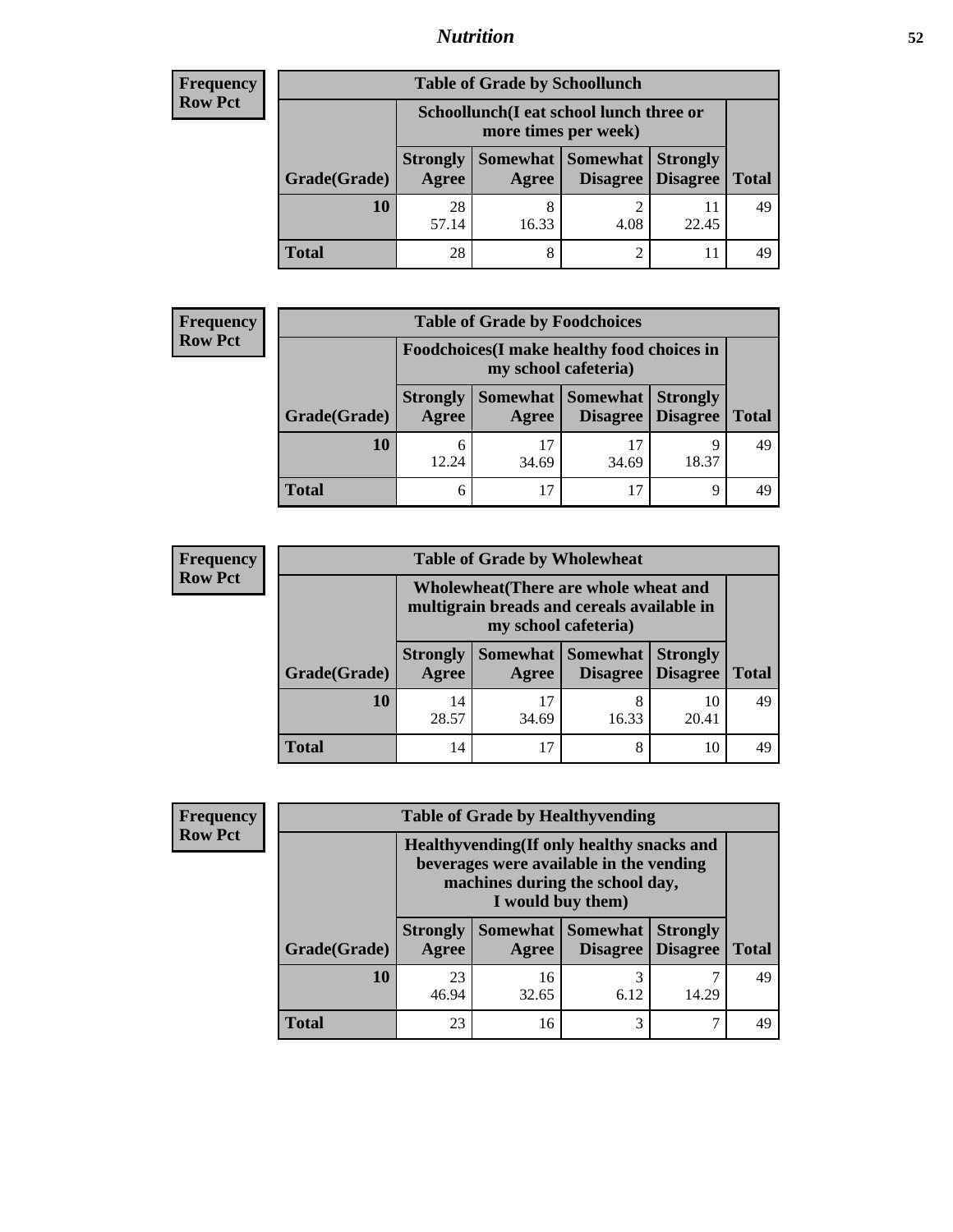# *Nutrition* **53**

| <b>Frequency</b> |
|------------------|
| - Row Pct        |

| <b>Table of Grade by Schoolbreakfast</b> |                                                                                                                                         |             |                                   |                                    |              |
|------------------------------------------|-----------------------------------------------------------------------------------------------------------------------------------------|-------------|-----------------------------------|------------------------------------|--------------|
|                                          | Schoolbreakfast (If breakfast were<br>available at school,<br>but outside the cafeteria,<br>I would eat breakfast at school more often) |             |                                   |                                    |              |
| Grade(Grade)                             | <b>Strongly</b><br>Agree                                                                                                                | Agree       | Somewhat   Somewhat  <br>Disagree | <b>Strongly</b><br><b>Disagree</b> | <b>Total</b> |
| 10                                       | 18<br>36.73                                                                                                                             | 16<br>32.65 | 14.29                             | 8<br>16.33                         | 49           |
| <b>Total</b>                             | 18                                                                                                                                      | 16          |                                   | 8                                  | 49           |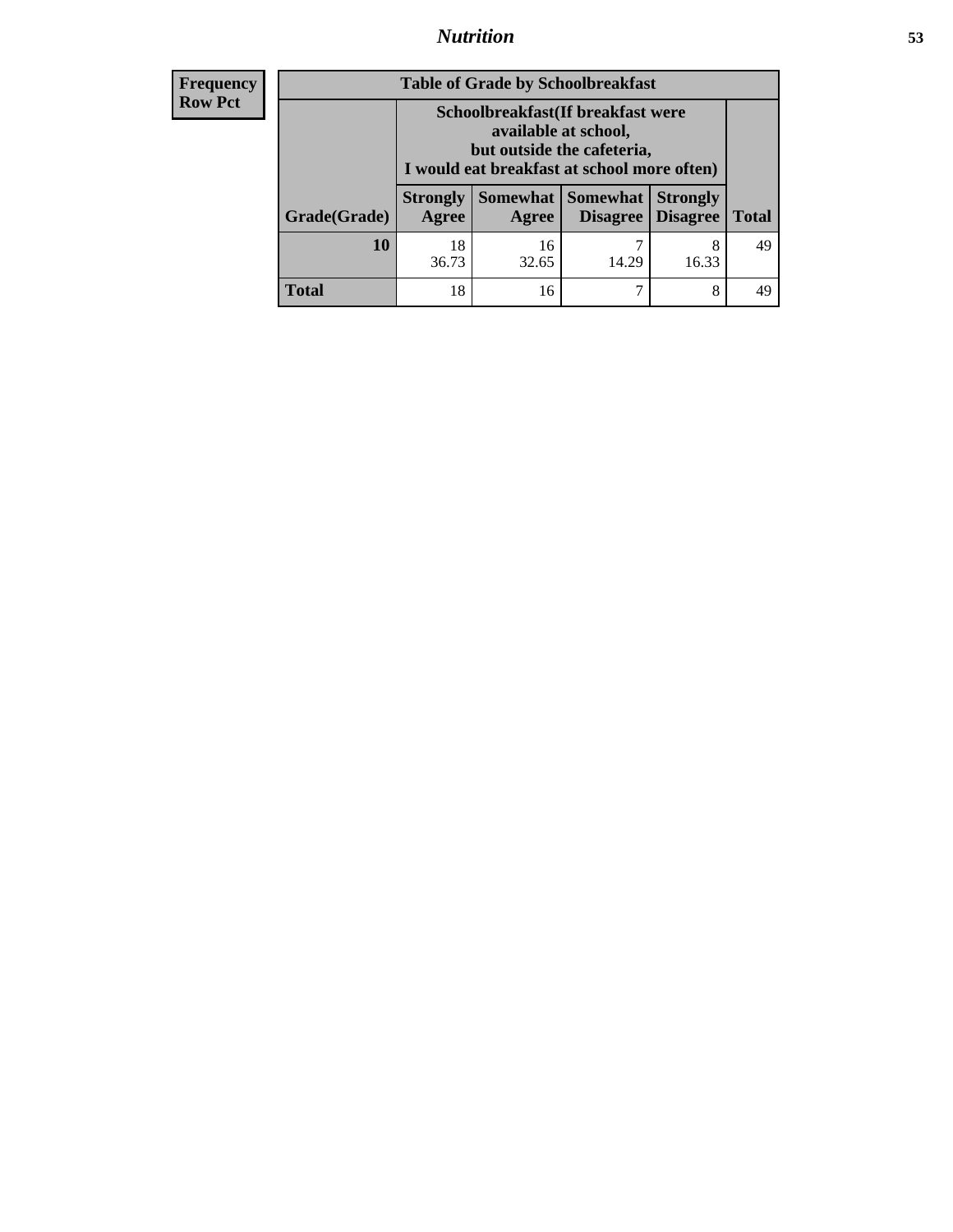| Frequency      | <b>Table of Educationaids by Grade</b>                                                                    |                    |              |
|----------------|-----------------------------------------------------------------------------------------------------------|--------------------|--------------|
| <b>Col Pct</b> | <b>Educationaids</b> (I<br>have been<br>taught about<br><b>HIV/AIDS</b> at<br>school in the<br>past year) | Grade(Grade)<br>10 | <b>Total</b> |
|                | Yes                                                                                                       | 34<br>69.39        | 34           |
|                | N <sub>0</sub>                                                                                            | 15<br>30.61        | 15           |
|                | <b>Total</b>                                                                                              | 49                 | 49           |

| Frequency<br><b>Col Pct</b> | <b>Table of Educationcharacter by Grade</b>                                                             |                           |              |
|-----------------------------|---------------------------------------------------------------------------------------------------------|---------------------------|--------------|
|                             | Educationcharacter(I<br>have been taught<br>about character<br>education in the past<br>year at school) | Grade(Grade)<br><b>10</b> | <b>Total</b> |
|                             | <b>Yes</b>                                                                                              | 38<br>77.55               | 38           |
|                             | N <sub>0</sub>                                                                                          | 11<br>22.45               | 11           |
|                             | <b>Total</b>                                                                                            | 49                        | 49           |

| Frequency      | <b>Table of Gradcoach1 by Grade</b> |              |              |  |
|----------------|-------------------------------------|--------------|--------------|--|
| <b>Col Pct</b> | Gradcoach1(I                        |              |              |  |
|                | know who my<br><b>Graduation</b>    | Grade(Grade) |              |  |
|                | Coach is)                           | 10           | <b>Total</b> |  |
|                | Yes                                 | 10<br>20.41  | 10           |  |
|                | N <sub>0</sub>                      | 39<br>79.59  | 39           |  |
|                | <b>Total</b>                        | 49           | 49           |  |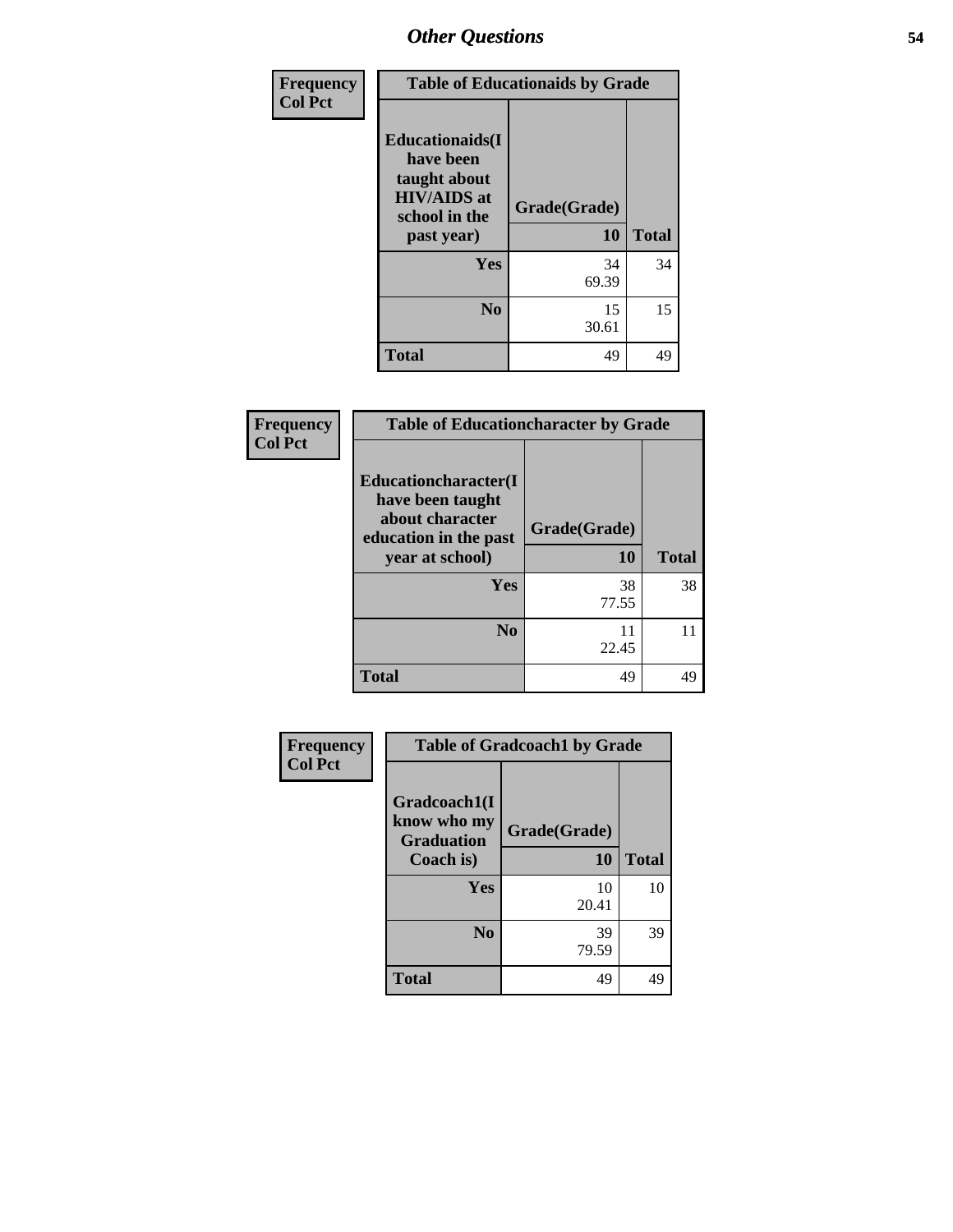| <b>Frequency</b> | <b>Table of Gradcoach2 by Grade</b>                       |              |              |  |
|------------------|-----------------------------------------------------------|--------------|--------------|--|
| <b>Col Pct</b>   | Gradcoach2(I<br>have<br>contacted my<br><b>Graduation</b> | Grade(Grade) |              |  |
|                  | Coach)                                                    | 10           | <b>Total</b> |  |
|                  | Yes                                                       | 6<br>12.24   | 6            |  |
|                  | N <sub>0</sub>                                            | 43<br>87.76  | 43           |  |
|                  | <b>Total</b>                                              | 49           | 49           |  |

| Frequency<br><b>Col Pct</b> | <b>Table of Gradcoach3 by Grade</b>                                                   |                    |              |  |
|-----------------------------|---------------------------------------------------------------------------------------|--------------------|--------------|--|
|                             | Gradcoach3(I<br>have received<br>assistance<br>from my<br><b>Graduation</b><br>Coach) | Grade(Grade)<br>10 | <b>Total</b> |  |
|                             | Yes                                                                                   | 5<br>10.20         | 5            |  |
|                             | N <sub>0</sub>                                                                        | 9<br>18.37         | 9            |  |
|                             | Don't know                                                                            | 35<br>71.43        | 35           |  |
|                             | <b>Total</b>                                                                          | 49                 | 49           |  |

| Frequency      | <b>Table of Selfharm by Grade</b>                                                                                                                                               |                    |              |  |
|----------------|---------------------------------------------------------------------------------------------------------------------------------------------------------------------------------|--------------------|--------------|--|
| <b>Col Pct</b> | <b>Selfharm</b> (During<br>the past 12<br>months,<br>I harmed myself<br>on purpose<br>Suicideconsider<br>During the past<br>12 months,<br>I seriously<br>considered<br>suicide) | Grade(Grade)<br>10 | <b>Total</b> |  |
|                | Yes                                                                                                                                                                             | 10<br>20.41        | 10           |  |
|                | N <sub>0</sub>                                                                                                                                                                  | 39<br>79.59        | 39           |  |
|                | <b>Total</b>                                                                                                                                                                    | 49                 | 49           |  |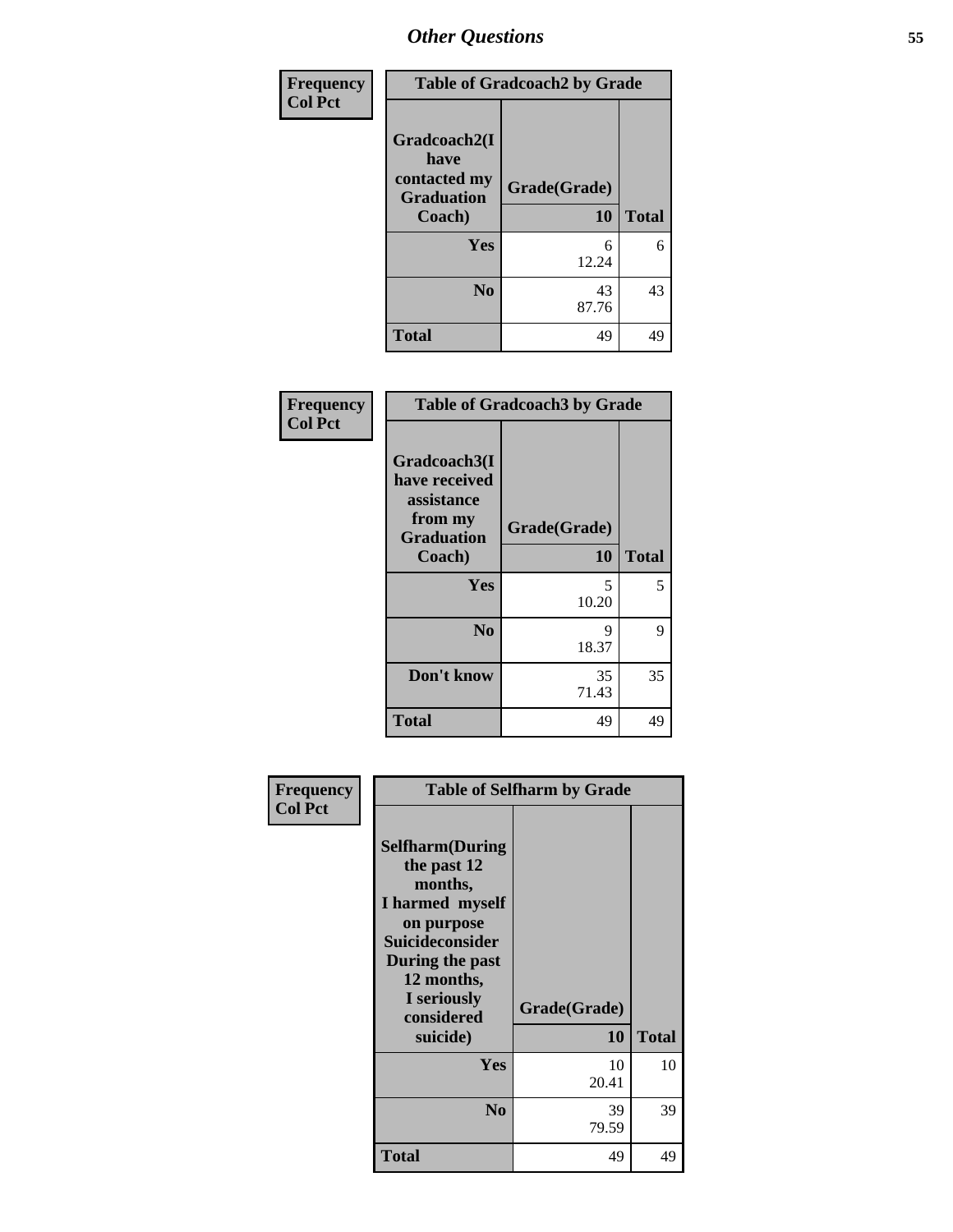| Frequency      | <b>Table of Suicideconsider by Grade</b> |              |              |
|----------------|------------------------------------------|--------------|--------------|
| <b>Col Pct</b> |                                          | Grade(Grade) |              |
|                | Suicideconsider                          | 10           | <b>Total</b> |
|                | <b>Yes</b>                               | 10<br>20.41  | 10           |
|                | N <sub>0</sub>                           | 39<br>79.59  | 39           |
|                | <b>Total</b>                             | 49           | 49           |

| Frequency      | <b>Table of Suicideattempt by Grade</b>              |              |              |
|----------------|------------------------------------------------------|--------------|--------------|
| <b>Col Pct</b> | Suicideattempt(I<br>have attempted<br>suicide in the | Grade(Grade) |              |
|                | last year)                                           | 10           | <b>Total</b> |
|                | Yes                                                  | 6<br>12.24   | 6            |
|                | N <sub>0</sub>                                       | 43<br>87.76  | 43           |
|                | <b>Total</b>                                         | 49           | 49           |

| Frequency      | <b>Table of Instantmessaged by Grade</b>                                            |                    |              |  |
|----------------|-------------------------------------------------------------------------------------|--------------------|--------------|--|
| <b>Col Pct</b> | <b>Instantmessaged</b> (I<br>have instant<br>messaged people I<br>do not even know) | Grade(Grade)<br>10 | <b>Total</b> |  |
|                | Yes                                                                                 | 22<br>44.90        | 22           |  |
|                | N <sub>0</sub>                                                                      | 27<br>55.10        | 27           |  |
|                | <b>Total</b>                                                                        | 49                 | 49           |  |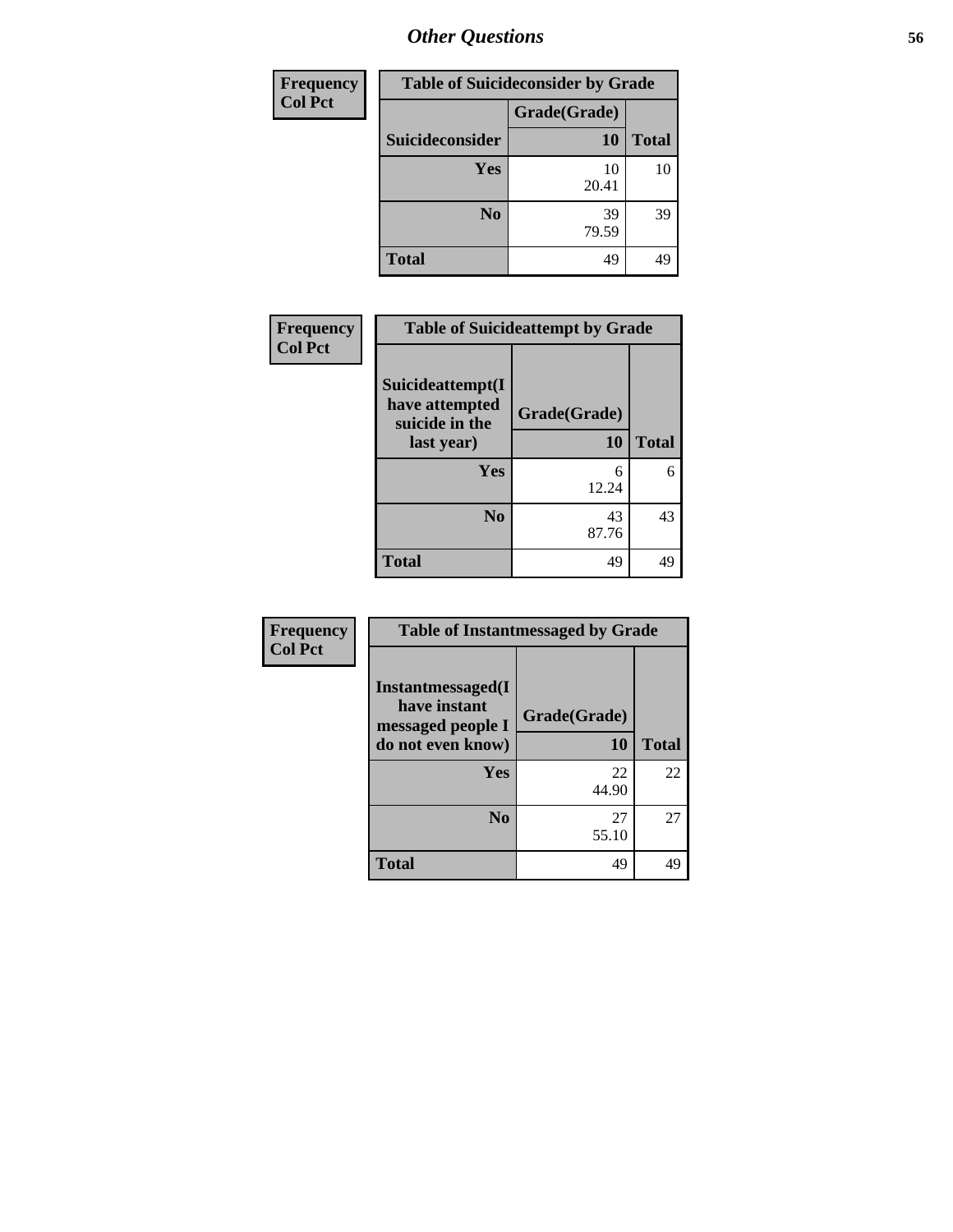| Frequency      | <b>Table of Getsalong by Grade</b>                             |                    |              |  |
|----------------|----------------------------------------------------------------|--------------------|--------------|--|
| <b>Col Pct</b> | Getsalong(I get<br>along with other<br>students and<br>adults) | Grade(Grade)<br>10 | <b>Total</b> |  |
|                | <b>Strongly Agree</b>                                          | 17<br>34.69        | 17           |  |
|                | <b>Somewhat Agree</b>                                          | 24<br>48.98        | 24           |  |
|                | <b>Somewhat Disagree</b>                                       | 5<br>10.20         | 5            |  |
|                | <b>Strongly Disagree</b>                                       | 3<br>6.12          | 3            |  |
|                | Total                                                          | 49                 | 49           |  |

| Frequency      |                                  | <b>Table of Safehome by Grade</b> |              |
|----------------|----------------------------------|-----------------------------------|--------------|
| <b>Col Pct</b> | Safehome(I feel<br>safe at home) | Grade(Grade)<br>10                | <b>Total</b> |
|                | <b>Strongly Agree</b>            | 27<br>55.10                       | 27           |
|                | <b>Somewhat Agree</b>            | 17<br>34.69                       | 17           |
|                | <b>Somewhat Disagree</b>         | 3<br>6.12                         | 3            |
|                | <b>Strongly Disagree</b>         | 4.08                              | 2            |
|                | <b>Total</b>                     | 49                                | 49           |

| Frequency      |                                                                                                   | <b>Table of Adulttalk by Grade</b> |              |  |  |  |  |  |
|----------------|---------------------------------------------------------------------------------------------------|------------------------------------|--------------|--|--|--|--|--|
| <b>Col Pct</b> | <b>Adulttalk(I</b><br>know an<br>adult at<br>school that<br>I can talk<br>with if I<br>need help) | Grade(Grade)<br>10                 | <b>Total</b> |  |  |  |  |  |
|                | <b>Yes</b>                                                                                        | 31<br>63.27                        | 31           |  |  |  |  |  |
|                | N <sub>0</sub>                                                                                    | 18<br>36.73                        | 18           |  |  |  |  |  |
|                | <b>Total</b>                                                                                      | 49                                 | 49           |  |  |  |  |  |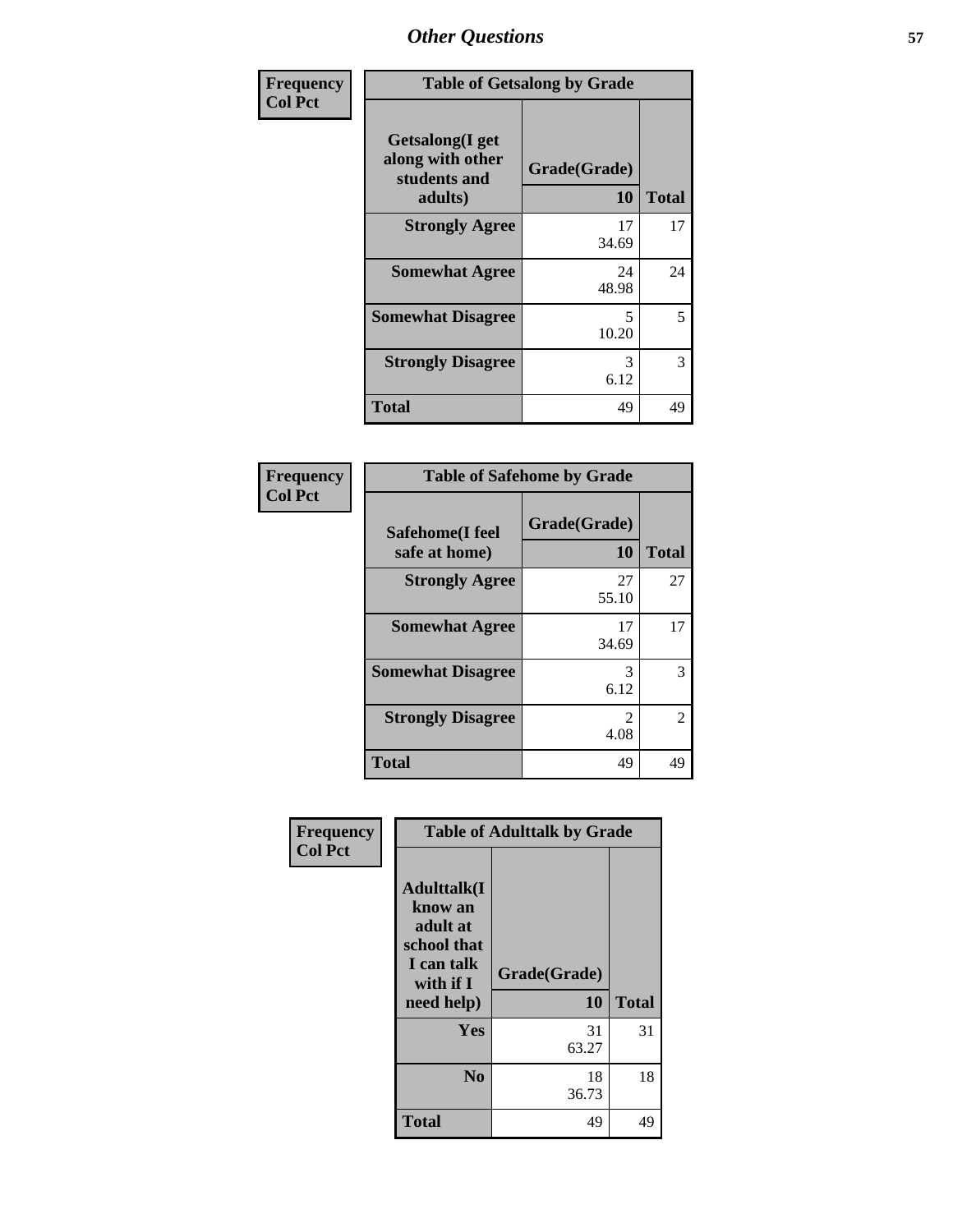## **Frequency Row Pct**

| <b>Table of Grade by Tytime</b> |           |                                                                                                                             |            |             |       |       |    |  |  |
|---------------------------------|-----------|-----------------------------------------------------------------------------------------------------------------------------|------------|-------------|-------|-------|----|--|--|
|                                 |           | Tvtime(On an average school day,<br>how much unsupervised time do I spend watching TV)                                      |            |             |       |       |    |  |  |
| Grade(Grade)   None             |           | <b>Less that</b><br>$2 - 3$<br>$4 - 5$<br>$6+$<br>$hour/day$   hour/day   hours/day   hours/day   hours/day<br><b>Total</b> |            |             |       |       |    |  |  |
| 10                              | 3<br>6.12 | 4<br>8.16                                                                                                                   | 6<br>12.24 | 16<br>32.65 | 22.45 | 18.37 | 49 |  |  |
| <b>Total</b>                    | 3         | $\overline{4}$                                                                                                              | 6          | 16          |       | Q     | 49 |  |  |

## **Frequency Row Pct**

| <b>Table of Grade by Computertime</b> |           |                                                                                                                            |             |             |       |            |    |  |  |
|---------------------------------------|-----------|----------------------------------------------------------------------------------------------------------------------------|-------------|-------------|-------|------------|----|--|--|
|                                       |           | Computertime (On an average school day,<br>how much unsupervised time do I spend on the computer)                          |             |             |       |            |    |  |  |
| Grade(Grade)   None                   |           | <b>Less that</b><br>$2 - 3$<br>$4 - 5$<br>$6+$<br>hour/day   hours/day   hours/day   hours/day<br>hour/day<br><b>Total</b> |             |             |       |            |    |  |  |
| 10                                    | 3<br>6.12 | 10.20                                                                                                                      | 10<br>20.41 | 13<br>26.53 | 18.37 | Ω<br>18.37 | 49 |  |  |
| <b>Total</b>                          | 3         |                                                                                                                            | 10          | 13          |       | $\Omega$   |    |  |  |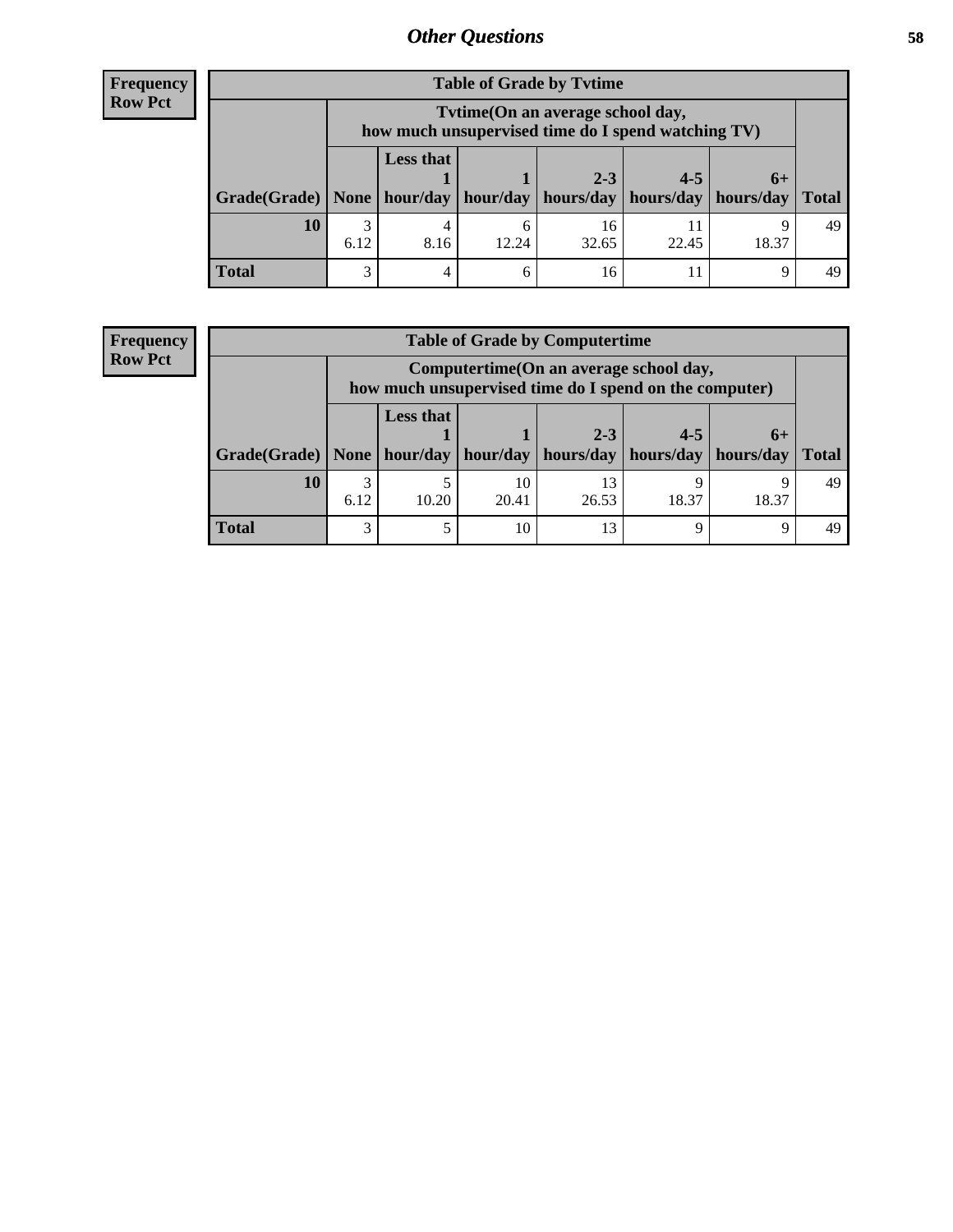## *Questions about Driving Laws* **59** *Driving Questions were asked only of high school students.*

| <b>Frequency</b> |  |
|------------------|--|
| <b>Row Pct</b>   |  |

| <b>Table of Grade by License1</b> |                  |                                                                                                                                           |                |               |                      |              |  |  |  |  |
|-----------------------------------|------------------|-------------------------------------------------------------------------------------------------------------------------------------------|----------------|---------------|----------------------|--------------|--|--|--|--|
|                                   |                  | License1(During the first 6 months of driving<br>with a provisional license,<br>the only passengers who can ride with the<br>driver are:) |                |               |                      |              |  |  |  |  |
| Grade(Grade)                      | <b>Parent or</b> | Family<br><b>Guardian   Members   Friends  </b>                                                                                           |                | <b>Anyone</b> | Don't<br><b>Know</b> | <b>Total</b> |  |  |  |  |
| 10                                | 18<br>36.73      | 15<br>$\overline{c}$<br>8<br>6<br>4.08<br>12.24<br>16.33<br>30.61                                                                         |                |               |                      |              |  |  |  |  |
| <b>Total</b>                      | 18               | 15                                                                                                                                        | $\overline{2}$ | 6             | 8                    | 49           |  |  |  |  |

| Frequency      | <b>Table of Grade by License2</b> |                           |                  |                  |                                                                                                          |                      |              |  |
|----------------|-----------------------------------|---------------------------|------------------|------------------|----------------------------------------------------------------------------------------------------------|----------------------|--------------|--|
| <b>Row Pct</b> |                                   |                           |                  |                  | License2(17 yr old drivers with a<br>provisional driver's license cannot<br>drive between the hours of:) |                      |              |  |
|                | Grade(Grade)                      | <b>Midnight</b><br>to 6am | 1am<br>to<br>5am | 1am<br>to<br>6am | N <sub>0</sub><br>curfew<br>for $17$<br>year<br>olds                                                     | Don't<br><b>Know</b> | <b>Total</b> |  |
|                | 10                                | 27<br>55.10               | 3<br>6.12        | 5<br>10.20       | $\overline{c}$<br>4.08                                                                                   | 12<br>24.49          | 49           |  |
|                | Total                             | 27                        | 3                | 5                | $\overline{2}$                                                                                           | 12                   | 49           |  |

| Frequency      |              | <b>Table of Grade by License3</b>                                                      |       |             |       |       |               |              |  |
|----------------|--------------|----------------------------------------------------------------------------------------|-------|-------------|-------|-------|---------------|--------------|--|
| <b>Row Pct</b> |              | License3(For drivers under the age of 21,<br>what level of alcohol is considered DUI?) |       |             |       |       |               |              |  |
|                | Grade(Grade) | Any<br><b>Amount</b>                                                                   |       | 0.02   0.04 | 0.06  | 0.08  | Don't<br>know | <b>Total</b> |  |
|                | 10           | 14<br>28.57                                                                            | 10.20 | 4<br>8.16   | 10.20 | 10.20 | 16<br>32.65   | 49           |  |
|                | <b>Total</b> | 14                                                                                     |       |             |       |       | 16            | 49           |  |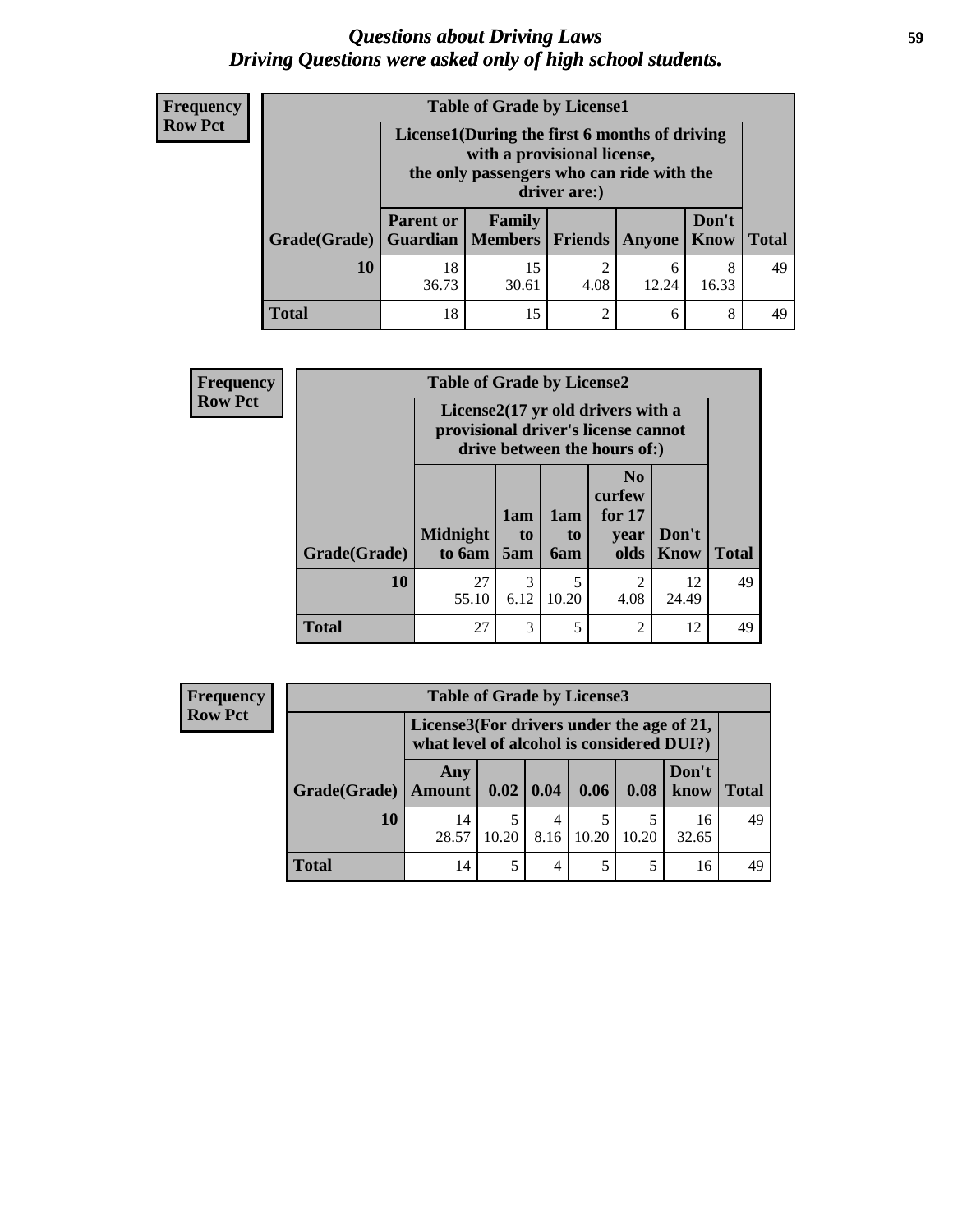## *Questions about Driving Laws* **60** *Driving Questions were asked only of high school students.*

**Frequency Row Pct**

| <b>Table of Grade by License4</b> |              |                                                                                                                                               |                                     |            |           |             |    |  |  |
|-----------------------------------|--------------|-----------------------------------------------------------------------------------------------------------------------------------------------|-------------------------------------|------------|-----------|-------------|----|--|--|
|                                   |              | License4(A driver under 21 automatically<br>loses his/her license if caught exceeding the<br>posted speet limit by:)                          |                                     |            |           |             |    |  |  |
| Grade(Grade)                      | $15+$<br>mph | Can't<br>lose<br><b>Depends</b><br>license<br>$35+$<br>$25+$<br>Don't<br>for<br>on<br><b>Total</b><br>mph<br>judge<br>speeding<br>know<br>mph |                                     |            |           |             |    |  |  |
| 10                                | 14<br>28.57  | 3<br>6.12                                                                                                                                     | $\mathcal{D}_{\mathcal{A}}$<br>4.08 | 7<br>14.29 | 3<br>6.12 | 20<br>40.82 | 49 |  |  |
| <b>Total</b>                      | 14           | 3                                                                                                                                             | $\mathfrak{D}$                      | 7          | 3         | 20          | 49 |  |  |

| Frequency      | <b>Table of Grade by License5</b> |                                                                                                                                                             |                |               |              |
|----------------|-----------------------------------|-------------------------------------------------------------------------------------------------------------------------------------------------------------|----------------|---------------|--------------|
| <b>Row Pct</b> |                                   | License5(A)<br>Georgia teenager<br>with family<br>connections or a<br>good lawyer can<br>break a teen<br>driving law and<br>keep their<br>driver's license) |                |               |              |
|                | Grade(Grade)                      | Yes                                                                                                                                                         | N <sub>0</sub> | Don't<br>know | <b>Total</b> |
|                | 10                                | 4<br>8.16                                                                                                                                                   | 32<br>65.31    | 13<br>26.53   | 49           |
|                | <b>Total</b>                      | 4                                                                                                                                                           | 32             | 13            | 49           |

| Frequency      | <b>Table of Grade by License6</b> |            |                                                                                                              |                    |              |  |  |  |
|----------------|-----------------------------------|------------|--------------------------------------------------------------------------------------------------------------|--------------------|--------------|--|--|--|
| <b>Row Pct</b> |                                   |            | License6(I know a<br>friend or<br>classmate that<br>broke a teen<br>driving law,<br>keep his/her<br>license) | but was allowed to |              |  |  |  |
|                | Grade(Grade)                      | Yes        | N <sub>0</sub>                                                                                               | Don't<br>know      | <b>Total</b> |  |  |  |
|                |                                   |            |                                                                                                              |                    |              |  |  |  |
|                | 10                                | 7<br>14.29 | 31<br>63.27                                                                                                  | 11<br>22.45        | 49           |  |  |  |
|                | <b>Total</b>                      | 7          | 31                                                                                                           | 11                 | 49           |  |  |  |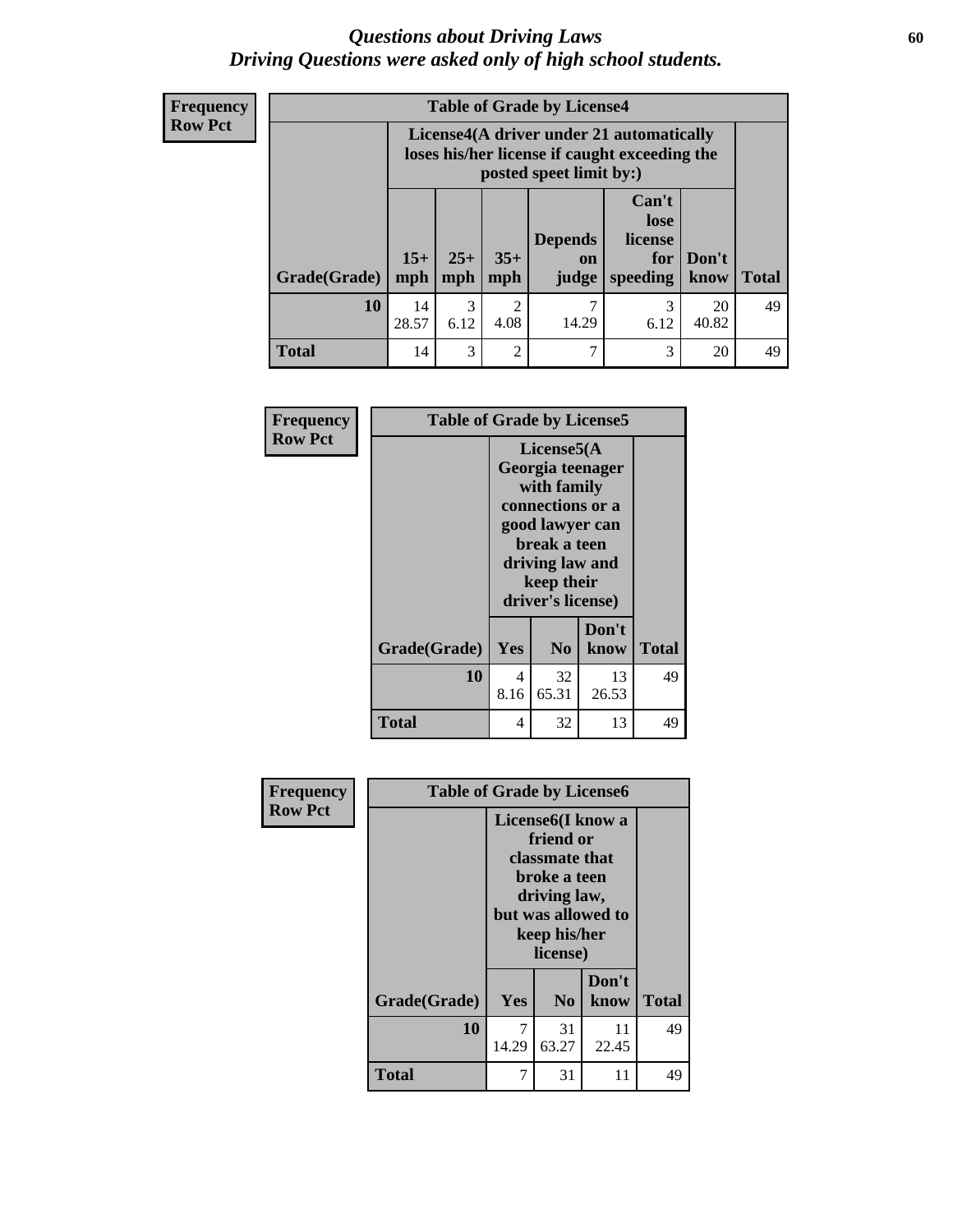## *Questions about Driving Laws* **61** *Driving Questions were asked only of high school students.*

**Frequency Row Pct**

| <b>Table of Grade by License7</b> |                                                                       |                                                                                               |           |             |              |  |  |  |
|-----------------------------------|-----------------------------------------------------------------------|-----------------------------------------------------------------------------------------------|-----------|-------------|--------------|--|--|--|
|                                   |                                                                       | License7(A student under the age of 18 cam loser<br>his/her driving privileges if he or she:) |           |             |              |  |  |  |
|                                   | <b>Have</b><br>more than<br>10<br>unexcused<br>absences<br>per school | All of<br><b>Bring</b><br>Drop out<br>alcohol/drugs/weapon<br>without<br>the                  |           |             |              |  |  |  |
| Grade(Grade)                      | yr                                                                    | graduating                                                                                    | to school | above       | <b>Total</b> |  |  |  |
| 10                                | 10.20                                                                 | 14.29                                                                                         | 2.04      | 36<br>73.47 | 49           |  |  |  |
| <b>Total</b>                      | 5                                                                     |                                                                                               |           | 36          | 49           |  |  |  |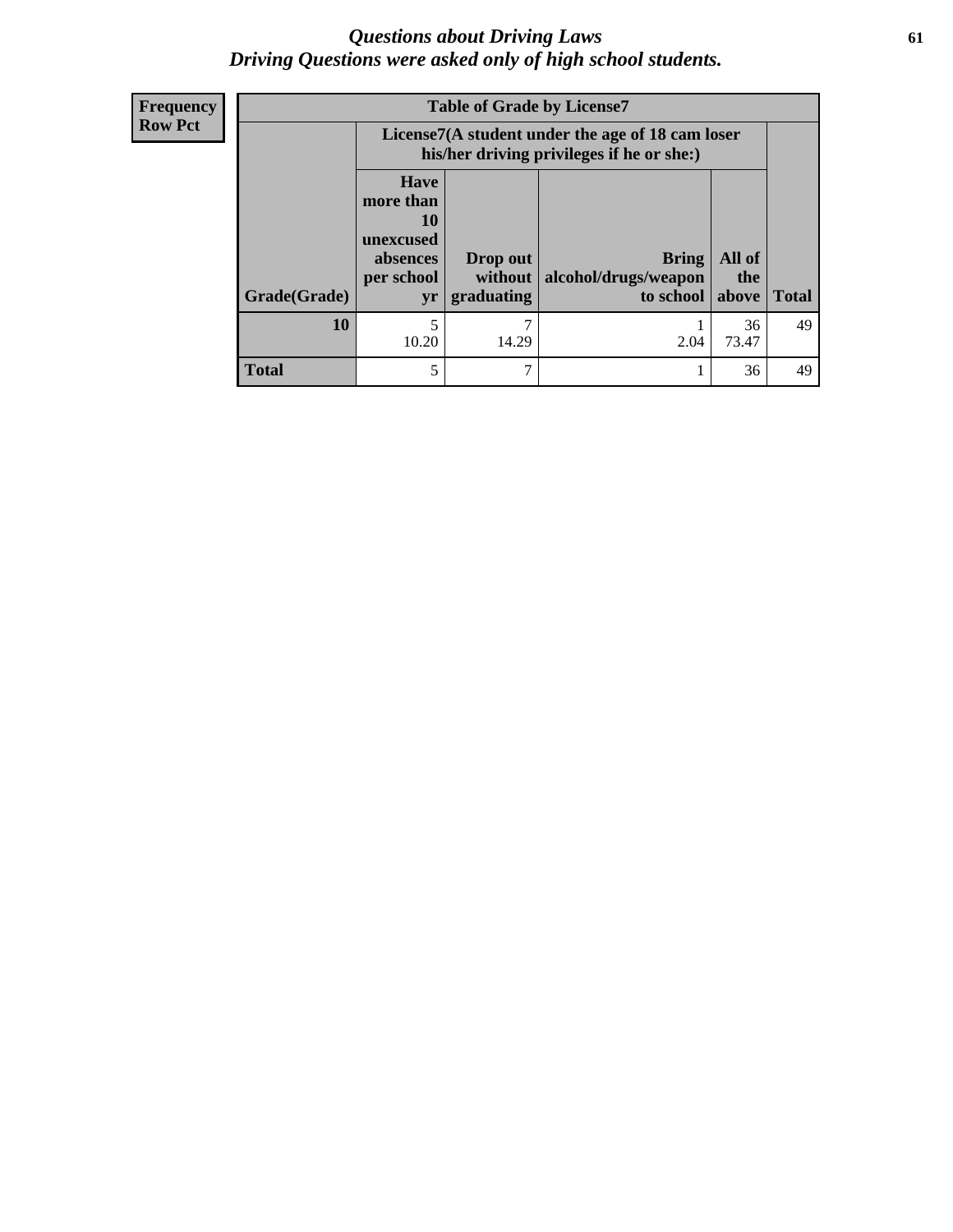# *Select Results by Gender* **62**

| Frequency      |                                                   | <b>Table of SchoolClimate2 by Gender</b> |                                      |                |  |  |  |
|----------------|---------------------------------------------------|------------------------------------------|--------------------------------------|----------------|--|--|--|
| <b>Col Pct</b> | SchoolClimate2(I<br>feel successful at<br>school) | Gender(Gender)<br><b>Female</b>          | <b>Male</b>                          | <b>Total</b>   |  |  |  |
|                | <b>Strongly Agree</b>                             | 6<br>19.35                               | $\mathcal{L}$<br>11.11               | 8              |  |  |  |
|                | <b>Somewhat Agree</b>                             | 20<br>64.52                              | 14<br>77.78                          | 34             |  |  |  |
|                | <b>Somewhat Disagree</b>                          | 3<br>9.68                                | $\mathcal{D}_{\mathcal{L}}$<br>11.11 | 5              |  |  |  |
|                | <b>Strongly Disagree</b>                          | $\mathcal{L}$<br>6.45                    | 0<br>0.00                            | $\overline{2}$ |  |  |  |
|                | <b>Total</b>                                      | 31                                       | 18                                   | 49             |  |  |  |

| <b>Frequency</b> | <b>Table of SchoolClimate6 by Gender</b>                 |               |                               |              |  |
|------------------|----------------------------------------------------------|---------------|-------------------------------|--------------|--|
| <b>Col Pct</b>   | <b>SchoolClimate6(Teachers</b><br>treat me with respect) | <b>Female</b> | Gender(Gender)<br><b>Male</b> | <b>Total</b> |  |
|                  | <b>Strongly Agree</b>                                    |               | Q                             | 16           |  |
|                  |                                                          | 22.58         | 50.00                         |              |  |
|                  | <b>Somewhat Agree</b>                                    | 10<br>32.26   | 6<br>33.33                    | 16           |  |
|                  | <b>Somewhat Disagree</b>                                 | 8<br>25.81    | 3<br>16.67                    | 11           |  |
|                  | <b>Strongly Disagree</b>                                 | 6<br>19.35    | ∩<br>0.00                     | 6            |  |
|                  | <b>Total</b>                                             | 31            | 18                            | 49           |  |

| <b>Frequency</b> | <b>Table of SchoolClimate8 by Gender</b>                                |               |                         |              |  |
|------------------|-------------------------------------------------------------------------|---------------|-------------------------|--------------|--|
| <b>Col Pct</b>   | <b>SchoolClimate8(Students</b><br>are frequently<br>recognized for good |               | Gender(Gender)          |              |  |
|                  | behavior)                                                               | <b>Female</b> | <b>Male</b>             | <b>Total</b> |  |
|                  | <b>Strongly Agree</b>                                                   | 6.45          | 5<br>27.78              | 7            |  |
|                  | <b>Somewhat Agree</b>                                                   | 17<br>54.84   | 6<br>33.33              | 23           |  |
|                  | <b>Somewhat Disagree</b>                                                | 6<br>19.35    | 5<br>27.78              | 11           |  |
|                  | <b>Strongly Disagree</b>                                                | 6<br>19.35    | $\mathfrak{D}$<br>11.11 | 8            |  |
|                  | Total                                                                   | 31            | 18                      | 49           |  |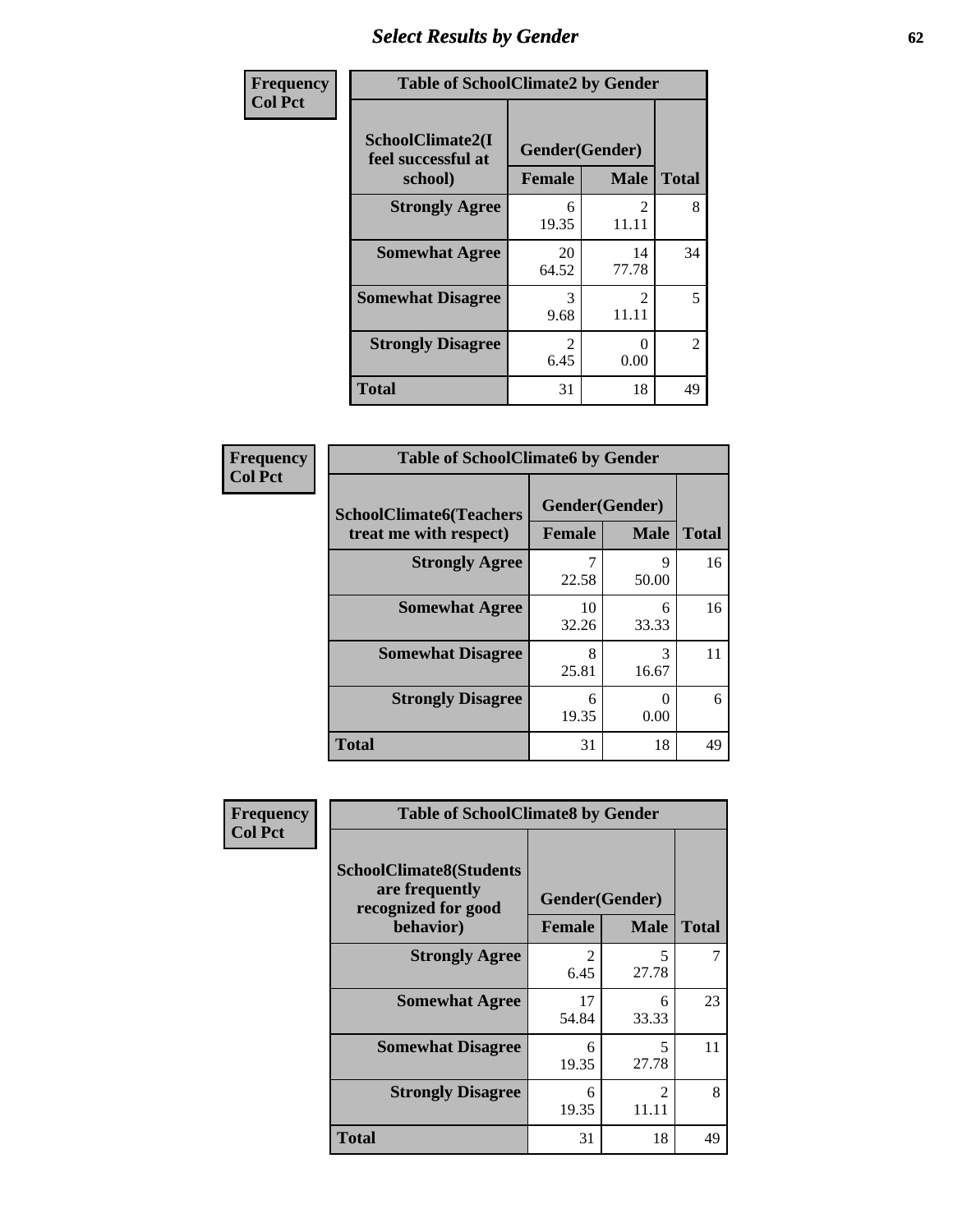# *Select Results by Gender* **63**

| Frequency      | <b>Table of Gender by Dropout</b> |                                                                        |                |              |
|----------------|-----------------------------------|------------------------------------------------------------------------|----------------|--------------|
| <b>Row Pct</b> |                                   | Dropout(I<br>have<br>thought<br>about<br>dropping<br>out of<br>school) |                |              |
|                | Gender(Gender)                    | Yes                                                                    | N <sub>0</sub> | <b>Total</b> |
|                | <b>Female</b>                     | 12<br>38.71                                                            | 19<br>61.29    | 31           |
|                | <b>Male</b>                       | 7<br>38.89                                                             | 11<br>61.11    | 18           |
|                | <b>Total</b>                      | 19                                                                     | 30             | 49           |

| Frequency      | <b>Table of Gender by Dropoutreason</b>                                        |                             |              |                                 |              |              |
|----------------|--------------------------------------------------------------------------------|-----------------------------|--------------|---------------------------------|--------------|--------------|
| <b>Row Pct</b> | Dropoutreason (If I dropped out<br>the reason would most likely<br><b>be</b> ) |                             |              |                                 |              |              |
|                | Gender(Gender)                                                                 | Won't<br><b>Drop</b><br>out | <b>Bored</b> | <b>Family</b><br><b>Reasons</b> | <b>Other</b> | <b>Total</b> |
|                | <b>Female</b>                                                                  | 14<br>45.16                 | 4<br>12.90   | 4<br>12.90                      | 9<br>29.03   | 31           |
|                | <b>Male</b>                                                                    | 8<br>44.44                  | 3<br>16.67   | $\mathfrak{D}$<br>11.11         | 27.78        | 18           |
|                | <b>Total</b>                                                                   | 22                          |              | 6                               | 14           | 49           |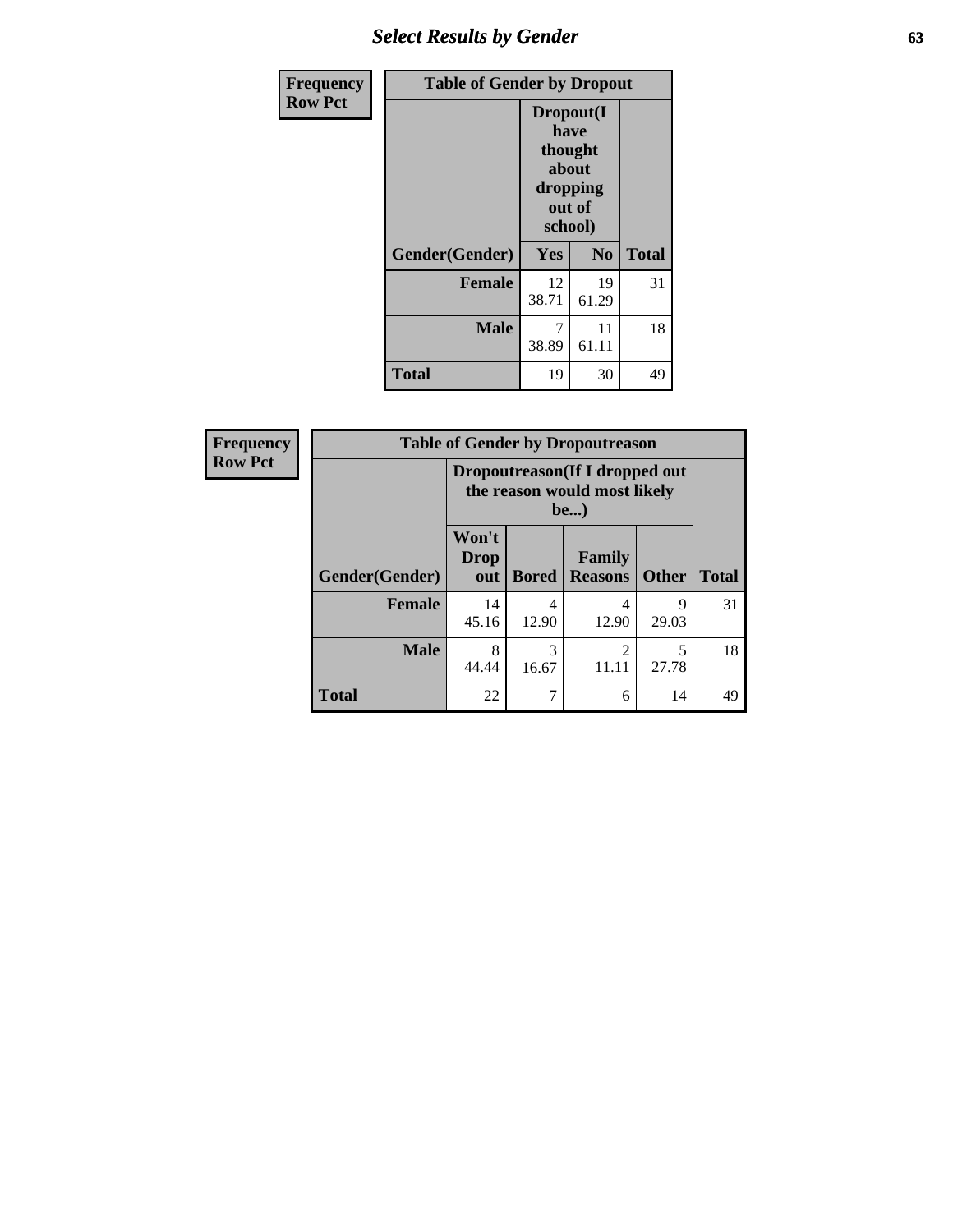*School Safety* **64**

| Frequency      | <b>Table of Gender by Bullied2</b> |                 |                |              |  |
|----------------|------------------------------------|-----------------|----------------|--------------|--|
| <b>Row Pct</b> |                                    | <b>Bullied2</b> |                |              |  |
|                | Gender(Gender)                     | Yes             | N <sub>0</sub> | <b>Total</b> |  |
|                | <b>Female</b>                      | 2<br>6.45       | 29<br>93.55    | 31           |  |
|                | <b>Male</b>                        | 0.00            | 18<br>100.00   | 18           |  |
|                | <b>Total</b>                       | 2               | 47             | 49           |  |

| Frequency      | <b>Table of Gender by Bulliedothers2</b> |                       |                |              |
|----------------|------------------------------------------|-----------------------|----------------|--------------|
| <b>Row Pct</b> |                                          | <b>Bulliedothers2</b> |                |              |
|                | Gender(Gender)                           | <b>Yes</b>            | N <sub>0</sub> | <b>Total</b> |
|                | <b>Female</b>                            | 3<br>9.68             | 28<br>90.32    | 31           |
|                | <b>Male</b>                              | 5.56                  | 17<br>94.44    | 18           |
|                | <b>Total</b>                             | 4                     | 45             | 49           |

| Frequency      | <b>Table of Gender by Weaponschool2</b> |                      |                |              |
|----------------|-----------------------------------------|----------------------|----------------|--------------|
| <b>Row Pct</b> |                                         | <b>Weaponschool2</b> |                |              |
|                | Gender(Gender)                          | Yes                  | N <sub>0</sub> | <b>Total</b> |
|                | <b>Female</b>                           | 3.23                 | 30<br>96.77    | 31           |
|                | <b>Male</b>                             | 0.00                 | 18<br>100.00   | 18           |
|                | <b>Total</b>                            |                      | 48             | 49           |

| Frequency      | <b>Table of Gender by Absentunsafe2</b> |               |                |              |
|----------------|-----------------------------------------|---------------|----------------|--------------|
| <b>Row Pct</b> |                                         | Absentunsafe2 |                |              |
|                | Gender(Gender)                          | Yes           | N <sub>0</sub> | <b>Total</b> |
|                | <b>Female</b>                           | 3.23          | 30<br>96.77    | 31           |
|                | <b>Male</b>                             | 0.00          | 18<br>100.00   | 18           |
|                | <b>Total</b>                            |               | 48             | 49           |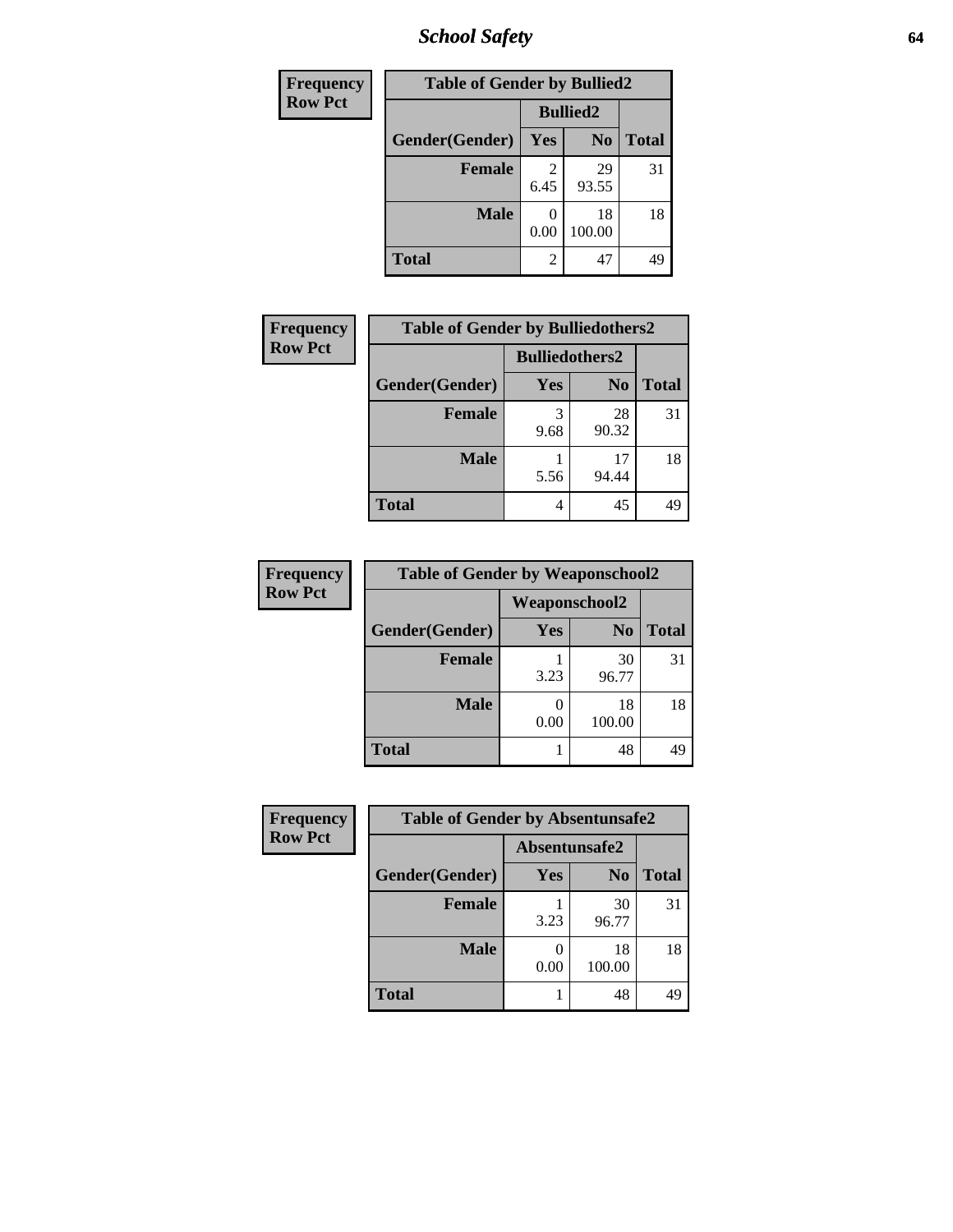*School Safety* **65**

| Frequency      | <b>Table of Gender by Gangself</b> |                                                                                                        |                |              |
|----------------|------------------------------------|--------------------------------------------------------------------------------------------------------|----------------|--------------|
| <b>Row Pct</b> |                                    | <b>Gangself</b> (I<br>have<br>participated<br>in illegal gang<br>activities in<br>the past 30<br>days) |                |              |
|                | Gender(Gender)                     | Yes                                                                                                    | N <sub>0</sub> | <b>Total</b> |
|                | <b>Female</b>                      | 3.23                                                                                                   | 30<br>96.77    | 31           |
|                | <b>Male</b>                        | 0<br>0.00                                                                                              | 18<br>100.00   | 18           |
|                | <b>Total</b>                       |                                                                                                        | 48             | 49           |

| Frequency      | <b>Table of Gender by Gangpeers</b> |                                                                                                          |                 |              |
|----------------|-------------------------------------|----------------------------------------------------------------------------------------------------------|-----------------|--------------|
| <b>Row Pct</b> |                                     | <b>Gangpeers</b> (I<br>have friends<br>who have<br>participated<br>activities in<br>the past 30<br>days) | in illegal gang |              |
|                | Gender(Gender)                      | <b>Yes</b>                                                                                               | N <sub>0</sub>  | <b>Total</b> |
|                | <b>Female</b>                       | 7<br>22.58                                                                                               | 24<br>77.42     | 31           |
|                | <b>Male</b>                         | 3<br>16.67                                                                                               | 15<br>83.33     | 18           |
|                | <b>Total</b>                        | 10                                                                                                       | 39              | 49           |

| Frequency      | <b>Table of Gender by Pickedon2</b> |            |                |              |
|----------------|-------------------------------------|------------|----------------|--------------|
| <b>Row Pct</b> |                                     | Pickedon2  |                |              |
|                | Gender(Gender)                      | <b>Yes</b> | N <sub>0</sub> | <b>Total</b> |
|                | <b>Female</b>                       | q<br>29.03 | 22<br>70.97    | 31           |
|                | <b>Male</b>                         | 5<br>27.78 | 13<br>72.22    | 18           |
|                | <b>Total</b>                        | 14         | 35             | 49           |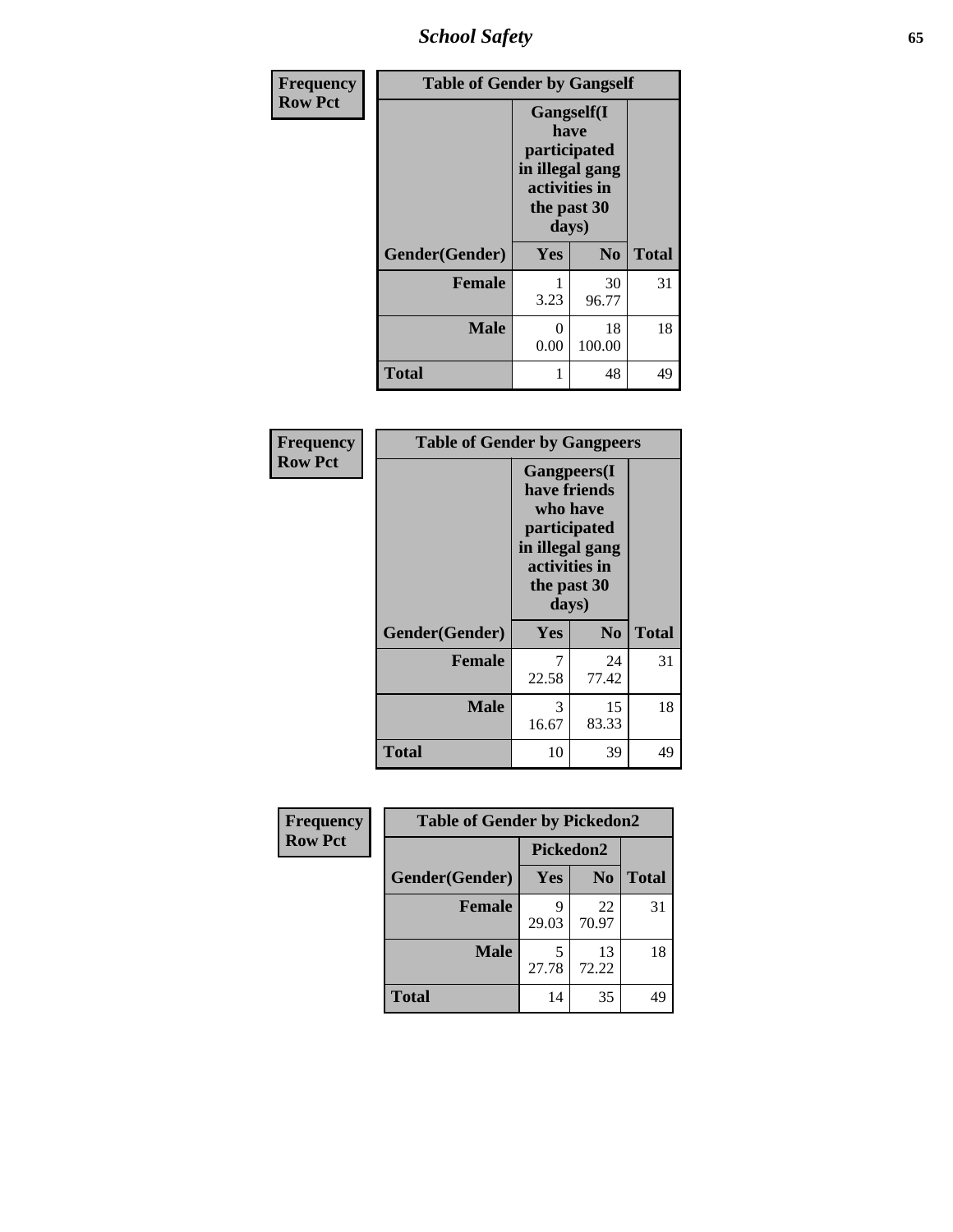*School Safety* **66**

| Frequency      | <b>Table of Gender by Safeschool2</b> |             |                |              |
|----------------|---------------------------------------|-------------|----------------|--------------|
| <b>Row Pct</b> |                                       | Safeschool2 |                |              |
|                | Gender(Gender)                        | <b>Yes</b>  | N <sub>0</sub> | <b>Total</b> |
|                | <b>Female</b>                         | 17<br>54.84 | 14<br>45.16    | 31           |
|                | <b>Male</b>                           | 12<br>66.67 | 6<br>33.33     | 18           |
|                | Total                                 | 29          | 20             | 49           |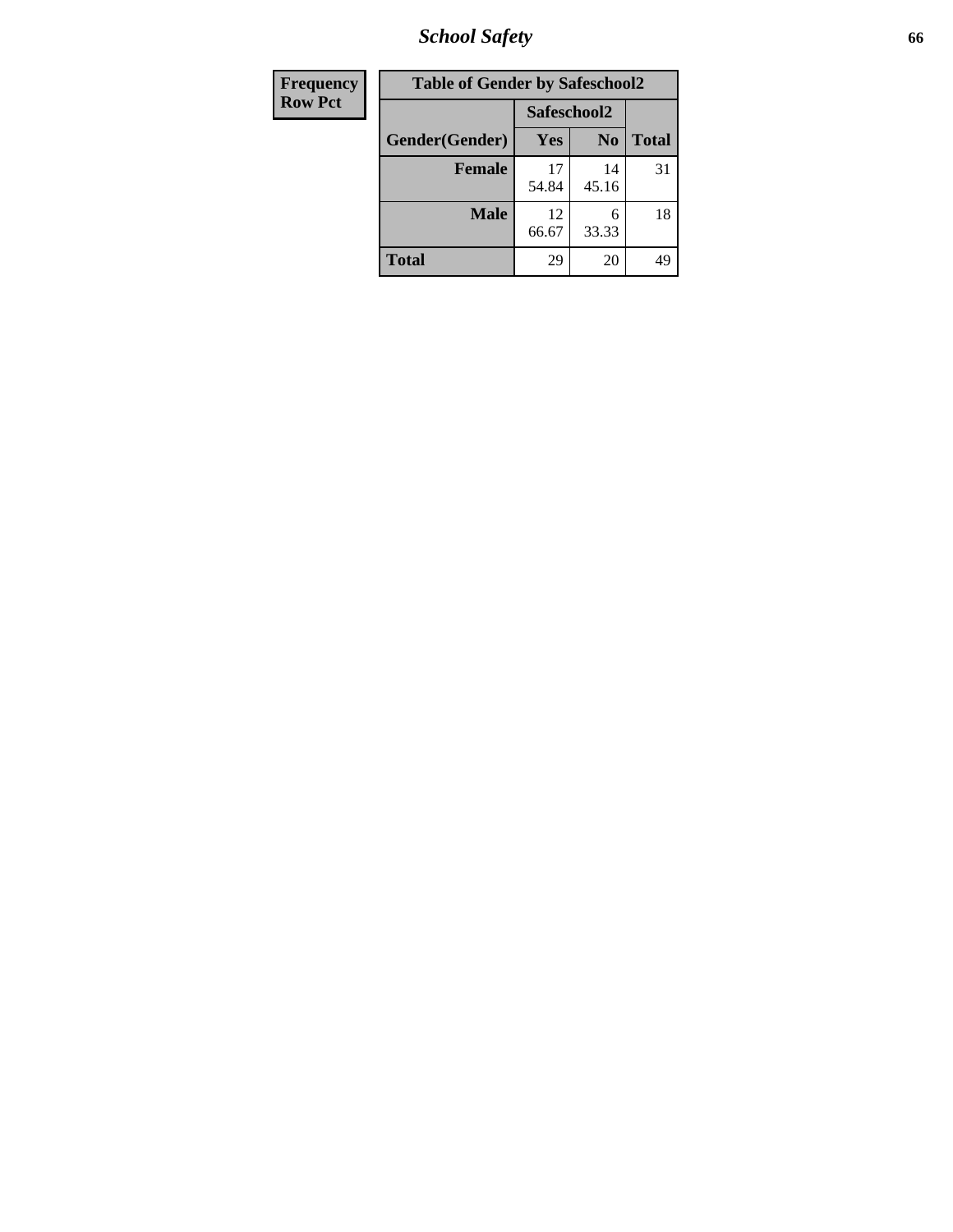# *Incidence of Drug Use* 67

| <b>Frequency</b> | <b>Table of Gender by AlcoholAlt</b> |                                          |                |              |  |
|------------------|--------------------------------------|------------------------------------------|----------------|--------------|--|
| <b>Row Pct</b>   |                                      | AlcoholAlt(Alcohol<br>use, past 30 days) |                |              |  |
|                  | Gender(Gender)                       | <b>Yes</b>                               | N <sub>0</sub> | <b>Total</b> |  |
|                  | Female                               | 5<br>16.13                               | 26<br>83.87    | 31           |  |
|                  | <b>Male</b>                          | 5.56                                     | 17<br>94.44    | 18           |  |
|                  | <b>Total</b>                         | 6                                        | 43             | 49           |  |

| Frequency      | <b>Table of Gender by TobaccoAny</b> |                        |                    |              |  |
|----------------|--------------------------------------|------------------------|--------------------|--------------|--|
| <b>Row Pct</b> |                                      | use, past 30 days)     | TobaccoAny(Tobacco |              |  |
|                | Gender(Gender)                       | Yes                    | N <sub>0</sub>     | <b>Total</b> |  |
|                | Female                               | $\mathfrak{D}$<br>6.45 | 29<br>93.55        | 31           |  |
|                | <b>Male</b>                          | 0.00                   | 18<br>100.00       | 18           |  |
|                | <b>Total</b>                         | $\overline{2}$         | 47                 | 49           |  |

| <b>Frequency</b> | <b>Table of Gender by MarijuanaAlt</b> |                        |                        |              |  |
|------------------|----------------------------------------|------------------------|------------------------|--------------|--|
| <b>Row Pct</b>   |                                        | use, past 30 days)     | MarijuanaAlt(Marijuana |              |  |
|                  | Gender(Gender)                         | Yes                    | N <sub>0</sub>         | <b>Total</b> |  |
|                  | Female                                 | $\overline{2}$<br>6.45 | 29<br>93.55            | 31           |  |
|                  | <b>Male</b>                            | 0.00                   | 18<br>100.00           | 18           |  |
|                  | <b>Total</b>                           | $\overline{2}$         | 47                     | 49           |  |

| <b>Frequency</b> | <b>Table of Gender by OtherDrugAny</b> |                                                      |                |              |
|------------------|----------------------------------------|------------------------------------------------------|----------------|--------------|
| <b>Row Pct</b>   |                                        | <b>OtherDrugAny(Other</b><br>drug use, past 30 days) |                |              |
|                  | Gender(Gender)                         | <b>Yes</b>                                           | N <sub>0</sub> | <b>Total</b> |
|                  | <b>Female</b>                          | 6.45                                                 | 29<br>93.55    | 31           |
|                  | <b>Male</b>                            | 0.00                                                 | 18<br>100.00   | 18           |
|                  | <b>Total</b>                           | $\overline{2}$                                       | 47             | 49           |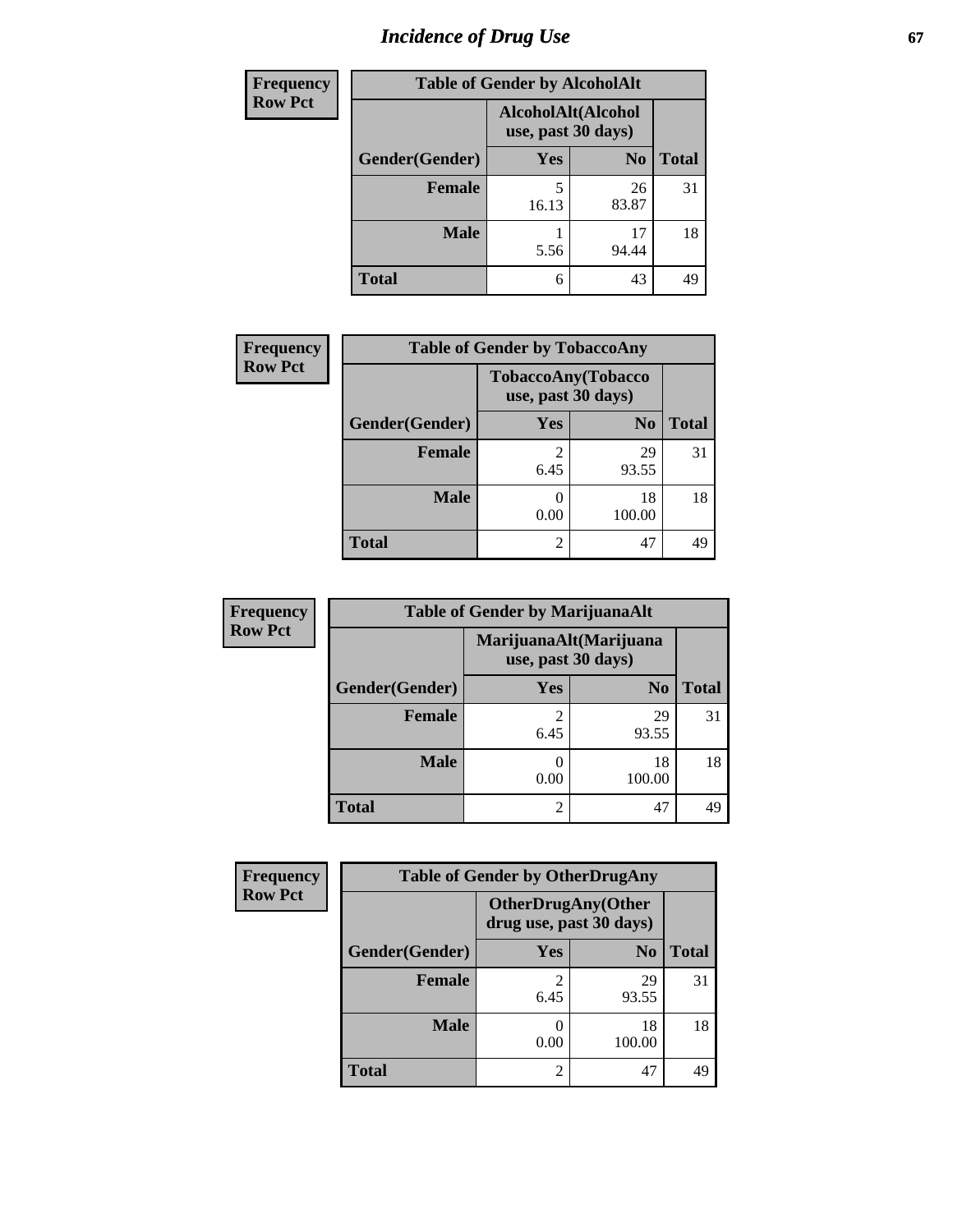## *Average Age at Onset of Use* **68** *Results for "Average Age at Onset of Use" questions exclude students who said they did not use that substance*

## **Gender=Female**

| Variable           | <b>Label</b>                                                       | <b>Mean</b> |
|--------------------|--------------------------------------------------------------------|-------------|
| Alcoholinit2       | I started using alcohol when I was                                 | 12.92       |
| Cigarettesinit2    | I started smoking tobacco when I was                               | 14.00       |
| Smokelessinit2     | I started chewing tobacco when I was                               |             |
| Marijuanainit2     | I started using marijuana when I was                               | 14.00       |
| Cocaineinit2       | I started using cocaine when I was                                 |             |
| Inhalantsinit2     | I started using inhalants when I was                               |             |
| Steroidsinit2      | I started using steroids when I was                                | 14.00       |
| Ecstasyinit2       | I started using ecstasy when I was                                 |             |
| Methinit2          | I started using methamphetamines when I was                        |             |
| Hallucinogensinit2 | I started using hallucinogens when I was                           |             |
| Prescription in t2 | I started using prescription drugs not prescribed to me when I was | 12.00       |

### **Gender=Male**

| <b>Variable</b>    | Label                                                              | <b>Mean</b> |
|--------------------|--------------------------------------------------------------------|-------------|
| Alcoholinit2       | I started using alcohol when I was                                 | 12.33       |
| Cigarettesinit2    | I started smoking tobacco when I was                               |             |
| Smokelessinit2     | I started chewing tobacco when I was                               |             |
| Marijuanainit2     | I started using marijuana when I was                               |             |
| Cocaineinit2       | I started using cocaine when I was                                 |             |
| Inhalantsinit2     | I started using inhalants when I was                               |             |
| Steroidsinit2      | I started using steroids when I was                                |             |
| Ecstasyinit2       | I started using ecstasy when I was                                 |             |
| Methinit2          | I started using methamphetamines when I was                        |             |
| Hallucinogensinit2 | I started using hallucinogens when I was                           |             |
| Prescriptioninit2  | I started using prescription drugs not prescribed to me when I was | 8.00        |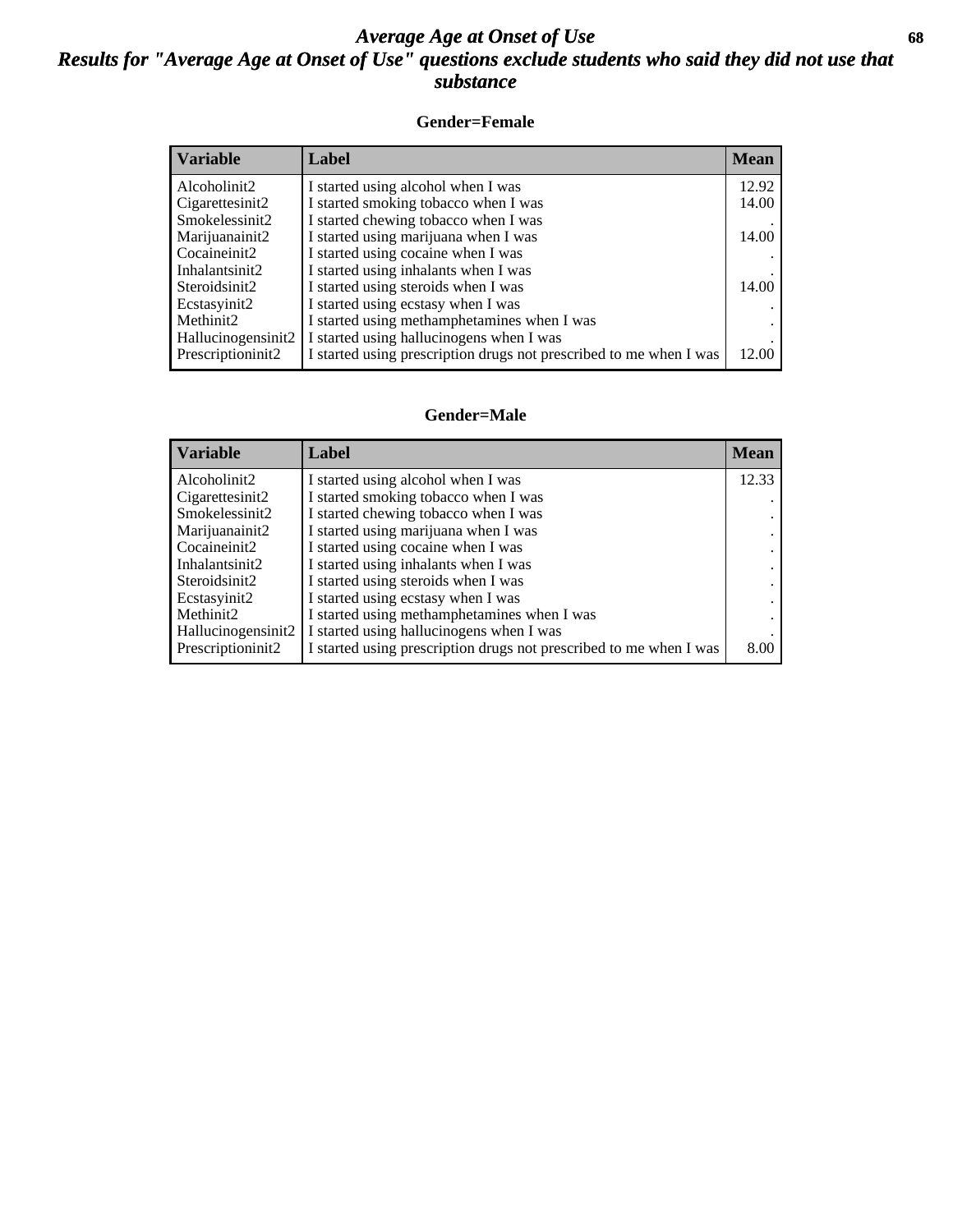# *I Think These Drugs are Harmful* **69**

| <b>Frequency</b> | <b>Table of Gender by Alcoholharmdich</b> |                                                   |                |              |
|------------------|-------------------------------------------|---------------------------------------------------|----------------|--------------|
| <b>Row Pct</b>   |                                           | Alcoholharmdich(I<br>think alcohol is<br>harmful) |                |              |
|                  | Gender(Gender)                            | <b>Yes</b>                                        | N <sub>0</sub> | <b>Total</b> |
|                  | <b>Female</b>                             | 23<br>74.19                                       | 8<br>25.81     | 31           |
|                  | <b>Male</b>                               | 18<br>100.00                                      | 0.00           | 18           |
|                  | <b>Total</b>                              | 41                                                | 8              | 49           |

| Frequency      | <b>Table of Gender by Tobaccoharmdich</b> |                  |                               |              |
|----------------|-------------------------------------------|------------------|-------------------------------|--------------|
| <b>Row Pct</b> |                                           | think tobacco is | Tobaccoharmdich(I<br>harmful) |              |
|                | Gender(Gender)                            | Yes              | N <sub>0</sub>                | <b>Total</b> |
|                | <b>Female</b>                             | 30<br>96.77      | 3.23                          | 31           |
|                | <b>Male</b>                               | 18<br>100.00     | ∩<br>0.00                     | 18           |
|                | <b>Total</b>                              | 48               |                               | 49           |

| Frequency      | <b>Table of Gender by Marijuanaharmdich</b> |                                |                     |              |
|----------------|---------------------------------------------|--------------------------------|---------------------|--------------|
| <b>Row Pct</b> |                                             | think marijuana is<br>harmful) | Marijuanaharmdich(I |              |
|                | Gender(Gender)                              | <b>Yes</b>                     | N <sub>0</sub>      | <b>Total</b> |
|                | <b>Female</b>                               | 23<br>74.19                    | 8<br>25.81          | 31           |
|                | <b>Male</b>                                 | 16<br>88.89                    | $\mathfrak{D}$      | 18           |
|                | <b>Total</b>                                | 39                             | 10                  | 49           |

| Frequency      | <b>Table of Gender by Otherdrugharmdich</b> |                                   |                     |              |
|----------------|---------------------------------------------|-----------------------------------|---------------------|--------------|
| <b>Row Pct</b> |                                             | think other drugs are<br>harmful) | Otherdrugharmdich(I |              |
|                | Gender(Gender)                              | <b>Yes</b>                        | N <sub>0</sub>      | <b>Total</b> |
|                | <b>Female</b>                               | 30<br>96.77                       | 3.23                | 31           |
|                | <b>Male</b>                                 | 18<br>100.00                      | 0<br>0.00           | 18           |
|                | <b>Total</b>                                | 48                                |                     | 49           |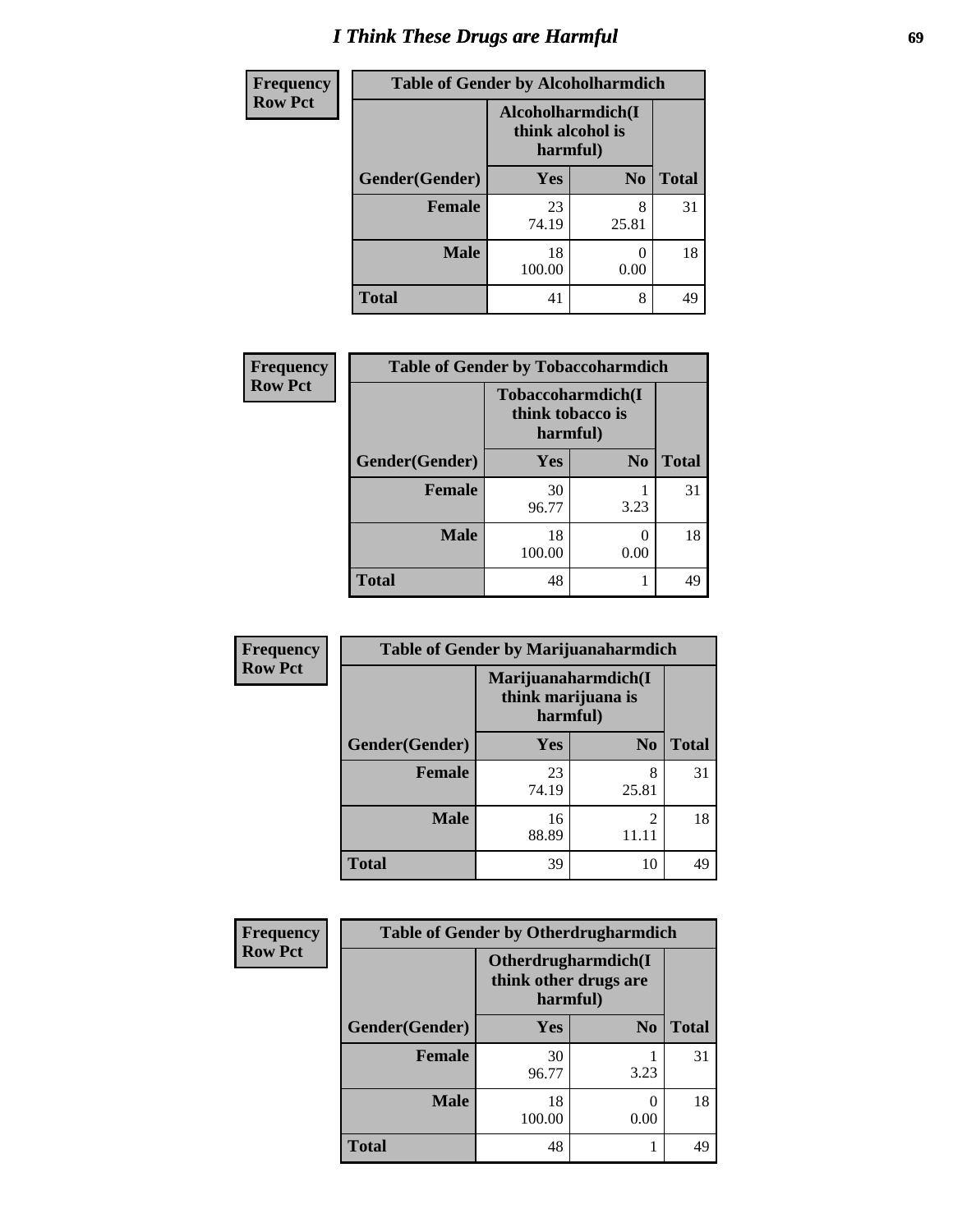| <b>Frequency</b> | <b>Table of Gender by Alcohollocation1</b>                    |             |             |              |
|------------------|---------------------------------------------------------------|-------------|-------------|--------------|
| <b>Row Pct</b>   | <b>Alcohollocation1(Places</b><br><b>Friends Use Alcohol)</b> |             |             |              |
|                  | Gender(Gender)                                                |             | Do Not Use  | <b>Total</b> |
|                  | <b>Female</b>                                                 | 13<br>41.94 | 18<br>58.06 | 31           |
|                  | <b>Male</b>                                                   | 5<br>27.78  | 13<br>72.22 | 18           |
|                  | <b>Total</b>                                                  | 18          | 31          | 49           |

| <b>Frequency</b> | <b>Table of Gender by Alcohollocation2</b> |                                                               |             |              |
|------------------|--------------------------------------------|---------------------------------------------------------------|-------------|--------------|
| <b>Row Pct</b>   |                                            | <b>Alcohollocation2(Places</b><br><b>Friends Use Alcohol)</b> |             |              |
|                  | Gender(Gender)                             |                                                               | Home        | <b>Total</b> |
|                  | <b>Female</b>                              | 18<br>58.06                                                   | 13<br>41.94 | 31           |
|                  | <b>Male</b>                                | 15<br>83.33                                                   | 16.67       | 18           |
|                  | <b>Total</b>                               | 33                                                            | 16          | 49           |

| Frequency      | <b>Table of Gender by Alcohollocation3</b> |                                                               |               |              |
|----------------|--------------------------------------------|---------------------------------------------------------------|---------------|--------------|
| <b>Row Pct</b> |                                            | <b>Alcohollocation3(Places</b><br><b>Friends Use Alcohol)</b> |               |              |
|                | Gender(Gender)                             |                                                               | <b>School</b> | <b>Total</b> |
|                | <b>Female</b>                              | 31<br>100.00                                                  | 0.00          | 31           |
|                | <b>Male</b>                                | 94.44                                                         | 5.56          | 18           |
|                | <b>Total</b>                               | 48                                                            |               | 49           |

| <b>Frequency</b> | <b>Table of Gender by Alcohollocation4</b> |                                                               |       |              |
|------------------|--------------------------------------------|---------------------------------------------------------------|-------|--------------|
| <b>Row Pct</b>   |                                            | <b>Alcohollocation4(Places</b><br><b>Friends Use Alcohol)</b> |       |              |
|                  | Gender(Gender)                             |                                                               | Car   | <b>Total</b> |
|                  | <b>Female</b>                              | 27<br>87.10                                                   | 12.90 | 31           |
|                  | <b>Male</b>                                | 17<br>94.44                                                   | 5.56  | 18           |
|                  | <b>Total</b>                               | 44                                                            | 5     | 49           |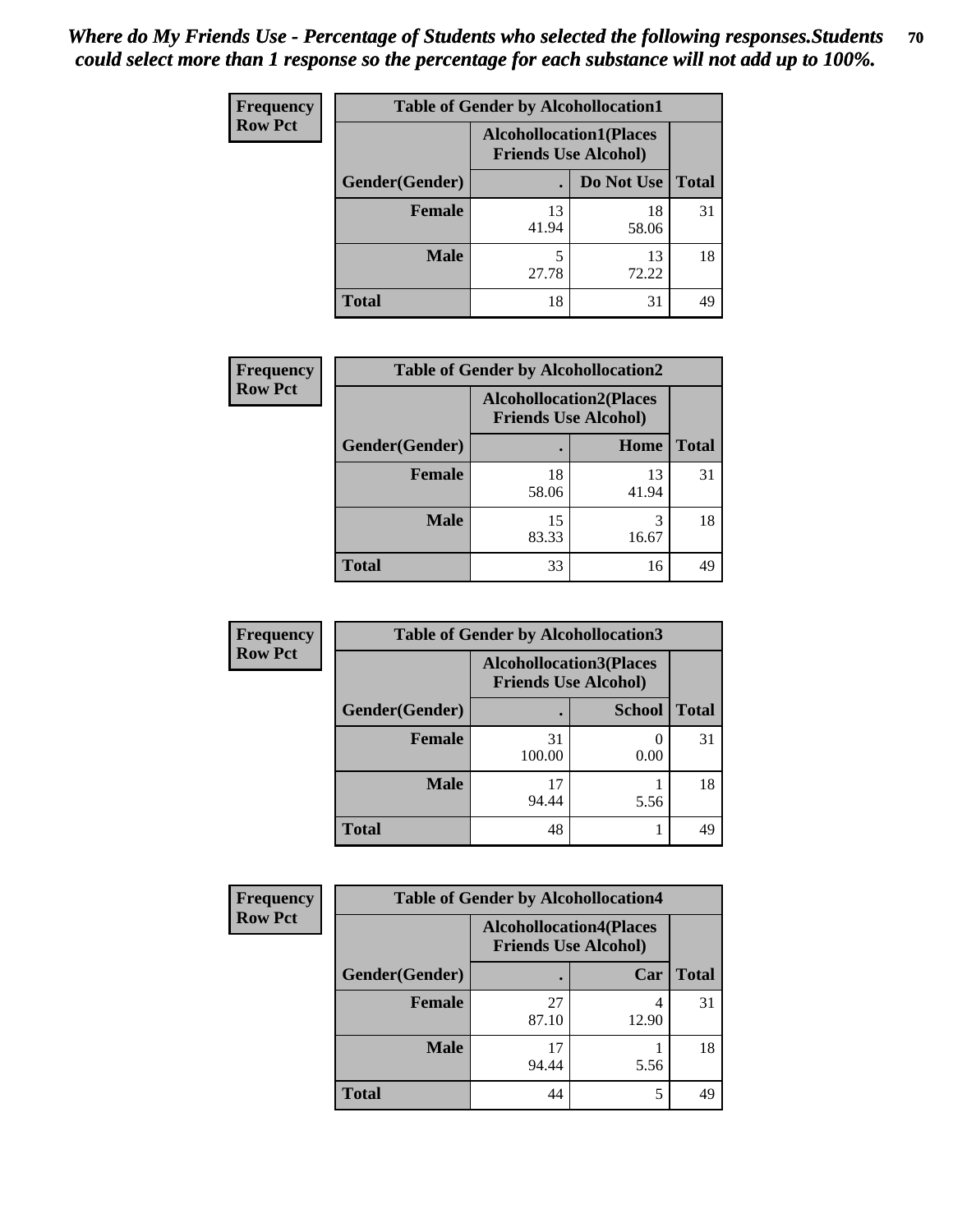| <b>Frequency</b> | <b>Table of Gender by Alcohollocation5</b>                     |             |                                 |              |
|------------------|----------------------------------------------------------------|-------------|---------------------------------|--------------|
| <b>Row Pct</b>   | <b>Alcohollocation5</b> (Places<br><b>Friends Use Alcohol)</b> |             |                                 |              |
|                  | Gender(Gender)                                                 |             | <b>Friend's</b><br><b>House</b> | <b>Total</b> |
|                  | <b>Female</b>                                                  | 20<br>64.52 | 11<br>35.48                     | 31           |
|                  | <b>Male</b>                                                    | 14<br>77.78 | 4<br>22.22                      | 18           |
|                  | <b>Total</b>                                                   | 34          | 15                              | 49           |

| <b>Frequency</b> | <b>Table of Gender by Alcohollocation6</b> |                                                               |              |              |  |
|------------------|--------------------------------------------|---------------------------------------------------------------|--------------|--------------|--|
| <b>Row Pct</b>   |                                            | <b>Alcohollocation6(Places</b><br><b>Friends Use Alcohol)</b> |              |              |  |
|                  | Gender(Gender)                             |                                                               | <b>Other</b> | <b>Total</b> |  |
|                  | <b>Female</b>                              | 25<br>80.65                                                   | 6<br>19.35   | 31           |  |
|                  | <b>Male</b>                                | 16<br>88.89                                                   |              | 18           |  |
|                  | <b>Total</b>                               | 41                                                            | 8            | 49           |  |

| Frequency      | <b>Table of Gender by Tobaccolocation1</b> |                                                               |             |              |  |
|----------------|--------------------------------------------|---------------------------------------------------------------|-------------|--------------|--|
| <b>Row Pct</b> |                                            | <b>Tobaccolocation1(Places</b><br><b>Friends Use Tobacco)</b> |             |              |  |
|                | Gender(Gender)                             |                                                               | Do Not Use  | <b>Total</b> |  |
|                | Female                                     | 12.90                                                         | 27<br>87.10 | 31           |  |
|                | <b>Male</b>                                | 22.22                                                         | 14<br>77.78 | 18           |  |
|                | <b>Total</b>                               |                                                               | 41          | 49           |  |

| <b>Frequency</b> | <b>Table of Gender by Tobaccolocation2</b> |                                                               |      |              |
|------------------|--------------------------------------------|---------------------------------------------------------------|------|--------------|
| <b>Row Pct</b>   |                                            | <b>Tobaccolocation2(Places</b><br><b>Friends Use Tobacco)</b> |      |              |
|                  | Gender(Gender)                             |                                                               | Home | <b>Total</b> |
|                  | Female                                     | 28<br>90.32                                                   | 9.68 | 31           |
|                  | <b>Male</b>                                | 16<br>88.89                                                   | 2    | 18           |
|                  | <b>Total</b>                               | 44                                                            |      | 49           |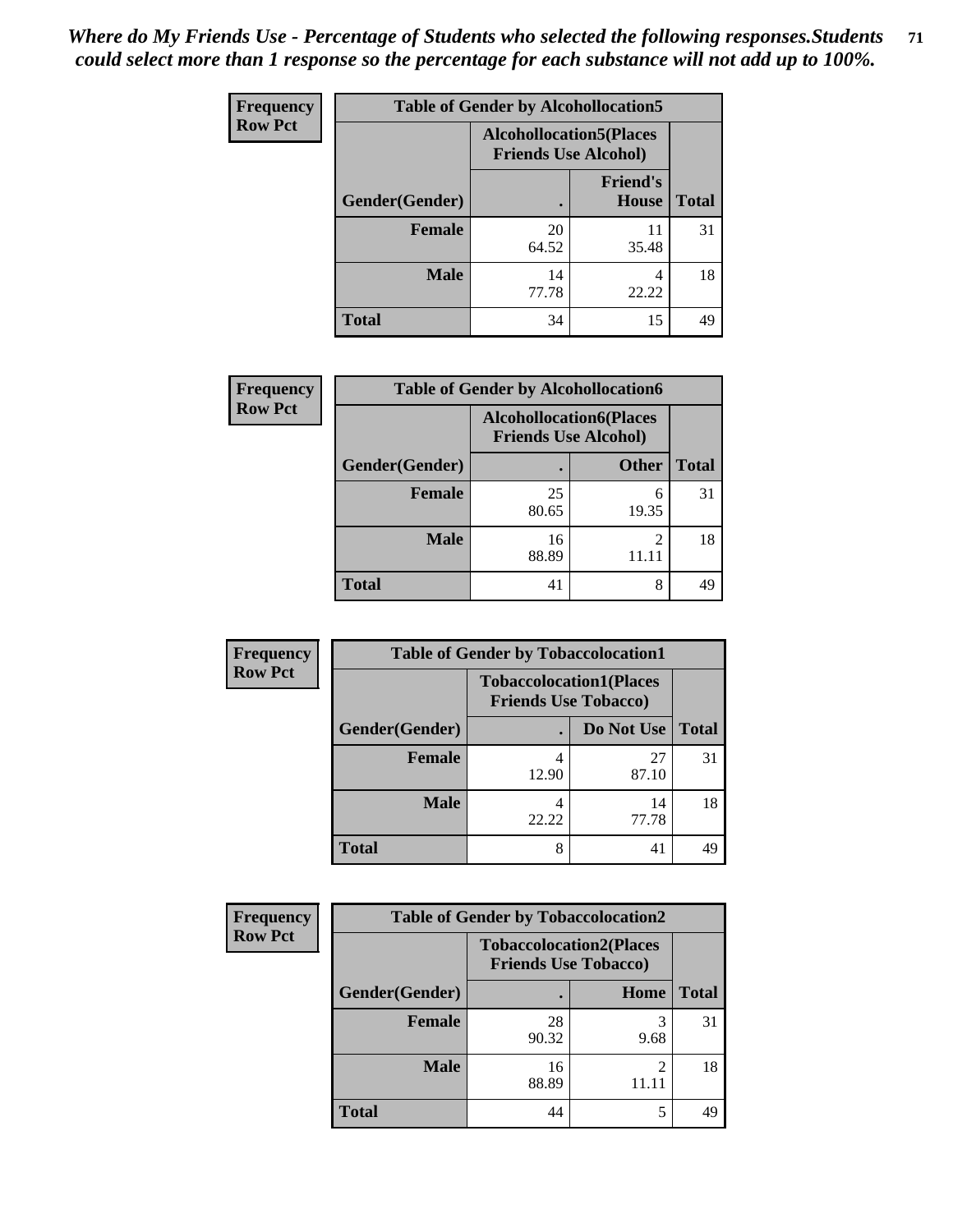| <b>Frequency</b> | <b>Table of Gender by Tobaccolocation3</b> |                                                               |              |  |  |
|------------------|--------------------------------------------|---------------------------------------------------------------|--------------|--|--|
| <b>Row Pct</b>   |                                            | <b>Tobaccolocation3(Places</b><br><b>Friends Use Tobacco)</b> |              |  |  |
|                  | Gender(Gender)                             | $\bullet$                                                     | <b>Total</b> |  |  |
|                  | <b>Female</b>                              | 31<br>100.00                                                  | 31           |  |  |
|                  | <b>Male</b>                                | 18<br>100.00                                                  | 18           |  |  |
|                  | <b>Total</b>                               | 49                                                            | 49           |  |  |

| <b>Frequency</b> | <b>Table of Gender by Tobaccolocation4</b> |              |                                                               |              |
|------------------|--------------------------------------------|--------------|---------------------------------------------------------------|--------------|
| <b>Row Pct</b>   |                                            |              | <b>Tobaccolocation4(Places</b><br><b>Friends Use Tobacco)</b> |              |
|                  | Gender(Gender)                             |              | Car                                                           | <b>Total</b> |
|                  | Female                                     | 30<br>96.77  | 3.23                                                          | 31           |
|                  | <b>Male</b>                                | 18<br>100.00 | 0.00                                                          | 18           |
|                  | <b>Total</b>                               | 48           |                                                               | 49           |

| <b>Frequency</b> | <b>Table of Gender by Tobaccolocation5</b> |                             |                                 |              |  |
|------------------|--------------------------------------------|-----------------------------|---------------------------------|--------------|--|
| <b>Row Pct</b>   |                                            | <b>Friends Use Tobacco)</b> | <b>Tobaccolocation5(Places</b>  |              |  |
|                  | Gender(Gender)                             |                             | <b>Friend's</b><br><b>House</b> | <b>Total</b> |  |
|                  | <b>Female</b>                              | 29<br>93.55                 | 6.45                            | 31           |  |
|                  | <b>Male</b>                                | 17<br>94.44                 | 5.56                            | 18           |  |
|                  | <b>Total</b>                               | 46                          | 3                               | 49           |  |

| <b>Frequency</b> | <b>Table of Gender by Tobaccolocation6</b> |                                                               |              |              |
|------------------|--------------------------------------------|---------------------------------------------------------------|--------------|--------------|
| <b>Row Pct</b>   |                                            | <b>Tobaccolocation6(Places</b><br><b>Friends Use Tobacco)</b> |              |              |
|                  | Gender(Gender)                             |                                                               | <b>Other</b> | <b>Total</b> |
|                  | Female                                     | 28<br>90.32                                                   | 9.68         | 31           |
|                  | <b>Male</b>                                | 15<br>83.33                                                   | 16.67        | 18           |
|                  | <b>Total</b>                               | 43                                                            | 6            | 49           |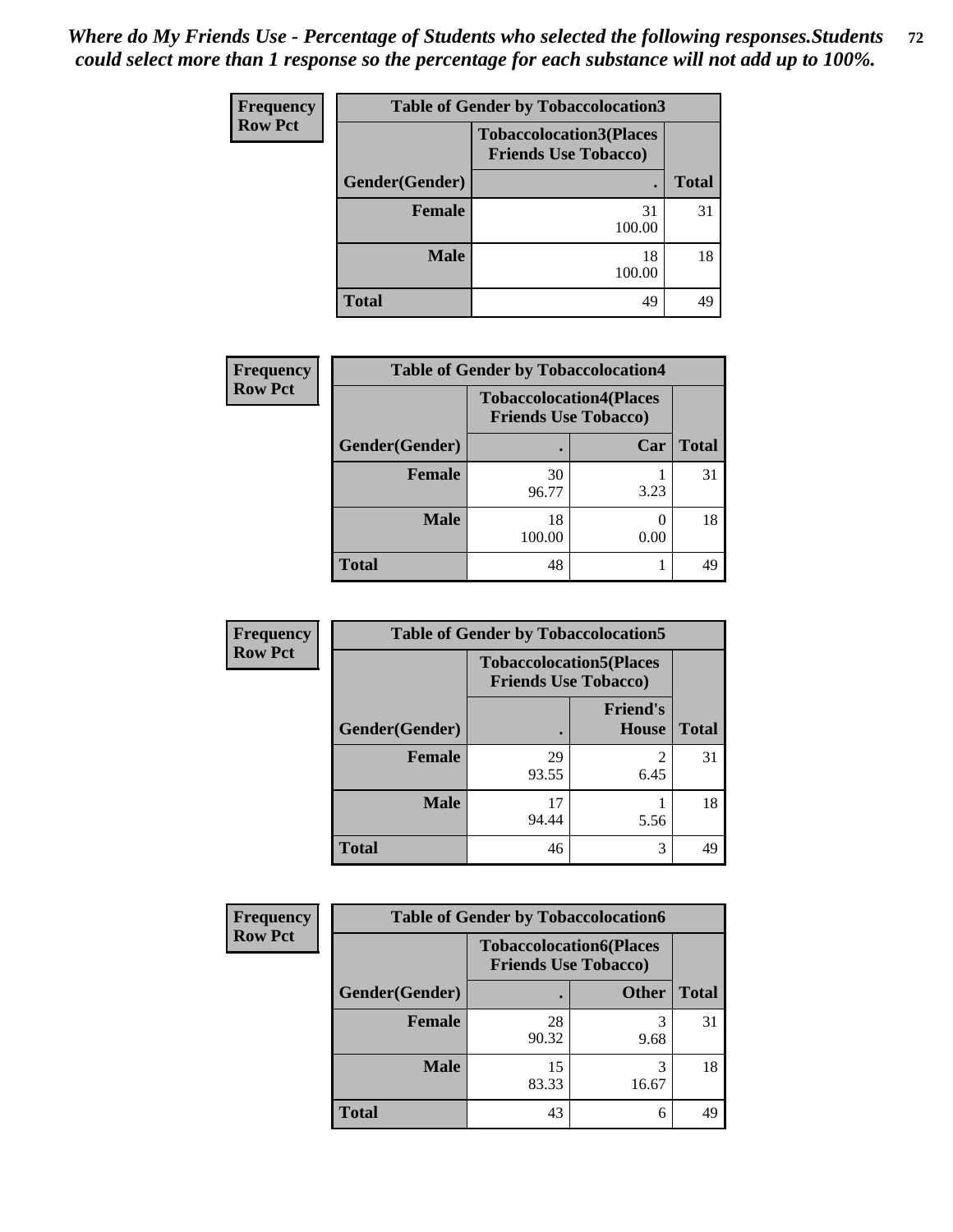| <b>Frequency</b> | <b>Table of Gender by Marijuanalocation1</b> |                                                                    |             |              |
|------------------|----------------------------------------------|--------------------------------------------------------------------|-------------|--------------|
| <b>Row Pct</b>   |                                              | <b>Marijuanalocation1(Places</b><br><b>Friends Use Marijuana</b> ) |             |              |
|                  | <b>Gender</b> (Gender)                       |                                                                    | Do Not Use  | <b>Total</b> |
|                  | <b>Female</b>                                | 10<br>32.26                                                        | 21<br>67.74 | 31           |
|                  | <b>Male</b>                                  | ◠                                                                  | 16<br>88.89 | 18           |
|                  | <b>Total</b>                                 | 12                                                                 | 37          | 49           |

| <b>Frequency</b> | <b>Table of Gender by Marijuanalocation2</b> |                                                                    |                |              |
|------------------|----------------------------------------------|--------------------------------------------------------------------|----------------|--------------|
| <b>Row Pct</b>   |                                              | <b>Marijuanalocation2(Places</b><br><b>Friends Use Marijuana</b> ) |                |              |
|                  | Gender(Gender)                               |                                                                    | Home           | <b>Total</b> |
|                  | <b>Female</b>                                | 24<br>77.42                                                        | 22.58          | 31           |
|                  | <b>Male</b>                                  | 16<br>88.89                                                        | $\mathfrak{D}$ | 18           |
|                  | <b>Total</b>                                 | 40                                                                 | 9              |              |

| <b>Frequency</b> | <b>Table of Gender by Marijuanalocation3</b> |                                                                    |              |  |
|------------------|----------------------------------------------|--------------------------------------------------------------------|--------------|--|
| <b>Row Pct</b>   |                                              | <b>Marijuanalocation3(Places</b><br><b>Friends Use Marijuana</b> ) |              |  |
|                  | Gender(Gender)                               | ٠                                                                  | <b>Total</b> |  |
|                  | <b>Female</b>                                | 31<br>100.00                                                       | 31           |  |
|                  | Male                                         | 18<br>100.00                                                       | 18           |  |
|                  | <b>Total</b>                                 | 49                                                                 | 49           |  |

| <b>Frequency</b> | <b>Table of Gender by Marijuanalocation4</b> |                                |                                  |              |
|------------------|----------------------------------------------|--------------------------------|----------------------------------|--------------|
| <b>Row Pct</b>   |                                              | <b>Friends Use Marijuana</b> ) | <b>Marijuanalocation4(Places</b> |              |
|                  | Gender(Gender)                               |                                | Car                              | <b>Total</b> |
|                  | <b>Female</b>                                | 28<br>90.32                    | 9.68                             | 31           |
|                  | <b>Male</b>                                  | 18<br>100.00                   | 0.00                             | 18           |
|                  | <b>Total</b>                                 | 46                             | 3                                | 49           |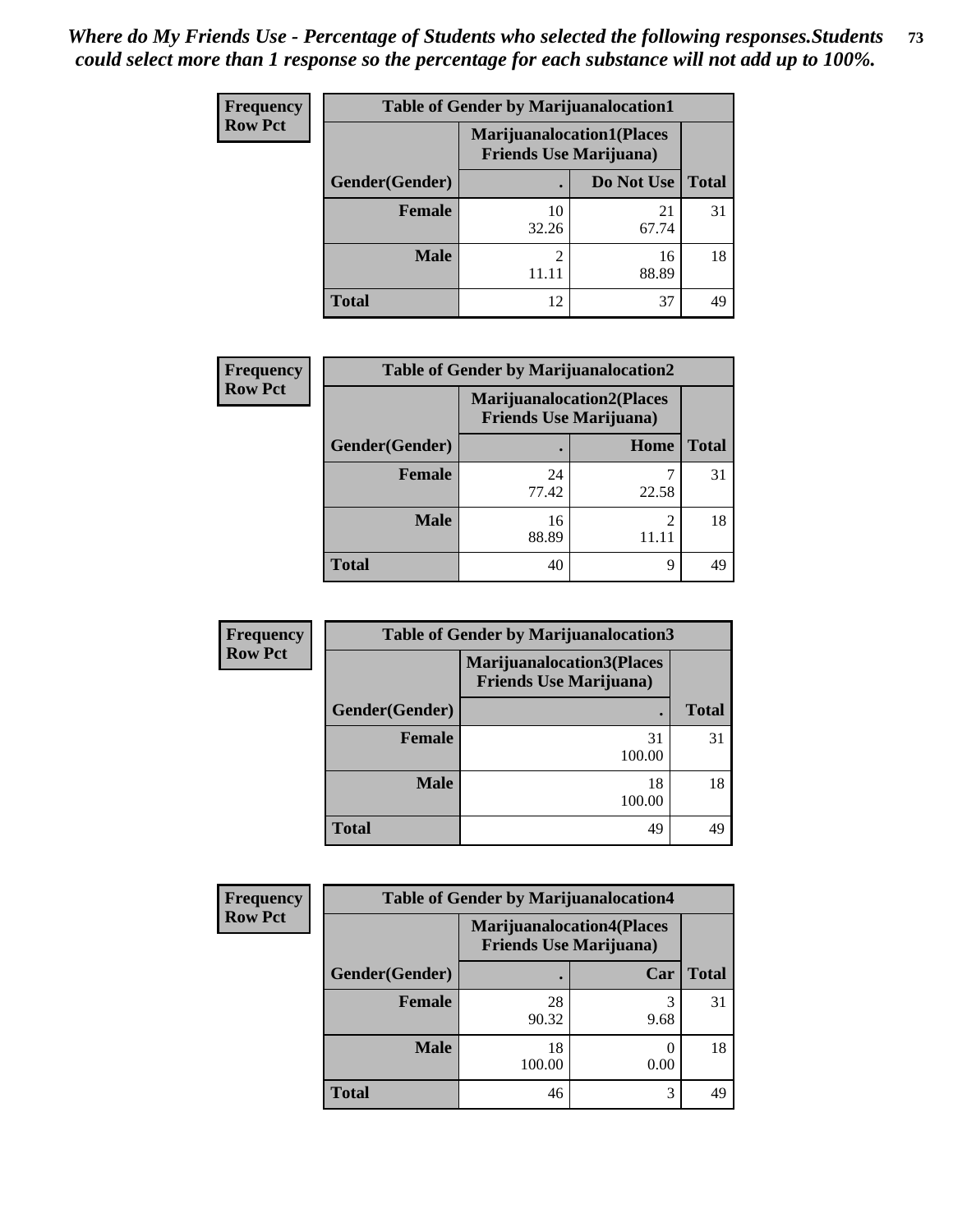| <b>Frequency</b> | <b>Table of Gender by Marijuanalocation5</b> |                                                                    |                                 |              |
|------------------|----------------------------------------------|--------------------------------------------------------------------|---------------------------------|--------------|
| <b>Row Pct</b>   |                                              | <b>Marijuanalocation5(Places</b><br><b>Friends Use Marijuana</b> ) |                                 |              |
|                  | Gender(Gender)                               |                                                                    | <b>Friend's</b><br><b>House</b> | <b>Total</b> |
|                  | <b>Female</b>                                | 24<br>77.42                                                        | 22.58                           | 31           |
|                  | <b>Male</b>                                  | 17<br>94.44                                                        | 5.56                            | 18           |
|                  | <b>Total</b>                                 | 41                                                                 | 8                               | 49           |

| <b>Frequency</b> | <b>Table of Gender by Marijuanalocation6</b> |                                |                                  |              |
|------------------|----------------------------------------------|--------------------------------|----------------------------------|--------------|
| <b>Row Pct</b>   |                                              | <b>Friends Use Marijuana</b> ) | <b>Marijuanalocation6(Places</b> |              |
|                  | Gender(Gender)                               |                                | <b>Other</b>                     | <b>Total</b> |
|                  | <b>Female</b>                                | 22<br>70.97                    | 9<br>29.03                       | 31           |
|                  | <b>Male</b>                                  | 16<br>88.89                    | 2                                | 18           |
|                  | <b>Total</b>                                 | 38                             | 11                               | 49           |

| Frequency      | <b>Table of Gender by Otherdruglocation1</b> |                         |                                                                                |              |
|----------------|----------------------------------------------|-------------------------|--------------------------------------------------------------------------------|--------------|
| <b>Row Pct</b> |                                              |                         | <b>Otherdruglocation1(Places</b><br><b>Friends Use Other Illegal</b><br>Drugs) |              |
|                | Gender(Gender)                               |                         | Do Not Use                                                                     | <b>Total</b> |
|                | <b>Female</b>                                | 3<br>9.68               | 28<br>90.32                                                                    | 31           |
|                | <b>Male</b>                                  | $\mathfrak{D}$<br>11.11 | 16<br>88.89                                                                    | 18           |
|                | <b>Total</b>                                 | 5                       | 44                                                                             | 49           |

| Frequency      | <b>Table of Gender by Otherdruglocation2</b> |                                                                                |      |              |
|----------------|----------------------------------------------|--------------------------------------------------------------------------------|------|--------------|
| <b>Row Pct</b> |                                              | <b>Otherdruglocation2(Places</b><br><b>Friends Use Other Illegal</b><br>Drugs) |      |              |
|                | Gender(Gender)                               |                                                                                | Home | <b>Total</b> |
|                | <b>Female</b>                                | 30<br>96.77                                                                    | 3.23 | 31           |
|                | <b>Male</b>                                  | 16<br>88.89                                                                    | っ    | 18           |
|                | <b>Total</b>                                 | 46                                                                             | 3    | 49           |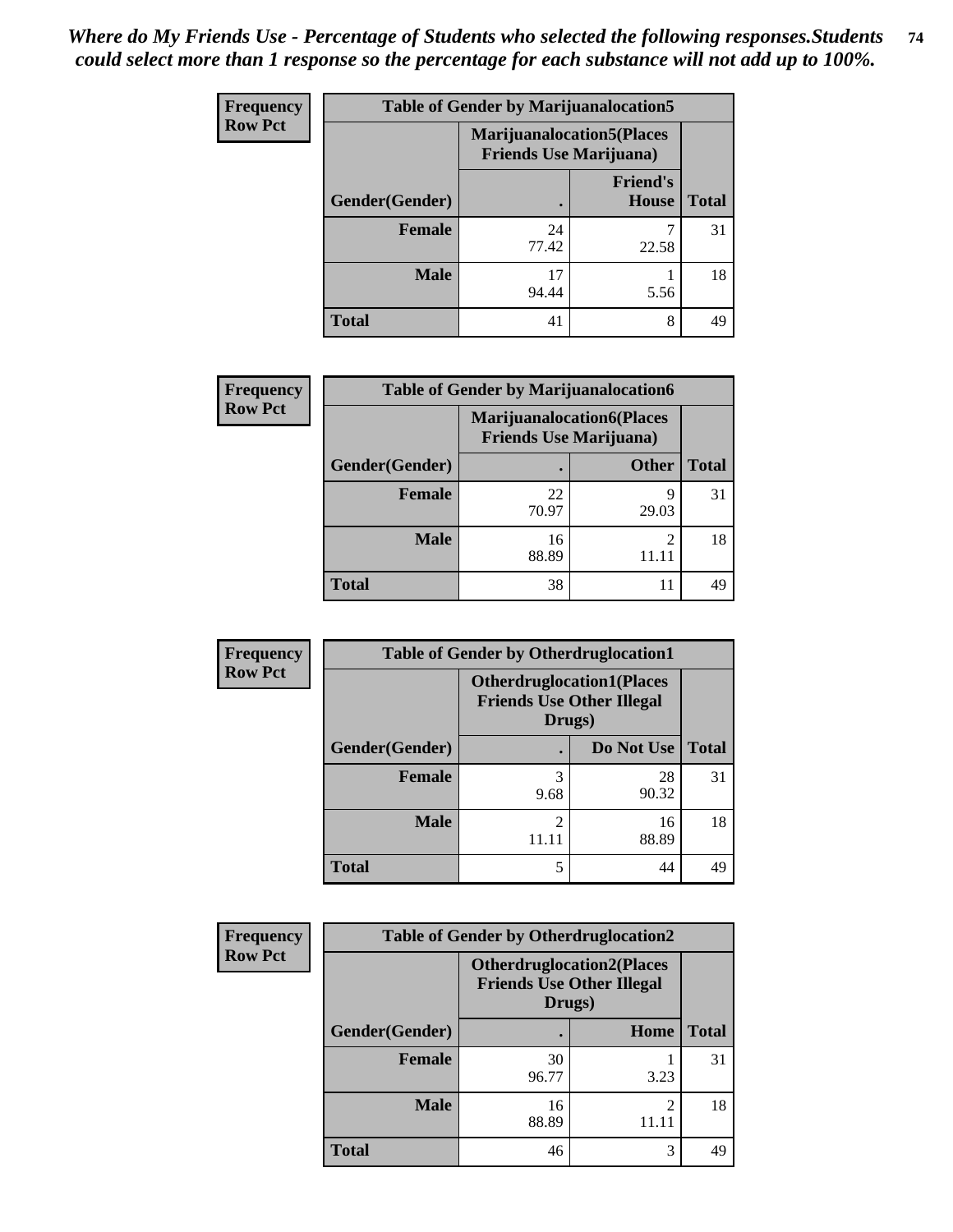| <b>Frequency</b> | <b>Table of Gender by Otherdruglocation3</b> |                                                                                |              |  |
|------------------|----------------------------------------------|--------------------------------------------------------------------------------|--------------|--|
| <b>Row Pct</b>   |                                              | <b>Otherdruglocation3(Places</b><br><b>Friends Use Other Illegal</b><br>Drugs) |              |  |
|                  | Gender(Gender)<br>٠                          |                                                                                | <b>Total</b> |  |
|                  | Female                                       | 31<br>100.00                                                                   | 31           |  |
|                  | <b>Male</b>                                  | 18<br>100.00                                                                   | 18           |  |
|                  | <b>Total</b>                                 | 49                                                                             | 49           |  |

| <b>Frequency</b> | <b>Table of Gender by Otherdruglocation4</b> |                                            |                                   |              |
|------------------|----------------------------------------------|--------------------------------------------|-----------------------------------|--------------|
| <b>Row Pct</b>   |                                              | <b>Friends Use Other Illegal</b><br>Drugs) | <b>Otherdruglocation4(Places)</b> |              |
|                  | Gender(Gender)                               |                                            | Car                               | <b>Total</b> |
|                  | <b>Female</b>                                | 30<br>96.77                                | 3.23                              | 31           |
|                  | <b>Male</b>                                  | 18<br>100.00                               | 0.00                              | 18           |
|                  | <b>Total</b>                                 | 48                                         |                                   | 49           |

| Frequency      | <b>Table of Gender by Otherdruglocation5</b> |             |                                                                      |              |
|----------------|----------------------------------------------|-------------|----------------------------------------------------------------------|--------------|
| <b>Row Pct</b> |                                              | Drugs)      | <b>Otherdruglocation5(Places</b><br><b>Friends Use Other Illegal</b> |              |
|                | Gender(Gender)                               |             | <b>Friend's</b><br><b>House</b>                                      | <b>Total</b> |
|                | <b>Female</b>                                | 29<br>93.55 | 2<br>6.45                                                            | 31           |
|                | <b>Male</b>                                  | 17<br>94.44 | 5.56                                                                 | 18           |
|                | <b>Total</b>                                 | 46          | 3                                                                    | 49           |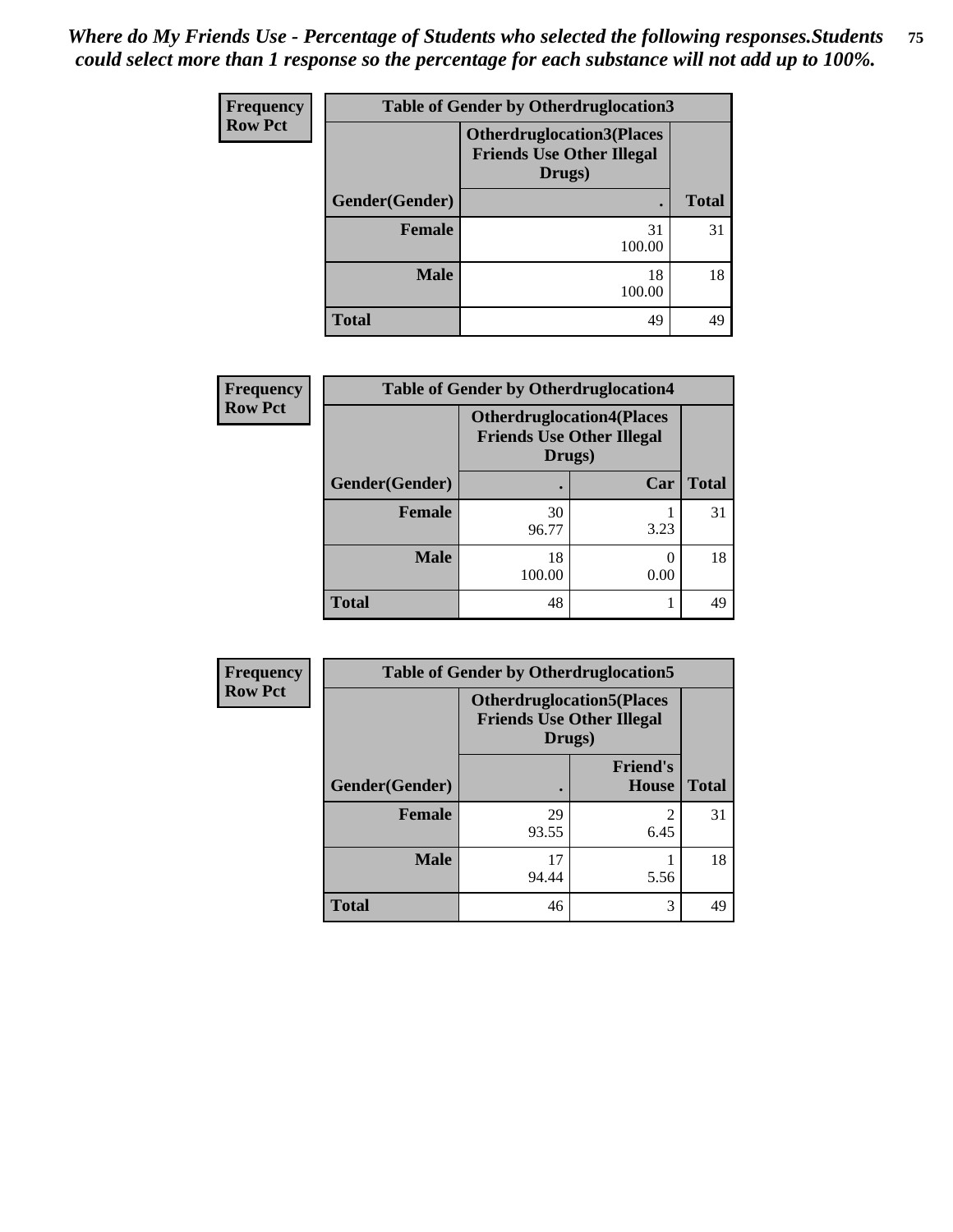| Frequency      | <b>Table of Gender by Otherdruglocation6</b> |                                                                                |              |              |
|----------------|----------------------------------------------|--------------------------------------------------------------------------------|--------------|--------------|
| <b>Row Pct</b> |                                              | <b>Otherdruglocation6(Places</b><br><b>Friends Use Other Illegal</b><br>Drugs) |              |              |
|                | Gender(Gender)                               |                                                                                | <b>Other</b> | <b>Total</b> |
|                | Female                                       | 29<br>93.55                                                                    | 6.45         | 31           |
|                | <b>Male</b>                                  | 17<br>94.44                                                                    | 5.56         | 18           |
|                | <b>Total</b>                                 | 46                                                                             | 3            | 49           |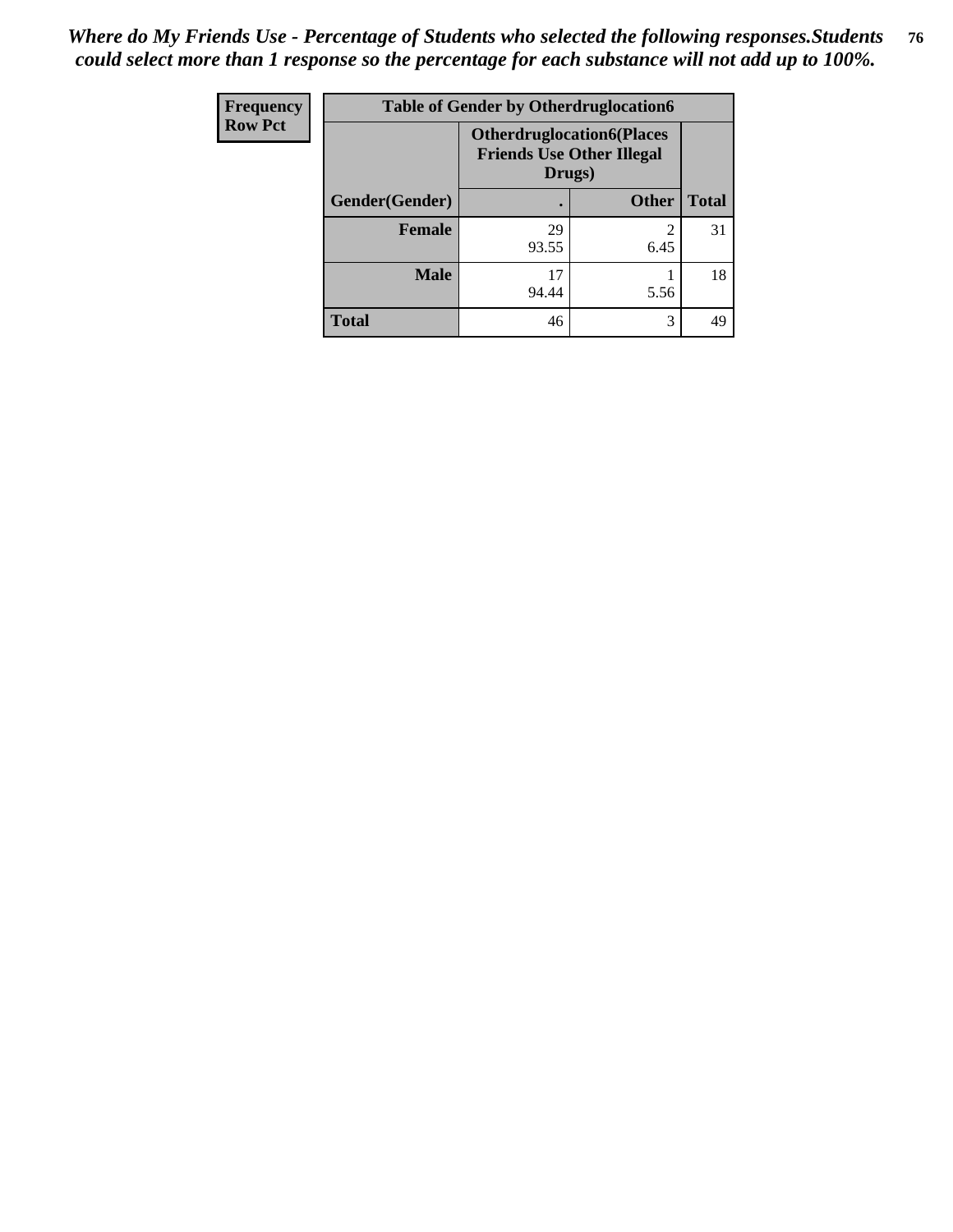| <b>Frequency</b> | <b>Table of Gender by Alcoholtime1</b> |                                                          |                      |              |
|------------------|----------------------------------------|----------------------------------------------------------|----------------------|--------------|
| <b>Row Pct</b>   |                                        | <b>Alcoholtime1(Times</b><br><b>Friends Use Alcohol)</b> |                      |              |
|                  | Gender(Gender)                         |                                                          | Do Not<br><b>Use</b> | <b>Total</b> |
|                  | <b>Female</b>                          | 13<br>41.94                                              | 18<br>58.06          | 31           |
|                  | <b>Male</b>                            | 5<br>27.78                                               | 13<br>72.22          | 18           |
|                  | <b>Total</b>                           | 18                                                       | 31                   | 49           |

| <b>Frequency</b> | <b>Table of Gender by Alcoholtime2</b> |              |              |
|------------------|----------------------------------------|--------------|--------------|
| <b>Row Pct</b>   |                                        |              |              |
|                  | Gender(Gender)                         | ٠            | <b>Total</b> |
|                  | <b>Female</b>                          | 31<br>100.00 | 31           |
|                  | <b>Male</b>                            | 18<br>100.00 | 18           |
|                  | <b>Total</b>                           | 49           | 49           |

| Frequency      | <b>Table of Gender by Alcoholtime3</b> |              |              |  |
|----------------|----------------------------------------|--------------|--------------|--|
| <b>Row Pct</b> |                                        |              |              |  |
|                | Gender(Gender)                         |              | <b>Total</b> |  |
|                | <b>Female</b>                          | 31<br>100.00 | 31           |  |
|                | <b>Male</b>                            | 18<br>100.00 | 18           |  |
|                | <b>Total</b>                           | 49           | 49           |  |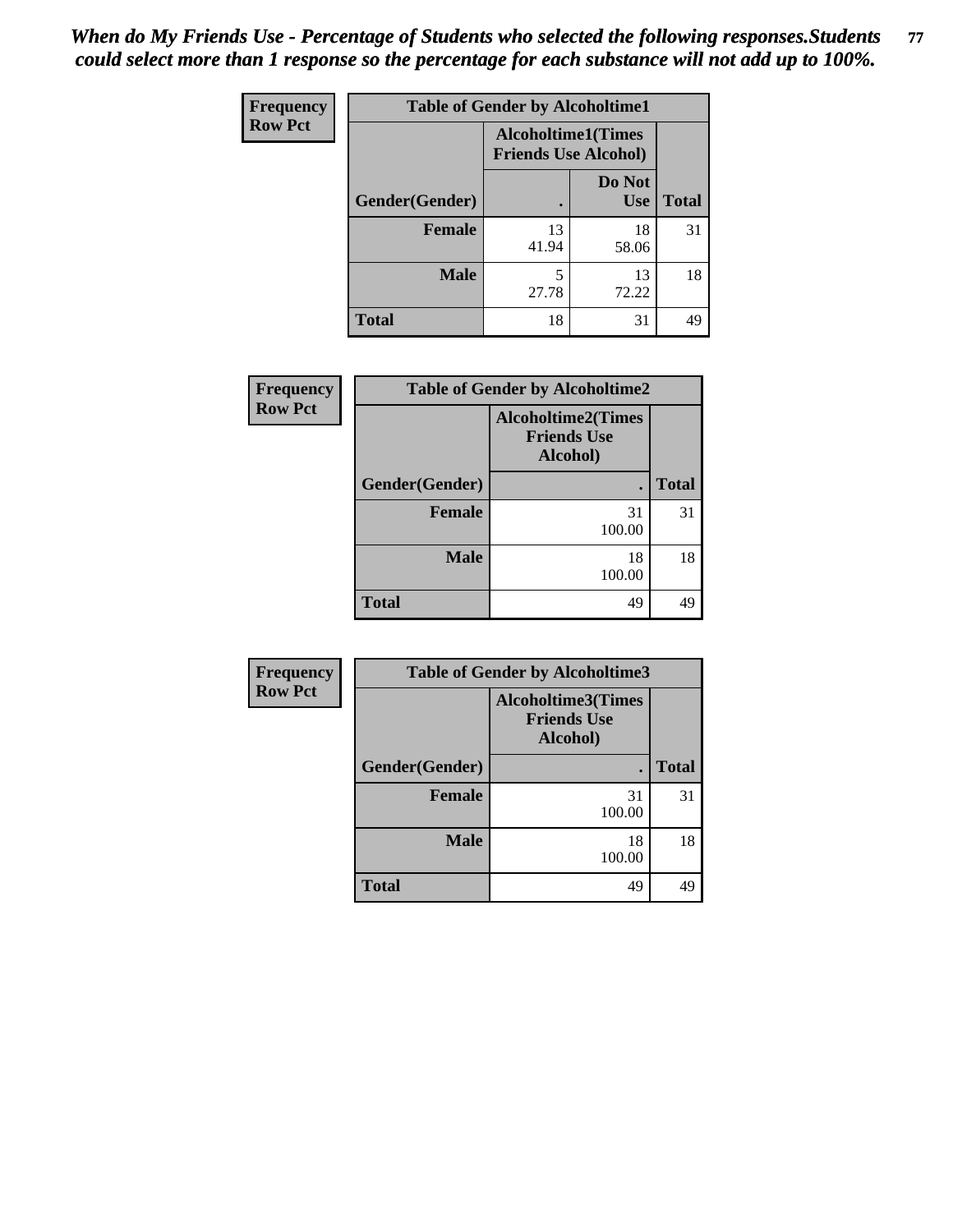*When do My Friends Use - Percentage of Students who selected the following responses.Students could select more than 1 response so the percentage for each substance will not add up to 100%.* **78**

| <b>Frequency</b> |                | <b>Table of Gender by Alcoholtime4</b>                   |                                                |              |
|------------------|----------------|----------------------------------------------------------|------------------------------------------------|--------------|
| <b>Row Pct</b>   |                | <b>Alcoholtime4(Times</b><br><b>Friends Use Alcohol)</b> |                                                |              |
|                  | Gender(Gender) | $\bullet$                                                | <b>On Way</b><br>Home<br>From<br><b>School</b> | <b>Total</b> |
|                  | <b>Female</b>  | 30<br>96.77                                              | 3.23                                           | 31           |
|                  | <b>Male</b>    | 18<br>100.00                                             | 0<br>0.00                                      | 18           |
|                  | <b>Total</b>   | 48                                                       | 1                                              | 49           |

| <b>Frequency</b> | <b>Table of Gender by Alcoholtime5</b> |                                                           |                   |              |
|------------------|----------------------------------------|-----------------------------------------------------------|-------------------|--------------|
| <b>Row Pct</b>   |                                        | <b>Alcoholtime5</b> (Times<br><b>Friends Use Alcohol)</b> |                   |              |
|                  | Gender(Gender)                         |                                                           | <b>Weeknights</b> | <b>Total</b> |
|                  | <b>Female</b>                          | 23<br>74.19                                               | 8<br>25.81        | 31           |
|                  | <b>Male</b>                            | 16<br>88.89                                               | 2<br>11.11        | 18           |
|                  | <b>Total</b>                           | 39                                                        | 10                | 49           |

| <b>Frequency</b> | <b>Table of Gender by Alcoholtime6</b>                   |             |             |              |  |
|------------------|----------------------------------------------------------|-------------|-------------|--------------|--|
| <b>Row Pct</b>   | <b>Alcoholtime6(Times</b><br><b>Friends Use Alcohol)</b> |             |             |              |  |
|                  | Gender(Gender)                                           |             | Weekends    | <b>Total</b> |  |
|                  | Female                                                   | 16<br>51.61 | 15<br>48.39 | 31           |  |
|                  | <b>Male</b>                                              | 13<br>72.22 | 5<br>27.78  | 18           |  |
|                  | <b>Total</b>                                             | 29          | 20          | 49           |  |

| Frequency      | <b>Table of Gender by Tobaccotime1</b> |                                                          |                      |              |
|----------------|----------------------------------------|----------------------------------------------------------|----------------------|--------------|
| <b>Row Pct</b> |                                        | <b>Tobaccotime1(Times</b><br><b>Friends Use Tobacco)</b> |                      |              |
|                | Gender(Gender)                         |                                                          | Do Not<br><b>Use</b> | <b>Total</b> |
|                | Female                                 | 6.45                                                     | 29<br>93.55          | 31           |
|                | <b>Male</b>                            | $\mathfrak{D}$                                           | 16<br>88.89          | 18           |
|                | <b>Total</b>                           | 4                                                        | 45                   | 49           |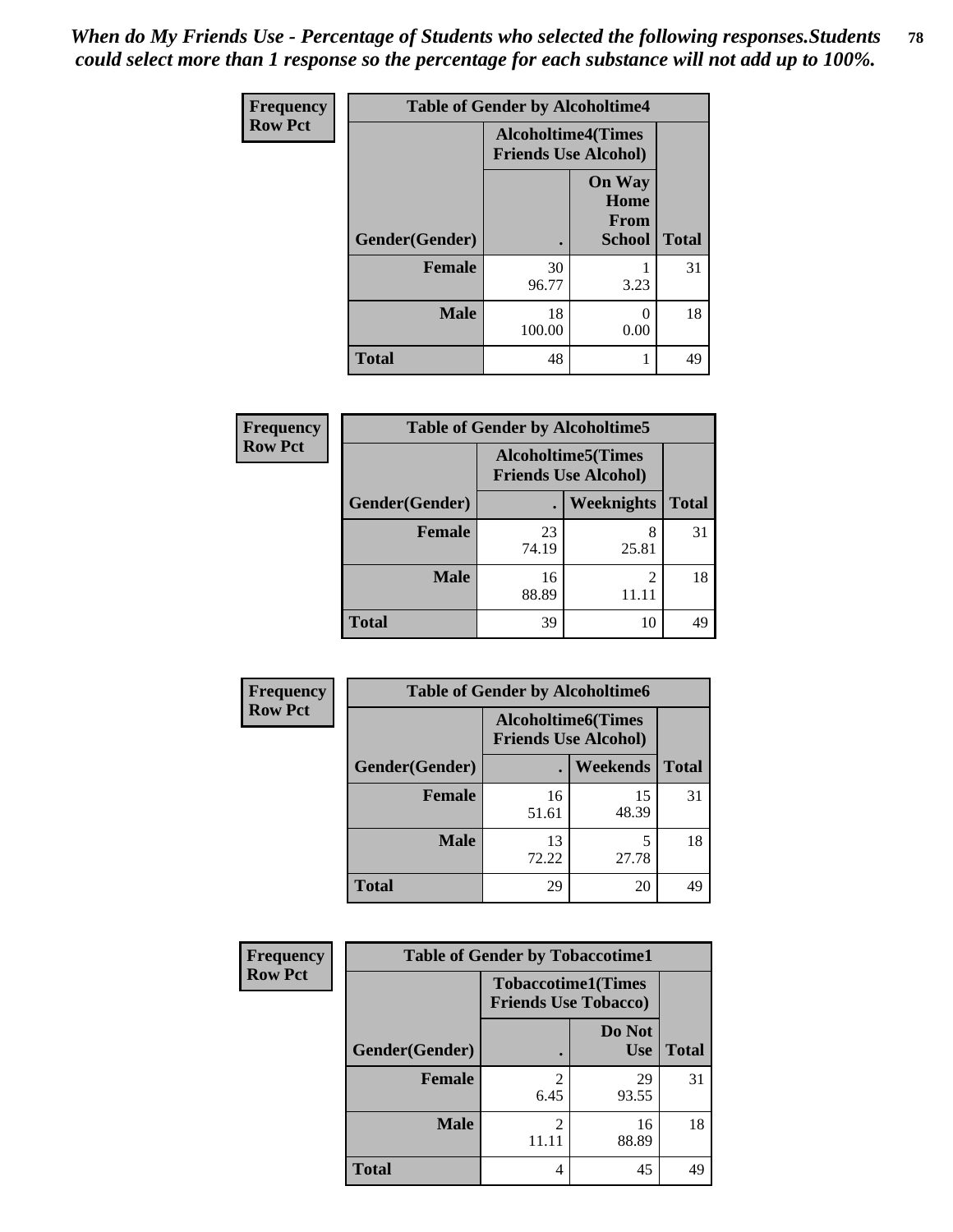*When do My Friends Use - Percentage of Students who selected the following responses.Students could select more than 1 response so the percentage for each substance will not add up to 100%.* **79**

| <b>Frequency</b> | <b>Table of Gender by Tobaccotime2</b> |                                                          |                            |              |
|------------------|----------------------------------------|----------------------------------------------------------|----------------------------|--------------|
| <b>Row Pct</b>   |                                        | <b>Tobaccotime2(Times</b><br><b>Friends Use Tobacco)</b> |                            |              |
|                  | Gender(Gender)                         |                                                          | <b>On Way</b><br>to School | <b>Total</b> |
|                  | Female                                 | 31<br>100.00                                             | 0.00                       | 31           |
|                  | <b>Male</b>                            | 17<br>94.44                                              | 5.56                       | 18           |
|                  | <b>Total</b>                           | 48                                                       |                            | 49           |

| Frequency                                        | <b>Table of Gender by Tobaccotime3</b> |                           |              |  |
|--------------------------------------------------|----------------------------------------|---------------------------|--------------|--|
| <b>Row Pct</b><br><b>Friends Use</b><br>Tobacco) |                                        | <b>Tobaccotime3(Times</b> |              |  |
|                                                  | Gender(Gender)                         |                           | <b>Total</b> |  |
|                                                  | <b>Female</b>                          | 31<br>100.00              | 31           |  |
|                                                  | <b>Male</b>                            | 18<br>100.00              | 18           |  |
|                                                  | <b>Total</b>                           | 49                        | 49           |  |

| Frequency      | <b>Table of Gender by Tobaccotime4</b> |                                                          |                                                |              |
|----------------|----------------------------------------|----------------------------------------------------------|------------------------------------------------|--------------|
| <b>Row Pct</b> |                                        | <b>Tobaccotime4(Times</b><br><b>Friends Use Tobacco)</b> |                                                |              |
|                | Gender(Gender)                         |                                                          | <b>On Way</b><br>Home<br>From<br><b>School</b> | <b>Total</b> |
|                | <b>Female</b>                          | 30<br>96.77                                              | 3.23                                           | 31           |
|                | <b>Male</b>                            | 18<br>100.00                                             | 0<br>0.00                                      | 18           |
|                | <b>Total</b>                           | 48                                                       | 1                                              | 49           |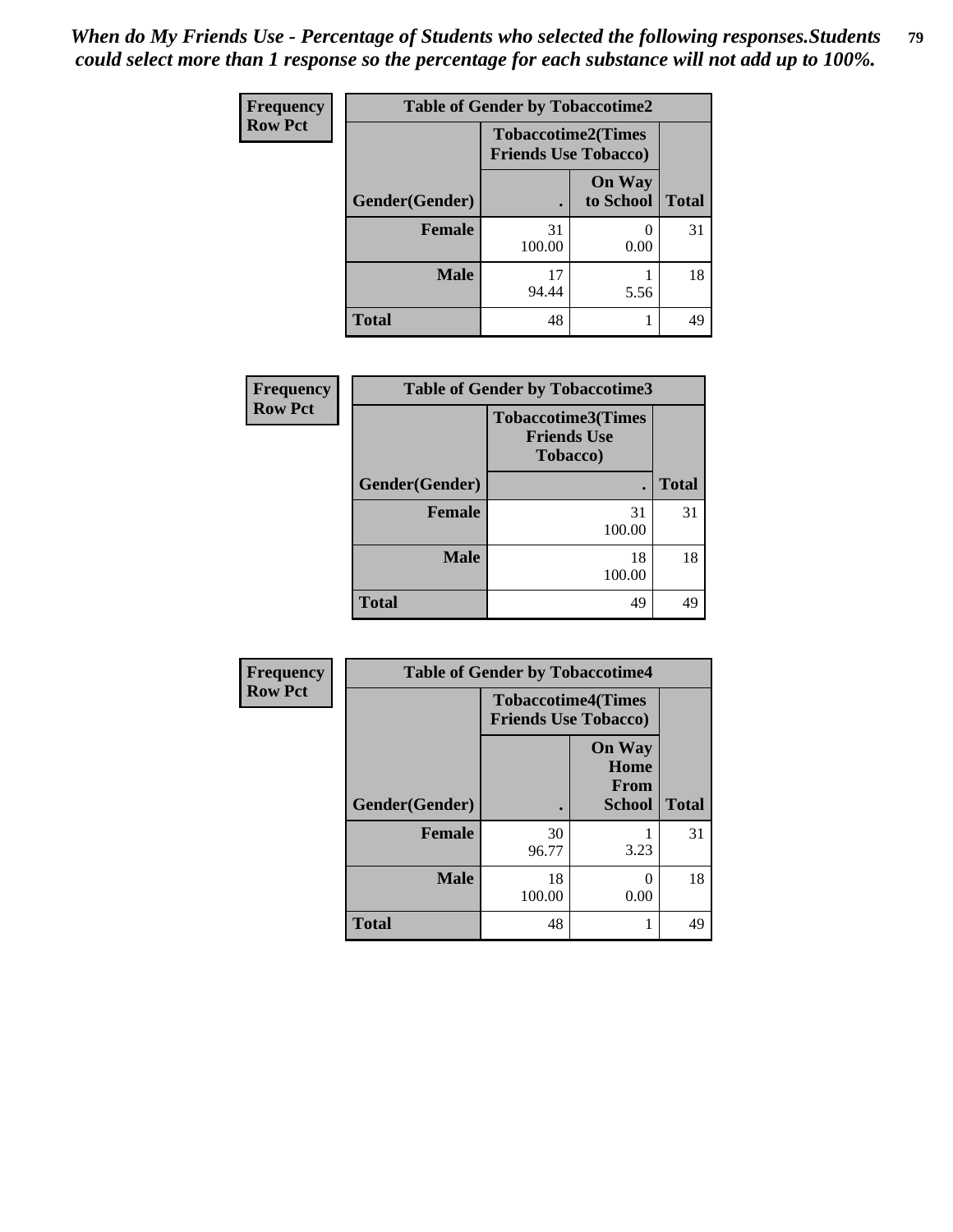| <b>Frequency</b> | <b>Table of Gender by Tobaccotime5</b> |                                                           |            |              |
|------------------|----------------------------------------|-----------------------------------------------------------|------------|--------------|
| <b>Row Pct</b>   |                                        | <b>Tobaccotime5</b> (Times<br><b>Friends Use Tobacco)</b> |            |              |
|                  | Gender(Gender)                         |                                                           | Weeknights | <b>Total</b> |
|                  | Female                                 | 29<br>93.55                                               | 2<br>6.45  | 31           |
|                  | <b>Male</b>                            | 94.44                                                     | 5.56       | 18           |
|                  | Total                                  | 46                                                        | 3          | 49           |

| Frequency      | <b>Table of Gender by Tobaccotime6</b>                   |             |                 |              |
|----------------|----------------------------------------------------------|-------------|-----------------|--------------|
| <b>Row Pct</b> | <b>Tobaccotime6(Times</b><br><b>Friends Use Tobacco)</b> |             |                 |              |
|                | Gender(Gender)                                           |             | <b>Weekends</b> | <b>Total</b> |
|                | Female                                                   | 29<br>93.55 | 2<br>6.45       | 31           |
|                | <b>Male</b>                                              | 16<br>88.89 | 2               | 18           |
|                | <b>Total</b>                                             | 45          | 4               | 49           |

| Frequency      | <b>Table of Gender by Marijuanatime1</b> |                                |                             |              |  |
|----------------|------------------------------------------|--------------------------------|-----------------------------|--------------|--|
| <b>Row Pct</b> |                                          | <b>Friends Use Marijuana</b> ) | <b>Marijuanatime1(Times</b> |              |  |
|                | Gender(Gender)                           |                                | Do Not Use                  | <b>Total</b> |  |
|                | <b>Female</b>                            | 25.81                          | 23<br>74.19                 | 31           |  |
|                | <b>Male</b>                              | 5.56                           | 17<br>94.44                 | 18           |  |
|                | <b>Total</b>                             | 9                              | 40                          | 49           |  |

| <b>Frequency</b> | <b>Table of Gender by Marijuanatime2</b> |                                |                             |              |
|------------------|------------------------------------------|--------------------------------|-----------------------------|--------------|
| <b>Row Pct</b>   |                                          | <b>Friends Use Marijuana</b> ) | <b>Marijuanatime2(Times</b> |              |
|                  | Gender(Gender)                           |                                | On Way to<br><b>School</b>  | <b>Total</b> |
|                  | <b>Female</b>                            | 30<br>96.77                    | 3.23                        | 31           |
|                  | <b>Male</b>                              | 18<br>100.00                   | $\mathcal{L}$<br>0.00       | 18           |
|                  | <b>Total</b>                             | 48                             |                             | 49           |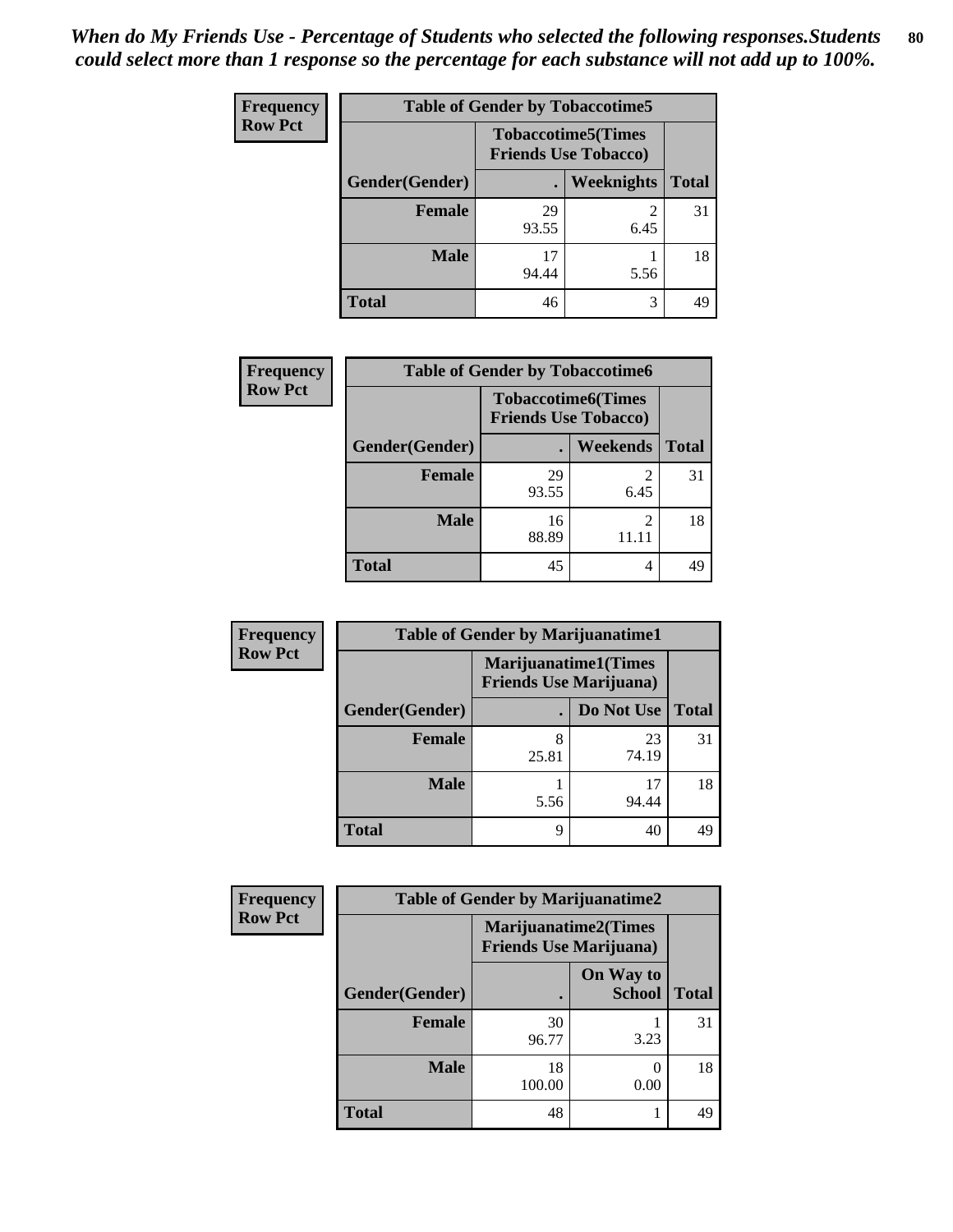| <b>Frequency</b> | <b>Table of Gender by Marijuanatime3</b> |                                                        |                                |              |
|------------------|------------------------------------------|--------------------------------------------------------|--------------------------------|--------------|
| <b>Row Pct</b>   |                                          | Marijuanatime3(Times<br><b>Friends Use Marijuana</b> ) |                                |              |
|                  | Gender(Gender)                           |                                                        | <b>During</b><br><b>School</b> | <b>Total</b> |
|                  | <b>Female</b>                            | 30<br>96.77                                            | 3.23                           | 31           |
|                  | <b>Male</b>                              | 18<br>100.00                                           | ∩<br>0.00                      | 18           |
|                  | <b>Total</b>                             | 48                                                     |                                | 49           |

| Frequency      | <b>Table of Gender by Marijuanatime4</b> |                                |                                                       |              |
|----------------|------------------------------------------|--------------------------------|-------------------------------------------------------|--------------|
| <b>Row Pct</b> |                                          | <b>Friends Use Marijuana</b> ) | <b>Marijuanatime4</b> (Times                          |              |
|                | Gender(Gender)                           |                                | <b>On Way</b><br>Home<br><b>From</b><br><b>School</b> | <b>Total</b> |
|                | <b>Female</b>                            | 30<br>96.77                    | 3.23                                                  | 31           |
|                | <b>Male</b>                              | 18<br>100.00                   | 0.00                                                  | 18           |
|                | <b>Total</b>                             | 48                             |                                                       | 49           |

| <b>Frequency</b> | <b>Table of Gender by Marijuanatime5</b> |             |                                                                |              |
|------------------|------------------------------------------|-------------|----------------------------------------------------------------|--------------|
| <b>Row Pct</b>   |                                          |             | <b>Marijuanatime5</b> (Times<br><b>Friends Use Marijuana</b> ) |              |
|                  | Gender(Gender)                           |             | Weeknights                                                     | <b>Total</b> |
|                  | <b>Female</b>                            | 25<br>80.65 | 6<br>19.35                                                     | 31           |
|                  | <b>Male</b>                              | 17<br>94.44 | 5.56                                                           | 18           |
|                  | <b>Total</b>                             | 42          | ┑                                                              | 49           |

| Frequency      | <b>Table of Gender by Marijuanatime6</b> |                                |                             |              |  |
|----------------|------------------------------------------|--------------------------------|-----------------------------|--------------|--|
| <b>Row Pct</b> |                                          | <b>Friends Use Marijuana</b> ) | <b>Marijuanatime6(Times</b> |              |  |
|                | Gender(Gender)                           |                                | <b>Weekends</b>             | <b>Total</b> |  |
|                | <b>Female</b>                            | 21<br>67.74                    | 10<br>32.26                 | 31           |  |
|                | <b>Male</b>                              | 94.44                          | 5.56                        | 18           |  |
|                | <b>Total</b>                             | 38                             | 11                          | 49           |  |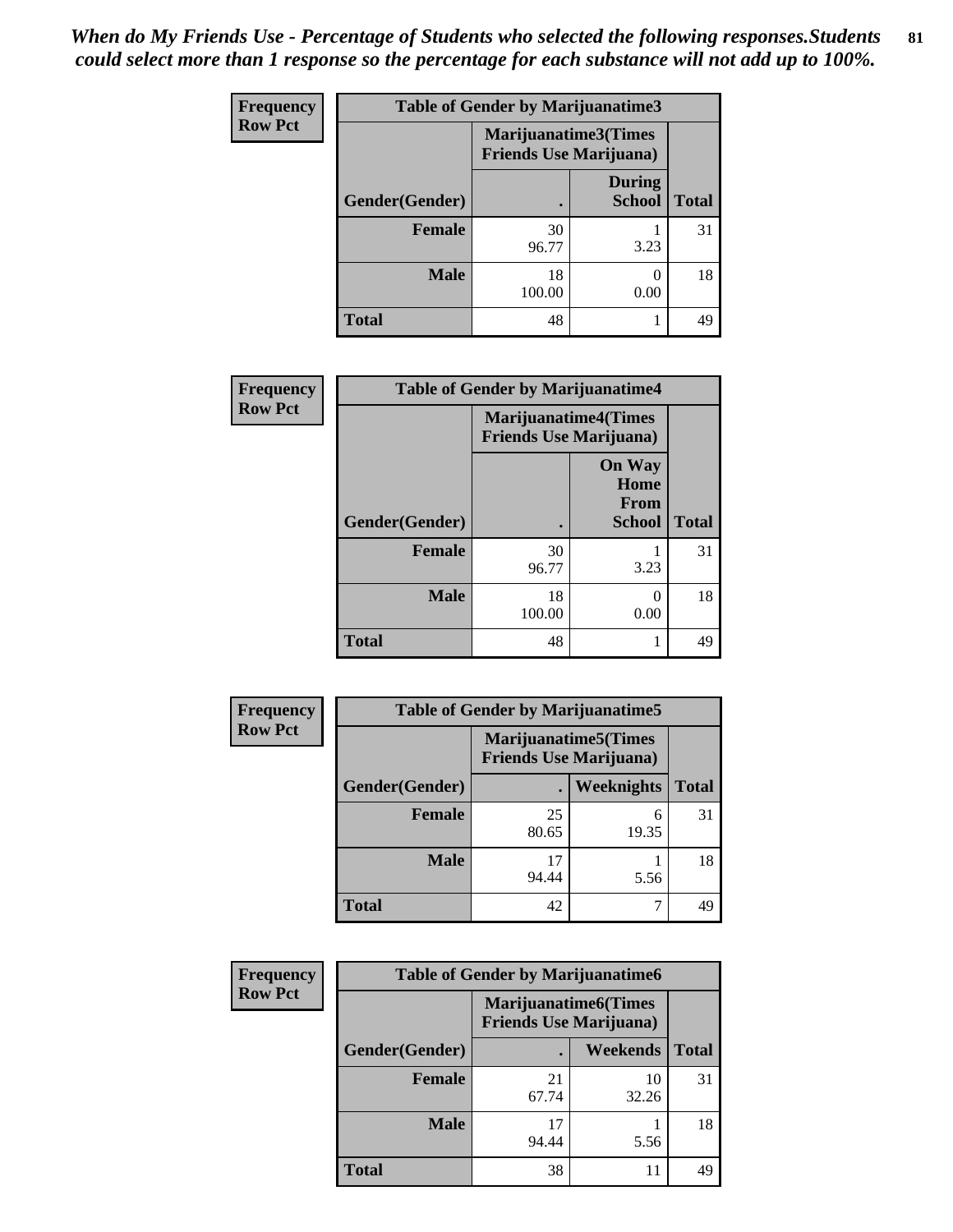| <b>Frequency</b> |                | <b>Table of Gender by Otherdrugtime1</b> |                                                          |    |
|------------------|----------------|------------------------------------------|----------------------------------------------------------|----|
| <b>Row Pct</b>   |                | <b>Illegal Drugs)</b>                    | <b>Otherdrugtime1</b> (Times<br><b>Friends Use Other</b> |    |
|                  | Gender(Gender) |                                          | Do Not Use   Total                                       |    |
|                  | <b>Female</b>  | 2<br>6.45                                | 29<br>93.55                                              | 31 |
|                  | <b>Male</b>    | $\overline{2}$<br>11.11                  | 16<br>88.89                                              | 18 |
|                  | <b>Total</b>   | 4                                        | 45                                                       | 49 |

| <b>Frequency</b> | <b>Table of Gender by Otherdrugtime2</b> |                                                                                  |              |  |
|------------------|------------------------------------------|----------------------------------------------------------------------------------|--------------|--|
| <b>Row Pct</b>   |                                          | <b>Otherdrugtime2(Times</b><br><b>Friends Use Other</b><br><b>Illegal Drugs)</b> |              |  |
|                  | Gender(Gender)                           |                                                                                  | <b>Total</b> |  |
|                  | <b>Female</b>                            | 31<br>100.00                                                                     | 31           |  |
|                  | <b>Male</b>                              | 18<br>100.00                                                                     | 18           |  |
|                  | <b>Total</b>                             | 49                                                                               | 49           |  |

| <b>Frequency</b> | Table of Gender by Otherdrugtime3 |                                                                            |              |  |  |
|------------------|-----------------------------------|----------------------------------------------------------------------------|--------------|--|--|
| <b>Row Pct</b>   |                                   | Otherdrugtime3(Times<br><b>Friends Use Other</b><br><b>Illegal Drugs</b> ) |              |  |  |
|                  | Gender(Gender)                    |                                                                            | <b>Total</b> |  |  |
|                  | <b>Female</b>                     | 31<br>100.00                                                               | 31           |  |  |
|                  | <b>Male</b>                       | 18<br>100.00                                                               | 18           |  |  |
|                  | <b>Total</b>                      | 49                                                                         | 49           |  |  |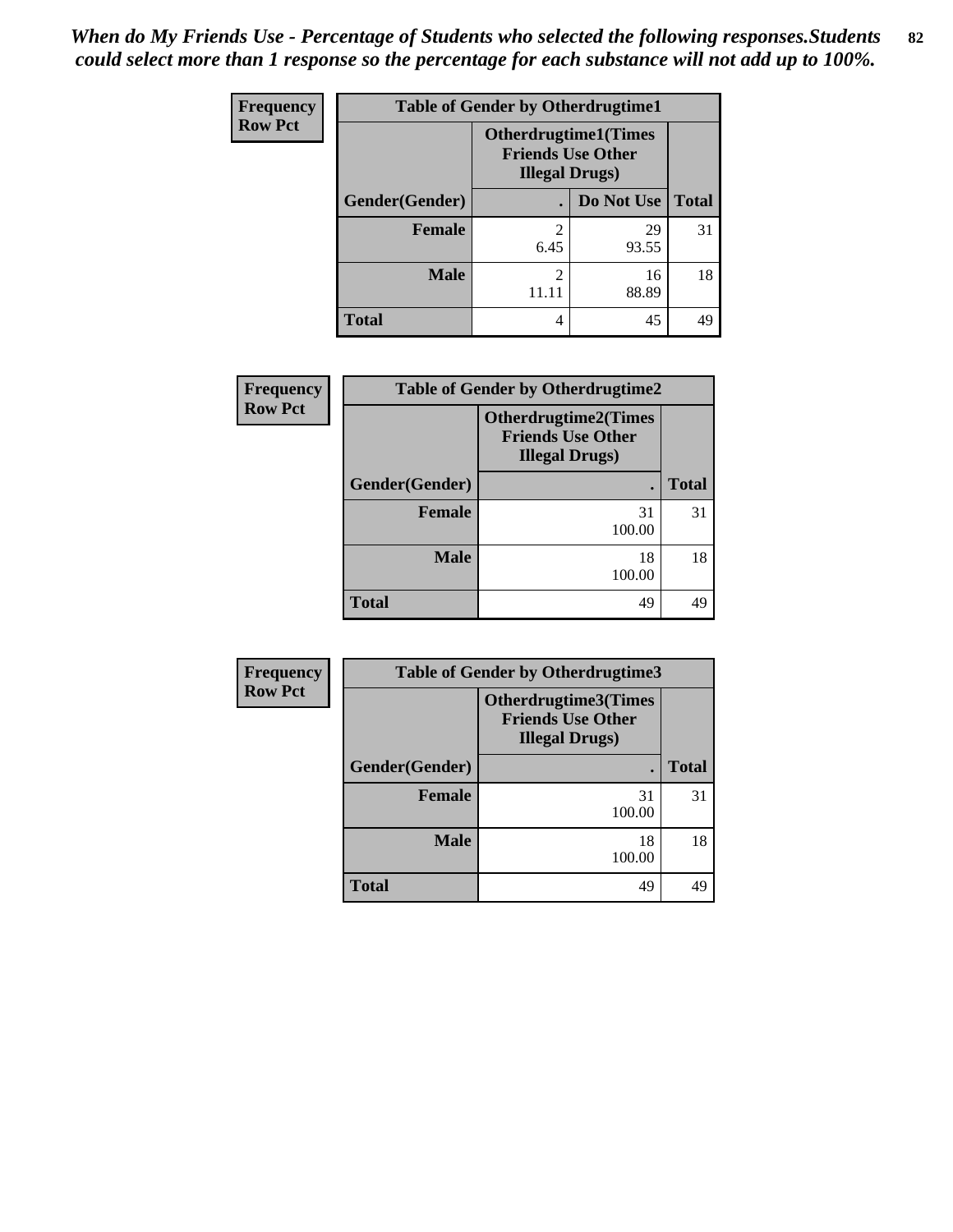*When do My Friends Use - Percentage of Students who selected the following responses.Students could select more than 1 response so the percentage for each substance will not add up to 100%.* **83**

| <b>Frequency</b> |                | <b>Table of Gender by Otherdrugtime4</b>                                          |                                                |              |
|------------------|----------------|-----------------------------------------------------------------------------------|------------------------------------------------|--------------|
| <b>Row Pct</b>   |                | <b>Otherdrugtime4(Times</b><br><b>Friends Use Other</b><br><b>Illegal Drugs</b> ) |                                                |              |
|                  | Gender(Gender) |                                                                                   | <b>On Way</b><br>Home<br>From<br><b>School</b> | <b>Total</b> |
|                  | <b>Female</b>  | 30<br>96.77                                                                       | 3.23                                           | 31           |
|                  | <b>Male</b>    | 18<br>100.00                                                                      | 0.00                                           | 18           |
|                  | <b>Total</b>   | 48                                                                                |                                                | 49           |

| <b>Frequency</b> | <b>Table of Gender by Otherdrugtime5</b> |             |                                                                                    |              |
|------------------|------------------------------------------|-------------|------------------------------------------------------------------------------------|--------------|
| <b>Row Pct</b>   |                                          |             | <b>Otherdrugtime5</b> (Times<br><b>Friends Use Other</b><br><b>Illegal Drugs</b> ) |              |
|                  | Gender(Gender)                           |             | Weeknights                                                                         | <b>Total</b> |
|                  | <b>Female</b>                            | 30<br>96.77 | 3.23                                                                               | 31           |
|                  | <b>Male</b>                              | 17<br>94.44 | 5.56                                                                               | 18           |
|                  | <b>Total</b>                             | 47          | 2                                                                                  | 49           |

| <b>Frequency</b> |                | <b>Table of Gender by Otherdrugtime6</b>                                          |                        |              |  |
|------------------|----------------|-----------------------------------------------------------------------------------|------------------------|--------------|--|
| <b>Row Pct</b>   |                | <b>Otherdrugtime6(Times</b><br><b>Friends Use Other</b><br><b>Illegal Drugs</b> ) |                        |              |  |
|                  | Gender(Gender) |                                                                                   | Weekends               | <b>Total</b> |  |
|                  | <b>Female</b>  | 29<br>93.55                                                                       | $\mathfrak{D}$<br>6.45 | 31           |  |
|                  | <b>Male</b>    | 16<br>88.89                                                                       | 2                      | 18           |  |
|                  | <b>Total</b>   | 45                                                                                | 4                      | 49           |  |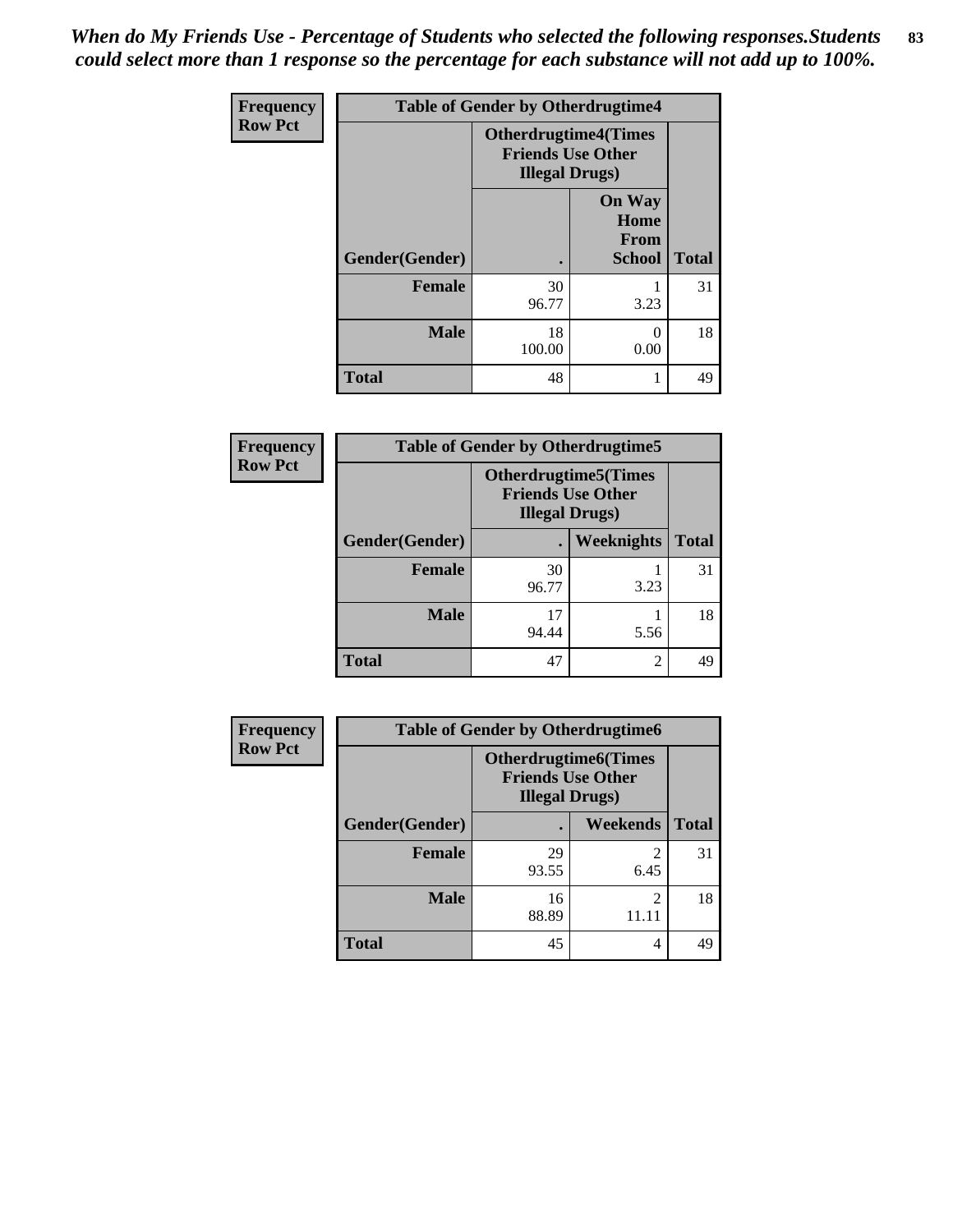# *Other Questions* **84**

| <b>Frequency</b> | <b>Table of Gender by Educationalcohol</b> |                                                                                                                                       |                |              |
|------------------|--------------------------------------------|---------------------------------------------------------------------------------------------------------------------------------------|----------------|--------------|
| <b>Row Pct</b>   |                                            | <b>Educationalcohol</b> (I<br>have been taught<br>about alcohol,<br>tobacco,<br>and other drugs<br>within the last year<br>at school) |                |              |
|                  | Gender(Gender)                             | Yes                                                                                                                                   | N <sub>0</sub> | <b>Total</b> |
|                  | <b>Female</b>                              | 22<br>70.97                                                                                                                           | 9<br>29.03     | 31           |
|                  | <b>Male</b>                                | 14<br>77.78                                                                                                                           | 4<br>22.22     | 18           |
|                  | <b>Total</b>                               | 36                                                                                                                                    | 13             | 49           |

| Frequency      | <b>Table of Gender by Rodedrinking</b> |                                                                                                                     |                        |              |
|----------------|----------------------------------------|---------------------------------------------------------------------------------------------------------------------|------------------------|--------------|
| <b>Row Pct</b> |                                        | Rodedrinking(In<br>the past 30 days I<br>have ridden in a<br>car with a driver<br>who had been<br>drinking alcohol) |                        |              |
|                | Gender(Gender)                         | Yes                                                                                                                 | $\mathbf{N}\mathbf{0}$ | <b>Total</b> |
|                | <b>Female</b>                          | 4<br>12.90                                                                                                          | 27<br>87.10            | 31           |
|                | <b>Male</b>                            | 5.56                                                                                                                | 17<br>94.44            | 18           |
|                | <b>Total</b>                           | 5                                                                                                                   | 44                     | 49           |

| Frequency      | <b>Table of Gender by Drugsschool</b> |                                                                                                                                     |                |              |
|----------------|---------------------------------------|-------------------------------------------------------------------------------------------------------------------------------------|----------------|--------------|
| <b>Row Pct</b> |                                       | <b>Drugsschool</b> (During<br>the past 12 months,<br>I have been offered,<br>sold,<br>or given illegal drugs<br>on school property) |                |              |
|                | Gender(Gender)                        | <b>Yes</b>                                                                                                                          | N <sub>0</sub> | <b>Total</b> |
|                | <b>Female</b>                         | 4<br>12.90                                                                                                                          | 27<br>87.10    | 31           |
|                | <b>Male</b>                           | 3<br>16.67                                                                                                                          | 15<br>83.33    | 18           |
|                | <b>Total</b>                          | 7                                                                                                                                   | 42             | 49           |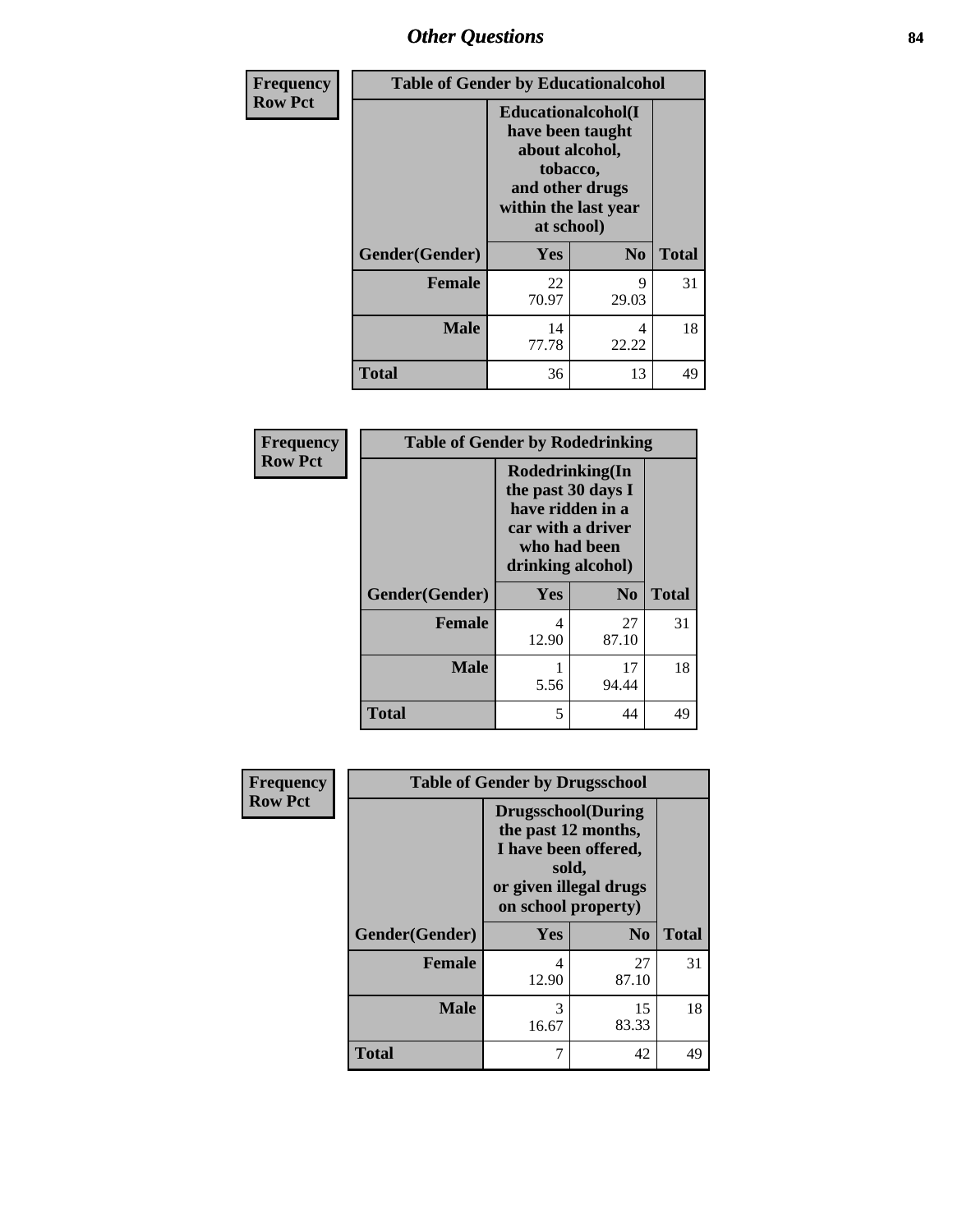*Other Questions* **85**

| <b>Frequency</b> | <b>Table of Gender by Bingedrinking</b> |                                                                                                                          |                   |                     |              |
|------------------|-----------------------------------------|--------------------------------------------------------------------------------------------------------------------------|-------------------|---------------------|--------------|
| <b>Row Pct</b>   |                                         | <b>Bingedrinking</b> (I<br>have drunk five or<br>more drinks of<br>alcohol at one<br>sitting during the<br>last 30 days) |                   |                     |              |
|                  | Gender(Gender)                          | $\bf{0}$<br><b>Days</b>                                                                                                  | 3 to<br>5<br>days | 20 to<br>29<br>days | <b>Total</b> |
|                  | <b>Female</b>                           | 29<br>93.55                                                                                                              | 3.23              | 3.23                | 31           |
|                  | <b>Male</b>                             | 18<br>100.00                                                                                                             | 0<br>0.00         | 0<br>0.00           | 18           |
|                  | <b>Total</b>                            | 47                                                                                                                       |                   | 1                   | 49           |

| Frequency      | <b>Table of Gender by Educationaids</b> |                                                                                                 |            |              |
|----------------|-----------------------------------------|-------------------------------------------------------------------------------------------------|------------|--------------|
| <b>Row Pct</b> |                                         | <b>Educationaids</b> (I<br>have been taught<br>about HIV/AIDS<br>at school in the<br>past year) |            |              |
|                | Gender(Gender)                          | <b>Yes</b>                                                                                      | $\bf N_0$  | <b>Total</b> |
|                | <b>Female</b>                           | 22<br>70.97                                                                                     | 9<br>29.03 | 31           |
|                | <b>Male</b>                             | 12<br>66.67                                                                                     | 6<br>33.33 | 18           |
|                | <b>Total</b>                            | 34                                                                                              | 15         | 49           |

| <b>Frequency</b> | <b>Table of Gender by Suicideconsider</b> |                 |                |              |
|------------------|-------------------------------------------|-----------------|----------------|--------------|
| <b>Row Pct</b>   |                                           | Suicideconsider |                |              |
|                  | Gender(Gender)                            | Yes             | N <sub>0</sub> | <b>Total</b> |
|                  | <b>Female</b>                             | 29.03           | 22<br>70.97    | 31           |
|                  | <b>Male</b>                               | 5.56            | 17<br>94.44    | 18           |
|                  | <b>Total</b>                              | 10              | 39             | 49           |